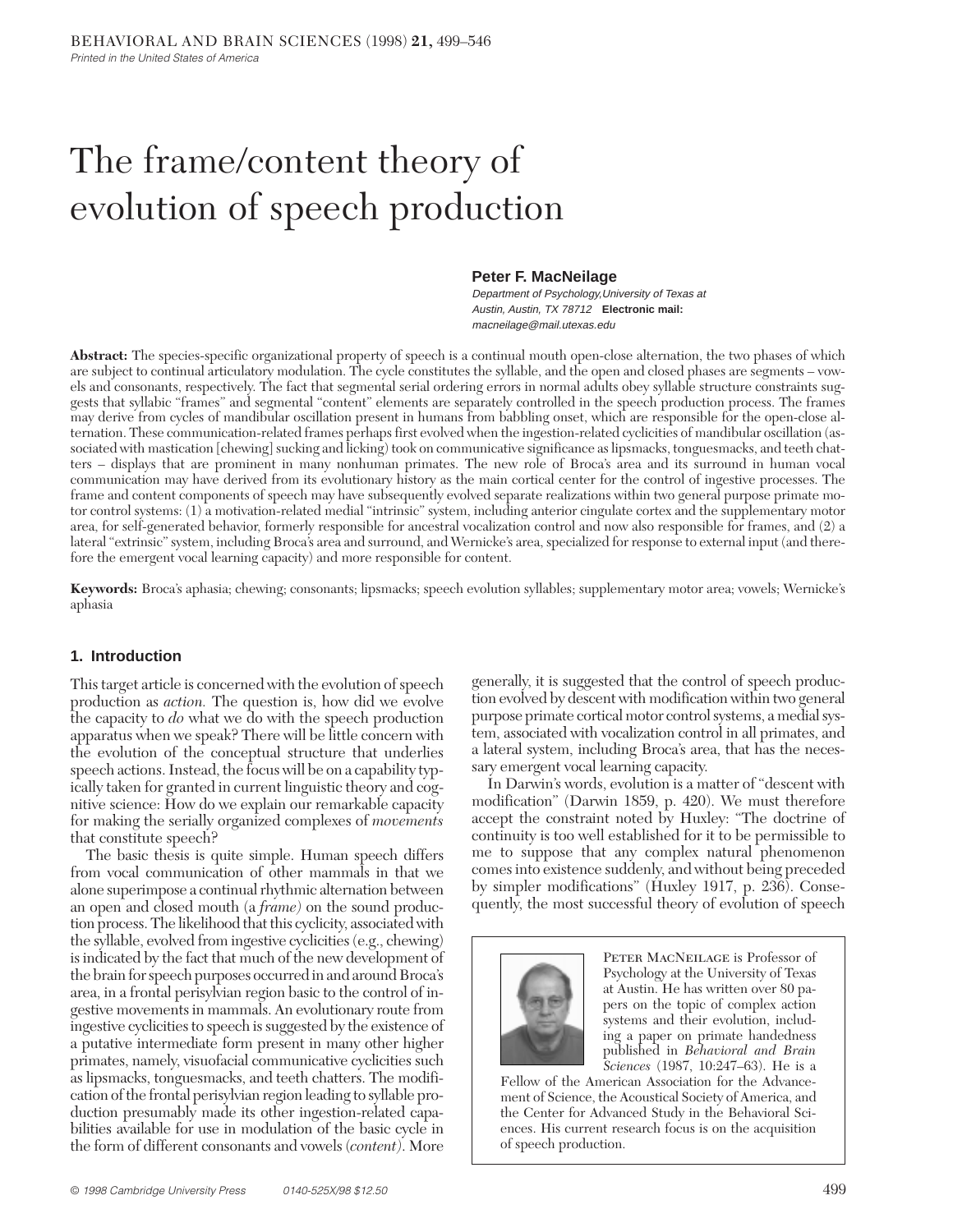#### MacNeilage: Evolution of speech

as the action component of language will be the one that best characterizes this descent with modification, with an accurate and dispassionate assessment of prior states and the end state, and of the nature of the difference between them. The best characterization will not be the one that humans often find congenial – one that exults in the glories of the end state and trivializes the precursors. As Darwin (1871) said, "man bears the indelible stamp of his lowly origins" (p. 597).

This characterization immediately rules out any explanation of the ultimate causes of language in terms of the Chomskyan concept of "universal grammar" (Chomsky 1986). This concept is in the tradition of Platonic essentialism (see Mayr 1982, pp. 37–38, on essentialism in biology, and Lakoff 1987, for a characterization of the essentialistic assumptions underlying generative grammar), according to which form has a priori status. In response to the currently accepted view, derived from evolutionary theory, that language has not always been present, Chomsky has departed from both Platonism and orthodox evolutionary theory in implying an instantaneous onset for language form, resulting from "a mutation" (Chomsky 1988, p. 170). However, despite this accommodation to the fact of evolution, there is apparently no room for a role of modification in the Chomskyan scenario.

The following assumptions will be made in the attempt to characterize the state prior to language evolution in this target article: (1) Because the vocal characteristics of call systems of all living nonhuman primates are basically similar despite considerable differences in the closeness of the relations of the various taxa to forms ancestral to humans, it will be assumed that the call systems of forms ancestral to humans were similar to presently observable ones. (2) Most work on brain organization underlying vocal communication in nonhuman primates has been done on two taxa: rhesus monkeys, which are old world monkeys, and squirrel monkeys, which are new world monkeys. These taxa probably had a common ancestry that was also common to humans, about 40 million years ago. The brain organization underlying call production in these two living taxa seems to be relatively similar (Jürgens 1979a). It will be assumed that this similarity owes a good deal more to properties of ancestral brain organization than to convergent evolution of organization radically differing from ancestral organization. It is therefore also assumed that the brain organization underlying call production in these two taxa is basically similar to that of forms ancestral to humans. It is concluded that in underlying brain organization, as well as in vocal production, the problem of accounting for the evolution of human speech production can be considered, for practical purposes, to be the problem of accounting for the change from characteristics displayed by other *living* primates to characteristics of humans.

#### **2. Evolution of primate vocal production: Nature of the human-nonhuman difference**

#### **2.1. Vocal production systems of other mammals**

The three main components of the vocal production system of mammals – the respiratory, phonatory, and articulatory components – are shown schematically in Figure 1. They are shown in the typical horizontal plane characteristic of quadrupeds. With the advent of bipedalism in hominids,



Figure 1. Schematic view of the three main components of the vocal production apparatus.

the respiratory and phonatory components take on a vertical orientation. In addition, as shown in this figure, in advanced hominids the posterior part of the articulatory system takes on a vertical configuration, but the anterior part does not, resulting in a two-tubed vocal tract (perhaps in the last few hundred thousand years according to Lieberman 1984).

The main role of the respiratory component in sound production is to produce an outward flow of air under pressure (Hixon 1973). Phonation (or voicing) is produced when the vocal folds are brought together in such a way that they vibrate when activated by the outward air flow (Negus 1949). The articulatory component – basically the mouth – is usually opened at least once for a vocal episode, and the shape of the cavity between lips and larynx – the vocal tract – modulates the voice source in the form of resonances (Fant 1960). The value of the evolution of the two-tubed vocal tract (Lieberman 1984) in hominids was that it considerably increased the acoustic potential for making different sounds (Carré et al. 1995). However, the question being raised here is: How did humans evolve the *organizational* capacity to make use of this potential by producing rapid and highly variegated sound sequences in syllabic packages?

Except for humans, mammals typically have a very small repertoire of different calls, with some seeming to involve a graded continuum. For example, in a recent study of gelada baboon vocalizations (Aich et al. 1990) "at least 22 acoustically different vocal patterns" were distinguished. Their distinctively *holistic* character, lacking independently variable internal subcomponents, is indicated by the fact that they are often given names with single auditory connotations. Names given to gelada baboon calls by Dunbar and Dunbar (1975) include "moan," "grunt," "vocalized yawn," "vibrato moan," "yelp," "hnn pant," "staccato cough," "snarl," "scream," "aspirated pant," and "how bark." Some calls of other primates occur only alone, some alone and in series, and some only in series. Although it occurs "often" (Marler 1977, p. 24), different acoustic units are not typically combined into series in other primates, and when they are, different arrangements of internal subcomponents do not seem to have separate meanings in themselves (e.g., Robinson 1979).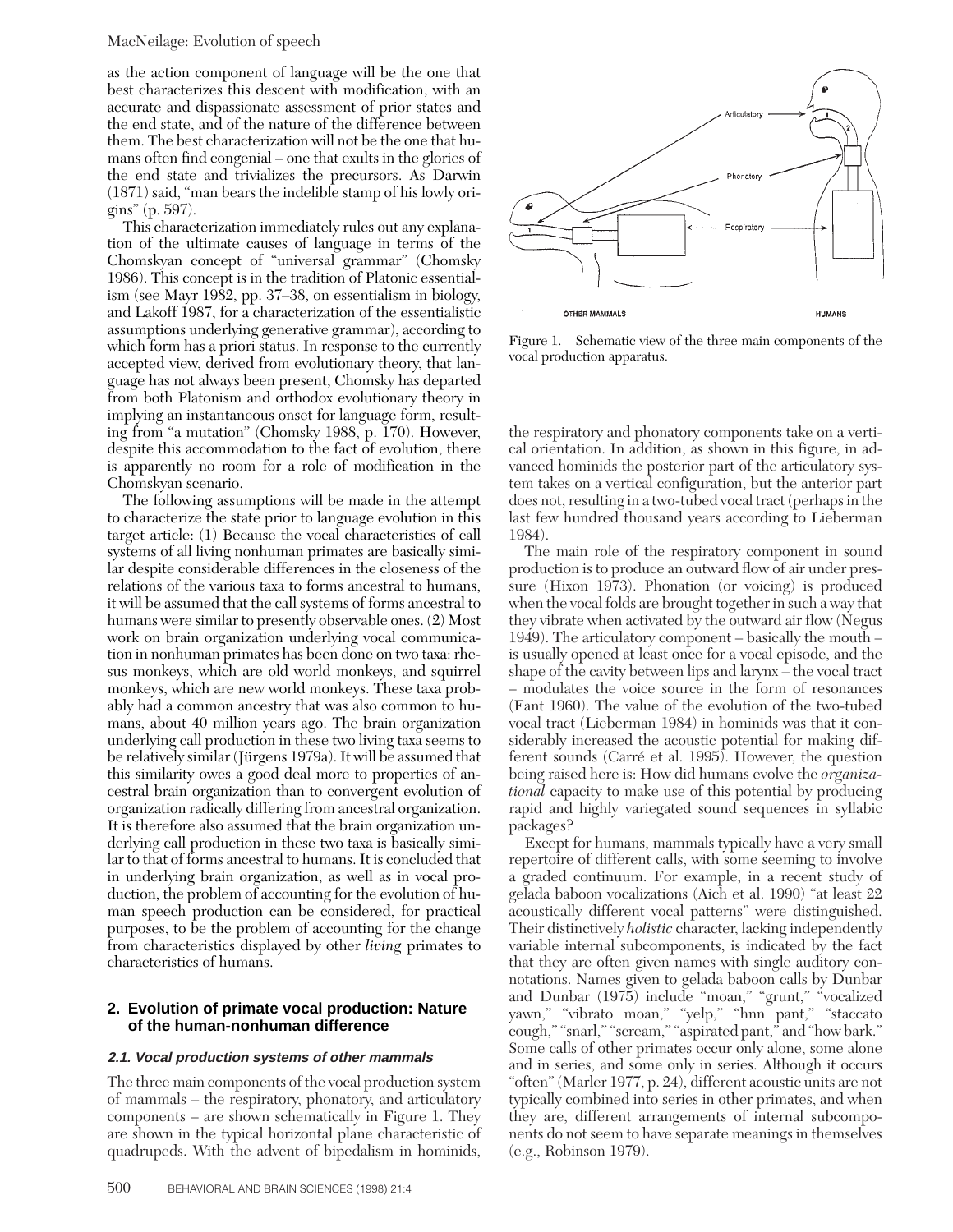#### **2.2. The nature of speech**

The main difference between speech and other mammalian call systems involves the articulatory component. In all mammals, the operation of the respiratory and phonatory components can be most generally described in terms of modulated biphasic cyclicities. In respiration, the basic cycle is the inspiration–expiration alternation and the expiratory phase is modulated to produce vocalizations. In the phonatory system, the basic cycle is the alternation of the vocal folds between an open and closed position during phonation (*voicing* in humans; Broad 1973). This cycle is modulated in its frequency, presumably in all mammals, by changes in vocal fold tension and subglottal pressure level, producing variations in perceived pitch.

The articulatory system in nonhuman mammals is typically only used in an open configuration during call production, although some calls in some animals (e.g., "girneys" in Japanese macaques – see Green 1975) seem to involve a rhythmic series of open–close alternations. However, in human speech in general, the fact that the vocal tract alternates more or less regularly between a relatively open and a relatively closed configuration (open for vowels and closed for consonants) is basic enough to be a defining characteristic (MacNeilage 1991a). With the exception of a few words consisting of a single vowel, *virtually every utterance of every speaker of every one of the world's languages* involves an alternation between open and closed configurations of the vocal tract. As noted earlier, the *syllable,* a universal unit in speech, is defined in terms of a nucleus with a relatively open vocal tract and margins with a relatively closed vocal tract. Modulation of this open-close cycle in humans takes the form of typically producing different basic units – consonants and vowels, collectively termed *phonemes* – in successive closing and opening phases. Thus, human speech is distinguished from other mammalian vocal communication, in movement terms, by the fact that a third, articulatory, level of modulated cyclicity continuously coexists with the two levels present in other mammals.

Figure 2 is a schematic view of the structure of the Enlish word *tomato.* It can be described as consisting of two levels, suprasegmental and segmental. The segmental level, consisting of consonants and vowels, can be further divided



Figure 2. Schematic view of the organization of speech in the word "tomato".

into a number of subattributes or features. (In more behaviorally oriented treatments, subattributes of phonemes are described in terms of gestures, e.g., Browman & Goldstein 1986.) For example, for the sound [t], a featural description would be applied to its voicing properties, the place in the vocal tract at which occlusion occurred and the fact that it involves a complete occlusion of the vocal tract. At the suprasegmental level, the term *stress* refers roughly to the amount of energy involved in producing a syllable, which is correlated with its perceptual prominence. In English at least, more stressed syllables tend to be louder and have higher fundamental frequencies and longer durations. *Intonation* refers to the global pattern of fundamental frequency (rate of vocal fold vibration). In multisyllabic words spoken in isolation, and in simple declarative sentences such as "The boy hit the ball," there is a terminal fall in fundamental frequency. The syllable lies at the interface between the suprasegmental and the segmental levels. At the suprasegmental level it is the unit in terms of which stress is distributed, a unit of rhythmic organization, and a point of inflexion for intonation contours. At the segmental level it provides an organizational superstructure for the distribution of consonants and vowels. (For further detail see Levelt 1989, Ch. 8.)

## **3. How is the new human capability organized? In a frame/content mode**

#### **3.1. Serial ordering errors in speech**

How do we discover the organizational principles underlying syllabic frames and their modulation by internal content? Normal speakers sometimes make errors in the serial organization of their utterances. It was Lashley (1951) who realized that serial ordering errors provide important information about both the functional units of action and their serial organization. At the level of sounds (rather than words) the most frequent unit to be misplaced is the single segment (consonant or vowel). For example, in a corpus collected by Shattuck-Hufnagel (1980), approximately about two thirds of the errors involved single segments. The other errors involved for the most part subsyllabic groupings of segments.

There is some agreement on the existence of five types of segmental speech error, often called "exchange" (Spoonerisms), "substitution," "shift," "addition," and "omission" errors. In previous discussions of the implications of speech errors, the author and colleagues have focussed primarily on exchange errors (MacNeilage 1973; 1985; 1987a; 1987b; MacNeilage et al. 1984; 1985) because they are the only relatively frequently occurring type in which the source of the unit can be unequivocally established. However, much evidence from other error types is consistent with that from exchange errors.

The central fact about exchange errors is that in virtually all segmental exchanges, the units move into a position in syllable structure similar to that which they vacated: syllable-initial consonants exchange with other syllable-initial consonants, vowels exchange with vowels, and syllable-final consonants exchange with other syllable-final consonants. For example, Shattuck-Hufnagel (1979) reported that of a total of 211 segmental exchanges between words, "all but 4 take place between phonemes in similar positions in their respective syllables" (p. 307).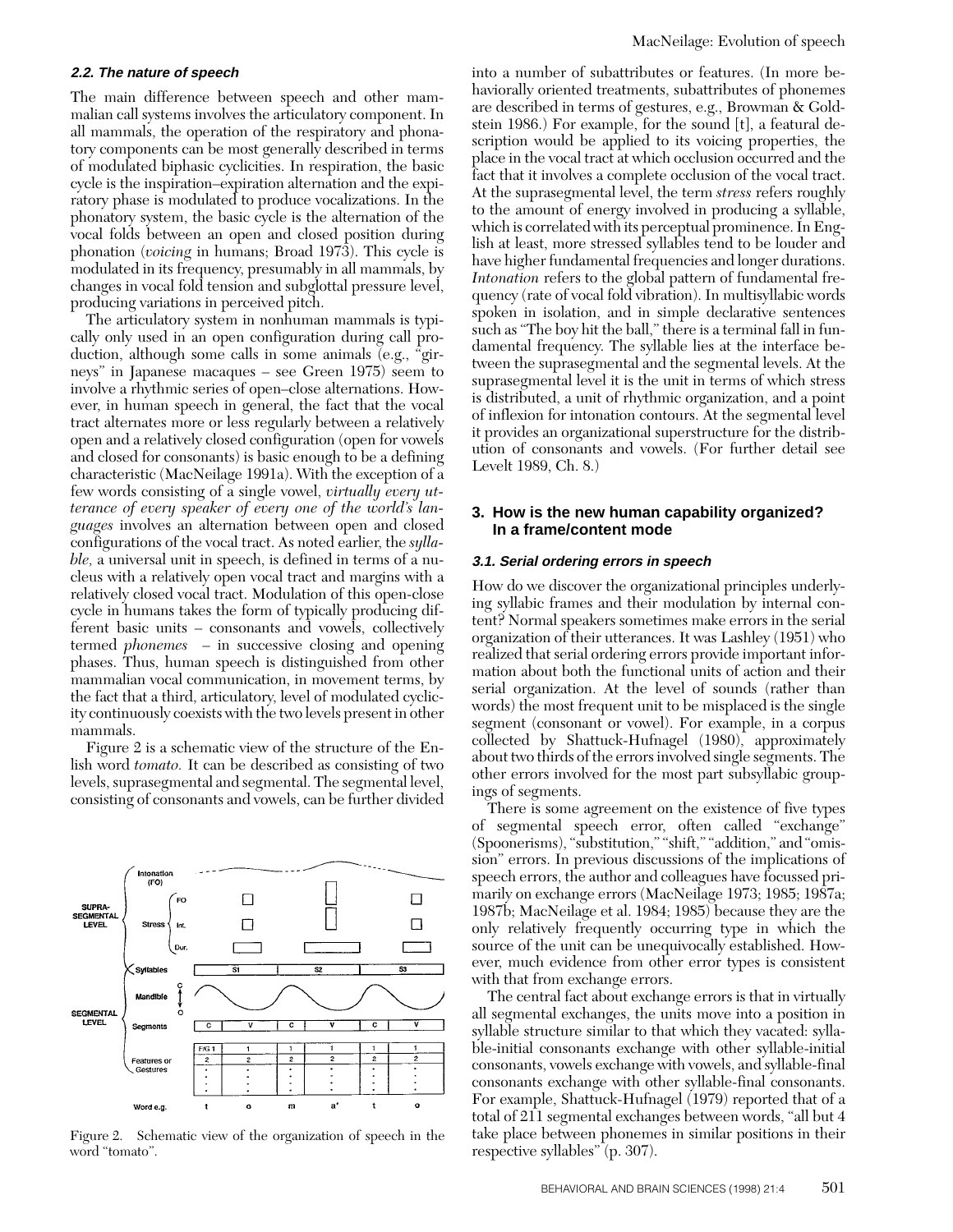Examples from Fromkin (1973) are: Initial consonants: well made – mell wade Vowels: ad hoc – odd hack Final consonants: top shelf – toff shelp

This result, which is widely attested in studies of both spontaneous and elicited errors (Levelt 1989) demonstrates that there is a severe syllable position constraint on the serial organization of the sound level of language. Most notably, the position-in-syllable constraint seems virtually absolute in preserving a lack of interaction between consonants and vowels. There are numbers of consonant-vowel and vowel-consonant syllables in English that are mirror images of each other (e.g., eat vs. tea; no vs. own; *ab*stract vs. *ba*stract). Either form therefore naturally occurs as a sequence of the two opposing vocal tract phases, but exchange errors that would turn one such form into the other are not attested.

#### **3.2. Metaphors for speech organization: Slot/segment and frame-content**

According to Shattuck-Hufnagel (1979), these error patterns imply the existence of a scan-copy mechanism that scans the lexical items of the intended utterance for representation of segments and then copies these representations into slots in a series of canonical syllable structure matrices. The fundamental conception underlying this "slot/ segment" hypothesis is that "slots in an utterance are represented in some way during the production process independent of their segmental contents" (Shattuck-Hufnagel 1979, p. 303). It is this conception that also underlies the frame/content (F/C) metaphor used by me and my colleagues (MacNeilage et al. 1984; 1985; MacNeilage 1985; 1987a; 1987b) and by Levelt (1989). The only difference lies in the choice of terms for the two components. In the present terms, *syllable-structure frames* are represented in some way during the production process independent of *segmental content elements.*

The speech errors that reveal the F/C mode of organization of speech production presumably occur at the stage of interfacing the lexicon with the motor system. The motor system is required to both produce the overall rhythmic organization associated with syllables, basically by means of an open-close alternation of the vocal tract, and to continually modulate these cycles by producing particular consonants and vowels during closing and opening phases. Rather than there being holistic chunking of output into an indissoluble motor package for each syllable, there may have developed, *in the production system,* some natural division of labor whereby the basic syllabic cycle and the phasic modulations of the cycle are separately controlled. Thus, perhaps when frame modulation, by means of varying consonants and vowels, evolved as a favored means of increasing the message set, the increasing load on this aspect of production led to the development of a separate mechanism for its motor control.

According to the above conception, which will be amplified in subsequent discussion, fundamental phylogenetic properties of the motor system have played the primary role in determining the F/C structure of speech. It is assumed that as this occurred the consequences of the two-part division of labor then ramified into the organization of the prior stage of lexical storage. There is good evidence that there is, in fact, independent lexical representation of segmental information and information about syllable structure in the mental lexicon. This evidence comes from a set of studies on the "tip of the tongue" (TOT) phenomenon, which occurs when people find themselves able to retrieve some information about the word they wish to produce but cannot produce the whole word. Levelt (1989) concludes that "lexical form information is not all-or-none. A word's representation in memory consists of components that are relatively accessible and there can be metrical information about the number and accents of syllables without these syllables being available" (p. 321).

The conception of the syllable as the *receptacle* for segments during motor organization is supported by another body of evidence. Garrett (1988) has pointed out that there is little evidence that syllables themselves are moved around in serial ordering errors "except where the latter are ambiguous as to their classification (i.e., they coincide with morphemes, or the segmental makeup of the error unit is ambiguous)" (p. 82). Thus, "syllables appear to constrain error rather than indulge in it." (For a similar conclusion, see Levelt 1989, p. 322.)

## **3.3. Lack of evidence for subsegmental units**

It is of interest to note that in emphasizing this dualcomponent (syllable and segment) conception of speech production, no role is accorded to the most nested subcomponent in the linguistic description of syllable structure, the distinctive feature, or its functional counterpart, the gesture, the units most favored in current phonologic and phonetic conceptions of the organization of speech. This contrarian stance is taken primarily on the grounds of the paucity of evidence from speech errors that the feature/gesture is an independent variable in the control of speech production. The fact that members of most pairs of segments involved in errors are similar, differing only by one feature, sometimes has been taken to mean that the feature is a functional unit in the control process. However, the proposition that phonetic similarity is a variable in potentiating errors of serial organization can be made without dependence on an analysis in terms of features. When two exchanged segments differ by one feature, it cannot be determined whether features or whole segments have been exchanged; but as Shattuck-Hufnagel and Klatt (1979) have pointed out, when the two segments participating in an exchange error differ by more than one feature, a parsimonious interpretation of the view that features are functional units would suggest that the usual number of features that would be exchanged would be one. However, in an analysis of 72 exchange errors in which the members of the pairs of participating segments differed by more than one feature, there were only three cases where only a single feature was involved in the exchange. Of course, this is not conclusive evidence against the independence of features/gestures as units in the control process, but it does serve to encourage a conception of production in which their independence is not required.

## **3.4. Speech and typing**

A perspective on this dual-component view of speech production organization can be gained by comparing it with another language output behavior: typing. There is evidence to suggest that there is a considerable commonality be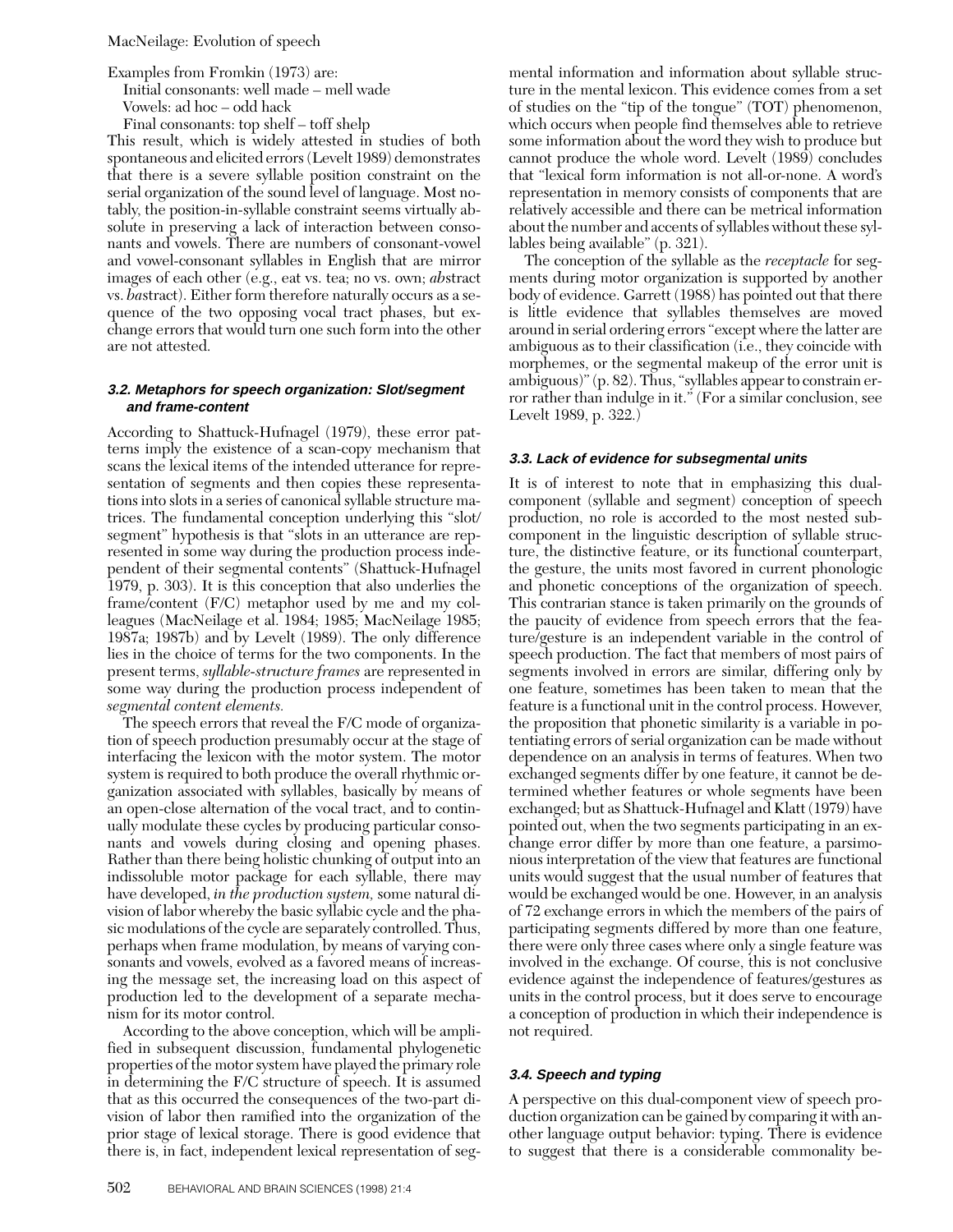tween spoken language and typing – even copy typing – in *early* stages of the process of phonological output, stages in which there is a role of the lexicon. For example, Grudin (1981) found that on 11 of 15 occasions, copy typists spontaneously corrected the spelling of a misspelled word with which they were inadvertently presented. However, typing does not possess an F/C mode of organization. Any typist knows that, in contrast with spoken language, exchange errors occur not between units with comparable positions in an independently specified superordinate frame structure, but simply between adjacent letters (MacNeilage 1964). This is true whether the units are in the same syllable or in different syllables. In addition, unlike in speech, there is no constraint against exchanging actions symbolizing consonants and actions symbolizing vowels. Vowel and consonant letters exchange with each other about as often as would be predicted from the relative frequency with which vowel letters and consonant letters appear in written language (Mac-Neilage 1985). Nespoulous et al. (1985) have reported a similar freedom from phonotactic constraints of the language in agraphics.

In concluding this section on adult speech organization, it should be emphasized that the present focus on the F/C dichotomy is not simply a case of deification of some marginal phenomenon. As Levelt puts it: "Probably the most fundamental insight from modern speech error research is that a word's skeleton or frame and its segmental content are independently generated" (1992, p. 10). Speech error data have in turn been the most important source of information in the psycholinguistic study of language production.

## **4. How did the frame/content mode evolve?**

#### **4.1. Evolution as tinkering**

François Jacob's metaphor of evolution as tinkering has gained wide acceptance (Jacob 1977). Evolution does not build new structures from scratch as an engineer does. Instead it takes whatever is available, and, where called for by natural selection, molds it to new use. This is presumably equally true for structures and behaviors. Of course, there are plenty of examples of this in the evolution of vocalization. No structure in the speech production system initially evolved for vocalization. Our task is to determine what modifications of existing capacities led to speech. Specifically, the question is: How was the new articulatory level of modulated cyclicity tinkered into use?

#### **4.2. Cyclicities and tinkering**

An obvious answer suggests itself. The oral system has an extremely long history of ingestive cyclicities involving mandibular oscillation, probably extending back to the evolution of the first mammals, circa 200 million years ago. Chewing, licking and sucking are extremely widespread mammalian activities, which, in terms of casual observation, have obvious similarities with speech, in that they involve successive cycles of mandibular oscillation. If ingestion-related mandibular oscillation was modified for speech purposes, the articulatory level would be similar to the other two levels in making use of preexisting cyclicities. The respiratory cycle originally evolved for gas exchange, and the larynx initially evolved as a valve protecting the lungs

from invasion by fluids. Presumably, vocal fold cyclicities were initially adventitious results of release of air through the valve under pressure, a phenomenon similar to that sometimes observed in the anal passage, but one that presumably had more potential for control.

It is well known that biphasic cycles are the main method by which the animal kingdom does work that is extended in the time domain. Many years ago, Lashley (1951) attempted, more or less unsuccessfully, to bring to our attention the importance of rhythm generators as a basis for serially organized behaviors, even behaviors as complex as speech. Examples of such biphasic cycles are legion: locomotion of many different kinds in aquatic, terrestrial, and aerial media, heartbeat, respiration, scratching, digging, copulating, vomiting, milking cows, pedal alarm "calling" in rabbits, cyclical ingestive processes, and so forth. The conservative connotation of the tinkering metaphor is applicable to the fact that biphasic cyclicities, once invented, do not appear to be abandoned but are often modified for uses somewhat different than the original one. For example, Cohen (1988) makes the astonishing claim that an evolutionary continuity in a biphasic vertebrate locomotory cycle of flexion and extension can be traced back over a period of one half billion years: "There is . . . a clear phylogenetic pathway from lampreys to mammalian quadrupeds for the locomotor central pattern generator (CPG)" (p. 160). She points out that "With the evolution of more sophisticated and versatile vertebrates, more levels of control have been added to an increasingly more sensitive and labile CPG coordinating system." She concludes, however, that "In this view the basic locomotor CPG need change very little to accommodate the increasing demands natural selection placed on it" (p. 161).

#### **4.3. Ingestive cyclicities**

Ingestive oral cyclicities are similar to locomotion in that they have a CPG in the brainstem that has similar characteristics across a wide range of mammals. In fact, the similarity between the locomotor and ingestive CPGs is sufficiently great that Rossignol et al. (1988) were motivated to suggest a single neural network model for these two CPGs and the CPG for respiration. Lund and Enomoto (1988) characterize mastication as "one of the types of rhythmical movements that are [sic] made by coordinated action of masticatory, facial, lingual, neck and supra- and infra-hyoid muscles" (p. 49). In fact, this description is apt for speech. The question is whether speech would develop an entirely new rhythm generator, with its own totally new superordinate control structures, which could respond to coordinative demands similar to those made on the older system, if evolution is correctly characterized as a tinkering operation, making conservative use of existing CPGs. The answer to this question must be *No*! If so, then it is not unreasonable to conclude that speech makes use of the same brainstem pattern generator that ingestive cyclicities do, and that its control structures for speech purposes are, in part at least, shared with those of ingestion.

In coming to this conclusion one needs to resist a tendency to regard mastication as too simple to be a candidate for tinkering into speech. As Luschei and Goldberg (1981) point out, mastication is "a rhythmic activity that seems to proceed successfully in a highly 'automatic' fashion, even in the face of wide variation in the loads presented by eating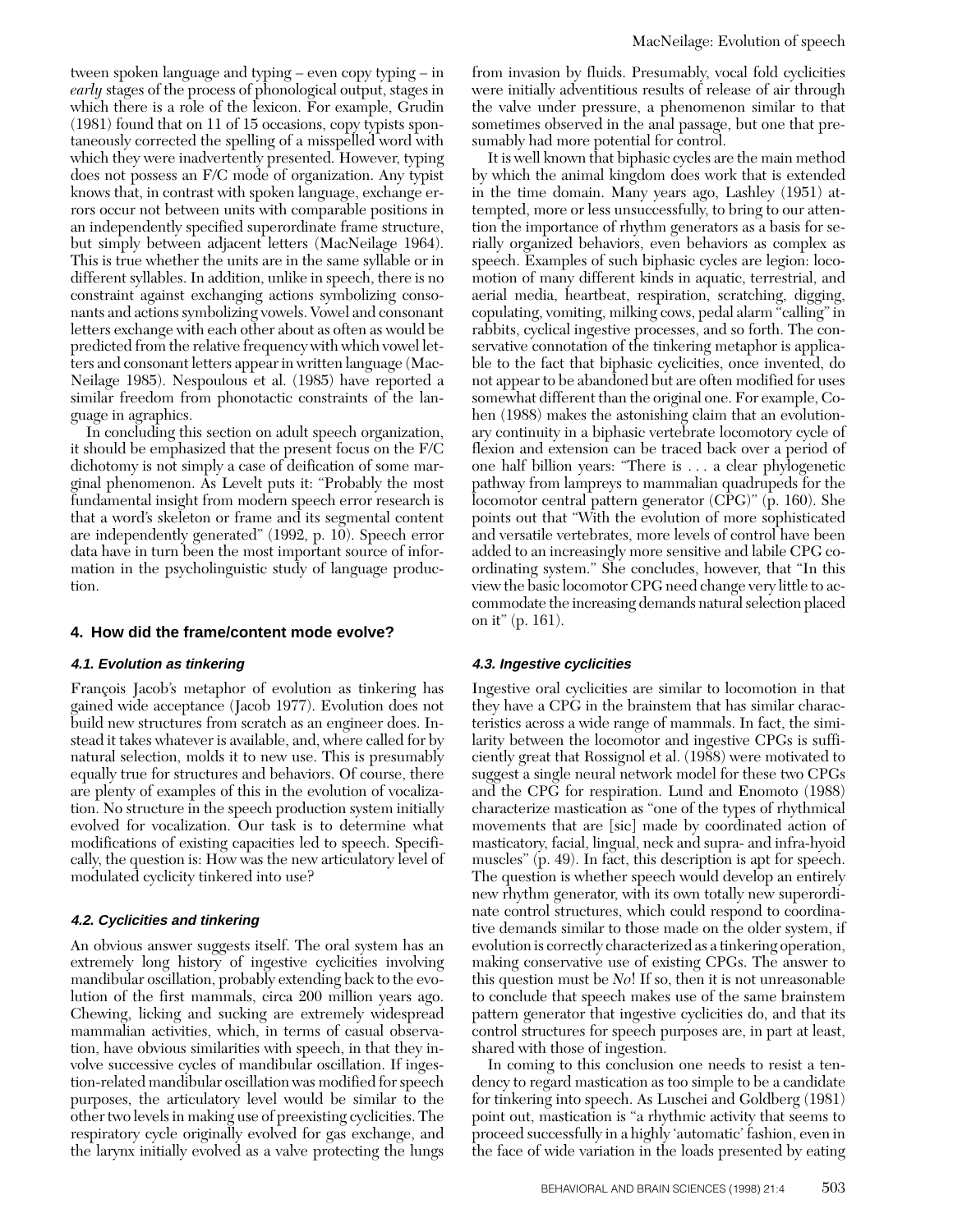## MacNeilage: Evolution of speech

different food materials" (p. 1237). However, they warn us that "movements of mastication are actually quite complex and they must bring the teeth to bear on the food material in a precise way" (p. 1238). In addition, they note that " . . . the mandible is often used in a controlled manner for a variety of tasks. For the quadrupeds, in particular, the mandible constitutes an important system for manipulation of objects in the environment" (p. 1238). The inaccessability of the masticatory system to direct observation presumably contributes to a tendency to underestimate its prowess. The reader may have shared the author's surprise, on biting his tongue, that it does not occur more often.

Perhaps part of the reason that so little attention has been given to the possibility that ingestive cyclicities were precursors to speech is that speech is a quite different function from ingestion. However, functional changes that occur when locomotor cyclicities of the limbs are modified for scratching and digging do not prompt a denial of the relation of these functions to locomotion. In my opinion, it is the anthropocentric view of speech as having exalted status that is the main reason for the neglect of the possibility that actions basic to it may have had ingestive precursors.

#### **4.4. Visuofacial communicative cyclicities**

If the articulatory cyclicity of speech indeed evolved from ingestive cyclicities, how would this have occurred? An important fact in this regard is that mandibular cyclicities, though not common in nonhuman vocalization systems, are extremely common as faciovisual communicative gestures. "Lipsmacks," "tonguesmacks," and "teeth chatters" can be distinguished. Redican (1975) describes the most common of these, the lipsmack, as follows: "The lower jaw moves up and down but the teeth do not meet. At the same time the lips open and close slightly and the tongue is brought forward and back between the teeth so that the movements are usually quite audible. . . . The tongue movements are often difficult to see, as the tongue rarely protrudes far beyond the lips" (p. 138). Perhaps these communicative events evolved from ingestive cyclicities.

It is surprising that more attention has not been drawn to the similarity between the movement dynamics of the lipsmack and the dynamics of the syllable (MacNeilage 1986). The up and down movements of the mandible are typically reduplicated in a rhythmic fashion in the lipsmack, as they are in syllables. In addition to its similarity to syllable production in motor terms, there are a number of other reasons to believe that the lipsmack could be a precursor to speech. First, it is analogous to speech in its ubiquity of occurrence. Redican (1975) believes that it may occur in a wider variety of social circumstances than any of the other facial expressions that he reviewed. A second similarity between the lipsmack and speech is that both typically occur in the context of positive social interactions. A third similarity is that, unlike many vocal calls of the other primates, the lipsmack is an accompaniment of one-on-one social interactions involving eye contact, and sometimes what appears to be turn-taking. This is the most likely context for the origin of true language.

Finally, in some circumstances the lipsmack is accompanied by phonation. Andrew (1976) identifies a class of "humanoid grunts" involving low frequency phonation in baboons, sometimes combined with lipsmacking. In the case he studied most intensively, mandibular lowering was ac-

504 BEHAVIORAL AND BRAIN SCIENCES (1998) 21:4

companied by tongue protrusion, and mandibular elevation by tongue retraction. Green (1975) describes a category of "atonal girneys" in which phonation is modulated "by rapid tongue flickings and lipsmacks." Green particularly emphasizes the labile morphology of these events, stating that "a slightly new vocal tract configuration may be assumed after each articulation" (p. 45). Both Andrew and Green suggest that these vocal events could be precursors to speech.

Exactly how might ingestive cyclicities get into the communicative repertoire? Lipsmacks occurring during grooming often have been linked with the oral actions of ingestion of various materials discovered during the grooming process, because they often precede the ingestion of such materials. In young infants they have been characterized as consisting of, or deriving from, nonnutritive sucking movements. It does not seem too far fetched to suggest that gestures anticipatory to ingestion may have become incorporated into communicative repertoires.

## **5. Phylogeny and ontogeny: Development of the frame/content mode**

#### **5.1 Manual ontogeny recapitulates phylogeny**

The claim, originating with Haeckel (1896), that ontogeny recapitulates phylogeny, has been discredited in a number of domains of inquiry (Gould 1977; Medicus 1992). However, in the realm of human motor function there is some evidence in favor of it. Paleontological evidence, plus the existence of living forms homologous with ancestral forms, allows a relatively straightforward reconstruction of the general outlines of the evolutionary history of the hand (Napier 1962). Mammals ancestral to primates are considered to have the property of convergence-divergence of the claws or paws of the forelimbs but not to have prehensility (the capability of enclosing an object within the limb extremity). This is considered to have first developed with the hand itself in ancestral primates (prosimians) about 60 million years ago. Precise control of individual fingers, including opposability of the thumb, which allows a precision grip, only became widespread in higher primates, whose ancestral forms evolved about 40 million years ago (MacNeilage 1989). In human infants, while convergence-divergence is present from birth, spontaneous manual prehension does not develop until about 3 to 4 months of age (Hofsten 1984), and "it is not until 9 months of age that infants start to be able to control relatively independent finger movements" (Hofsten 1986).

## **5.2. Speech ontogeny: Frames, then content**

A similar relationship exists between the putative phylogeny of speech and its ontogeny. Infants are born with the ability to phonate, which involves the cooperation between the respiratory and phonatory systems characteristic of all mammals. Meier et al. (1997) have recently found that infants may produce "jaw wags," rhythmic multicycle episodes of mouth open-close alternation without phonation – a phenomenon similar to lipsmacks – as early as 5 months of age. Then, at approximately 7 months of age, infants begin to babble, producing rhythmic mouth open-close alternations accompanied by phonation.

Work with Davis and other colleagues has shown convincingly that the main source of variance in the articula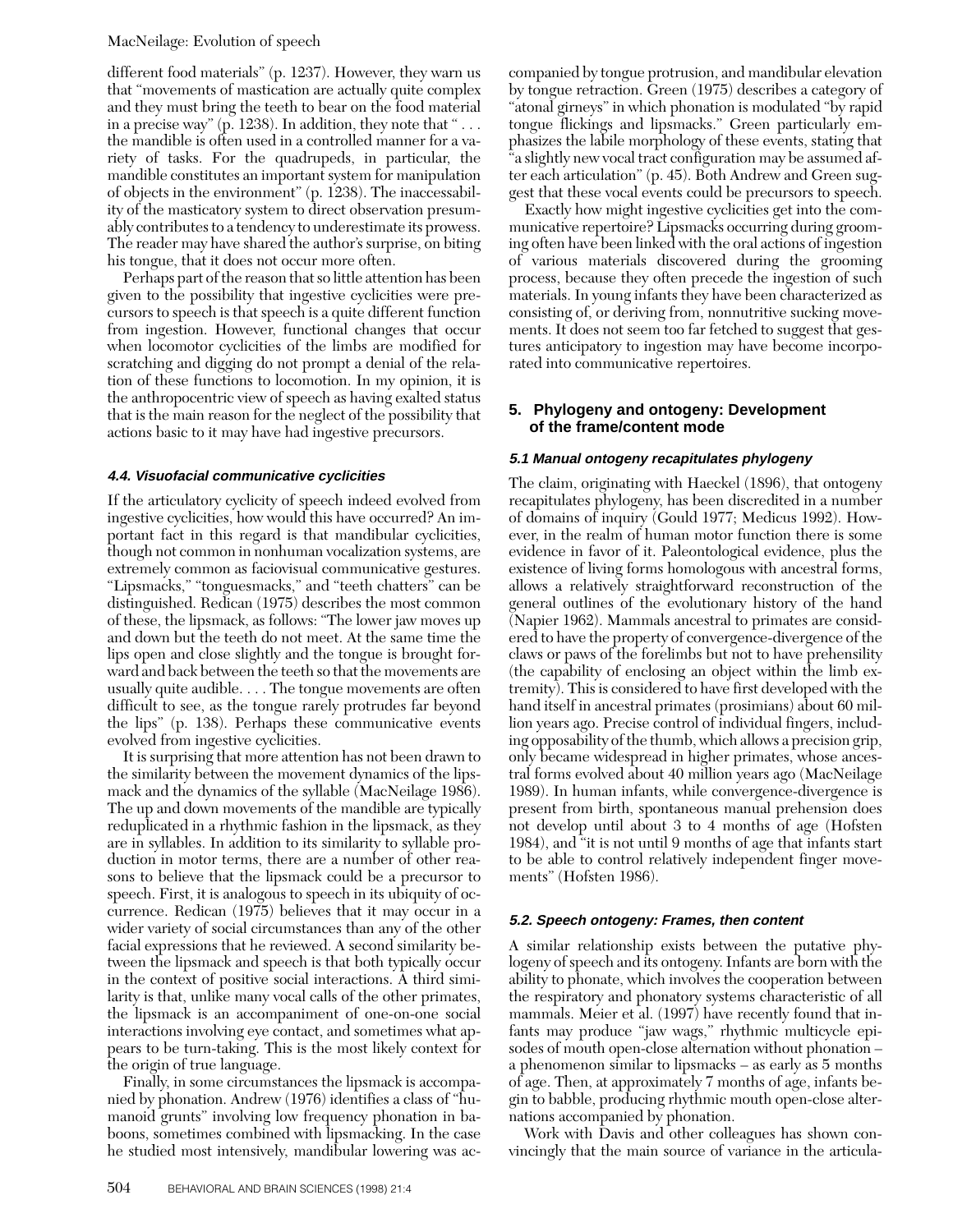tory component of babbling (7–12 months) and subsequent early speech (12–18 months) is mandibular oscillation. The ability of the other articulators – lips, tongue, soft palate – to actively vary their position from segment to segment, and even from syllable to syllable, is extremely limited. We have termed this phenomenon *frame dominance* (Davis & Mac-Neilage 1995).

We have hypothesized that frame dominance is indicated by five aspects of babbling and early speech patterns. Three of these hypotheses involve relations between consonants and vowels in consonant-vowel syllables, the most favored syllable type in babbling and early speech, and the other two involve relations between syllables. The first two hypotheses concern the possible lack of independence of the tongue within consonant-vowel syllables: (1) Consonants made with a constriction in the front of the mouth (e.g., "d," "n") will be preferentially associated with front vowels. (2) Consonants made with a constriction in the back of the mouth (e.g., "g") will be preferentially associated with back vowels.  $(3)$  A third hypothesis is that consonants made with the lips (e.g., "b," "m") will be associated with central vowels; that is, vowels that are neither front nor back. It was suggested that, because no direct mechanical linkage could be responsible for lip closure co-occurring with central tongue position, these syllables may be produced simply by mandibular oscillation, with both lips and tongue in resting positions. These consonant-vowel syllable types were called *pure frames.*

The lack of independent control of articulators other than the mandible during the basic oscillatory sequence of babbling is further illustrated by the fact that, approximately 50% of the time, a given syllable will be followed by the same syllable (Davis & MacNeilage 1995). This phenomenon has been called *reduplicated babbling,* and apparently involves an unchanging configuration of the tongue, lips, and soft palate from syllable to syllable. It was further hypothesized that even when successive syllables differ, (a phenomenon called *variegated babbling)* the difference might most often be related to frame control, reflected in changes in the elevation of the mandible between syllables. In general it was proposed that changes in the vertical dimension, which could be related to the amount of elevation of the mandible, would be more frequent than changes in the horizontal dimension. Changes in the horizontal dimension would be between a lip and tongue articulation for consonants, or changes in the front-back dimension of tongue position for consonants or for vowels. The resultant hypotheses were: (4) There will be relatively more intersyllabic changes in manner of articulation (specifically, amount of vocal tract constriction) than in place of constriction for consonants. (5) There will be relatively more intersyllabic changes in tongue height than in the front-back dimension for vowels.

To date, in three papers ( Davis & MacNeilage 1995; MacNeilage & Davis 1996; Zlatic et al. 1997) we have reported a total of 99 tests in 14 infants of these five hypotheses regarding the predominant role of frames in prespeech babbling, early speech, and babbling concurrent with early speech. Of these 99 tests, 91 showed positive results, typically at statistically significant levels, 6 showed countertrends, and 2 showed an absence of trend.

Is it a mere coincidence that the frame dominance pattern that we have found in both babbling and the earliest words is similar to the pattern postulated here for the earliest speech of hominids, or is this pattern showing us the most basic properties of hominid speech production? If the earliest speech patterns were not like this, what *were* they like and why? And why has this question not received attention?

Another way of looking at this matter is to argue that modern hominids have evolved higher levels of both manual and vocal skills than their ancestors, but that this skill only becomes manifest later in development. The question of skill development in speech production requires some background. Most work on the sound preferences in babbling and early words has been done on consonants. Labial, alveolar, and velar stops (e.g., "b," "d," and "g," respectively) and labial and alveolar nasals ("m," "n") are most favored. Lindblom and Maddieson (1988) have classified consonants into three levels of difficulty, in terms of the number of separate action subcomponents they require. Ordinary stops and nasals are in the "simple" category. In fact, even though within the simple category, consonants that are widely considered to be more difficult to produce than ordinary stops and nasals (e.g., liquids, such as those written in English orthography as "r" and "l," and fricatives such "th") are relatively infrequent in babbling and early words (Locke 1983), and even remain problematic for life for some speakers. Thus, the progression in development of consonant production is from simple sounds to those that can be considered to require more skill.

The possibility that this was also the sequence of events in the evolution of language is supported by another aspect of the work of Lindblom and Maddieson (1988). In a survey of the consonant inventories of languages, they found that languages with small inventories tended to have only their "simple" consonants, languages with medium-sized inventories differed mainly by also including "complex" consonants, and languages with the largest inventories tended to also add "elaborated" consonants, the most complex subgroup in the classification. Presumably, the first true language(s) had a small number of consonants. It seems that the only way that the beyond-chance allocation of difficult consonants to languages with larger inventories can be explained is by arguing that they tended to employ consonants of greater complexity as the size of their inventories increased. If so, the tendency for infants to add more difficult consonants later in acquisition suggests that ontogeny recapitulates phylogeny.

## **5.3. Sound pattern of the first language**

If babbling and early speech patterns are similar to those of the first language, what was it like? I have proposed "that the conjoint set of sounds and sound patterns favored in babbling *and* in the world's languages constitutes, in effect the fossil record of true speech" (MacNeilage 1994). The proposed consonants are the voiceless unaspirated stops [p],  $[t]$ , and  $[k]$  (as in "bill," "dill," "gill") and the nasals  $[m]$ and [n] (as in "man"). (The brackets denote phonetic symbols.) The two semivowels [w] and [j] (as in "wet" and "yet") can also occupy the consonant position in syllables. The three vowels are versions of the three point vowels [i], [u], and [a]. Only the consonant-vowel syllable type is allowed, either alone or with one reiteration. Some constraints on possible intersyllabic combinations, similar to those observed in babbling and early speech, are imposed. An initial corpus of 102 words is proposed.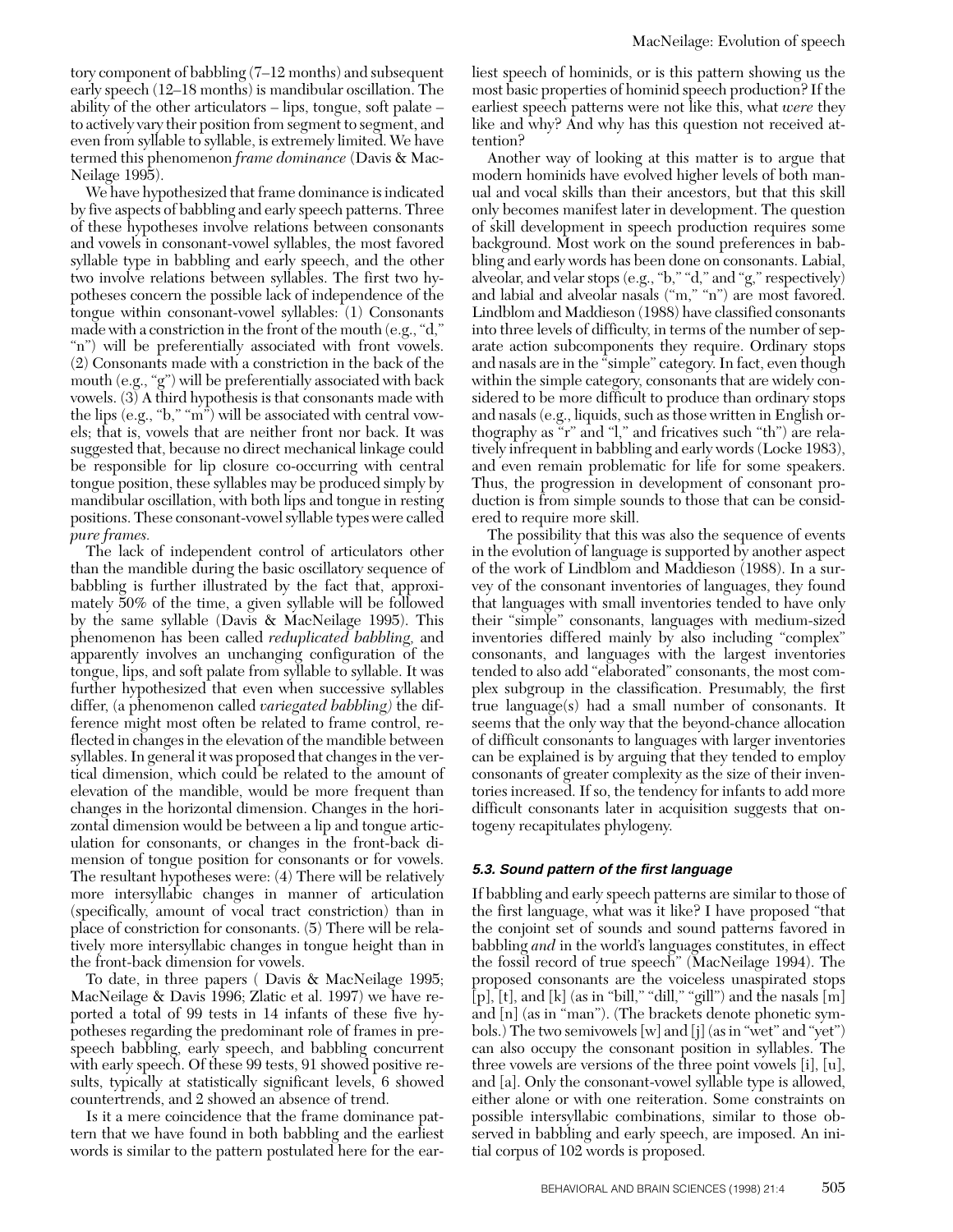#### **5.4. Frames and rhythmic behavior**

Phylogeny can profitably be characterized as a succession of ontogenies. The important role in evolution of biphasic cycles with their basically fixed rhythms is paralleled by their important role in ontogeny. From the beginning of babbling, utterances typically have a fixed rhythm in which the syllable frame is the unit. Mastery of rhythm does not develop from nonrhythmicity as it does in learning to play the piano. I appeal to the intuition of the reader as parent or supermarket shopper that intersyllable durations of babbling utterances often sound completely regular.

This initial rhythmicity provides a basis for the control of speech throughout life. For example, Kozhevnikov and Chistovich (1965) have observed that when speakers changed speaking rate the relative duration of stressed and unstressed syllables remained more or less constant, suggesting the presence of a superordinate rhythmic control generator related to syllable structure. They also noted that the typical finding of shorter segment durations in syllables with more segments reflected an adjustment of a segmental component to a syllabic one.

Thelen (1981) has emphasized the fact that babbling is simply one of a wide variety of repetitive rhythmic movements characteristic of infants in the first few months of life: "kicking, rocking, waving, bouncing, banging, rubbing, scratching, swaying . . . " (p. 238). As she notes, the behavior "stands out not only for its frequency but also for the peculiar exuberance and seemingly pleasurable absorption often seen in infants moving in this manner" (p. 238). She believes that such "rhythmic stereotypies are transition behavior between uncoordinated behavior and complex, coordinated motor control." In her opinion, they are "phylogenetically available to the immature infant. In this view, rhythmical patterning *originating as motor programs essential for movement control .* . . [emphasis mine] are 'called forth,' so to speak, during the long period before full voluntary control develops, to serve adaptive needs later met by goal-corrected behavior" (p. 253). She suggests an adaptive function for such stereotypies, as aids to the infants in becoming active participants in their social environment. This, in turn, suggests a scenario whereby the child could have become father to the man so to speak, in the evolution of speech, by encouraging use of rhythmic syllabic vocalization for adult communication purposes. (See also Wolff 1967; 1968, for an earlier discussion of a similar thesis.)

#### **5.5. Perceptual consequences of the open-close alternation**

The focus of this target article is speech *production.* From this standpoint, the evolution of the mouth open-close alternation for speech is seen as the tinkering of an already available motor cyclicity into use as a general purpose carrier wave for time-extended message production, with its subsequent modulation increasing message set size. However, it has also been pointed out that the open-close alternation confers perceptual benefits. In particular, the acoustic transients, which are associated with consonants and accompany onset and offset of vocal tract constriction, are considered to be especially salient to the auditory system (e.g., Stevens 1989). The ability to produce varied transients at high rates may have been an important hominidspecific communicative development. In addition, the

regularly repeating high amplitude events provided by the vowels may have played an important role in inducing rhythmic imitations.

#### **6. Comparative neurobiology of the frame/content mode**

#### **6.1. The evolution of Broca's area**

The possibility that the mandibular cycle is the main articulatory building block of speech gains force from the fact that the region of the inferior frontal lobe that contains Broca's area in humans is the main cortical locus for the control of ingestive processes in mammals (Woolsey 1958). In particular the equivalents in the monkey of Brodmann's area 44 – the posterior part of classical Broca's area – and the immediately posterior area 6 have been clearly implicated in mastication (Luschei & Goldberg 1981), and electrical stimulation of area 6 in humans evokes chewing movements (Foerster 1936a). In addition in recent high resolution positron emission tomography (PET) studies, cortical tissue at the confluence of areas 44 and 6 has been shown to be activated during speech production. Figure 3 shows regions of activation of posterior inferior frontal cortex in two studies in which subjects spoke written words (Petersen et al. 1988 [square]; LeBlanc 1992 [circle]). The points are plotted on horizontal slice  $z = 16$  mm of the normalized human brain coordinates made available by Talairach (Talairach & Tornoux 1988). The figure was generated by use of the Brainmap database (Fox et al. 1995) Both areas straddle the boundary between Brodmann's areas 6 and 44. Fox (1995) reports additional evidence of joint ac-



Figure 3. Sites in lateral premotor cortex significantly active during spoken word response to auditory and visual stimulation in the positron emission tomography studies of Peterson et al. (1988) and LeBlanc (1992).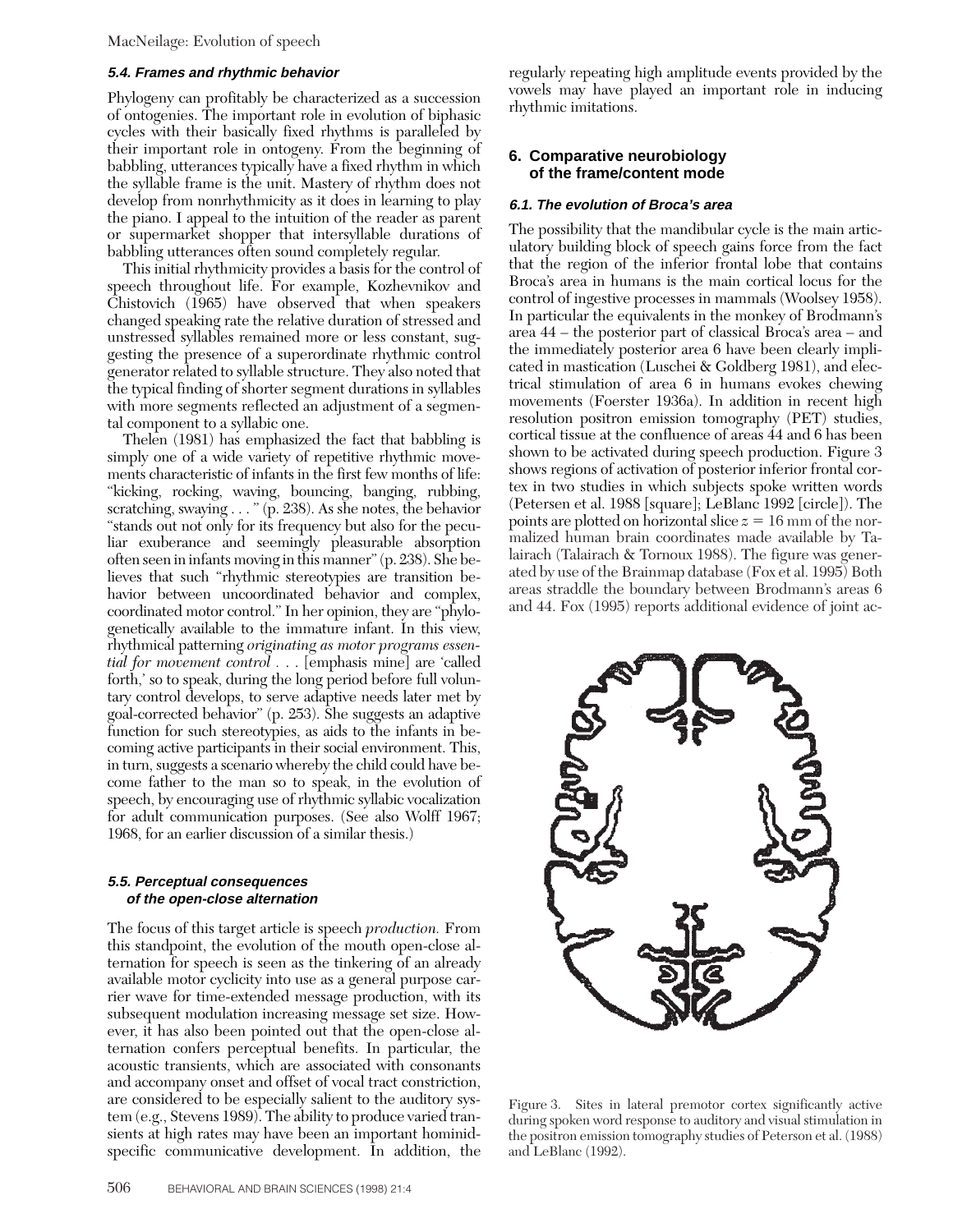tivation of areas 6 and 44 during single word speech.

Of course, a landmark event in the history of neuroscience was the discovery that Broca's area plays an important role in the motor control of speech. More recently a good deal of significance has been attached to the discovery by paleontologists that the surface configuration of the cortex in this region underwent relatively sudden changes in *Homo habilis (*e.g., Tobias 1987). The question of exactly why it was this particular area of the brain that took on this momentous new role has received little attention. Perhaps part of the answer may come not only from the recognition of the importance of our ingestive heritage in the evolution of speech, but also when one acknowledges the more general fact that the main change from other primate vocalization to human speech has come in the articulatory system. Consistent with this fact, bilateral damage to Broca's area and the surrounding region does not interfere in any obvious way with monkey vocalization (Jürgens et al. 1982), but unilateral damage to the region of Broca's area in the left hemisphere, if sufficiently extensive, results in a severe deficit in speech production. However, despite the involvement of Broca's area in the control of the articulatory apparatus, caution is advised in drawing implications from this part of *Homo habilis* morphology for the evolution of speech. This region is also involved in manual function in monkeys (Gentilucci et al. 1988; Rizzolatti et al. 1988) and in humans (Fox 1995).

#### **6.2. Medial frontal cortex and speech evolution**

At first glance, evolution of a new vocal communication capacity in Broca's area of humans appears to constitute a counterexample to Darwin's basic tenet of descent with modification. It has often been considered to be an entirely new development (e.g., Lancaster 1973; Myers 1976; Robinson 1976). The main region of cortex controlling vocal communication in monkeys is anterior cingulate cortex, on the medial surface of the hemisphere (Jürgens 1987). Vocalization can be evoked by electrical stimulation of this region and damage to it impairs the monkey's ability to voluntarily produce calls on demand (e.g., in a conditioning situation). However, a clue to the evolutionary sequence of events for speech comes from consideration of the supplementary motor area (SMA) an area immediately superior to anterior cingulate cortex and closely connected with it. While this area has not been implicated in vocal communication in monkeys, it is consistently activated in brain imaging studies of speech (Roland 1993) and it is active even when the subjects merely think about making movements (Orgogozo & Larson 1979). It was given equal status with Broca's and Wernicke's areas as a language area in the classic monograph of Penfield and Roberts (1959).

Two properties of the SMA are of particular interest in the context of the F/C theory. A number of investigators have reported that electrical stimulation of this area often makes patients involuntarily produce simple consonantvowel syllable sequences such as "dadadada" or "tetetete" (Brickner 1940; Chauvel 1976; Dinner & Luders 1995; Erikson & Woolsey 1951; Penfield & Jasper 1954; Penfield & Welch 1951; Woolsey et al. 1979). Penfield and Welch concluded from their observations of rhythmic vocalizations that "these mechanisms, which we have activated by gross artificial stimuli, may, however, under different conditions, be important in the production of the

varied sounds which men often use to communicate ideas" (p. 303). I believe that this conclusion was of profound importance for the understanding of the mechanism of speech production and its evolution, but apparently it has been totally ignored.

In addition, Jonas (1981) has summarized eight studies of irritative lesions of the SMA that have reported involuntary production of similar sequences by 20 patients. The convergence of these two types of evidence strongly suggests that the SMA is involved in frame generation in modern humans.

It thus appears that the evolution of a communicative role for Broca's area was not an entirely de novo development. It is more likely that when mandibular oscillations became important for communication, their control for this purpose shifted to the region of the brain that was already most important for control of communicative output – medial cortex. However, it may have been that, once the mandibular cycle was co-opted for communicative purposes, the overall motor abilities associated with ingestion also became available for tinkering into use for communicative purposes. This is consistent with the fact that a typical result of damage to Broca's area is what has been called "apraxia of speech" – a disorder of motor programming revealed by phonemic paraphasias and distortions of speech sounds (e.g., MacNeilage 1982).

#### **6.3. Medial and lateral premotor systems**

Further understanding of this particular distribution of speech motor roles and how they relate to properties of manual control can be gained by viewing the *overall* problem of primate motor control from a broader perspective. It is now generally accepted that the SMA and inferior premotor cortex of areas 6 and 44 are the main areas of premotor cortex for two fundamentally different motor subsystems for bodily action in general (e.g., Eccles 1982; Rizzolatti et al. 1983; Goldberg 1985; 1992; Passingham 1987). Using the terminology of Goldberg, anterior cingulate cortex and the SMA are part of a medial premotor system (MPS), associated primarily with intrinsic, or selfgenerated, activity, while the areas of inferior premotor cortex are part of a lateral premotor system (LPS), associated primarily with "extrinsic" actions; that is, actions responsive to external stimulation. The connectivity of these two premotor areas is consistent with this proposed division of labor. While the sensory input to the SMA is primarily from deep somatic afferents, inferior premotor cortex receives heavy multimodal sensory input – somatic input from anterior parietal cortex, visual input primarily from posterior parietal cortex, and auditory input from superior temporal cortex, including Wernicke's area in the left hemisphere of humans (Pandya 1987).

This basic action dichotomy has been well established by studies involving both lesion and electrical recording in monkeys. The MPS has been shown to be primarily involved in tasks in which monkeys produce sequences of previously learned manual actions with no external prompting, while LPS is primarily involved in sequencing tasks in which the component acts are cued by sensory stimulation (e.g., lights) (Tanji et al. 1995). The human equivalent of the findings from monkey lesion studies of MPS is an initial akinesia, an inability to *spontaneously* generate bodily actions. A symptom often encountered in such patients is the "alien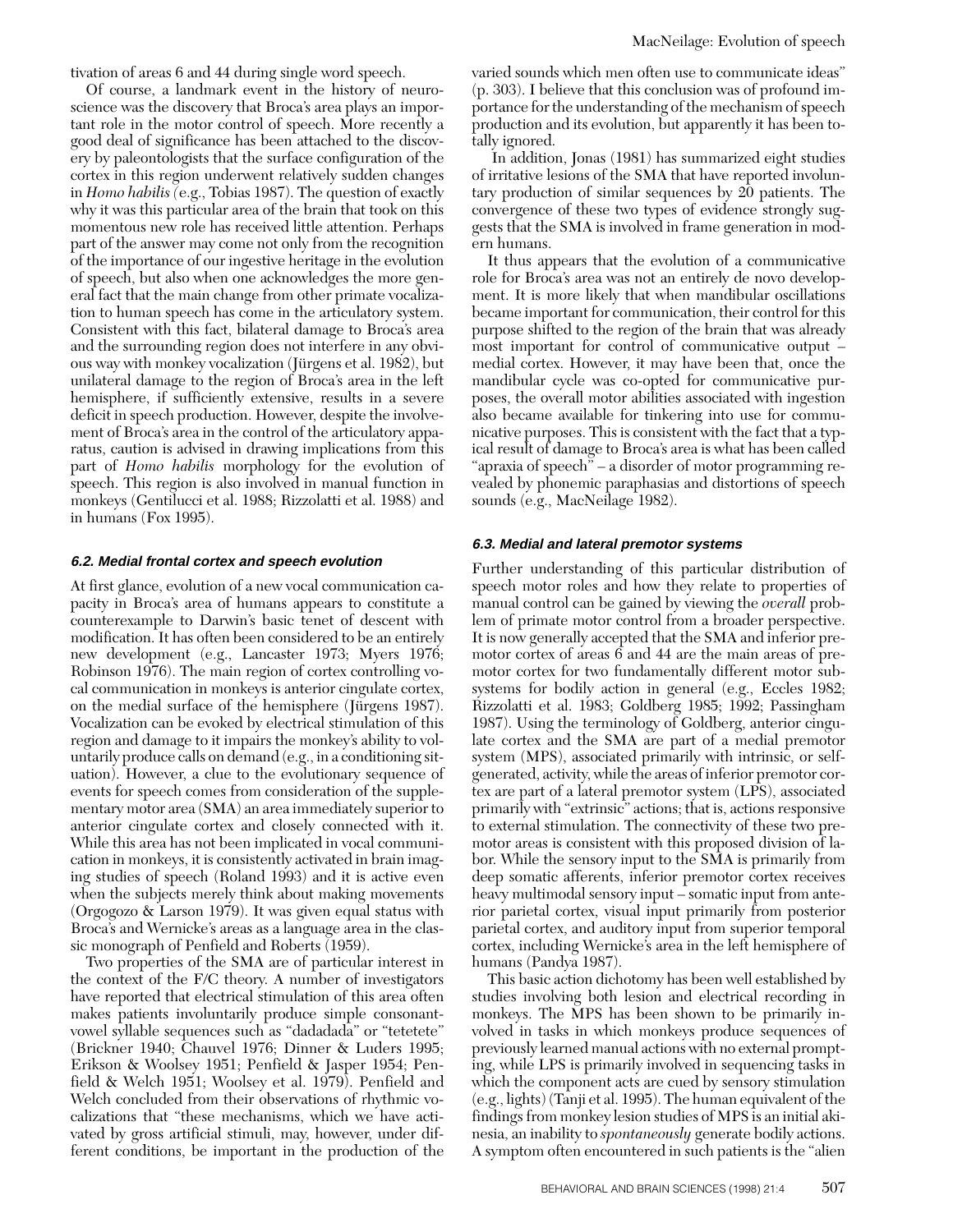## MacNeilage: Evolution of speech

hand sign" (Goldberg 1992). The hand contralateral to the lesion, typically the right hand, seems to take on a life of its own, without the control of the patient. In such patients the normal balance of MPS and LPS apparently shifts toward a dominance of the LPS. If an object is introduced into the intrapersonal space of a patient with the alien hand sign, the patient will grasp the object with such force that the fingers have to be prized off it. The relative role of the two systems in patients with MPS lesions is further shown in a study by Watson et al. (1986). They showed that such patients were maximally impaired in attempts to pantomime acts from verbal instruction. Less impairment was noted in attempts to imitate the neurologist's actions, and actual use of objects was most normal.

There are equivalent effects of MPS lesions for speech. The initial effect is often complete mutism – inability to spontaneously generate speech. However, subsequently, while spontaneous speech remains sparse, such patients typically show almost normal repetition ability. In these cases, Passingham (1987) has surmised that "it is Broca's area speaking" (p. 159). A similar pattern of results has been observed in patients with transcortical motor aphasia which typically involves interference with the pathway from the SMA to inferior premotor cortex (Freedman et al. 1984).

In contrast to these results of MPS lesions on speech are results of lesions of LPS, which tend to affect repetition more than spontaneous speech. In particular, this pattern is often observed in Conduction aphasics who tend to have damage in inferior parietal cortex affecting transmission of information from Wernicke's area to Broca's area. Thus the medial and lateral patients described here show a "double dissociation," a pattern much valued in neuropsychology because it provides evidence that there are two separable functional systems in the brain (Shallice 1988). Further evidence for this dichotomy comes from patients with "isolation of the speech area." These patients, who have lost most cortex except for lateral perisylvian cortex, have no spontaneous speech, but may repeat input obligatorily, without instruction (Geschwind et al. 1968).

## **6.4. The lateral system and speech learnability**

Typical bodily actions are visually guided. While the motivationally based intention is generated in MPS, which may also help to provide the basic action skeleton, the action itself is normally accomplished, while taking into account target-related information available to vision by means of LPS. In contrast, spontaneously generated speech episodes are not sensorily guided to any important degree. However, as we have seen, the lateral system has an extremely good repetition capacity. Normal humans can repeat short stretches of speech with input-output latencies for particular sounds that are often shorter than typical simple auditory reaction times (approximately 140 msec; see Porter & Castellanos 1980). People have been puzzled as to why we possess this rather amazing capacity when, in the words of Stengel and Lodge-Patch (1955), repetition is an ability that lacks functional purpose.

A background for a better understanding of the repetition phenomenon comes from evidence from PET studies on the activation of ventral lateral frontal cortex (roughly Broca's area) in tasks that do *not* involve any overt speech;

for example, the categorization of visually presented letters on the basis of their phonetic value (Sergent et al. 1992), a rhyming task on auditorily presented pairs of syllables (Zatorre et al. 1992), a sequential phoneme monitoring task on auditorily presented nonwords with serial processing (Demonet et al. 1992), the memorization of a sequence of visually presented consonants (Paulesu et al. 1993), a lexical decision task on visually presented letter strings (Price et al. 1993), and monitoring tasks for various language stimuli either auditorily or visually presented (Fiez et al. 1993). (Demonet et al. 1993, p. 44)

## As Demonet et al. (1993) also note:

The observed activation of this premotor area in artificial metalinguistic comprehension tasks suggests the involvement of sensorimotor transcoding processes that are also involved in other psychological phenomena such as motor theory of perception of speech (Liberman & Mattingly 1985), inner speech (Stuss & Benson 1986: Wise et al. 1991), the articulatory loop of working memory (Baddeley 1986), or motor strategies developed by infants during the period of language acquisition (Kuhl & Meltzoff 1982). (p. 44)

They note that the presence of this sensorimotor transcoding capacity is also suggested by "disorders of phonetic discrimination in Broca-type aphasic patients (Blumstein et al. 1977) as well as in subjects during electrical stimulations of the left inferior frontal region (Ojemann 1983)." (Demonet et al. 1993, p. 44)

The utility of this capacity and the probable reason for its origin becomes clearer when one notes that, while humans learn whichever one of the 6,000 or so languages they grow up with, monkeys have negligible vocal learning capacity (Jürgens 1995). The human repetition capacity is presumably associated with the now well established phonologic loop of working memory, which involves subvocalization as an aid in temporary storage of speech material (Baddeley 1986). Baddeley (1995) has recently speculated that this capability probably evolved in order for language to be learned. Thus, while in adults the primary role of the LPS for spontaneous speech is probably transmission of previously learned and now stored lexical information relevant to pronunciation from Wernicke's area to Broca's area, the primary role of LPS in infants is that it allows speech to be learned. It is somewhat ironic, in view of the special modular innate status often claimed for the human speech capacity, that from a perceptual-motor perspective the main change in vocal organization from other primates to humans may be evolution in the LPS of a capacity to *learn* speech. Furthermore, rather than having a unique form, the overall brain organization of motor output for speech seems to be no different than that for other bodily activity. Both are equally subject to the basic intrinsic-extrinsic functional dichotomy.

Lateral cortex presumably allows humans to not only say what they hear but do what they see, in general bodily terms. The presence of some ability of the SMA patients described by Watson et al. (1986) to imitate demonstrations of object use when they cannot pantomime such use is evidence of this; but there is also evidence that monkeys may possess some comparable ability. Pellegrino et al. (1992) have observed numerous instances in which single neurons in ventral lateral premotor cortex that had been shown to be active in various movement complexes performed by the animal also discharged when experimenters performed the same movements in front of the animal.

It seems likely that we have grossly underestimated the importance of our capacity for matching movements to input patterns, vested in the LPS, in our attempts to understand the evolution of cognition in general. Elsewhere, I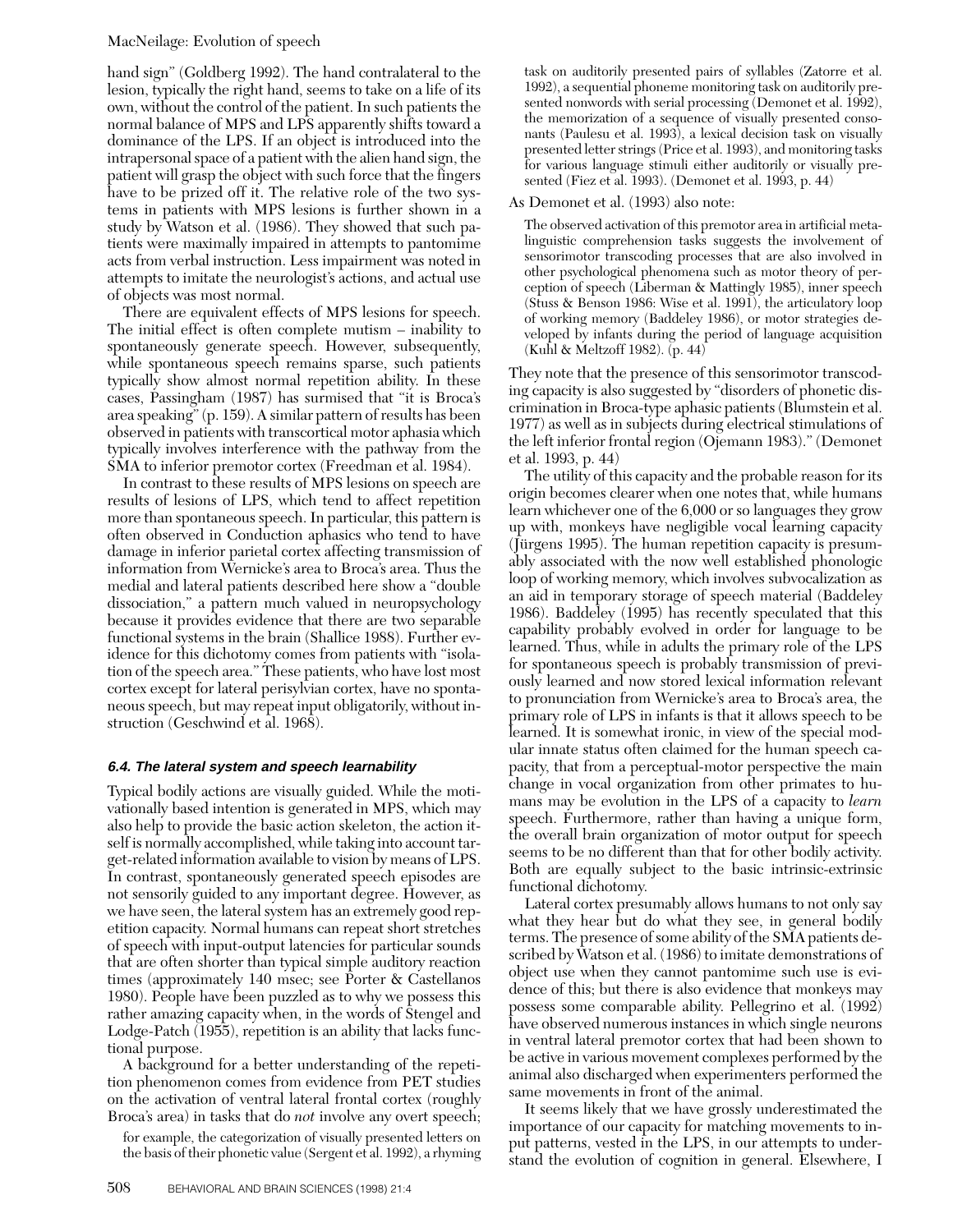have summarized an argument to this effect by Donald (1991), who believes that

evolution of a generalized mimetic capacity in *Homo Erectus* was the first major step in the evolution of a hominid capacity beyond the great ape level, and was a necessary precursor to the evolution of language, which probably evolved in *Homo sapiens.* This hypothesis addresses the otherwise anomalous centrality in human culture of a wide range of behaviors including tribal ritual, dance, games, singing and music in general, all of which involve a capacity for the production of intentional representational displays but have virtually no analogs in living great apes. A wide variety of actions and modalities can be incorporated for the mimetic purpose: "Tones of voice, facial expressions, eye movements, manual signs and gestures, postural attitudes, patterned whole body movements of various sorts . . . " (p. 169). Donald makes the plausible argument that this mimetic capacity must have evolved before language, because language provides such a rich cognitive endowment that it would be hard to explain the necessity for mimesis once language had evolved. (MacNeilage 1994, pp. 186–87).

#### **6.5. Speech input from posterior cortex**

Finally, with reference to speech, a word is in order about the input to the two proposed motor control subsystems. There is general agreement that perisylvian cortex in the temporoparietal region is involved in phonologic representations of at least the stem forms of many content words, especially nouns. In contrast, grammatical morphemes (function words and affixes) and perhaps aspects of verbs may be primarily controlled from frontal cortex, judging by the agrammatism that follows extensive lesions in lateral frontal cortex in classical Broca's aphasia. Most segmental serial ordering errors of speech in both normals and aphasics involve content word stems, not grammatical morphemes, and the F/C theory presented here is most relevant to content words.

Patients with lesions in temporoparietal cortex typically produce paraphasic speech – speech replete with segmental errors. Acoustic studies have shown that these errors for the most part are errors of choice of segments rather than errors in their motor control, the latter errors being more prominent in patients with ventral frontal lesions (Mac-Neilage 1982). From this, one can conclude that temporoparietal cortex is involved in phonologic encoding of lexical items – access to phonologic information about words and successful delivery of this information to the production control apparatus. It is hypothesized that this encoding phase involves two kinds of information, one kind for each of the motor control subsystems that have been discussed. Information regarding numbers of syllables in the word, suprasegmental information regarding stress placement, and perhaps information about vowels may be sent to the medial system for frame generation. Information about consonants and vowels may be sent to the lateral system for generation of content elements adjusted to their segmental context, as suggested earlier. According to this conception, the subsequent reintegration of the frame and content components must take place in lateral premotor cortex.

#### **6.6. The role of prefrontal cortex**

The full story of the evolution of speech must include the history of selection pressures for communication in the

context of overall hominid evolution. An important neurobiologic development in this regard is the enormous expansion of prefrontal cortex, a region involved in higher order organizational functions in general. Prefrontal cortex is heavily interconnected with the limbic system, leading MacLean (1982) to suggest that it affords "an increased capacity to relate internal and external experience" (p. 311). Deacon (1992) accords prefrontal cortex the primary role in the development in humans of a "low arousal" learnable communicative capacity independent of innate emotionbased vocalizations because of its "dominant status in the loop linking sensory analysis, emotional arousal and motor output" (p. 155). A specific functional linkage between dorsolateral prefrontal cortex and the SMA in humans was recently shown by Frith et al. (1991) in a study involving word generation as distinct from word repetition. Paus et al. (1993) also observed joint activation of prefrontal cortex with medial cortical sites during speech tasks. Studies cited earlier (e.g., Petersen et al. 1988) also suggest that prefrontal cortex may have played a dominant role in the evolution of grammar.

#### **7. Some implications of the theory**

#### **7.1. Testability**

Is this theory testable? Predictions regarding levels of activity of the SMA and areas 6 and 44 in certain tasks, testable by means of brain imaging studies, can be made. One straightforward prediction is that mastication, sucking, and licking will involve more activity in ventral area 6 than in area 44, and more activity in area 44 than in the SMA. Another prediction involves the general claim that the SMA is specialized for frame generation and ventral premotor cortex for content generation. The prediction can be tested using artificial forms of speech that manipulate the relative role of the frame and content components: (1) "Reiterant speech," a condition in which segmental content demands are minimized but syllabic and phonatory demands are not, should produce relatively higher activity levels in SMA, and perhaps more activity in area 6 than in area 44. In this condition, the subject attempts to simulate words or utterances using only one syllable. For example, if the stimulus word is *concatenate,* the subject says "maMAmama," producing the same number of syllables as in the stimulus word with major stress on the second syllable. (2) Bite block speech or speech with the teeth clenched eliminates the demand on the mandible for syllabification but increases the demand on segmental production because every segment must be produced in an unusual way to compensate for the inability to adopt the usual jaw position for the sound. This condition should produce higher relative levels of activity in area 44 than in either area 6 or the SMA.

#### **7.2. Comparison with other theories**

How does this theory compare with other current general conceptions of speech production that have implications for evolution? The concept of the syllable was found to be central in all the areas of subject matter considered in the formulation of this theory. With the exception of conceptions based primarily on evidence from segmental errors in speech (Shattuck-Hufnagel 1979; Dell 1986; Levelt 1989) this emphasis is not shared in other conceptions of speech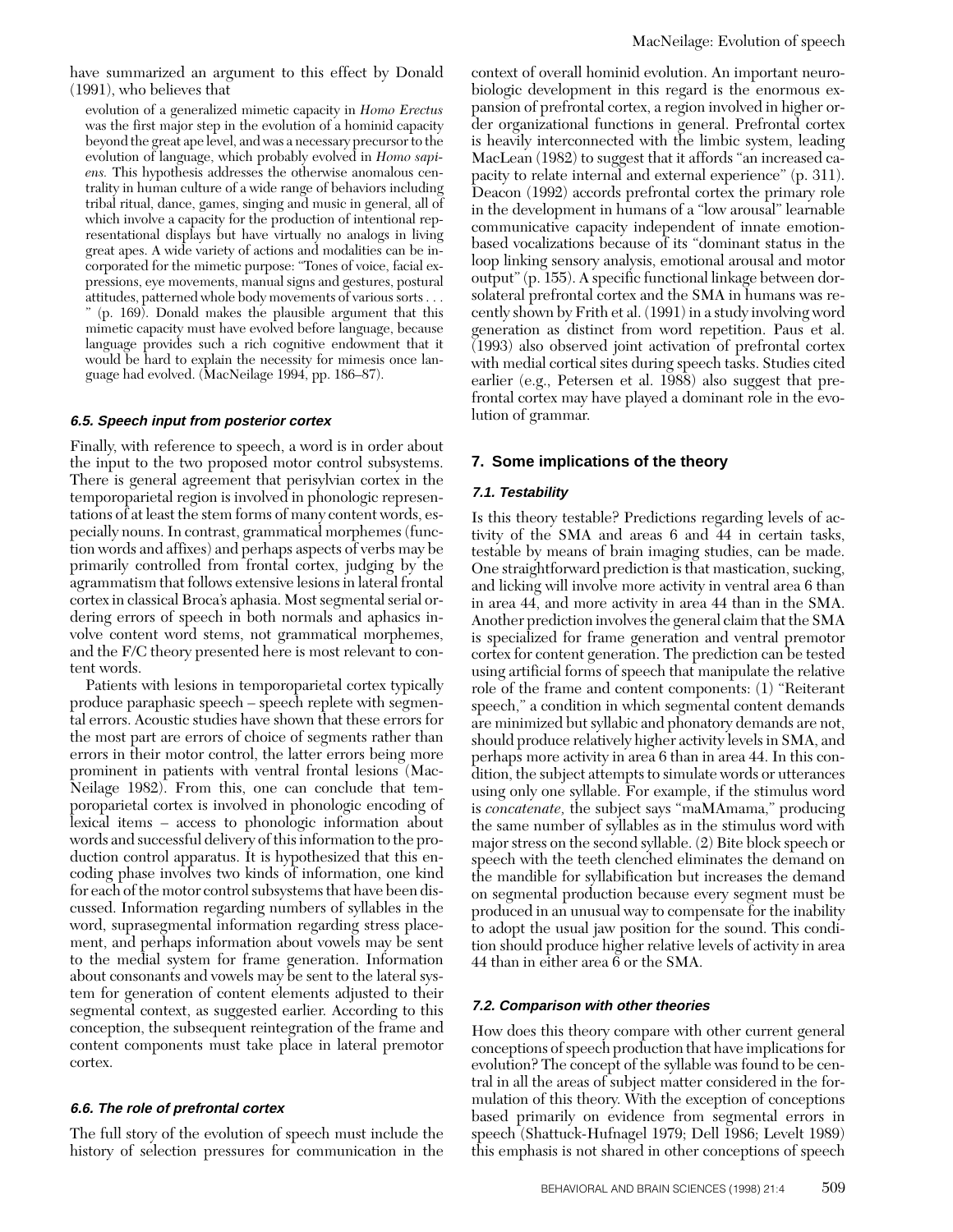## MacNeilage: Evolution of speech

as a behavior. The syllable is given virtually no attention in two other current theories of the evolution of speech, the two-tubed vocal tract theory of Lieberman (1984) and the motor theory of speech perception (Liberman & Mattingly 1985). It is not mentioned in the most prominent conception of brain-language relations, the Wernicke-Geschwind scenario, reiterated by Damasio and Geschwind in 1984 (Also see Damasio & Damasio 1992). It scarcely figures in the most prominent current conception of the on-line control of speech – the articulatory phonology perspective of Browman and Goldstein (1986). It is incidental to what until recently has been the dominant conception of acquisition of speech production – the theory of Jakobson (1968). The F/C theory suggests that all of these approaches require drastic restructuring.

In other contexts, the syllable falls victim to a functional eclecticism that results in a lack of recognition that speech might be different from other functions because it has been subject to different selection pressures. For example, Norman and Rumelhart (1983) have constructed a model of typing control consistent with typical typing error patterns. The model is based on "the assumption that the motor control of a learned movement is represented by means of a motor schema, an organized unit of knowledge, differing from the form of knowledge widely studied in the literature on memory, language, and thought only in that it has as its output the control of body movements" (p. 55) (see also Rumelhart & Norman 1982). This eclectic approach to mental organization, unaffected by the possibility that different functions may be subject to different phylogenetic constraints, is relatively common in both cognitive science and neuroscience. The present contention is that no theory of either the organization of speech or its evolution that does not include the dual components metaphorically labelled frame and content in the present discussion is a viable one, whatever theories might be advanced to account for any other aspect of human function.

## **7.3. Other instances of the frame/content mode**

In earlier writings my colleagues and I (MacNeilage 1987a; MacNeilage et al. 1984; 1985) had suggested that the F/C mode of phonology may have had a precursor in an F/C mode of bimanual coordination, in which the holding hand is the frame and the manipulating hand contributes content elements. I wish to retract this view because I was unable to conceive of an adaptation, induced by a specific selection pressure, that would have achieved the transfer of such a generalized organization capability from the manual to the vocal system. In this journal and elsewhere, my colleagues and I have suggested an alternative view of the hand-mouth relation whereby both the manual and the speech specialization arises from a left hemisphere specialization for whole body postural control already present in prosimians (MacNeilage et al. 1987; MacNeilage 1991b). It is possible that this role of the left hemisphere for whole body motor control may be fundamental to all vertebrates (MacNeilage 1997a). There seem to be other important F/C modes of complex behavior. Garrett (1988) has argued for an F/C mode of syntax on the basis of evidence from serial ordering errors involving morphemes and words. I regard this evidence as an extremely important clue as to the means of evolution of grammar, but would regard this mode as analogous to the F/C mode of organization of phonology rather

than homologous. The F/C mode of organization can also be implicated in much hand-mouth interaction, such as that involved in one-handed and two-handed feeding (Mac-Neilage 1992). It appears that the F/C mode is an important means of evolution of complex action systems. Presumably this is because it makes it possible to produce a large number of output states with a small number of basic organizational configurations – one basic frame in the case of speech.

## **7.4. Innate subsegmental units**

F/C theory provides no justification for the postulation of *innate* subsegmental units – either the feature of linguistic theory (Chomsky & Halle 1968) or its functional equivalent, the gesture (Liberman & Mattingly 1985). The concept of the feature, including the notion that it provides an innate basis for the "phonetic possibilities of man" (Chomsky & Halle 1968) arises from circular reasoning, as Ohala (e.g., Ohala 1978) has repeatedly pointed out; and I have discussed elsewhere the problem of providing independent evidence for the concept of gesture in on-line production and perception, let alone genetic structure (MacNeilage 1990). In addition to the inherent inability of essentialistic concepts, such as the concept of distinctive feature, to form part of a theory involving change, the concept is of no value in the present context because it lacks functional implications. For example, a distinctive feature such as "+high" (MacNeilage 1991a) refers to an end state of the tongue that can vary across a subclass of vowels. The characterization is considered to be abstract and only indirectly related to articulation (e.g., Anderson 1981). However, no coherent theory of the transforms from the putative single abstract representation to its various manifestations in vowels has ever been presented. The present *articulatory* connotations of the definitions of features ("high" refers to an articulator) introduced by Chomsky and Halle (1968) to replace the perceptually based features of Jakobson et al.  $(1951)$  were not chosen on the basis of any evidence regarding speech production, but only because articulatory terms had more straightforward connotations than perceptual terms. However, as a result of this decision, the discipline of phonology is now ill-equipped to describe, let alone explain, the many features of sound patterns of languages that apparently develop for perceptual reasons – for example the fact that nasals tend to assimilate to the place of articulation of adjacent stop consonants, but fricatives do not (Hura et al. 1994).

## **7.5. Input-output relationships**

The F/C theory includes the suggestion that there have been major developments in the efficiency of input-output linkages in the evolution of speech. The motor theory of speech perception (Liberman & Mattingly 1985) also emphasizes the importance of the evolution of input-output relationships for speech. In this theory, the gesture is the fundamental unit of both input and output, with the abstract representation of the output unit serving as a basis for categorical perception of input. However, the motor theory calls for the opposite relation between phylogeny and ontogeny than the one suggested here. According to the motor theory (Liberman & Mattingly 1985), gestures originate as separate entities, and then, under pressures for rapid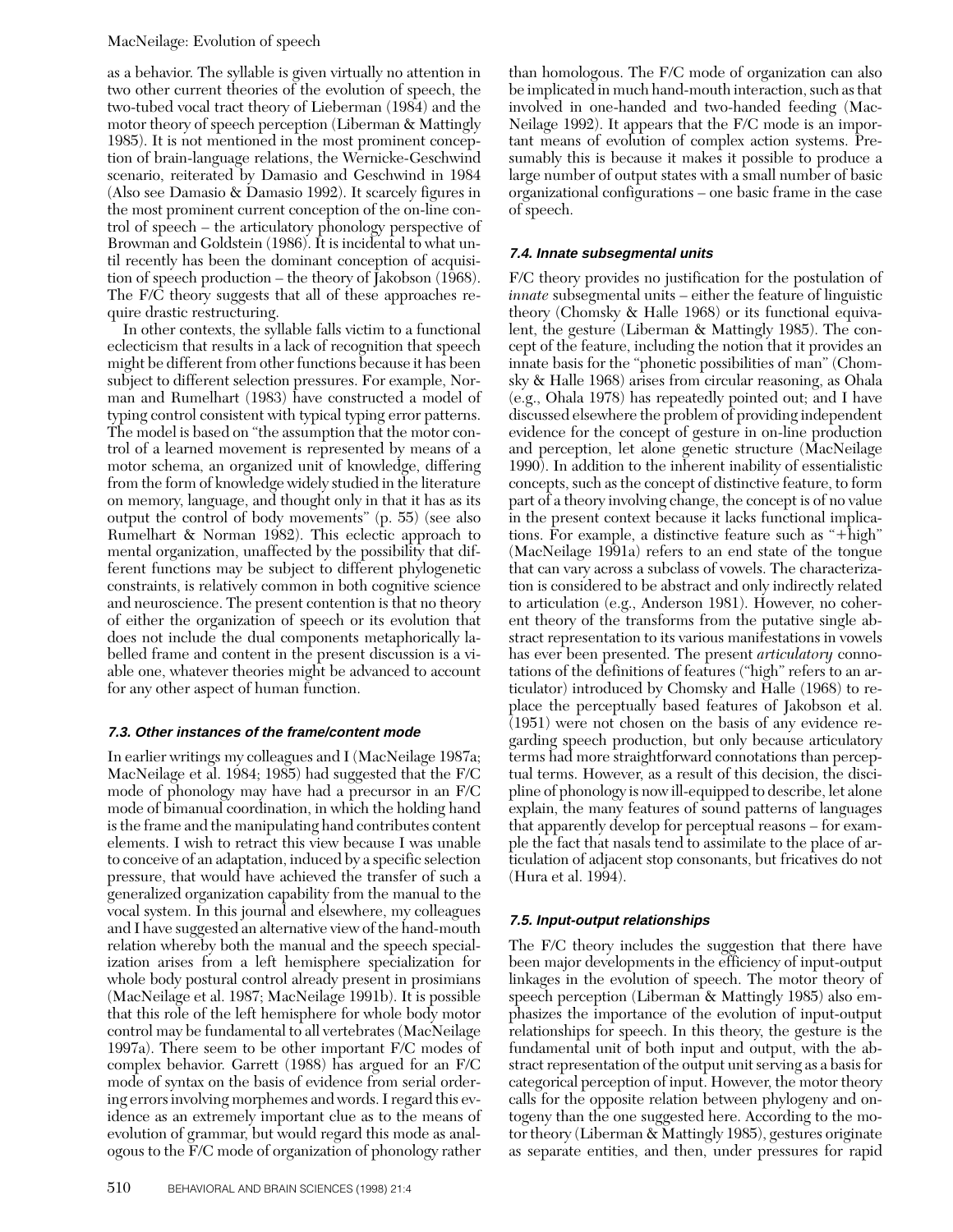message transmission, become increasingly coarticulated with neighboring units to the point where only perceptual access to gestural invariance at some abstract production level makes them perceivable. If true, this would be a case in which ontogeny reverses phylogeny. As we have seen, the frame dominance state in babbling and early speech is characterized primarily by heavy coarticulation of successive articulatory positionings, and subsequent developments are in the direction of *reducing* coarticulation rather than increasing it (e.g., Nittrouer et al. 1989). Thus, rather than being the initial elements out of which speech was created, gestures, if they can be adequately defined, will probably be best regarded as later emergents, phylogenetically and ontogenetically. The F/C theory suggests instead that the syllable frame should be regarded as providing an initial common basis for interactions between perceptual, lexical, and motor subcomponents of the speech system in earlier hominids and modern infants.

#### **7.6. Was the first language spoken or signed?**

The question of whether spoken or sign language was the first language is considered in detail elsewhere (Mac-Neilage 1998a), with the following conclusions:

1. The current ubiquity of spoken language encourages a belief in its evolutionary priority. The reasons usually given for an historical switch from signed to spoken language – the lack of omnidirectionality of sign, the fact that it prevents other uses of the hands, and its lack of utility in the dark – seem insufficient to have caused a *total* shift from manual to vocal language.

2. The likelihood that there is a left hemisphere vocal communication specialization in frogs, birds, mice, gerbils, and monkeys, and the many instances of right handedness in groups of higher nonhuman primates (both reviewed in MacNeilage 1998b) casts doubt on the frequently encountered contention that tool construction and use in *Homo habilis* were crucial manual adaptations for language.

3. The repeatedly obtained finding that language lateralization is more closely related to foot preference – an index of postural asymmetry – than to handedness, which is an index of skill (Day & MacNeilage 1996; Elias & Bryden 1997; Maki 1990; Searleman 1980) casts further doubt on an early role of manual language.

4. Recent claims that there is a left hemisphere specialization for language independent of the modality (Poizner et al. 1987; Petitto & Marentette 1991) give the spurious impression that an historical shift from signed to spoken language could easily have occurred. These claims are found to be unjustified.

#### **7.7. Coda**

According to the F/C theory, the evolution of the control of the movements of speech from prespeech vocalizations involved preexisting phonatory capacities and a specific sequence of adaptations proceding from ingestive cyclicities, via visuofacial communicative cyclicities, to syllables, which ultimately became modulated in their internal content. The overall form of the theory is relatively straightforward, taking as it does a well accepted notion of the dual structure of speech organization (frames and content elements) and mapping it onto a relatively well accepted notion of the dual structure of primate cortical motor systems (medial and lat-

eral) which were presumably modified for the purpose. It is hoped that this theory will provide an antidote, in addition to the one provided in this medium by Pinker and Bloom (1990), to the tendency to regard language as "an embarrassment for evolutionary theory" (Premack 1986, p. 133). My guess is that language will eventually prove to be amenable to current mainstream evolutionary theory. A neo-Darwinian approach to speech may prove to be the thin edge of the wedge for the understanding of language evolution.

#### ACKNOWLEDGMENTS

This paper was prepared with support from research grant No. HD-27733 from the Public Health Service. I thank Hugh Buckingham, Antonio Damasio, Barbara Davis, Randy Diehl, Rogers Elliot, Jean-Luc Nespoulous, Giacomo Rizzolatti, Marilyn Vihman, and Steven Wise for their comments on the manuscript. I also wish to thank Mario Liotti and Larry Parsons for generating Figure 3 by use of BrainMap software and Peter Fox for making the facilities of the Research Imaging Center, University of Texas Health Science Center, San Antonio, available for this purpose.

## Open Peer Commentary

*Commentary submitted by the qualified professional readership of this journal will be considered for publication in a later issue as Continuing Commentary on this article. Integrative overviews and syntheses are especially encouraged.*

## **Motor cortex fields and speech movements: Simple dual control is implausible**

James H. Abbs<sup>a</sup> and Roxanne DePaul<sup>b</sup>

<sup>a</sup>Department of Neurology, University of Wisconsin, Madison, WI 53705; <sup>b</sup>Department of Communicative Disorders, University of Wisconsin, Whitewater, WI 53012. **jhabbs@facstaff.wisc.edu; depaul@waisman.wisc.edu**

**Abstract:** We applaud the spirit of MacNeilage's attempts to better explain the evolution and cortical control of speech by drawing on the vast literature in nonhuman primate neurobiology. However, he oversimplifies motor cortical fields and their known individual functions to such an extent that he undermines the value of his effort. In particular, MacNeilage has lumped together the functional characteristics across multiple mesial and lateral motor cortex fields, inadvertantly creating two hypothetical centers that simply may not exist.

We empathize with MacNeilage's attempt to synthesize such diverse opinions and data as those that surround the neurobiology of primate communication, infant babbling, and speech. Although many of his concepts are intriguing, we have difficulty with some of the critical details of cortical function.

First, we concur emphatically with MacNeilage's declaration that human speech has precursors in primate ingestive and communication functions. Many scientists have embraced this concept for some time (Abbs 1986; Abbs & Welt 1985; LeMay & Geschwind 1976; Lenneberg 1967; Peterson et al. 1978; Petersen et al. 1989; Premack 1976; Snowdon et al. 1982; Yeni-Komshian & Benson 1976). Snowdon et al. (1982) show particular insights on the tired "speech is special" argument; "The stress on the uniqueness of human language is an argument not much different from the creationist arguments of Darwin's time or the scientific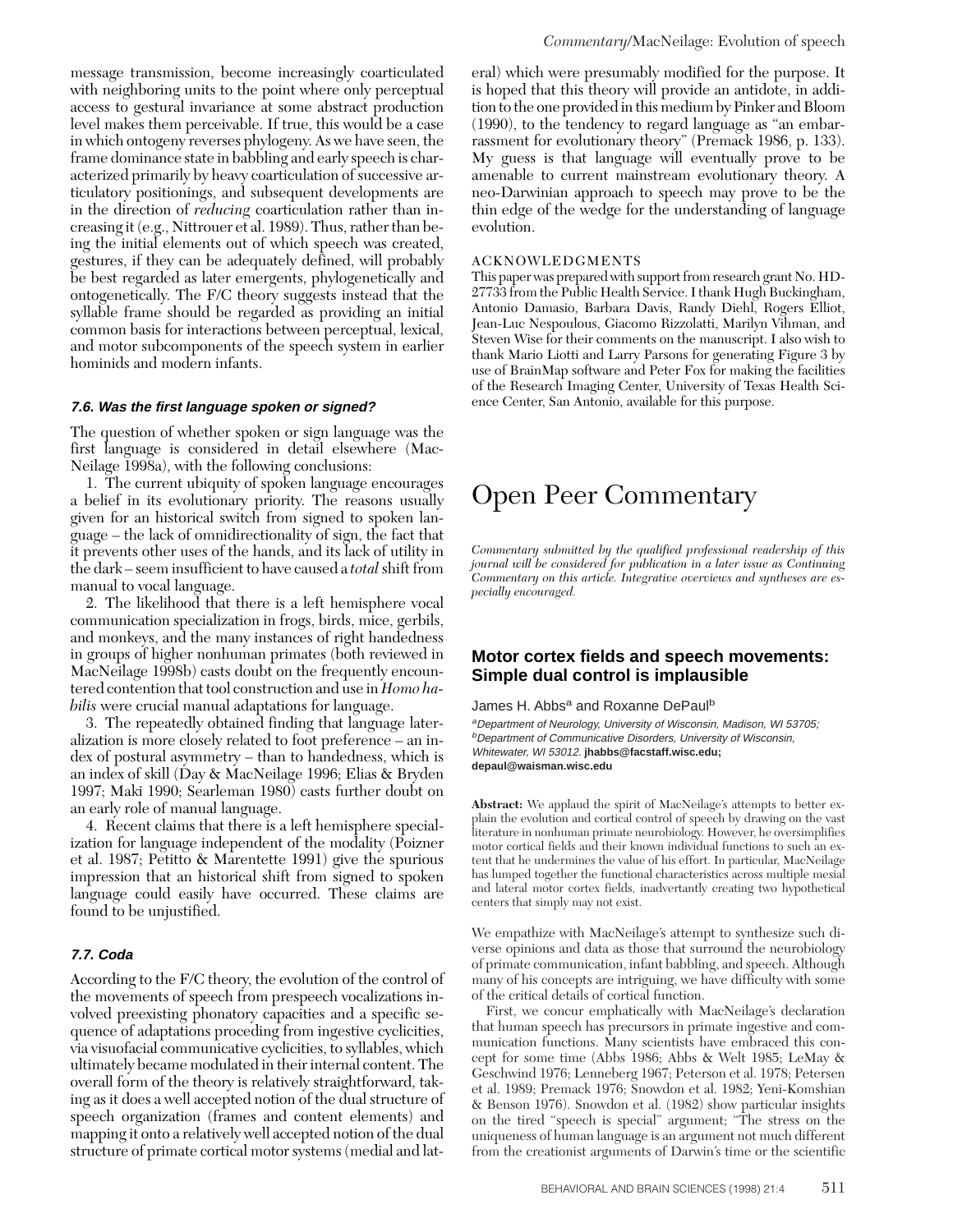#### *Commentary/*MacNeilage: Evolution of speech

 $\,$  creationism" of today  $\ldots$  [and is] inconsistent with modern evolutionary thought" (p. xv). Unfortunately, the intractable doctrine that oral communication is a wholly unprecedented human behavioral and biological phenomenon continues to hamper linguistic research and theory, as well as impeding more enlightened clinical management of speech disorders (Abbs & Rosenbek 1985).

On the other hand, we find MacNeilage's view of the "medial premotor system" (sect. 6.2) to be fatally over-simplified, especially given the large body of recent work in monkey and human cortex documenting multiple mesial neocortical motor centers. The traditional SMA (supplemental motor area) is now known to be comprised of 2 separate cortical fields, with 2–3 additional mesial motor fields in the traditional cingulate region (Deiber et al. 1991; Dettmers et al. 1995; Fink et al. 1996; He et al. 1995; Marsden et al. 1996; Picard & Strick 1997; Rizzolatti et al. 1996c; Tanji 1994; Wise et al. 1996). Each of these mesial cortical fields has different connections to other brain sites (Luppino et al. 1993; Matelli et al. 1991; Zilles et al. 1996), different response profiles to electrical stimulation (Fried et al. 1991; Luppino et al. 1991), and different activity patterns with simple and complex movements (Alexander & Crutcher 1990; Matsuzaka et al. 1992). Connectivity, activity, and cytoarchitectonics undoubtedly reflect differences in cortical field functions. It is important that not one of these more accurately defined mesial cortical fields appears capable of providing the sole support for the speech motor "frame" function postulated by MacNeilage.

In particular, the mesial cortical field that might contribute to MacNeilage's speech frame (a so-called PRE-SMA) does not appear to be in turn involved in motor control functions or motor sequencing per se. As noted, traditional SMA is actually two centers, a caudal "SSMA" (supplementary sensorimotor area) and a more rostral "PRE-SMA" (cf. Rizzolatti et al. 1996c). PRE-SMA (meaning not part of SMA) appears to be the site where vocalization is elicited electrically and where lesions lead to transient mutism or speech problems (Fried 1996; Fried et al. 1991; Kirzinger & Jürgens 1982). This PRE-SMA also appears to have projections to the medullary brain stem that might be adjacent to cranial motor nuclei (Keizer & Kuypers 1989). It is important to note that PRE-SMA also is called a "negative motor area (cf. Lim et al. 1994)," because its stimulation causes involuntary cessation of speech as well as other ongoing motor activities (Dinner et al. 1987; Fried 1996; Fried et al. 1991; Luders et al. 1988; Marsden et al. 1996). Finally, PRE-SMA activity is not correlated with voluntary movement details (Dettmers et al. 1995; Matsuzaka et al. 1992) and has cytoarchitectonic similarity and connections with prefrontal cortical fields (Lu et al. 1994; Luppino et al. 1993); PRE-SMA is therefore thought to be remote from motor programming (lacking connection to primary motor cortex) and more likely to be involved in overall "urge to move" or other global motivational functions, but not motor control per se.

In turn, the traditional SMA caudal region, now SSMA (or SMA proper), despite an accepted role in movement sequencing, a responsiveness to on-line sensory information, and involvement in complex movement programming, appears to have no speechrelated functions. In lumping together the functional characteristics across SSMA and PRE-SMA, MacNeilage has inadvertently invoked a hypothetical mesial motor center that does not exist. A similar problem results in lumping SSMA (and PRE-SMA) together with cingular (more mesial) motor fields. That is, although monkey vocalizations are influenced by mesial lesions, these lesions often further involve third, fourth, or fifth cingulate motor areas (depending on the extent of the lesions), often including the SMA only incidentally (Jürgens 1979a; Sutton et al. 1974).

These considerations raise the possibility that mesial motor systems play little role in actual speech motor control and programming (cf. Damasio 1985). Although imaging studies indicate overall SMA activity during speech (Fox et al. 1996; Pardo & Fox 1993; Peterson et al. 1989), this presumably reflects PRE-SMA activation, related to global motivation to move, not to generation of speech movement sequences per se. A related interpretation of mesial cortical function is that is also involves extralinguistic vocalization, based on projections from pain or "emotion" centers (cf. Jürgens 1976; 1979b); hence its contribution to primitive vocalization in moneys and human infants. Indeed, based on known sensorimotor-based coordination of orofacial and laryngeal actions (Abbs & Gracco 1984; Gracco & Abbs 1989), lateral speech motor cortical sites (Abbs & Welt 198) may take over when vocalization becomes a linguistic vehicle for language; this is presumably when primitive vocalization/babbling behaviors drop out. Vocalization and even babbling-like sequences in response to electrical stimulation or lesions of mesial sites in humans may thus be a primitive residual.

Our position is therefore a refinement on the traditional view that cortical speech motor functions are primarily in the lateral precentral region. First, major projections from posterior parietal language areas (via the arcuate fasciculus) link to lateral precentral cortex, not to mesial fields (Abbs 1986; Galaburda & Pandya 1982; Gottchalk et al. 1983). Second, a significant body of research shows that the timing and coordination of speech movement sequences is guided moment-to-moment by sensory information, most probably at lateral sites (Abbs & Gracco 1984; Gracco & Abbs 1989). Third, ingestive functions that MacNeilage views as the evolutionary basis for speech motor control are also controlled in lateral fields.

MacNeilage also oversimplifies the lateral cortical site for ingestive cyclic behaviors ("masticatory center"), implying that it is coincident with Broca's area. There are two lateral orofacial centers outside the primary motor cortex involved in orofacial functions. Cytoarchitectonic analysis indicates Broca's homologue (Brodman's area 44) in Old World monkeys is not lateral to the motor face area, but in the more rostral depths of the arcuate sulcus (Galaburda & Pandya 1982). Muakkassa and Strick (1979) also found these two areas to be outside the motor cortex face area, Broca's area, and a second site lateral to the subcentral dimple. Hence, contrary to MacNeilage's suggestion, it is this second lateral site, not Broca's area, that is associated with rhythmic jaw and tongue movements in monkeys and humans (Foerster 1931; Lund & Lamarre 1974; Luschei & Goodwin 1975; Walker & Green 1938; Watson 1975).

Given this obvious dual control capability in the lateral cortex, MacNeilage's "frame" may arise from the homologue of this lateral masticatory center, with the so-called content being generated in the nearby Broca's area. Until the neurobiological viability of the frame/content abstraction is better established, however, such speculation is not warranted.

## **A new puzzle for the evolution of speech?**

Christian Abry, Louis-Jean Boë, Rafael Laboissière, and Jean-Luc Schwartz

Institut de la Communication Parlée, BP 25, F-38040, Grenoble Cedex 9, France. **abry@icp.inpg.fr**

**Abstract:** We agree with MacNeilage's claim that speech stems from a *volitional* vocalization pathway between the cingulate and the supplementary motor area (SMA). We add the *vocal self-monitoring* system as the first recruitment of the Broca-Wernicke circuit. SMA control for "frames" is supported by wrong consonant-vowel recurring utterance aphasia and an imaging study of quasi-reiterant speech. The role of Broca's area is questioned in the emergence of "content," because a primary motor mapping, embodying peripheral constraints, seems sufficient. Finally, we reject a uniquely peripheral account of speech emergence.

As nobody knows exactly what story has to be told about the emergence of speech, we prefer to consider the topic as a radical "puzzling puzzle." Because we agree with most of the pieces delineated by MacNeilage, we will take the opportunity of this commentary to pinpoint only the "missing links" that could reinforce Mac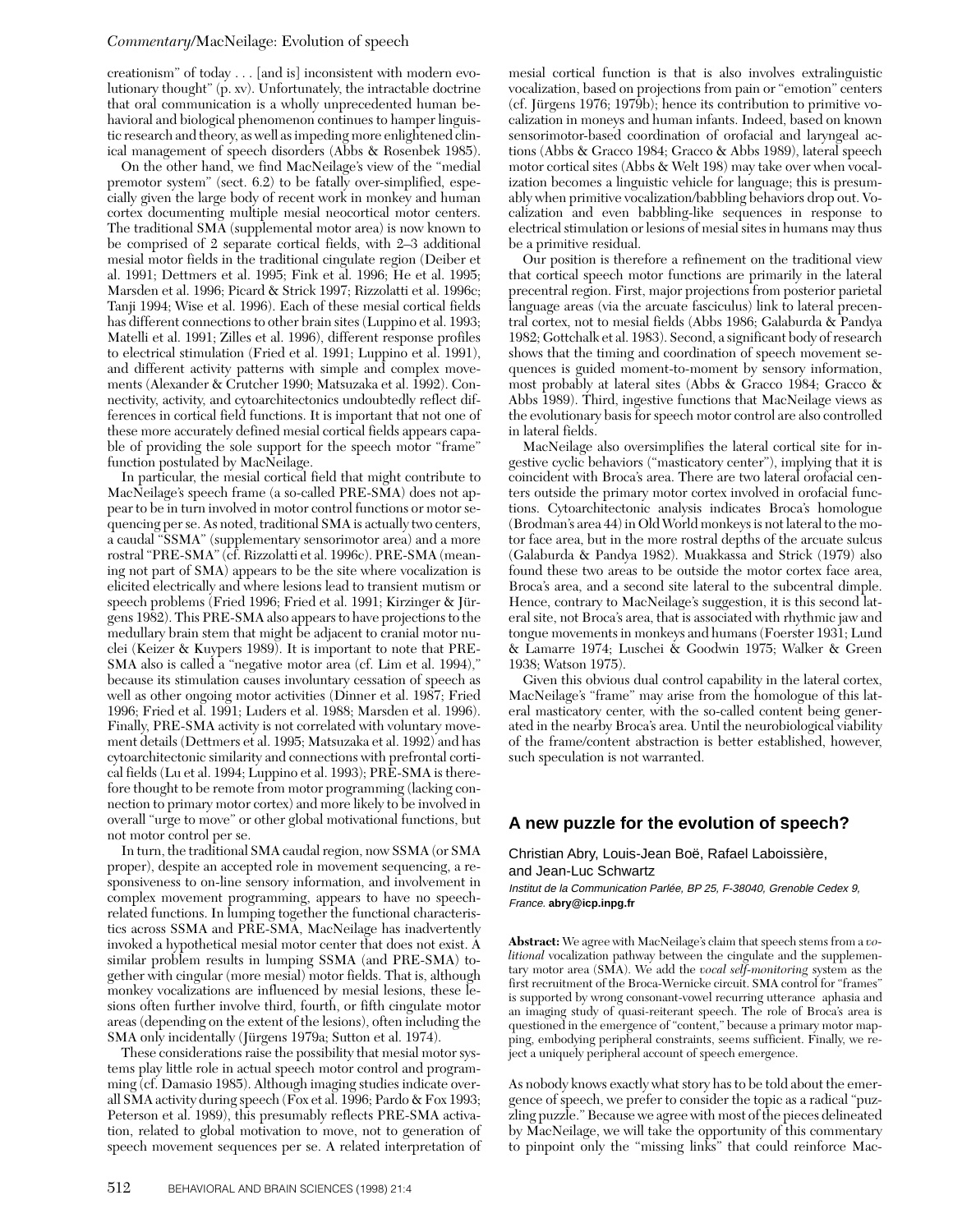Neilage's puzzle. In accordance with the homology criterion, the global question is: What primate brain circuit is the *design* closest to that of the speech-language lateral premotor system (LPS), but also the medial premotor system (MPS) circuits? More specifically, are there building blocks, as in a volitional vocalization production control circuit or a vocal self-recognition monitoring system?

It seems to be generally agreed that nonhuman primate vocalizations are not under volitional cortical control. This is obvious when homologues of Broca's and Wernicke's areas (B-W) are lesioned, but not when the anterior cingulate gyrus (ACG) and its neocortical extension SMA are. We need to emphasise the *volitional* control of this pathway, clearly defined as *cingular,* or *instrumental* vocalization (Sutton et al. 1974). For us, this volitional aspect is the root (moreover a logically necessary condition) of the *vocal self-monitoring* system. Both systems have been explored by the same researchers, namely Jürgens (1992), Müller-Preuss (1983), and Ploog (1992). This animal model of the vocal self has inspired the human model for auditory hallucinations in schizophrenia (Frith 1992). One of its crucial features is the use of B-W circuitry to implement the *corollary discharge* hypothesis: this allows the recognition of one's own *expected* vocalizations. This is the first recruitment of the B-W system, the next being speech.

Having called attention to this missing link (volition and self monitoring, Abry 1997), we rejoin MacNeilage's suggestion that the "birth" of speech occurs with the sudden emergence of canonical babbling behavior at about 7 months of age under SMA control. We consider the 17 patients with SMA lesions reviewed by Jonas (1981) as "brothers" of Broca's "Tan-Tan." We add the clear set of eight global aphasic cases reported by Poeck et al. (1984; unfortunately without scanning the SMA region), with only one consonant-vowel recurring utterance and with labials or coronals just as in babbling. This reinforces the view that disintegration could somehow recapitulate ontogeny backward. In addition, current studies on dendritic growth have concluded that connections from Broca's area to the primary orofacial motor cortex develop at 12 to 15 months of age, thus rubbing out a Broca area as the basis for babbling emergence. Even in adults, Broca's area is clearly not needed to control respiration, phonation, open-close lip cyclicity, rhythm, and prosody, in "Buy Bobby a poppy," but SMA is! (Murphy et al. 1997).

Unlike pre-SMA or SMA proper, Broca's area's role remains mysterious for us (and for many others). This is not clarified by the beautiful and unique discovery of the perception/action system, called "mirror neurons," which gave rise to the latest proposal by Rizzolatti et al. (1996a) that neurons in a homologue of Broca's area could match the "observation" and the "execution" of visual lipsmack communicative cyclicities. For, provided that these affiliative lipsmacks could be volitionally controlled by the 3-day-old rhesus monkey (Redican 1975), *Broca's* area's control of this visual *and audio* "precursor," is clearly a misreading of the target article. We must still interpret recent data by Kim et al. (1997) that the pattern of activity in Broca's area is similar when two languages are acquired early and different when one is acquired later; there is no such difference found for Wernicke's area. We need to better understand how MacNeilage's mandibular *frame,* controlled by SMA, becomes "filled" by *content* units, that is, how the independence of the articulators carried by the jaw is achieved? Taking syndactylism as a test case, it seems that skillful independence is a matter of nonoverlapping primary cortical mapping in time. So what about the articulators? Is Broca's area necessary for such a mapping? When?

Finally, we do not think that control and neural structures fail to interact with the peripheral degrees of freedom and anatomical constraints to allow different forms of babbling to emerge: say [baba] for one baby, [dada] for another, in our simulations of different articulatory models. There is a need to correct a persistent error originating from Lieberman (1984) to the effect that speech has a *unique peripheral origin,* namely in the enlargement of the pharynx, which allows better motor control of

the vocal tract and then a development of motor programs that lead ultimately to syntax. Recent simulations of a baby's vocal tract developed by Maeda and Boë (1997) clearly show that babies can produce an auditory space of the same magnitude in barks as adults, provided they can control [i] and [u] constrictions. Referring to MacNeilage (1994, p. 185): "The two-tubed vocal tract has increased our *articulatory* [our emphasis] possibilities. But the central question . . . is: How have we realized these articulatory possibilities in order to produce speech at rates as high as 15 phonemes per second . . . ?" with the proper emergence of babbling rate and independence of articulators.

## **Cyclicity in speech derived from call repetition rather than from intrinsic cyclicity of ingestion**

#### R. J. Andrew

Sussex Centre for Neuroscience, University of Sussex, Brighton, BN1 9QG, England. **bafe8@central.sussex.ac.uk**

**Abstract:** The jaw movements of speech are most probably derived from jaw movements associated with vocalisation. Cyclicity does not argue strongly for derivation from a cyclic pattern, because it arises readily in any system with feedback control. The appearance of regular repetition as a part of ritualisation of a display may have been important.

It is clearly true that human language is an evolved collection of abilities, subject throughout its evolution to selection pressures. It is impossible to see how it could have come into being instantaneously, and no biologist would believe that anything remotely like this ever happened. MacNeilage is to be applauded for saying this so clearly: evidently, it needs to be said regularly. He is also entirely right to examine the specific mechanisms that are basic to language and to consider in concrete terms how they might have evolved.

My criticisms are therefore intended to be constructive and are directed at a position that I regard as correct in its basic assumptions.

The argument neglects those jaw, lip, and tongue movements that are reflex components of vocalisation in mammals in general. It must be true that jaw movements are controlled by neural mechanisms that first evolved to allow biting: vertebrates had jaws long before they evolved the lungs they needed to vocalise. However, respiratory reflexes are at least as ancient as the tetrapods, and have been shaped by selection relating to vocalisation (amongst other things) for so long that it makes little sense not to consider their role in the calls of primates. In vigorous respiration, the entry of air is facilitated by mouth opening in inspiration; some degree of closure on expiration (together with disappearance of naris dilation) can be seen in some mammals (e.g., *Lemur,* Andrew 1963). It is likely that the original function of such partial closure was to prevent the lungs from emptying too rapidly, comparable to the glottal narrowing that occurs at the same time. However, a proper study of such movements of the jaws and face, both in respiration and in the calls that have evolved from respiratory reflexes, is badly needed, not least to answer the questions raised by MacNeilage.

It seems reasonable to start with the hypothesis that a single call delivered by an ancestral mammal commonly commenced with mouth opening, and ended with mouth narrowing or closure, accompanied by contraction of the *orbicularis oris.* Exactly such a sequence can be seen today in the *Lemur* and many other primates.

The next question concerns the origin of the cyclic repetition involved in the "frame/content" structure of human speech. Mac-Neilage argues that this requires the involvement of a neural control mechanism for jaw movements, which was already cyclic in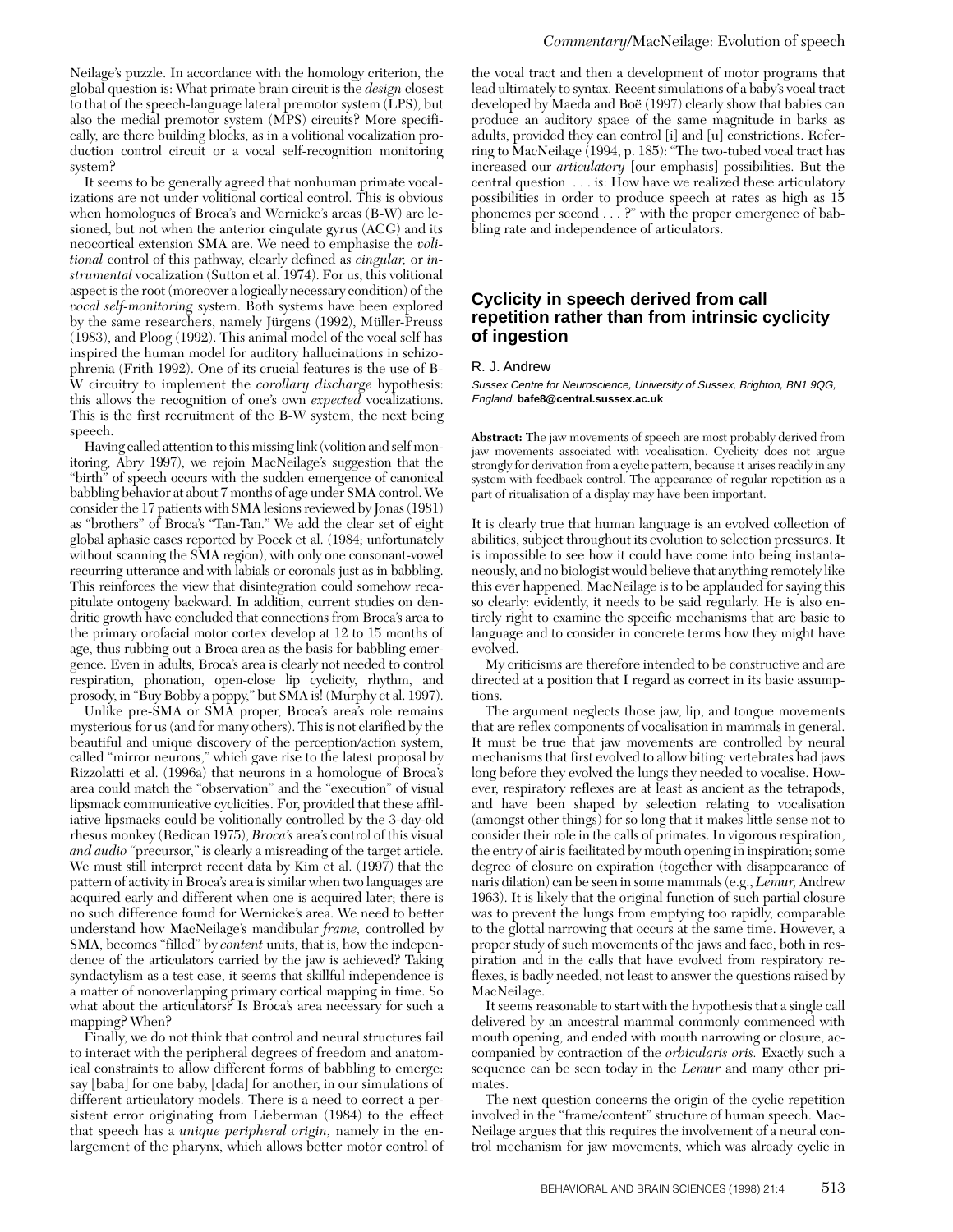#### *Commentary/*MacNeilage: Evolution of speech

properties before the evolution of vowel/consonant alternation. However, cyclic repetition can readily be generated in any control mechanism that has feedback regulation of the end of the response. The appearance of intention tremor in Parkinsonism does not require the affected movement to be driven by a circuit that is designed to be cyclic or periodic in its functioning. Viewed this way, the rapid repetition of syllabic frames could represent repetition of the coordinations of a single call within one expiration. Such repetition is a common way of generating rapid call sequences in birds. It can be seen unambiguously in the domestic chick, where the same basic sound generating pattern, at the syringeal level, can either occupy a full expiration or be repeated through the course of a single expiration, with a momentary checking of thoracic emptying between each short call (Andrew 1964). It would be worth looking for repetitive jaw movements in bursts of rapid short calls in mammals.

The nature of the (hypothetical) feedback control is important. In love birds the forebrain system (*nu. basalis*), which controls jaw and tongue movements, receives independent and direct auditory information (Hall et al. 1994). Presumably, this is necessary to allow auditory input to be used to control the sound that is produced: Such movements are important in determining call properties. The interesting point, however, is that such direct input did actually evolve presumably through a stage in which its main function was only to control call characteristics and not to learn from fellows.

Primate calls, particularly those that have energy over a relatively continuous range of frequencies, and so (like baboon grunts) are well suited to reveal changes in vocal tract resonances, are extensively modulated by lip, jaw, and tongue movements (Andrew 1976). Once control of these movements by the properties of the sound being produced had evolved, at whatever point in human evolution, the ability to copy the sounds of others would have appeared, as well. The ability to use visual input to shape a grasp to the object to be grasped confers the ability to imitate hand postures in just the same way. It is misleading to discuss the general ability to mimic. Furthermore, it is premature to claim that sound mimicking is absent in primates other than humans (e.g., Masataki & Fujita 1989).

The movements that modulate baboon grunts include "lipsmacking," in which both jaw and tongue movements produce resonance changes comparable to those that cause the formant shifts that distinguish human vowels (Andrew 1976). The movements are regularly cyclic, much more so than the grooming movements from which they almost certainly derive. It is likely that this cyclicity is part of the evolution of a conspicuous display ("ritualisation"). If so, it is an example of the origin of cyclicity late in the evolution of a call, rather than an instance of its transfer from movements of ingestion. The existence of such modulation, which varies between cycles, makes it clear that it is not true that primate calls lack "independently variable internal subcomponents" (target article, sect. 2.1, para. 3).

## **The missing link's missing link: Syllabic vocalizations at 3 months of age**

#### Kathleen Bloom

Department of Psychology, University of Waterloo, Waterloo, Ontario, N2L 3G1, Canada. **kbloom@watserv1.uwaterloo.ca**

**Abstract:** If syllables are the link between nonhuman calls and human speech, as MacNeilage suggests, then that link is actually revealed in the "syllabic" sounds of the 3-month-old infant, well before the reduplicative babbling of the 8-month-old. Anatomical, acoustic, cognitive, and social perceptual evidence supports this earlier landmark.

From birth until the third month of life, the configuration of the human head, neck, and chest, as well as neuromotor and respiratory function relative to vocalization, resemble that of nonhuman primates. Neonatal (noncry) vocalizations are short in duration, simple in structure, and produced nasally with the mouth closed or slightly opened (Kent 1981; Netsell 1981). We have called these earliest vocalizations, "vocalics" (Bloom et al. 1987). With the growth of the head and neck by the third month, the vocal tract lengthens and bends, thereby uncoupling the epiglottis and velum, and infants begin to phonate orally. At the same time, the increasingly elliptical shape of the chest wall and increased neuromotor control of the intercostal muscles support longer phonations. Finally, the size of the tongue relative to the oral cavity decreases, and infants gain neuromotor control and independent movements of the tongue, jaw, and lips (Kent 1981; Netsell 1981). Together, these developments give rise to the physical capability to articulate during phonation. Segments have been identified in the intonational contours of sustained vowel phonation, and in the complexes of consonant-like and vowel-like sounds. We have called these vocalizations "syllabics" (Bloom et al. 1987). Segmentation in early vocalization has been described as "phrasing," and confirmed by perceptual and spectrographic recordings (Lynch et al. 1995).

Growth in cognitive attention also serves the development of articulation at 3 months of age. In advance of eye-hand-mouth coordination, young infants react to visual stimuli that attract their attention by moving their mouths and tongues (Jones 1996). The adult face and voice are the most powerful elicitors of the 3 month-old's attention and, together with the demands for caregiving and the infant's relative lack of mobility, yield prolonged and stereotypic bouts of face-to-face social interactions with adults. These episodes of eye-to-eye contact and adult "babytalk" to which the infant responds with mouth and tongue movements, may or not be accompanied by phonation. Meier et al. (1997) have described these "silent mandibular oscillations" in 8-month-old infants, but others (e.g., Netsell 1981) have observed them in 3-month-olds.

In short, as early as the third month of life, infants open and close their mouths and move their tongues while phonating with prolonged attention to the adult's face and voice. Thus, 3-monthold infants have both the ability and the opportunity to phonate in concert with jaw and tongue movements and thereby produce segmented vocalizations.

Adult reactions also suggest that syllabic sounds at 3 months are the first links between lipsmacks and speech. Three-month-old infants produced a higher percentage of syllabics when adults responded in "turn taking" patterns and with intonational word phrases ("Hi there, baby") as compared to nonverbal sounds (Bloom 1988). Thus, infant syllabic sounds were *elicited by verbal* communication. Second, mothers of 3-month-olds were more likely to vocalize in response to syllabics and to ignore vocalic sounds (Masataka & Bloom 1994). Thus, syllabic sounds *elicited* adult verbal communication. Third, adults attributed both greater social favourability and more *communicative intent* to infants when they produced syllabic sounds (Beaumont & Bloom 1993; Bloom & Lo 1990; Bloom et al. 1993).

Finally, both acoustic and visuofacial characteristics of syllabic sounds influenced adult perceptions. We created video tracks in which infants' faces appeared producing vocalizations with and without mouth movements. We dubbed the audio tracks of syllabic and vocalic sounds into the video tracks. Adults gave higher social favourability and communicative intent ratings to infants producing syllabic sounds and to infants whose mouths moved while vocalizing (Bloom 1993). The effects of mouth movements were attenuated with Japanese adults for whom visuofacial feedback of speech is culturally less relevant (Bloom & Masataka 1996).

To be sure, the syllabic sounds at 3 months do not include all of the phonetic contours that the infant will be capable of at 8 months, and 3-month-old syllabic vocalizing is not produced with the rate and rhythmicity of reduplicative babbling. Nevertheless, the convergence of anatomical, neuromotor, cognitive, and social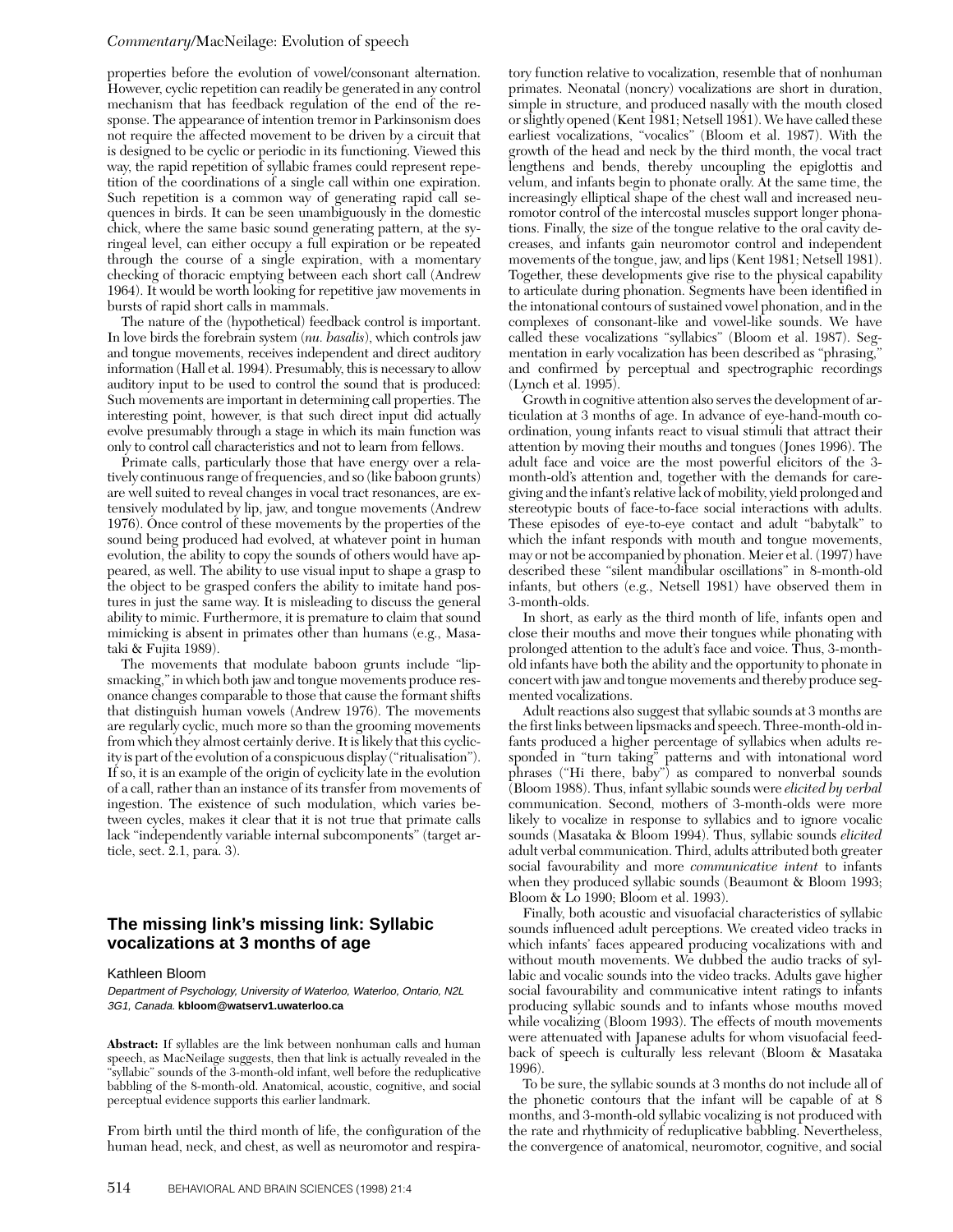developments at 3 months of age is already sufficient to support production of syllabic sounds. Thus, the onset of syllabic sounds and their importance for the evolution of speech are evident at a much earlier age in human infant development than is commonly believed.

## **Embodiment, muscle sense, and memory for speech**

#### Hugh W. Buckingham

Department of Linguistics, Louisiana State University, Baton Rouge, LA 70803. **hbuck@salvador.speech.lsu.edu**

**Abstract:** MacNeilage's target article develops a theory for the evolution of human speech articulation along the lines of "slot-filler" structure. His content/frame schema commits him to the tenets of embodiment, muscle sense, and a memory for speech. My commentary ties these aspects together in their historical and current perspective.

There is a sense in which MacNeilage's frame/content evolutionary theory of the human speech capacity is timely and another sense in which it reflects clear historical continuity. A recent *BBS* target article on what memory is for (Glenberg 1997) made the case for considering embodiment as the basic ingredient for memory systems. In discussing phonology, Glenberg refers to George Lakoff's (1988, p. 40) notion that human phonological systems are in a very deep sense grounded in and ultimately constrained by the muscles, shapes, and control of articulation. In his *BBS* commentary Lakoff is considering the neural reality of connectionist accounts for human phonological systems, whereby "phonological processes, in large measure, would be characterized by conventionalized activation patterns controlling articulatory and acoustic processing." This, according to Lakoff, "would help to limit the general principles embodied in phonological patterns to those that are phonetically realistic." MacNeilage's point clearly implicates the effect of embodiment in the microgenesis of frames and content for speech production, and the embodiment is tightly linked to the underlying neural structures and their locations in the primate nervous system, which give rise to the oral/facial actions. Functional shift moves the teeth chatters, lip smacks, and so on over to the realm of articulation frame production and subsequent content proliferation within these frames. The memorial system for speech, therefore, is a typically embodied cognitive structure, arising as it did from "bodily interactions with the world." (Glenberg 1997, p. 1). Although articulatory actions are intransitive, they are actions nonetheless, and actions whose sensory/movement traces are set up over time, subsequently serving as the memory that ultimately serves to drive the production itself.

David Hartley (1705–1757), the 18th century British Association psychologist, and arguably the first physiological psychologist, developed the notion of "muscle sense" (Proposition 15 of *Observations on Man,* 1749). As they move about continually, bodily limbs lay down sensory traces through the internal kinesthetic system. These traces then serve as the representational patterns that link with the productive systems, eventually serving to call up the actions volitionally. This is of course at the heart of associationist psychology; the underlying notion of embodiment is implied throughout.

Approximately 100 years after Hartley's *Observations,* neurologists in the French tradition were grappling with the question of the faculty of articulate speech. Reports of articulatory speech disorders subsequent to stroke were on the rise and they required precise characterization of what it was that was lost. Because the patients who had severe articulatory disorders were still able to swallow, lick their lips, chew, and so on, and were in general free of lingual paralysis, systems specific to *speaking* had to be invoked.

There was a certain consensus that the articulatory disorder compromised the "faculty of articulate speech." This was considered to be an "intellectual" faculty, which consisted of the "memory for the procedure one has to follow in order to articulate the words" (Broca 1861/1960, p. 54). This notion of embodied memory for speech did not actually originate with Broca; its seeds can be traced to Jean Baptiste Bouillaud (1825).

In sum, embodied memory is at the heart of many early attempts at characterizing the essential nature of the human speech system; it plays a major role in MacNeilage's frame/content theory, as well.

## **The frame/content model and syntactic evolution**

Andrew Carstairs-McCarthy

Department of Linguistics, University of Canterbury, Christchurch, New Zealand. **a.c-mcc@ling.canterbury.ac.nz**

**Abstract:** The frame/content theory suggests that chewing was tinkered into speaking. A simple extrapolation of this approach suggests that syllable structure may have been tinkered into syntax. That would explain the widely noted parallels between sentence structure and syllable structure, and also the otherwise mysterious pervasiveness of the grammatical distinction between sentences and noun phrases.

It is commonplace to emphasize that language must not be confused with speech, because speech is not the only medium through which language can be expressed. Although this statement is true, it is easy to be seduced by it into assuming something it does not entail, namely, that only cognitive or neurological developments are really important in the evolution of language. MacNeilage's focus on speech is an excellent antidote to any such cognitive bias, and his central argument, concerning the distinction between syllabic frames and their segmental content, is persuasive. I will suggest, however, that in its syllabic guise the frame/content distinction may have relevance beyond the control of articulation: it may also help to explain certain puzzling questions about why syntax is as it is.

In section 7.3 MacNeilage mentions Garrett's (1988) use of something like a frame/content distinction to explain syntactic production and indicates that he regards this as "an extremely important clue" to how grammar evolved. Yet he immediately qualifies this enthusiasm by saying that what goes on in syntax is analogous, not homologous, with what goes on in phonology. I suggest that MacNeilage is unnecessarily cautious here. Parallels between the structure of the syllable and that of the sentence have been remarked on by various researchers (Kaye et al. 1990; Levin 1985; Taylor 1996); moreover they had been noticed long ago by Plato in his *Theaetetus* (Ryle 1960). Broadly speaking, in languages with subject-verb-object word order, the relationships among sentence, subject noun phrase, predicate, verb, and nonverbal material in the predicate recall those among syllable, onset, rhyme, nucleus, and coda. More generally, in terms of the X-bar structure for phrases pioneered by Jackendoff (1977), heads, specifiers, and complements in phrases recall nuclei, onsets, and codas in syllables. Are these parallels just coincidental, or are they joint reflections of a grammatical architecture that is neutral between phonology and syntax? There is a third possibility: that basic sentence structure is an evolutionary derivative of syllable structure. The pervasiveness of the syntactic distinction between sentences and noun phrases (NPs) suggests reasons for taking this possibility seriously.

Is it inevitable that syntax should have evolved so as to distinguish one kind of structure, labeled "noun phrase," to which *John's arrival* and *The Niagara Falls* belong, from another kind, labelled "sentence," to which *John has arrived* and *It's raining* belong? It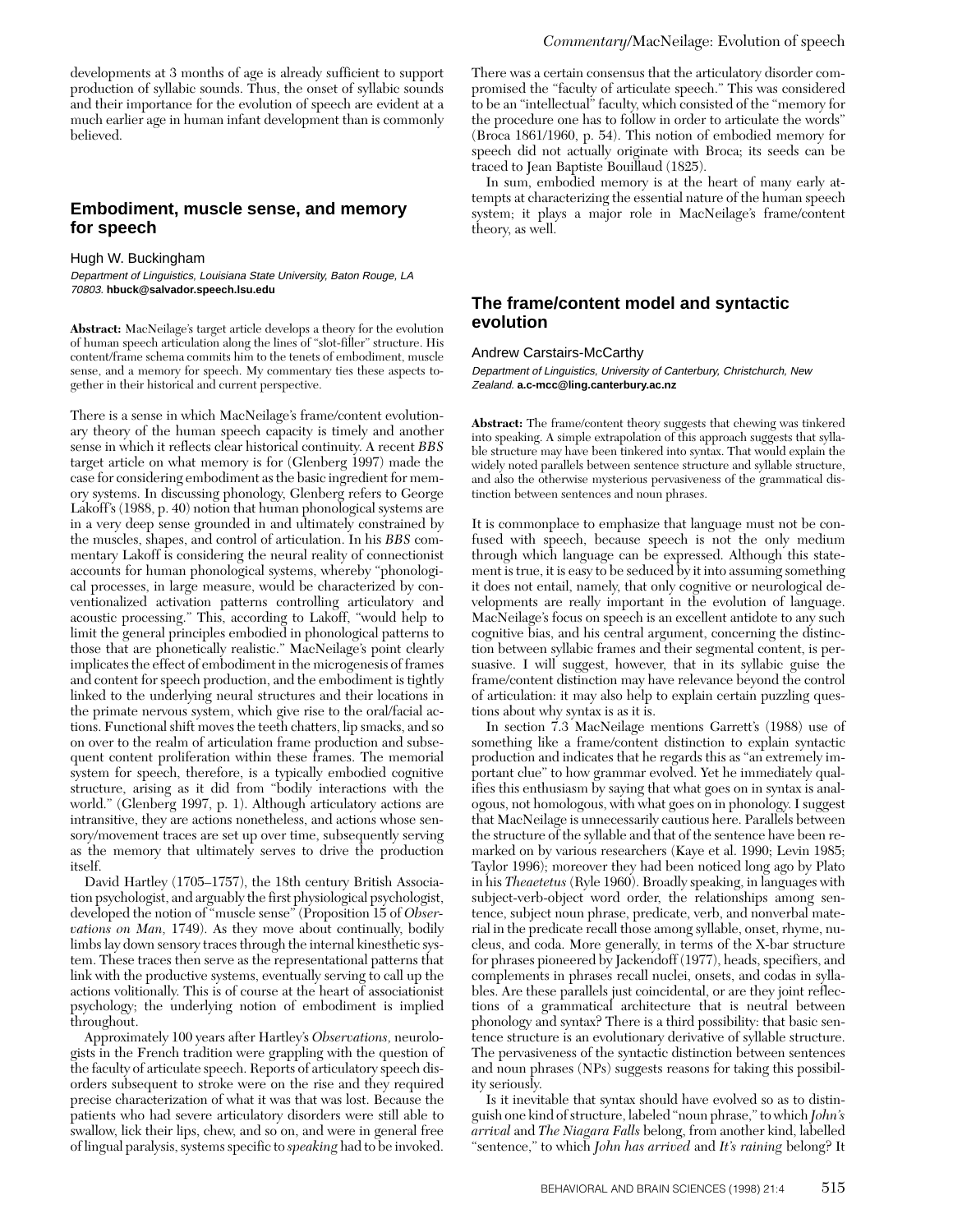#### *Commentary/*MacNeilage: Evolution of speech

is tempting to conclude that the answer must be yes. In philosophy and linguistics, sentences are seen as the prototypical syntactic mechanism for asserting propositions, that is, for saying things that may be true or false. NPs on the other hand, are the prototypical device for identifying the arguments of propositions, that is, for referring to things about which true or false statements may be made. But it is important to remember that, just as a sentence may fail to fit the world by being false, so an NP may fail to fit the world by having no reference (e.g., the NP "the present King of France" as uttered in the 20th century) (Russell 1905; Strawson 1950). So there seem to be two ways of failing to fit the world: (falsity and failure of reference) as well as two ways of fitting it (truth and reference). But why should there be precisely two ways rather than three or a dozen – or just one way, which we might call "(in)applicability"? The more painstakingly one seeks a basis for the truth-reference distinction, the harder it becomes to find one that is genuinely independent of the sentence/NP distinction that seemed at first sight to be motivated by it (Carstairs-McCarthy 1998; forthcoming). Could it be, then, that the truth/reference distinction is merely a byproduct of grammar?

If so (admittedly a big "if" at this stage), then the question of why the sentence/NP distinction is apparently universal in human languages becomes urgent. But MacNeilage's argument hints at an answer to it. When a need for a syntax arose (that is, when the vocal apparatus began to facilitate the fluent concatenation of individually meaningful calls), a neural mechanism for the control of a linguistically relevant activity was already at hand, namely, the mechanism for the syllabic structuring of speech. So it is hardly surprising that, syntax should even today display parallels with syllable structure, and that the kind of aphasia that tends to be accompanied by effortful articulation should be precisely Broca's aphasia, in which grammar is disrupted, rather than Wernicke's or jargon aphasia, where grammar is relatively intact. As MacNeilage says, "one needs to resist a tendency to regard mastication as too simple a candidate for tinkering into speech" (sect. 4.3). Similarly, one needs to resist a tendency to regard the neural control of syllable structure as too simple a candidate for tinkering into a blueprint for syntax.

## **Distributed neural substrates and the evolution of speech production**

Asif A. Ghazanfar and Donald B. Katz

Department of Neurobiology, Duke University Medical Center, Durham, NC 27710. **asifg@neuro.duke.edu; dkatz@neuro.duke.edu www.neuro.duke.edu**

**Abstract:** There is evidence of reciprocal connectivity, similarity of oscillatory responses to stimulation of multiple motor and somatosensory cortices, whole system oscillation, and short-latency responses to behavioral perturbation. These suggest that frame/content may be instantiated by overlapping neural populations, and that the genesis of frame oscillations may be profitably thought of as an emergent property of a distributed neural system.

How separate can frame/content be in the brain? MacNeilage's extensive analysis locates them in distinct subdivisions of premotor cortex: frame specification and the internal generation of speech are produced in the medial premotor system (MPS), whereas content and stimulus responsivity are generated in the lateral premotor system (LPS; it is interesting that this is an area involved in the generation of ingestive cyclicities in primates). The suggestion that human speech production is evolutionarily derived from more basic orofacial behaviors is a welcome one. We elaborate on this idea here, in the process highlighting the importance of brain regions not discussed in the target article. Specifically, we suggest that the premotor cortices do not function in isolation from multiple motor and sensory cortical and subcortical areas, and that the speech frame may be best thought of as distributed in origin.

Although it is important that speech can be partitioned into frame and content (or into internally and externally driven) processes, it is not clear that the medial or lateral premotor cortical areas involved in this sensorimotor act are dedicated to only one of these modes. In primates, studies comparing supplementary motor (SM) with premotor (PM) cortical neuronal activity demonstrate that their functions overlap extensively when explicitly testing visually- versus internally-guided movement generation (Kurata & Wise 1988; Mushiake et al. 1991). Mushiake et al. (1991) concluded that "neither SMA nor PM is exclusively related to any particular motor behavior" (p. 716). Despite distinctions made on the basis of hodology, neural activity, and lesion evidence, the specification of a singular functional role for each of these cortical areas remains somewhat controversial. [See also Goldberg: "Supplementary Motor Area Structure and Function" *BBS* 8(4) 1985.]

A variety of anatomical, physiological, and behavioral evidence further suggests that at least the frame process may be distributed across a broader neural circuit than premotor cortex. Primate medial and lateral premotor cortices have extensive overlapping and reciprocal connections with other cortical areas involved in orofacial movements (Luppino et al. 1993; Matelli et al. 1986). This interconnectivity is reflected in the fact that rhythmic jaw movements can be elicited by microstimulation of primary motor (MI) or somatosensory (SI) cortices (Huang et al. 1989). The firing rates of many MI and SI cortical neurons are modulated during mastication and swallowing, as well as during the voluntary control of tongue movements (Martin et al. 1995). It is conceivable that such activity, together with premotor activity, could underlie the articulatory gestures of some macaque vocalizations (Hauser et al. 1993).

A speech act involves coordination of the entire motor neuraxis, and it may ultimately be worthwhile to consider frame specification in terms of a distributed system mechanism. As noted by Mac-Neilage, there is ample evidence that spinal cord and brainstem circuits can produce functional motor rhythms on their own (Pearson 1987). The mandibular system itself probably needs little prompting to settle into rhythmic behavior, and in human infants it begins to do this before the proposed cortical hardware, the medial premotor system, is mature (Blinkov & Glezer 1968). Furthermore, motor oscillations in general (and speech rhythms in particular) seem to be too flexible, robust, and quick to adjust to perturbation to be explained in terms of purely cortical control. Compensation for perturbations of mandible movement during speech can occur throughout the speech apparatus in as little as 20 to 30 msec (Kelso et al. 1984), a fact that implies both interaction between frame and content production and, at least partially, subcortical control of speech.

Sensorimotor neural rhythms have been detected in humans using scalp electroencephalography (EEG) and magnetoencephalography (MEG), and in animals using a variety of techniques. Chronic and simultaneous recordings of neuronal ensembles have revealed synchronous firing of neurons distributed across rat somatosensory and motor cortices, somatosensory thalamus, and the trigeminal complex (Nicolelis et al. 1995; 1997). Such synchronous activity has been found to predict small amplitude whisker movements (Nicolelis et al. 1995). Although these oscillations were first detectable in cortex, the phase relationships of firing among the different levels of the system suggested that the system assembled itself into an oscillating unit, without a localized driving source. Such behavior is typical of physical systems operating with continuous feedback and has been observed in biological neural networks (Marder & Calabrese 1996). It could be argued that the CPG (central pattern generator) for movement – the frame of the frame/content model – is as ubiquitous as it seems because it is a general property of distributed neuromuscular systems, as opposed to being reduplicated in multiple locations (Thelen 1991). [See also Selverston: "Are Central Pattern Generators Understandable?" *BBS* 3(4) 1980.]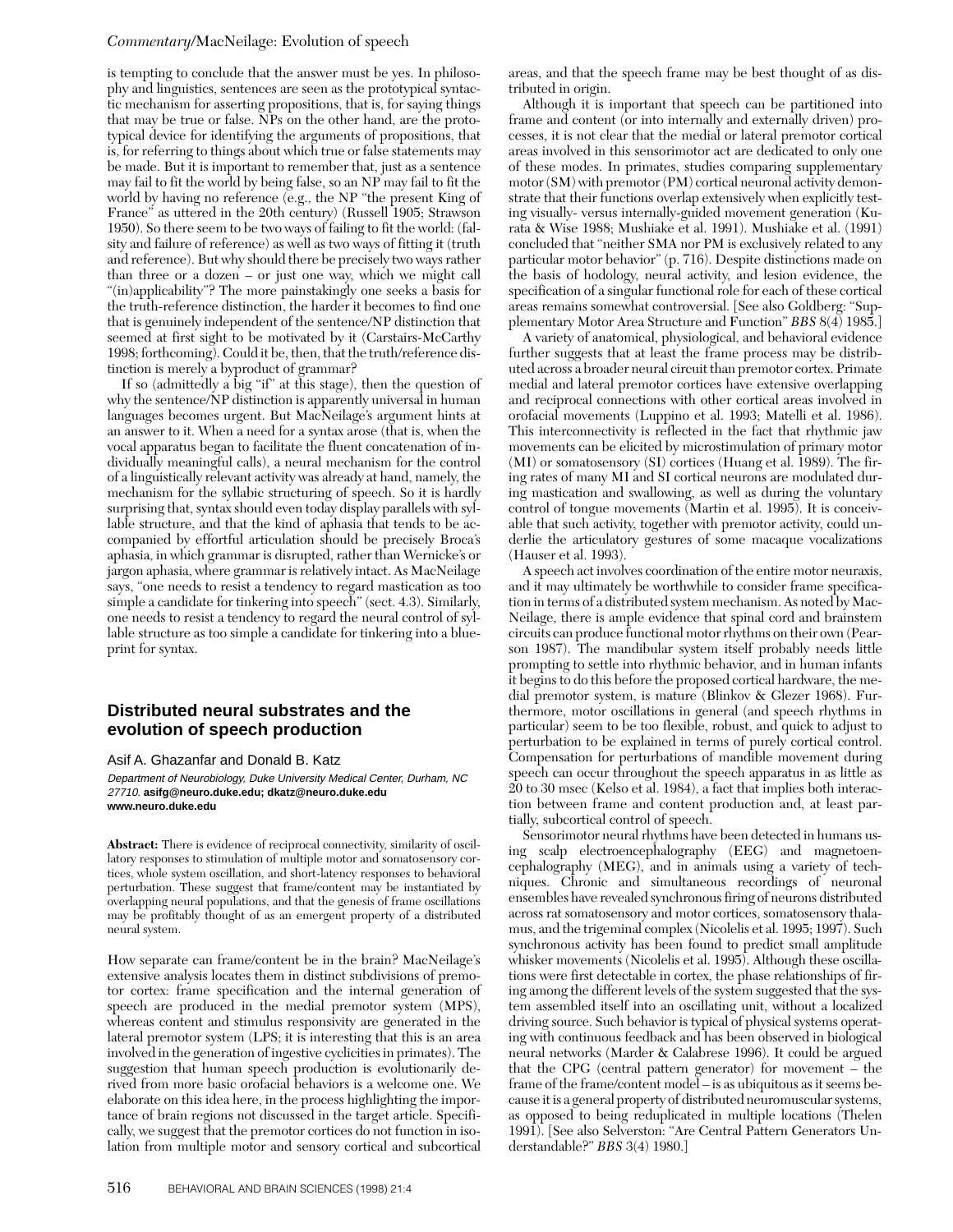MacNeilage should be commended for his formulation of a theory of speech production that makes good sense from an evolutionary perspective. It is one of the few hypotheses that can be tested explicitly using comparative neurobiological data and functional brain imaging. However, the physiological and behavioral evidence we have cited points to neural substrates beyond the premotor cortices that could be involved in speech production. It is unlikely that a given locus is solely responsible for one component of speech output.

## **Premotor systems, language-related neurodynamics, and cetacean communication**

Gary Goldberg and Roberta Brooks

Drucker Brain Injury Center, Moss Rehab Hospital, Albert Einstein Healthcare Foundation, Philadelphia PA 19141-3099. **goldberg@vm.temple.edu; rbrooks@aehn2.einstein.edu www.einstein.edu/phl/**

**Abstract:** The frame/content theory of speech production is restricted to output mechanisms in the target article; we suggest that these ideas might best be viewed in the context of language production proceeding as a coordinated dynamical whole. The role of the medial premotor system in generating frames matches the important role it may play in the internally dependent timing of motor acts. The proposed coevolution of cortical architectonics and language production mechanisms suggests a significant divergence between primate and cetacean species corresponding to major differences in areal differentiation trends in cerebral cortex.

MacNeilage has synthesized some very interesting ideas about brain evolution, cortical structure, and language development on both phylogenetic and ontogenetic scales. We would like to comment briefly about the importance of linking the dynamics of speech action and the rhythmicity inherent in speaking to the dynamics of the internal linguistic processes that culminate in overt language behaviors. The rhythmic structure of the overt behavior must be smoothly linked to those of the closely coordinated processes of semantic search, phonologic encoding, and syntactic sequence generation that are the focus of much of languagerelated cognitive science and that MacNeilage chooses to leave out of the frame so as to concentrate on the motor control output issues. It is difficult to isolate output from underlying processes; indeed, the study of output generation can lead to important inferences about how the underlying neurodynamic processes may be constrained. In considering the differentiation of premotor systems that are intrinsically generative from those that are extrinsically responsive, it becomes apparent that the source of the timing that allows anticipatory or projectional behavior (e.g., propositional language) must be internal, whereas the temporal dynamics of responsive behavior can occur through links to external rhythmicity.

There is accumulating evidence for an internal clocking mechanism that operates at ultradian frequencies and plays an important role in governing the timing of self-generated action. This appears to be closely associated with structures in the medial premotor system (MPS), including the supplementary motor area (Lang et al. 1990). Patients with Parkinsonism, for example, who have evidence of impaired function of the MPS, have been found to have abnormal internal clock functions that can be improved with dopaminergic medication (Pastor et al. 1992). This may be related to a decreased rate of dopamine-dependent activation of the MPS-related regions of cerebral cortex, including the supplementary motor area, prior to the emergence of a self-generated motor act (Dick et al. 1987; Jahanshahi et al. 1995). Language output in Parkinsonism can be facilitated through the provision of an external source of rhythmic pacing. That the MPS generates the frames suggests that its primary involvement is in controlling the temporal envelope for the production process, which is consistent

with the internal "clocking" idea. Thus, the rate of frame production is a critical "clocking" variable that must serve to synchronize the entire production process in real time. The chronogenetic tradition in aphasiology is based on the general idea that speech errors are more likely when this synchronization fails (Kolk & van Grunsven 1985). MacNeilage considers the issue of frame rate and rhythmicity in section 5.4 (our intuition from supermarket shopping, though, has failed us so far). We propose that this production rhythmicity has deeper importance based on the need to entrain and synchronize *all* of the underlying spatially distributed processes so that speech production can proceed as a coordinated dynamic whole. One of the time-critical parts of the production process is semantic search of the lexicon; when impaired, this results in semantic paraphasias (e.g., substituting "bench" for "chair"), a problem that may be viewed as a premature surfacing of the search process. This can occur as the result of a mismatch between frame production and semantic search dynamics. Similarly, if frame rate exceeds the ability to fill in a frame with the correct phonologic content, then phonemic paraphasias can occur again as a result of a mismatch between frame production and phonological search dynamics. When patients are able to monitor and correct errors, one important way they may compensate to reduce error rates is by slowing down the rate of speaking (Kolk 1995). When patients lack an awareness of their own errors, the production rate may actually drift upward with an associated increase in errors.

Schwartz et al. (1994) and Martin et al. (1994) have addressed speech production errors in normal and aphasic individuals in the context of a nonlinear dynamical system: a spreading activation model (Dell 1986), which places specific temporal constraints on convergent inputs from sequentially activated semantic, word, and phonological nodes that vary with the networks' signalling efficiency. Signalling efficiency is viewed as the relative rate at which activation can be accurately delivered to the intended targeted nodes relative to nontargeted nodes. Efficiency is measured as the error rate as a function of speech rate. Patterns of errors in jargon aphasics can be duplicated in normals by making them speak more quickly. Improved efficiency in normals can be obtained through a strengthening of connections along an internodal pathway to the targets achieved through task practice. Loss of efficiency can result from damage to the network that weakens internodal connections. Furthermore, an inability to sustain the activation delivered to the target through to the point of "read-out" can lead to a different type of error profile (Martin et al. 1994). Thus, the matching of speech rate to signaling efficiency is important in minimizing error rate and suggests the importance of the selection of frame rates in ensuring correspondence between speaking-rateand production-related neurodynamics.

With regard to the evolution of species-specific vocalization and communication, the close relationship between the emergence of human language and the elaboration of medial and lateral gradations in the phylogenetic development of mammalian cortical architectonics suggests possible insights into one of nature's most interesting experiments: the return of mammalian species from terrestrial to aquatic life in the cetacean forms. These animals have evolved a distinctive capacity for vocalization and, presumably, communication, without the parallel evolution of distal limb dexterity that also appears to have important ontogenetic linkages (e.g., Locke et al. 1995). What makes this so interesting is the comparative anatomy of the cetacean brain: the cerebrum of the cetacean brain is massively corticalized to a significantly greater extent than in humans, yet the architectonics show significantly less areal differentiation and certainly nothing similar to the distinctive primary motor cortical structure found in the human precentral gyrus (Morgane et al. 1985). What could this imply about the nature of the structure and function of vocalization and communication in these advanced aquatic creatures, or about their intelligence relative to our own? It may well be difficult to identify a clear frame/content structure in cetacean vocalization or to determine the function of cetacean vocalization if we attempt to do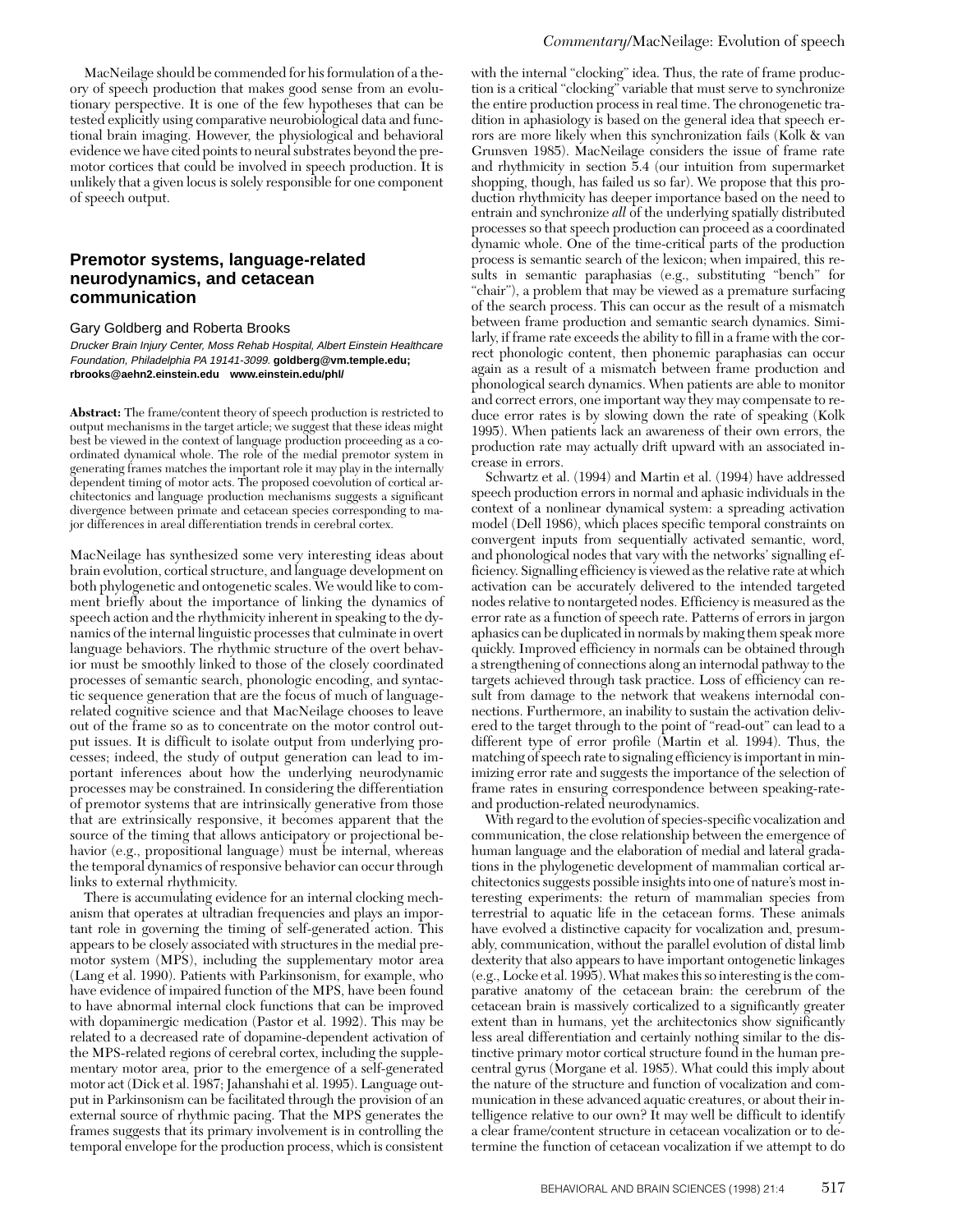so while constrained by the framework in which we have come to understand human vocalization and language function.

## **A syllable-centric framework for the evolution of spoken language**

Steven Greenberg

International Computer Science Institute, Berkeley, CA 94704. **steveng@icsi.berkeley.edu www.isci.berkeley.edu/steveng**

**Abstract:** The cyclic nature of speech production, as manifested in the syllabic organization of spoken language, is likely to reflect general properties of sensori-motor integration rather than merely a phylogenetic progression from mastication, teeth chattering, and lipsmacks. The temporal properties of spontaneous speech reflect the entropy of its underlying constituents and are optimized for rapid transmission and decoding of linguistic information conveyed by a complex constellation of acoustic and visual cues, suggesting that the dawn of human language may have occurred when the articulatory cycle was efficiently yoked to the temporal dynamics of sensory coding and rapid retrieval from referential memory.

The syllable is an important representational unit that has largely been neglected in models of speech perception/production and spoken-language understanding. In many ways the syllable serves as the interface between sound and meaning (Greenberg 1996; 1997); it is refreshing for an evolutionary perspective, such as MacNeilage's, to afford a central role to this important unit of linguistic organization. This commentary focuses on the evolutionary origins of the syllabic cycle in speech production and the importance of "information" and "time" for sculpting the contours of this modulatory activity.

MacNeilage suggests that the origins of speech production may be linked to mastication, which bears a motor similarity to the open and closing phases of the articulatory cycle associated with syllabic elements of spoken language. Although there may indeed be some evolutionary relation between this nonlinguistic, motor behavior and speech, an alternative perspective, based on the temporal properties of sensorimotor function and integration, provides a potentially more comprehensive and explanatory framework with which to investigate the evolutionary conditions under which spoken language arose.

The time interval corresponding to the *average* length of a syllable – 165 to 200 msec (Arai & Greenberg 1997; Greenberg et al. 1996) – is ubiquitous with respect to neurological function, corresponding to the time constant for energy integration in both audition (e.g., Eddins & Green 1995) and vision (e.g., Regan & Tyler 1971), as well as to the minimum response time for motor activity (e.g., Meijers & Eijkman 1974). This interval also corresponds to the time required by many regions of the cortex to classify and evaluate sensory events (e.g., Rohrbaugh et al. 1974) and to retrieve pattern-relevant information from memory (John 1967). The temporal properties of the articulatory cycle are likely to reflect this general sensorimotor and information-retrieval integration time constant.

The syllabic structure of spoken language is more complex and heterogeneous than MacNeilage's characterization implies. A syllable in English can assume 1 of approximately 15 different segmental variations with respect to consonant-vowel (CV) composition and order (Greenberg 1997). Although the CV form favored by MacNeilage is the most common variant (34% of the phonological forms, 47.2% of the phonetically realized instances), other syllabic patterns, such as CVC (31.6%, 22.1%), VC (11.7%, 4.8%), and V (6.3%, 11.2%), occur quite frequently (Greenberg 1997). Together, these 4 syllabic forms comprise 83.6% of the phonologically defined (and 85.3% of the phonetically realized) syllables in a corpus of spontaneous (American English) discourse (Switchboard, cf. Godfrey et al. 1992). The remaining 16.4% (14.7%) of the syllables reflect more "complex" forms containing consonant clusters at either onset, coda, or both. Although these complex syllables comprise less than a sixth of the corpus, their importance should not be underestimated. Most of these forms are associated with low-frequency content nouns (such as "strength" [CCCVCC] or "flasks" [CCVCCC]), which provide much of the informational detail characteristic of spoken language. This heterogeneity in phonetic composition is reflected in the variability of syllabic durations. Although the mean duration of a syllable is 165–200 msec, the standard deviation of this distribution is high (about 100 msec, for both English and Japanese, indicating that 85% of the syllables vary between 100 and 300 msec in length [Arai & Greenberg 1997; Greenberg et al. 1996]), reflecting the heterogeneous segmental composition of the syllabic elements. This variability in syllabic duration is significant for understanding the neurological bases of information coding in spoken language. Commonly occurring words (over 80% of which are monosyllabic), largely predictable from context (e.g., "function" words), tend to be pronounced in a "reduced" fashion closer to the canonical CV structure rather than low-frequency, highly informative "content" words. Deviation from this canonical pattern appears to be one means of linguistically marking elements invested with unusually high entropy.

Thus, the information associated with any specific linguistic element is likely to be reflected in its duration; hence the temporal properties of speech production provide a potential window onto the neurological mechanisms mediating the lower and higher levels of spoken language. The distribution of syllabic durations (in both English and Japanese) matches the low-frequency modulation spectrum (defined as the magnitude of energy in the speech signal low-pass filtered below 20 Hz, cf. Greenberg & Kingsbury 1997), with a peak at about 5 Hz (reflecting the mean syllabic duration of 200 msec) and substantial energy distributed between 3 and 10 Hz (Arai & Greenberg 1997; Greenberg et al. 1996). This modulation spectrum corresponds closely with the temporal transfer function of neurons in the AI region of primary auditory cortex (Schreiner & Urbas 1988) and the pattern of vocal movements during continuous speech (Boubana & Maeda 1998; Smith et al. 1993).

Together, these data suggest that the temporal properties of spoken language may not merely reflect constraints imposed by the inertial characteristics of a biomechanical system descended from a phylogenetically more basic (masticatory) function. They also represent the integration of the articulatory apparatus into an intricately woven web of sensorimotor function optimized for rapid retrieval of stored information that also underlies the brain's capability to construct a stable representation of the external world under the wide range of environmental conditions typical of the real world.

## **Content without a frame? The role of vocabulary biases in speech errors**

#### Trevor A. Harley

Department of Psychology, University of Dundee, Dundee, DD1 4HN, Scotland. **t.a.harley@dundee.ac.uk** www.dundee.ac.uk/psychology/staff.htm#harley

**Abstract:** Constraints on the types of speech errors observed can be accounted for by a frame/content distinction, but connectionist modeling shows that they do not require this distinction. The constraints may arise instead from the statistical properties of our language, in particular, the sequential biases observed in the vocabulary. Nevertheless, there might still be a role for the frame/content distinction in syntactic planning.

Despite many recent advances in our understanding of speech production, much is still uncertain about how a nonlinearized semantic plan is translated into a serially ordered phonetic message. A distinction between frames and content is a convenient way of accounting for serial order effects in language production, and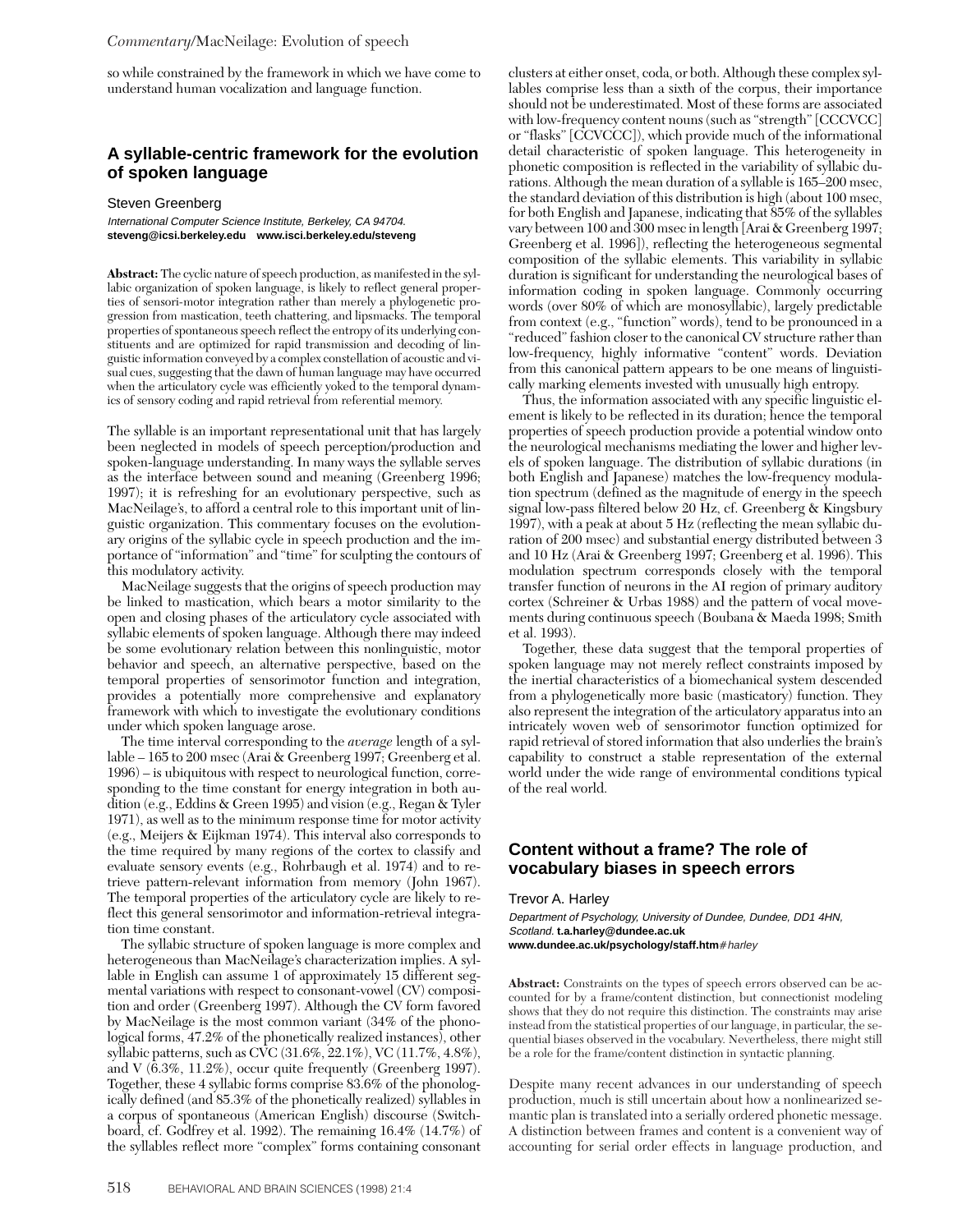MacNeilage provides a great service in focusing on this distinction. In doing so, however, he over-stresses the evidence for the distinction at the segmental level, while glossing over the extension of the theory to the syntactic level.

First, connectionist modelling has shown that the phenomena traditionally interpreted as necessitating a frame-content distinction have alternative interpretations. Early connectionist and connectionist-type models that were based on spreading and interactive activation certainly relied on the computational convenience of the slot-filler formalism to circumvent the problems of serial ordering (e.g., Dell 1986; Harley 1993; Harley & MacAndrew 1995). In contrast, new models indicate how this reliance can be avoided. For example, Vousden et al. (1997) use a series of oscillators to provide the timing mechanism for phonological encoding in speech production. This model demonstrates the observed range of speech errors – including segment movement errors – and accounts for the constraints on segmental speech errors discussed by MacNeilage without making use of an explicit frame-content distinction. In particular, our model demonstrates the syllable position effect, whereby when segments exchange in speech errors, they come from similar positions within a syllable.

In a similar vein, Dell et al. (1993) used connectionist modelling to show how some of the constraints on segmental speech errors might arise as a consequence of the statistical properties of the language rather than as a consequence of constraints attributable to the frame-content distinction. In particular, Dell et al. examined the behaviour of a recurrent network (Elman 1990) that learned to produce sequences of phonological features. The consonant-vowel category effect (whereby consonants substitute only for other consonants in speech errors, never for vowels, and vice versa), the syllabic constituent effect (whereby vowel-consonant sequences are more likely to be replaced than consonant-vowel sequences in speech errors), and the initial consonant effect (where initial consonants are more likely to be involved in speech errors than other segments) are readily explained by distinguishing between phonological frames and segmental content. Dell et al.'s model, however, could account for these effects without an explicit division between frame and content, because of the sequential bias inherent in the language vocabulary. (The model could only produce nonmovement errors.)

Of course, this begs the question of how this sequential bias arose, and MacNeilage's proposal might well be germane here. Nevertheless, just because a bias arose through a particular mechanism, it does not follow that the organism still uses that mechanism, or that a derivation of it, such as frames and fillers, is used in processing. Modelling shows that there are alternatives.

Second, speech error evidence motivates a distinction between lexical items and a syntactic plan that is best conceptualised as a frame (e.g., Garrett 1975). In this approach, open-class items are inserted into the grammatical framework for the planned utterance; closed-class items are immanent in this frame. It is an obvious extension of MacNeilage's proposal to cover syntactic planning in the same way as phonetic encoding. Indeed, in many ways syntactic planning is a more appealing candidate for the framecontent approach then segmental planning, because alternative explanations of the linearization process are far less clear. Whether this approach will eventually yield to a similar sort of connectionist resolution as that of segmental planning, and whether it will yield to the biological approach proposed by MacNeilage, remain to be seen.

## **Speech evolved from vocalization, not mastication**

Uwe Jürgens

German Primate Center, Kellnerweg 4, 37077 Göttingen, Germany. **ujuerge@gwdg.de**

**Abstract:** The segmentation of phonation by articulation is a characteristic feature of speech that distinguishes it from most nonhuman vocalizations. However, apart from the trivial fact that speech uses some of the same muscles and, hence the same motoneurons and motorcortical areas used in chewing, there is no convincing evidence that syllable segmentation relies on the same pattern generator as mastication. Evidence for a differential cortical representation of syllable segmentation ("frame") and syllable "content" is also meager.

MacNeilage's frame/content theory has merit in that it draws attention to articulation as the most important discriminative feature distinguishing human from nonhuman primate vocal communication – as far as it concerns the motor side. MacNeilage concludes rightly that speech evolution depends on articulatory capacity. This commentator cannot follow MacNeilage's attempts to explain articulation as a derivative of mastication, however, either behaviorally or neurobiologically. Behaviorally, mastication is characterized by a rhythmic jaw movement with a frequency of about 1.5 Hz (in humans). Syllable production occurs with a frequency of about 5 Hz, and the syllable segmenting consonants are not always accompanied by jaw movements: for example, velar consonants between identical vowels, such as [eke], labial nasals [m] between vowels such as [u] and [o], certain dental stopvowel combinations, such as [idi], and so on. MacNeilage even goes as far as assuming "that speech makes use of the same brainstem pattern generator that ingestive cyclicities do." (sect. 4.3). The fact that masticatory and articulatory rhythm generators have very different cyclicities, and that articulation, in contrast to mastication, does *not* consist of rhythmic jaw movements with a rather constant frequency, clearly weakens MacNeilage's theory.

Neurobiological evidence also seems to contradict Mac-Neilage's hypothesis. The pattern generator for mastication is located in the Nucl. reticularis gigantocellularis at the caudal pontine level (Nakamura & Katakura 1995). From here, masticatory motoneurons in the trigeminal motor nucleus are activated indirectly via the medullary parvocellular reticular formation. In the squirrel monkey there is a vocalization type, called cackling, that comes close to a multi-syllabic human utterance in that it consists of repetitively alternating harmonic and nonharmonic elements in a 10 Hz rhythm with involvement of supralaryngeal muscle activity in the rhythm of the repetition rate (Jürgens 1979; Kirzinger & Jürgens 1994). If during the production of cackling calls the nucl. reticularis gigantocellularis is stimulated electrically via an implanted electrode, there is no change in the rhythm of cackling (Dressnandt & Jürgens 1992). If, on the other hand, the parvocellular reticular formation is stimulated during cackling, a severe deterioration of the acoustic structure (including rhythm) occurs (Dressnandt & Jürgens 1992). This suggests that masticatory and vocal rhythmic pattern generators reside in different brain areas.

Problems also arise at the cortical level. MacNeilage assumes that the "frame" and "content" of syllabic utterances are controlled by different cortical regions, namely, the lateral inferoposterior frontal cortex (corresponding to the face area of the motor and premotor cortex) in the case of "content," and the dorsomedial frontal cortex (i.e., supplementary motor area and anterior cingulate gyrus) in the case of "frame." Because the "frame" is said to provide the syllabic segmentation of the utterance, it should be expected that lesions in the dorsomedial frontal cortex affect the rhythm of syllable production. This is not the case, however. The characteristic syndrome after lesions in the dorsomedial frontal cortex is transcortical motor aphasia, a state in which there is a low motivation to initiate speech with retained ability to repeat sentences spoken to the patient (Rubens 1975). Disturbances in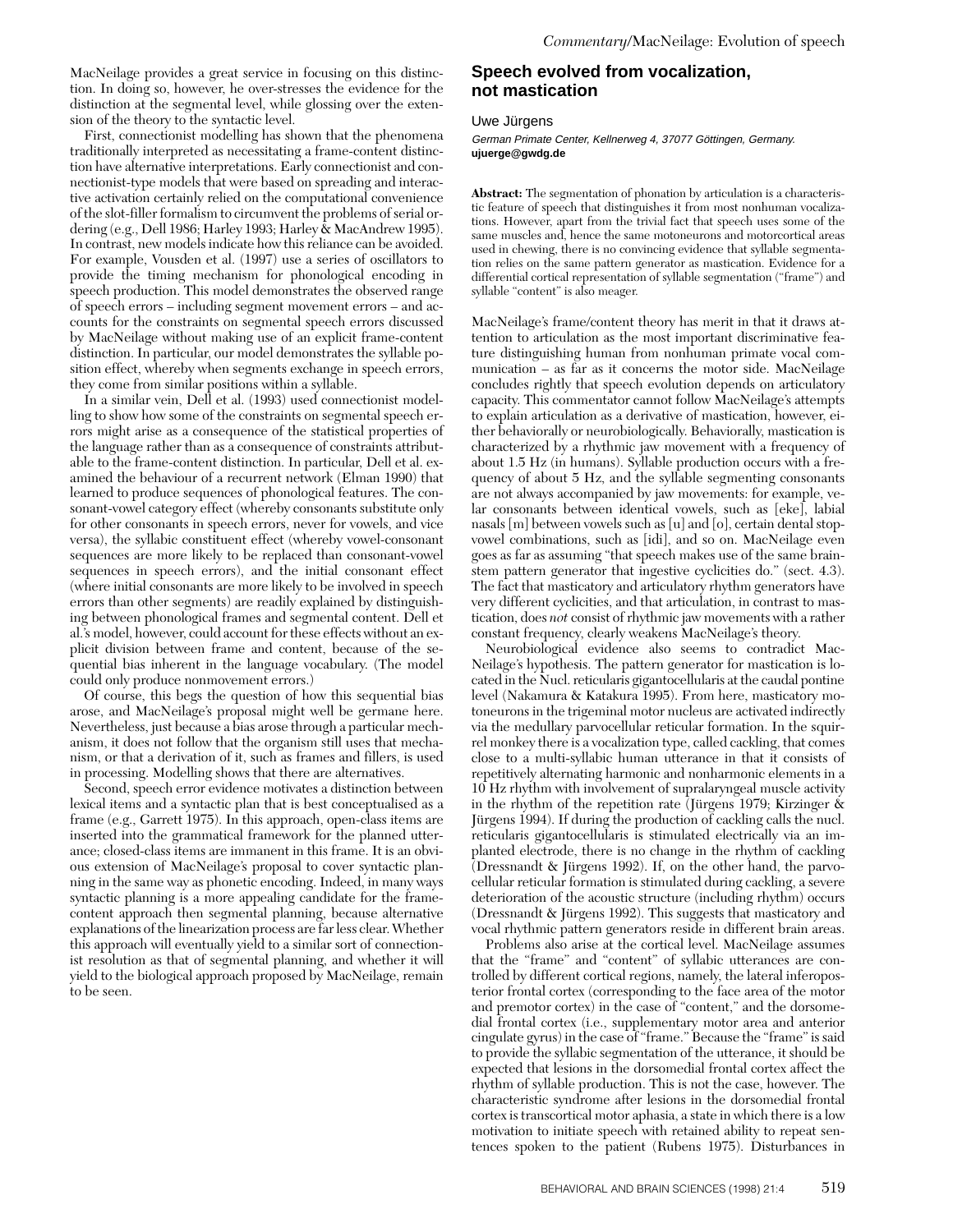#### *Commentary/*MacNeilage: Evolution of speech

speech rhythm have been reported, however, after lesions in the face area of the motor and premotor cortex (corresponding to MacNeilage's "lateral frontal system") as well as after lesions of the cerebellum, a structure projecting to the facial motor cortex via the ventrolateral thalamus (Darley et al. 1975). This suggests that syllabic "content" and syllabic "frame" are both controlled by the lateral posteroinferior frontal cortex. Such an interpretation would also be in harmony with the somatotopical representation in the cortex. According to MacNeilage, whereas the "frame" is determined primarily by movements of the jaw, the "content" is predominantly shaped by the lips and tongue. Because all three organs are represented in the lateral posteroinferior frontal cortex (Foerster 1936b), and both syllable segmentation ("frame") and syllable shaping ("content") involve jaw as well as lip and tongue movements, it appears very unlikely that "frame" and "content," as MacNeilage uses these terms, are controlled by different brain regions. The argument that electrical stimulation of the supplementary motor area produces perseverative syllable repetition – an argument taken by MacNeilage to underline the role of this region in syllable segmentation – is convincing only on the first view. Electrical stimulation is a very artificial form of interaction with a specific brain region in which activation and interference with normal neuronal activity take place. In other words, electrical stimulation does not produce the normal behavior controlled by the stimulated site. Because the supplementary motor area is generally assumed to be involved in the initiation of complex motor patterns (Eccles 1982), the repetitive utterance of the same syllable might be interpreted as the result of simultaneously activating a speech-initiation mechanism and interfering with the normal speech flow. In other words, it is conceivable that the rhythmic syllable repetition during supplementary motor area stimulation is an artifact rather than the normal function of this area.

It may be added that one of the experiments MacNeilage proposes to test his theory has already been done in the manual rather than the oral domain. According to MacNeilage's frame/content theory, reiterant speech (i.e., uttering the same syllable repetitively) should activate the supplementary motor area more heavily than the lateral posterior frontal cortex. In an experiment by Roland et al. (1980) comparing (1) regional cerebral blood flow (rCBF) during repetitive flexion of the index finger against a spring-loaded movable cylinder with (2) rCBF during a complex sequence of learned finger movements, it turned out that during the simple repetitive movement, there was an activation in the hand motor area, that is, lateral posterior frontal cortex, but no activation in the supplementary motor area. Only during the complex finger movement sequence were the lateral frontal cortex and supplementary motor area activated. If (1) simple repetitive finger movements are comparable to repetitive utterance of the same syllable and (2) complex finger movement sequences are comparable to variable syllable sequences, Roland et al.'s finding would be counter to MacNeilage's prediction.

## **Is the syllable frame stored?**

Willem J. M. Levelt and Niels O. Schiller

Max Planck Institute for Psycholinguistics, Wundtlaan 1, 6525 XD Nijmegen, The Netherlands. **pim@mpi.nl; schiller@mpi.nl**

**Abstract:** This commentary discusses whether abstract metrical frames are stored. For stress-assigning languages (e.g., Dutch and English), which have a dominant stress pattern, metrical frames are stored only for words that deviate from the default stress pattern. The majority of the words in these languages are produced without retrieving any independent syllabic or metrical frame.

The starting point for MacNeilage's frame/content approach to the evolution of speech production is the evidence from speech errors. Segmental errors tend to preserve syllabic constraints: onsets tend to exchange with onsets (*m*ell *w*ade), nuclei with nuclei (b*u*d b*e*gs), and codas with codas (go*d* to see*n*). The pioneers of speech error research therefore suggested that during phonological encoding, speakers do not retrieve word forms as unanalyzed wholes, but rather as a sequence of segments to be inserted into a metrical frame (Fromkin 1971; Garrett 1975; Meringer & Mayer 1895; Shattuck-Hufnagel 1979). Much ink has been spilled on the nature and the origin of such a metrical frame. Although syllabic frames have been quite prevalent in the speech error literature, they have always been part of larger word-spanning frames. In most theories, it is these metrical frames for words that are independently retrieved from the mental lexicon. That idea was captured in the conclusion cited in the target article (sect. 3.2) from Levelt (1989): "A word's representation in memory consists of components that are relatively accessible and there can be metrical information about the number and accents of syllables without these syllables being available." Theories differ in how much metrical detail they specify for the stored word frame. It makes little sense, for example, to store all of a word's syllable frames if they are all of the general kind Onset-Nucleus-Coda (with potential null-segments as fillers); knowing how many there are in the word should be enough. If syllable-internal information is to be specified, it should contain more detailed CV-information, as is the case in one version of Dell's theory (Dell 1988).

Still, more recent work in phonological encoding, in particular reaction time research, suggests that, at least for stress-assigning languages such as Dutch and English, the metrical word frames are quite meager. They probably do not specify more than the word's number of syllables and the word's main stress position (Levelt 1992; Roelofs & Meyer, in press). That makes sense, because retrieving detailed syllable frames from the lexicon would be rather counterproductive. A lexical item's ultimate syllabification in connected speech is strongly context-dependent; for example, syllables often straddle lexical boundaries (cf. Levelt 1992; Schiller et al. 1996). More surprisingly, recent experimental evidence obtained by Meyer and Roelofs (cf. Levelt et al., in press) shows that stored word frames play a role only for words that have nondefault stress (in both Dutch and English a word with default stress is one with stress on the first syllable having a full vowel). In Dutch texts, 92% of all word tokens have default stress (Schiller et al. 1997). In other words, for the majority of words produced, speakers of Dutch (and probably speakers of English) retrieve no independent metrical word frame.

Does this undermine MacNeilage's main thesis about the speech producing mechanism? It certainly contradicts his claim that there is good evidence for syllable structure information being represented in the mental lexicon. But that claim is not an indispensible ingredient of MacNeilage's theory. The core point is that there is a basic syllable cycle in the speech production system. That basic syllable cycle can run without the retrieval of stored syllable frames. Syllabification is probably a late process in phonological encoding. Spelled-out (retrieved) segments are incrementally chunked into syllabic units, because repetitive "legal" syllabic structure is the exclusive target structure at this level of phonological word encoding.

## **Speech evolution: Let barking dogs sleep**

#### Philip Lieberman

Department of Cognitive and Linguistic Sciences, Brown University, Providence, RI 02912-1978. **philip\_lieberman@brown.edu**

**Abstract:** Many animals, including dogs, produce vocal signals in which their mouths open and close producing "syllables." In contrast, the vocal signals of species other than humans are tied to emotional states. The Broca's-Wernicke's area model of the brain bases of language is wrong.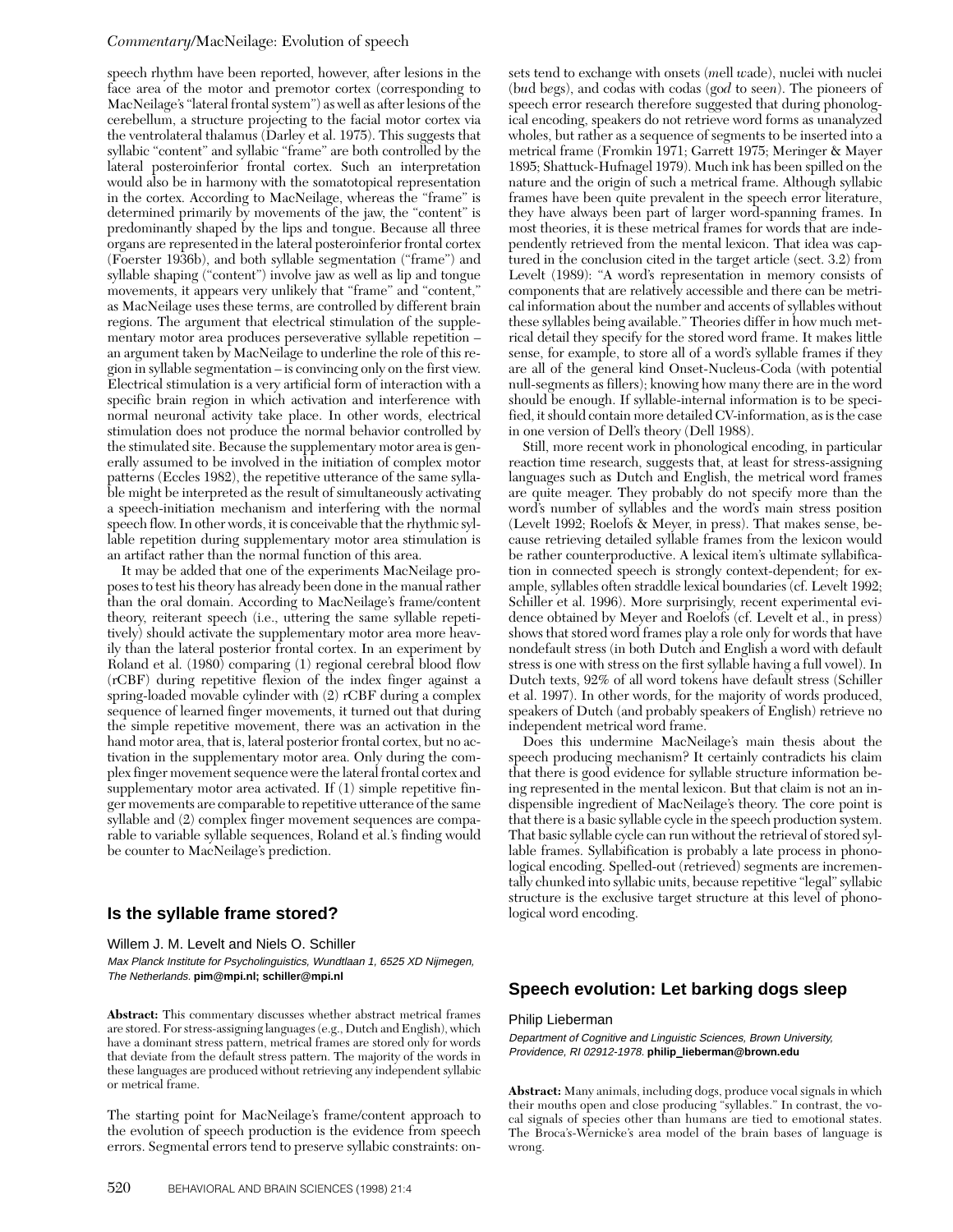I cannot quarrel with MacNeilage's argument that human language evolved by means of Darwinian processes. Moreover, Mac-Neilage is to be commended for proposing an explicit hypothesis consistent with Darwinian theory, rather than a repeated mantra to the effect that language and a "universal Grammar" must have evolved (Pinker & Bloom 1990). It is also evident, as MacNeilage and many other scholars have noted, that human speech differs qualitatively from the vocal communication of other species.

It is not clear, however, that MacNeilage is right that the "main difference between speech and other mammalian call systems," is that the human "vocal tract alternates more or less regularly between a relatively open and a relatively closed configuration (open for vowels and closed for consonants)," (sect. 2.2) and that this alternation is the basis of the syllable. Acoustic analysis of primate vocalizations, for example, shows formant frequency transitions similar to those that convey the consonant-vowel distinctions of human speech (Lieberman 1968; 1984). Similar alternations involving mandibular movement typify one common animal communication, the barking of dogs. If such articulatory alternations were the touchstone of human speech, dogs would be able to talk. Moreover, although syllables generally have the closed-open, consonant-vowel structure that MacNeilage notes, syllables do not have to conform to this pattern. For example, consider the English sentence, "How are you?" Other examples can be found in many other languages. The syllable is perhaps best regarded as a minimal unit for speech encoding.

MacNeilage's scenario for the evolutionary significance and modification of Broca's area appears to be based on the Lichtheim (1885) model of the neural bases of human language, in which Broca's and Wernicke's areas are connected by a putative cortical pathway. It is evident, however, that the Lichtheim model is incorrect. Permanent aphasia never occurs in the absence of subcortical damage (Stuss & Benson 1986). Furthermore, aphasia and aphasia-like phenomena occur when subcortical basal ganglion structures are damaged, or disease processes affect their function. (Alexander et al. 1987; Lieberman 1991; 1998; Lieberman et al. 1992; Naeser et al. 1982; Natsopoulos et al. 1993; Pickett et al. 1998). The evolution of human speech and language may have involved Broca's area, but as Mesulam (1990) has noted, the neural substrate of human language appears to be a distributed network that clearly incorporates subcortical components as well as cortical regions; recent studies confirm this view (Lieberman, in press). It is perhaps time to go beyond Lichtheim's (1885) model.

Hence, MacNeilage's proposals concerning the transfer of motor control from the oscillatory control of chewing to speech in Broca's area are probably beside the point. Similar open-closed sequences typify animal communication, including the sustained barks of dogs; the syllable structures that occur in human languages do not always conform to this formula, and the probable neural bases of human speech transcend the Lichtheim (1885) model.

What does appear to be unique to human speech is that we can utter sounds that are not "bound" to particular emotions or affective states (Lieberman 1994). Certain primate vocalizations are to a degree independent of emotion or arousal; they may represent the initial stages of the neural evolution that allows us to talk and probably allows us to think (Lieberman 1995; 1998). However, the magnitude of the quantitative distinction yields a qualitative distinction.

(For the record, in 1940 Roman Jakobson noted the correspondences between the frequency with which particular syllable structures occurred in different languages and the ontogenetic development of speech; Johannes Muller [1848] also noted this correspondence.)

## **A curiously ubiquitous articulatory movement**

#### Björn Lindblom

Department of Linguistics, Stockholm University, S-10691 Stockholm, Sweden, and Department of Linguistics, University of Texas at Austin, Austin, TX 78712-1196. **lindblom@ling.su.se www.ling.su.se/staff/lindblom/lindblom.html**

**Abstract:** The frame/content theory justifiably makes tinkering an important explanatory principle. However, tinkering is linked to the accidental and, if completely decoupled from functional constraints, it could potentially play the role of an "idiosyncracy generator," thus offering a sort of "evolutionary" alibi for the Chomskyan paradigm – the approach to language that MacNeilage most emphatically rejects. To block that line of reasoning, it should be made clear that evolutionary opportunism always operates within the constraints of selection.

**<sup>A</sup> remarkable fact in need of explanation.** It is indeed curious that all spoken utterances are superimposed on a "continual rhythmic alternation between an open and a closed mouth (a frame)" (target article, sect. 1). MacNeilage is certainly right in observing that this movement is pervasive in spoken language and that we need to find out why. For example, with very few exceptions, the favored syllable structures of the world's languages are all variants of a sequence of close-open-close articulations. Phoneticians and linguists have known this for a long time (cf. de Saussure's description of the "*syllable*" [Malmberg 1960] as an opening-closing movement). But they have not taken it very far theoretically. Consequently, the observation remains a descriptive statement without an explanation. Why should the complex edifice of Language rise from this simple cyclical movement? Why is it never abandoned? Why are many other movement patterns not (also) used? The surprising fact is that they are not.

**Physical constraints on mandibular movement.** The jaw movements of speech put into play a mechanism shaped by vegetative functions such as chewing. Mechanically, the mandible has mass, elasticity, and damping. The associated neural structures (e.g., central pattern generators) have certain "delay line" characteristics that presumably arose by adaptation to the physics of the system and by imposing constraints on how smoothly and quickly the system can switch between lowering and elevating the jaw. Together, these factors create a virtual oscillator with over-damped (sluggish) response characteristics and with preferred rates of open-close alternation ("resonance" characteristics). The system can be compared to a swing. Keeping it going at its own preferred rate (natural frequency) requires only a small, appropriately timed push, but to activate it at other rates requires more than a push and entails greater energetic costs. Paraphrasing frame/content theory (F/C), we can say that there is an open/close alternation in speech because prehistory made it available and evolution opportunistically made use of it. Importing the "frame" was a phylogenetically small step. However, in view of the preceding analysis, it seems important to add that this act of tinkering was probably also promoted by the fact that the behavior was energetically cheap.

**Clues from mouth sounds and vegetative phenomena.** This supplementary criterion may have been a crucial aspect of the selection process. Speech makes fastidious use of the space available in principle for sound production. The world's speech sounds form a small set compared with the total capacity for vocal gesture and sound. They seem to be located at the low-key end of the full range of possibilities, whereas vegetative behaviors, including "*ingestive cyclicities,*" demand much higher efforts. This can be seen when swallowing occurs between speech samples during an electromyographic (EMG) experiment. With the gain of the signals adjusted for speech, swallowing will throw the signal way out of bounds. As many dentists will readily tell us, mastication also requires very high force levels. It recruits powerful muscles such as the temporalis and the masseter, not needed for speaking but absolutely crucial to chewing and cracking nuts and bones open.

Nonspeech activities demonstrate more fully the entire capac-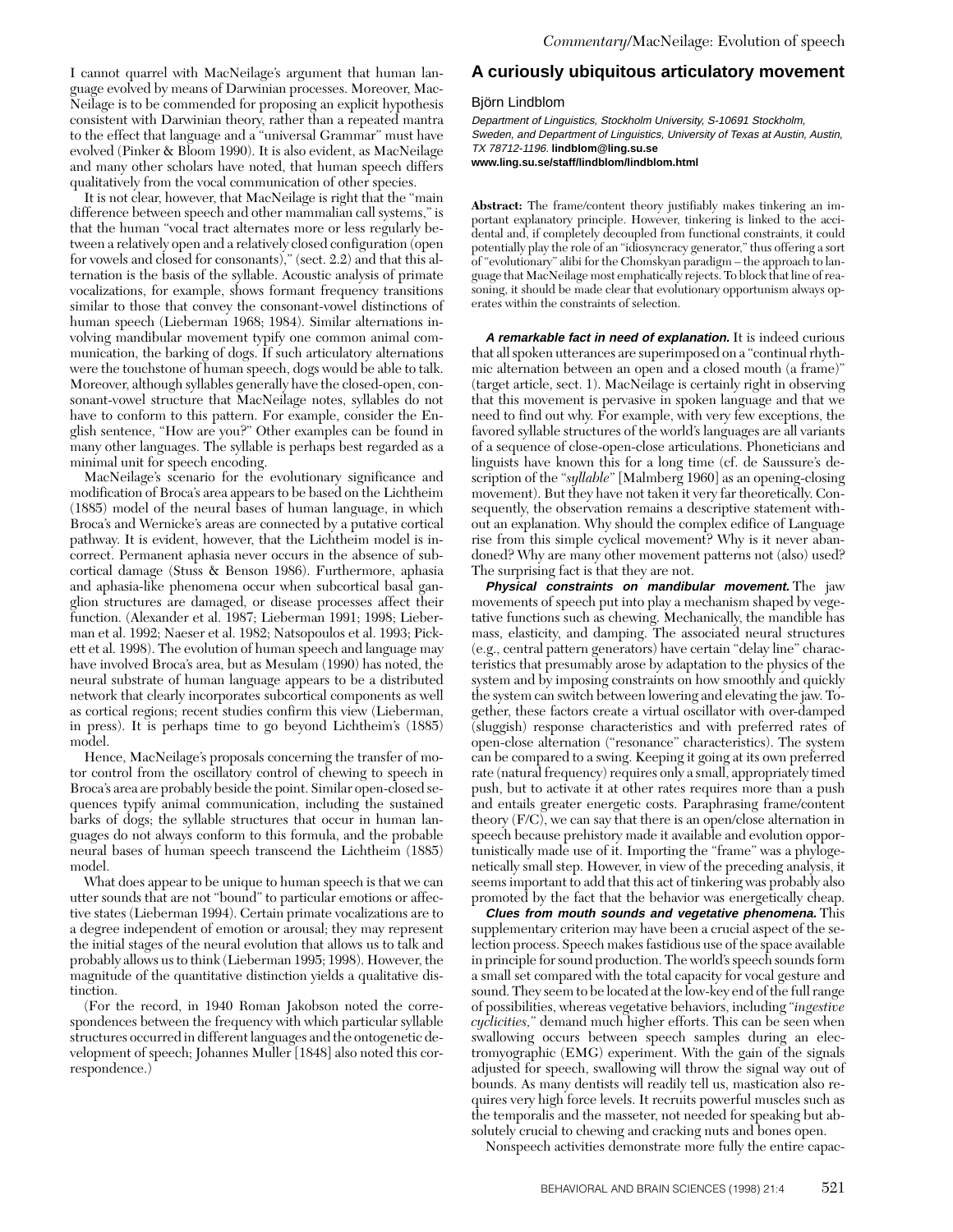#### *Commentary/*MacNeilage: Evolution of speech

ity of the system. In contrast, speech comes across as a physiological pianissimo. Like many other movements, vocal gestures are shaped by their purpose (Granit 1977).

**Evolution is also a miser.** Was speech assembled from preexisting vegetative behaviors? Was the ingestion-related mandibular oscillation simply taken over intact by what was to become speech? No, it is likely that its adoption occurred with significant modifications brought about by the demands of its new use. If a behavior is energetically extravagant, there is likely to be a reason for its staying extravagant. If there is no such reason, the selection process will prune it and reduce costs.

The point made here is illustrated by the following anecdote. Henry Ford is reported to have asked whether scrapped cars came back with any spare parts still usable. The answer was that there was indeed something that never wore out. Ford immediately had the part replaced by one of inferior quality. No extravaganza unless it serves a purpose (Humphrey 1986).

**<sup>A</sup> caveat concerning tinkering.** Why is the "frame" so pervasive in the organization of speech movements? Why are other types of movement patterns not used instead?

It is to the considerable credit of F/C theory to have (1) put those questions into the scientific spotlight and (2) launched a search for an explanatory answer by tracing a *continuous* path from precursors to present-day speech behavior. By so doing, the F/C research program makes an important contribution toward replacing the twentieth century tradition of "descriptive structuralism" with a type of language study that is more firmly anchored in biology and therefore able to offer better prospects for deepening our understanding of language.

F/C justifies making tinkering an important explanatory principle. Tinkering, however, is linked to the accidental. Consequently, if completely unconstrained and decoupled from functional principles, it provides a mechanism for generating arbitrary idiosyncracies, Rube Goldberg contraptions, hopeful monsters, and autonomous structures such as Universal Grammar. Clearly, evolutionary tinkering does not work in that way. What needs to be underscored in the F/C scenario, then, is that tinkering never works alone. It always occurs within margins set by constraints.

## **Is speech just chewing the fat?**

#### James P. Lund

Faculty of Dentistry, McGill University, Montréal, Québec, Canada, H3A 2B2. **lund@medcor.mcgill.ca**

**Abstract:** It is likely that the system controlling speech has evolved from the one that controls feeding. However, the idea that frames and content are programmed independently by two different cortical areas is not plausible. Models of the speech control system must also take into account the need to coordinate the respiratory, laryngeal, and articulatory musculature.

McNeilage suggests (sect. 4.2) that speech makes use of the same brainstem central pattern generator (CPG) as ingestion. If this is true, it is certainly not the first time that "tinkering" with this system has gone on during the evolution of vertebrates. Just as the basic circuits controlling locomotion were present in the spinal cord of early vertebrates (Grillner 1985), so were the circuits controlling ingestion and respiration. Long before the appearance of jaws and lungs, lampreys had trigeminal, vagal, facial, and hypoglossal motor nuclei (Nieuwenhuys 1972) that were eventually coopted for the control of new structures. We have found that the interneurons controlling trigeminal motoneurons are located in similar sites in the brainstem of lampreys and mammals (Huard et al. 1995), and that some of these interneurons pattern ingestion in lampreys (Petropoulos et al. 1997). We presume that they have retained this role during the evolution of mammals.

Mastication is cyclical, but the movements vary greatly with

food type and between cycles in response to feedback and central drive (Lund 1991). Unlike locomotion, basic patterns of mastication are represented in a site-specific manner in the lateral sensorimotor cortex of lower species (Bremer 1923; Lund et al. 1984), and in areas 6, 4, and adjacent pre- and post-central sites of monkeys and humans (Beevor & Horsley 1894; Hung et al. 1989; Lund & Lamarre 1974). The face area of the supplementary motor cortex on the medial wall is also active during ingesting (Picard & Strick 1997).

It is unlikely, however, that the various patterns are elaborated in the cortex because they can be evoked by stimulating descending tracts and sensory inputs in decerebrate animals (Bremer 1923; Schwartz & Lund 1995). Instead, these cortical areas appear to act through a brainstem Central Pattern Generator (CPG) made up of subsets of neurons that participate in one or more of these patterns but not all of them (Westberg et al. 1995).

Although I agree with MacNeilage that it is very likely that this highly flexible control system has been coopted for the control of speech during the evolution of mankind, he has neglected several major points:

(1) Monosynaptic connections between the lateral regions of the cortex and the trigeminal, facial, and hypoglossal nuclei of humans appear in the higher apes (Kuypers 1958). If they are not participating in the control of facio-visual and verbal communication, why did they evolve?

(2) Speech is the product of the coordinated activity of articulatory and respiratory motor systems, but masticatory and respiratory rhythms are not inherently phase coupled (McFarland  $\&$ Lund 1995). How is this higher level of control exerted during speech if not by the cortex?

(3) Finally, MacNeilage really has no evidence that frames and their content are controlled by independent circuits. The medial cortex plays a crucial role in the production of the vocal repertoire of nonhuman mammals, which, according to MacNeilage, is characterised by an absence of rhythmic modulation (sect. 2.2). One of the major premises of his Frame/Content theory is that, during evolution, the medial cortex took on the production of opening and closing of the mouth (the frames), leaving the "content" to the lateral cortical areas that also participate in ingestion. This seems both illogical and unnecessary, because frame and content are *not* independent in ingestion. Both are generated by the brainstem CPG when it is driven by the lateral cortex, and both are usually modified in parallel by peripheral or central inputs. Contrary to the statement in section 3.2, splitting frames and content is no "natural division of labor." Indeed, there really is nothing to divide.

## **Frame dominance: A developmental phenomenon?**

#### Lorraine McCune

Department of Educational Psychology, Graduate School of Education, Rutgers University, New Brunswick, NJ 08903. **mccune@rci.rutgers.edu**

**Abstract:** Developmental aspects of the frame/content perspective are explored in relation to (1) transitions in early language acquisition, (2) possible differential neurological control for babbling and early and later speech, and (3) development of word production templates in precocious early speakers. Proportionally high frequency of bilabial stops in early stable words versus babble offers advantages for afferent monitoring and supporting "frame dominance."

The development of speech motor control as a dynamic system beginning with the mandibular central pattern generator is theoretically attractive. Supportive findings have thus far been limited primarily to studies by MacNeilage and associates (e.g., Davis & MacNeilage 1995). Vihman (1992) tested consonant/vowel associations in 23 children across the 3-month period just prior to the emergence of words (9–12 months of age) and found little support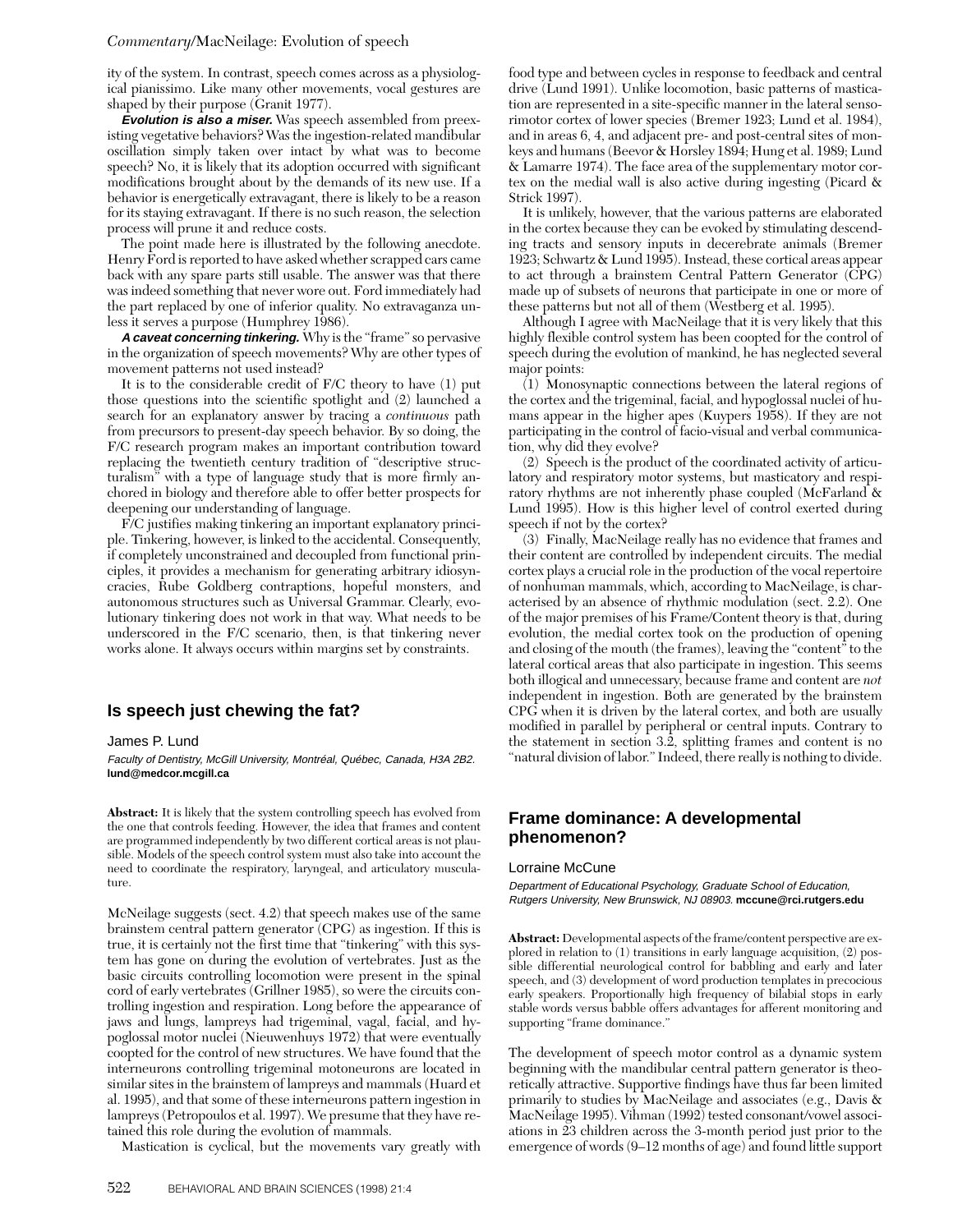Given the lingual movements apparent in suckling and in the integration of respiratory, laryngeal, and oral movements when eating from a spoon, movement that most infants demonstrate by 6 months of age (the lower limit of the babbling period), why might limitations on such integration rule speech sounds? Although learned movements such as those specific to speech may share neural mechanisms with innate patterns, "different motor control may be required when [the same] movements are used in meaningful speech" (Barlowe & Farley 1989, p. 85).

Recent neurological research demonstrates different cortical processing for language comprehension in children differing in language level and suggests that experience with language may influence neurological structure (Mills 1994). Anatomical findings more directly related to production demonstrate initial bilateral advantages in dendritic length and branching for cortical motor areas supporting orofacial, laryngeal, and pharyngeal mechanisms that show rapid increases at 5–6 months of age, the period of transition to prelinguistic babbling, in comparison to Broca's area and the right hemisphere analogue. A shift to a left Broca's area advantage for distal dendritic segments begins at 12–15 months, and is more fully apparent at 24–36 months, spanning the period of initial language learning (Scheibel 1993). The frame/content (F/C) developmental proposals need to be refined in relation to potential differences in neurological control for earlier and later speech versus babbling.

What developmental steps can be predicted from F/C within the early phases of speech? During the prelinguistic period laryngeally based vocalizations occur in relation to metabolic demands (grunts; McCune et al. 1996) and affective state (e.g., distress cries, comfort sounds, squeals of joy, laughter) until, in conjunction with the development of other rhythmicities (Thelen 1981), rhythmic jaw movements break the vocalic airstream and babbling begins. As early as 9 months of age grunts accompany focal attention (possibly because of mental effort) and early context-limited words partaking of the babbling repertoire are noticed. It seems likely that frame dominance would govern this early period.

McCune et al. (1996) found that "early bloomers" who produced communicative grunts by 13 and 15 months of age, followed by their first referential words and a spurt in lexical production by 16 months, differed phonetically from later language producers. Children making this transition early were distinguished from their peers by demonstrating larger numbers of vocal motor schemes for consonant production, including the stable capacity to produce the bilabial stop (p/b) in babble beginning at 9–10 months (McCune & Vihman 1987; submitted). As reported in many studies, (p/b) dominated their stable word production (in this study it was nearly 50%) in contrast with t/d, equally available as a vocal motor scheme in babbling, but occurring in only about 10% of stable words.

An initial (p/b) advantage supports frame/content as the basis for pure frames and further links with the potential significance of such visible and audible gestures as the "lipsmack," common to other primates as well as humans. (Blown any kisses lately?) In addition, neurological control of (p/b) differs from that for other consonant segments. Studies of motor equivalence and compensatory articulation imply that an efference copy accompanies motor commands, allowing afferent systems to monitor goal achievement continually (Evarts 1982); (p/b) also provides special opportunities for afferent feedback. Bilabial closure for (p/b) is achieved primarily by lower lip elevation supported by the innately available jaw movements forming the foundation of frame/content. A strong proprioceptive afferent signal based on cutaneous pressure across total lip surface guides the production of  $(p/b)$ , in contrast with other consonants  $(e.g., [t/d])$ , where the articulatory targets are finer and where afference from oral struc-

tures relies on muscle spindles or Golgi tendon organs that do not exist in the lips. This broad and direct feedback may provide a sensorimotor advantage for participation of this consonant in speech, as well as providing an initial afferent basis for learning linguistic oral motor control.

At a more advanced phase of phonetic control some precocious early speakers demonstrate lexical production patterns (templates) that come to dominate their productions, deforming words of the ambient language to suit their individual production repertoires (Vihman & Velleman 1987; Vihman et al. 1994). These templates can be considered as idiosyncratically organized "starter" frames that launch the children on linguistic patterns that will eventually converge on the flexible ability to produce the ambient language in a manner similar to adults, demonstrating a possible developmental trajectory within frame dominance. Given the lingual integration and consistent intonation of the most complex of these templates, the integration of respiratory, laryngeal, and beginning articulatory control seems likely at this point.

## **A multi-modal, emergent view of the development of syllables in early phonology**

#### Lise Menn

Department of Linguistics and Institute for Cognitive Science, University of Colorado, Boulder, CO 80309-0295. **lise.menn@colorado.edu www.colorado.edu/linguistics/faculty/lmenn/Home.html**

**Abstract:** A narrow focus on the jaw (or on motor generators) does not account for individual and language-specific differences in babbling and early speech. Furthermore, data from Yoshinaga-Itano's laboratory support earlier findings that show glottal rather than oral stops in deaf infants' babbling: audition is crucial for developing normal syllables.

Legitimate excitement about the power of one contributing factor may lead people to dismiss factors that are equally important. MacNeilage has a good grip on the elephant's trunk, but he appears to be ignoring reports from colleagues who have been patting its flanks and pulling its tail. The syllable is not adequately described ontogenetically in terms of jaw motion alone; furthermore, segment coarticulation apparently develops in at least two ways: (a) by differentiation from syllable-length gestures in which the segmental targets may not be represented as such, as Mac-Neilage and associates have shown, and (b) by integration of poorly coarticulated gestures (Hawkins 1984). To cite Kent (1993, p. 120): "Motor control is very much like the development of skilled movements generally: The child gradually increases in speed, precision, and – at least in some respects – the degree of anticipation in a motor sequence." Nor is the extent of coarticulation fixed in adult speech. De Jong et al. (1993) have shown that stressed syllables have less coarticulation than unstressed syllables; stressed syllables are hyperarticulated.

Even those children who start from long units need not take the syllable as a base; there is also "a completely different type of organization . . . in which the critical organizational unit seems to be an autosegmental "melody" . . . which ranges from a single syllable nucleus to two syllables" (Vihman 1993, p. 165). There is more than one way to approach adult targets. The fact that some developmental patterns are more common than others is a phenomenon that demands explanation, but such explanations cannot be of a form that would preclude the existence of the less common patterns.

The syllable is constructed (in normally hearing and articulating infants) from at least three sensory ingredients besides rhythmic motor jaw opening and closing: air-passage opening/constriction proprioception, air-flow/blockage sensation, and hearing the sound amplitude change when phonation accompanies free versus impeded airflow. The syllable is thus emergent (self-organizing) from at least four prelinguistic, internally generated sensorimotor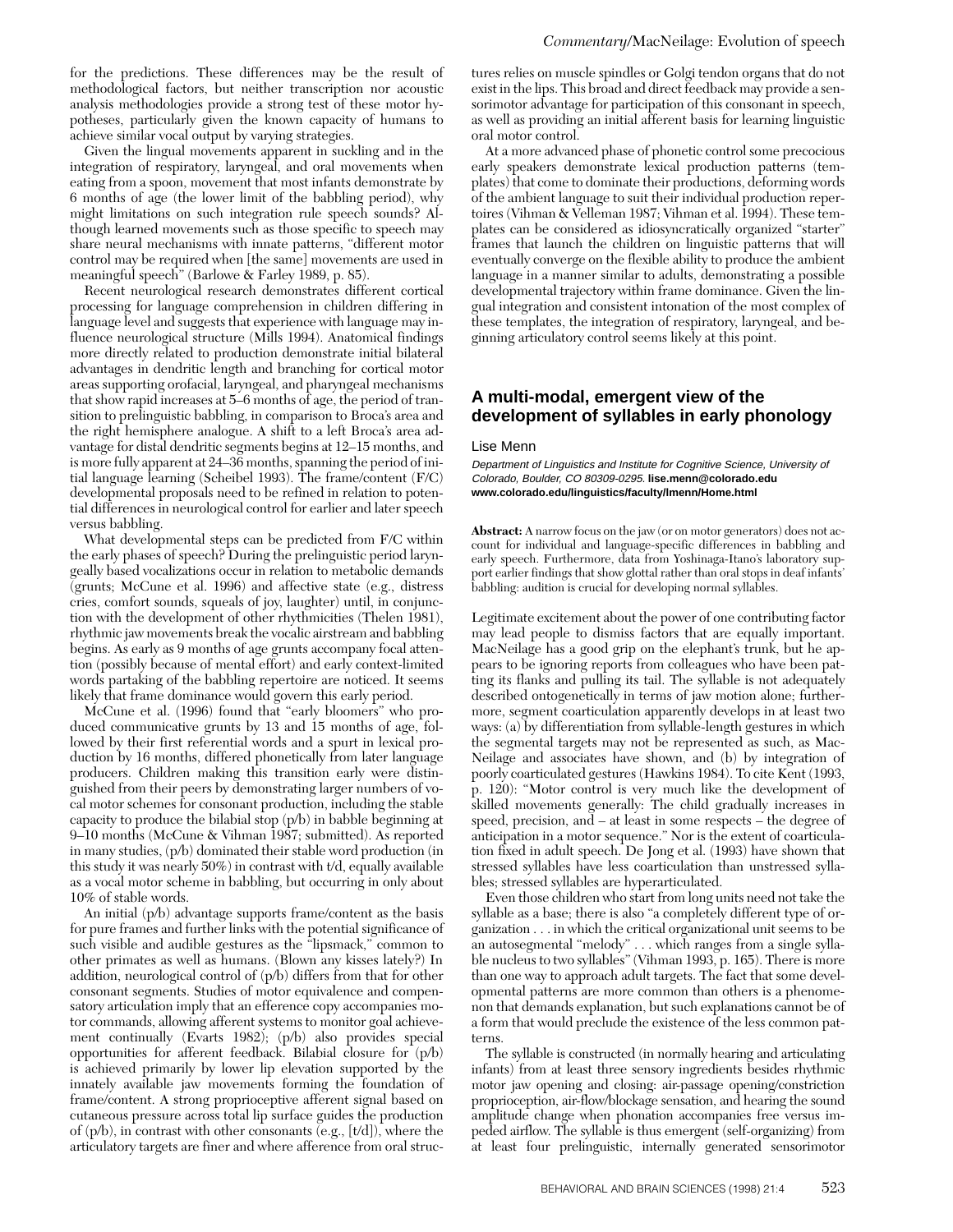sources, as well as from the phonotactic patterns of the ambient language, which children begin to apprehend between 6 and 9 months of age (Jusczyk et al. 1993). (In addition, temporal modulation of the syllable frame is not entirely a matter of the segments inserted into it. Appeals to readers' supermarket observations notwithstanding, language-specific departures from speech timing, such as phrase-final lengthening, emerge in babbling [Levitt & Wang 1991], and cannot be ascribed to the segments inserted in a frame.) Even within the motor arena, jaw oscillation is only part of early oral play (Stark 1980, p. 85): "The tongue is protruded and retracted, the lips rounded, the mouth silently opened and closed." Articulatory Phonology (Brownman & Goldstein 1992; 1995), though limited to a motor focus, can capture the emergent character of the syllable in a way that other approaches cannot.

Oral stops, far from being motor-driven, rarely emerge without auditory feedback and perception of the ambient language (Oller & Eilers 1988; Stoel-Gammon & Otomo 1986). The babbling/early speech of 30 deaf children of hearing parents, recently analyzed by Valerie Wallace in Christine Yoshinaga-Itano's presentation to research group at the University of Colorado, October 1997, support the conclusions of the earlier studies: mildly to profoundly hearing-impaired babies between the ages of 6 months and 1 year are conspicuously different from those with normal hearing in having almost *no* jaw-based rhythmic babble. When they do produce syllables, the consonant is almost always glottal (stop or fricative).

Only 8 of the 30 children had oral stops; in those 8, oral stops were found in only 8% of their productions (on average; the maximum was 22%). Although 10 of the 30 children were evaluated at age 6 months, and could plausibly have gone on to develop oralstop babble later, only 4 out of 10 who were evaluated at about age 12 months had any oral stops.

Returning to Kent (1993, p. 120): "Motor activity is governed by goals, tasks, or objectives. A motor score as a kind of prescription for motor activation needs itself to be informed." An integration of Articulatory Phonology with equally well-developed acoustic/auditory phonetics should provide a proper basis for understanding the ontogeny (and contemplating the phylogeny) of speech.

#### ACKNOWLEDGMENTS

I am grateful for discussions with Valerie Wallace and other members of Yoshinaga-Itano's research group (supported by NIH contract NO1-DC-4-2141), and for materials and responses to questions from Louis Goldstein.

## **Articulatory evidence for syllabic structure**

#### K. G. Munhall and J. A. Jones

Department of Psychology, Queen's University, Kingston, Ontario, Canada K7L 3N6. **munhallk:psyc.queensu.ca**

**www.psyc.queensu.ca/faculty/munhall/munhall.html**

**Abstract:** Because the evolution of speech production is beyond our expertise (and perhaps beyond everyone's expertise) we restrict our comments to areas in which data actually exist. We provide articulatory evidence consistent with the claims made about syllable structure in adult speech and infant babbling, but we also voice some disagreement about speech errors and the typing data.

Over the past few years we have made a number of attempts to study the kinematics of infant babbling. We offer Figure 1a as anecdotal evidence from an 8-month-old baby babbling. The data were collected using OPTOTRAK with infrared emitting diodes attached at the midline of the upper and lower lips close to the vermilion border. The most important point to note about this figure is that the movement does not appear to involve the upper lip actively. The only upper lip movement occurs in phase with the



Figure 1 (Munhall & Jones). Vertical displacement of upper lip (top trace in each figure) and lower lip (bottom trace) as a function of time during repetitive production of /bababa/ by (a) an 8-month-old and (b) an adult.

lower lip motion and is presumably caused by the lower lip forces pushing the upper lip upward after contact. This pattern is consistent with the proposal that initial babbling primarily involves mandibular motion; the lower lip rides on the jaw and deforms and upper lip on contact. In contrast, Figure 1b shows an adult producing the same sequence. As can be seen, the upper and lower lips both produce opening gestures. In addition, some deformation of the upper lip can be observed at the lower lip's upward displacement peak. As MacNeilage suggests, early babbling could be produced by a simple "frame" style of speech motor control using a repetitive jaw cycle.

In adults we have been pursuing studies of spontaneous articulation changes at fast speaking rates (Jones et al. 1997). The subjects repeat bisyllables at increasing speaking rate and we examine the changes that occur at the fastest rates (cf. Stetson 1951/1988). One particular observation is relevant to the framework proposed by MacNeilage and others. When subjects repeat words such as the surname "Thompson"1 at increasing rates, they frequently switch to saying "Thompsom" at the fastest rates.<sup>2</sup> This harmonizing of the syllable codas is remarkable because the im-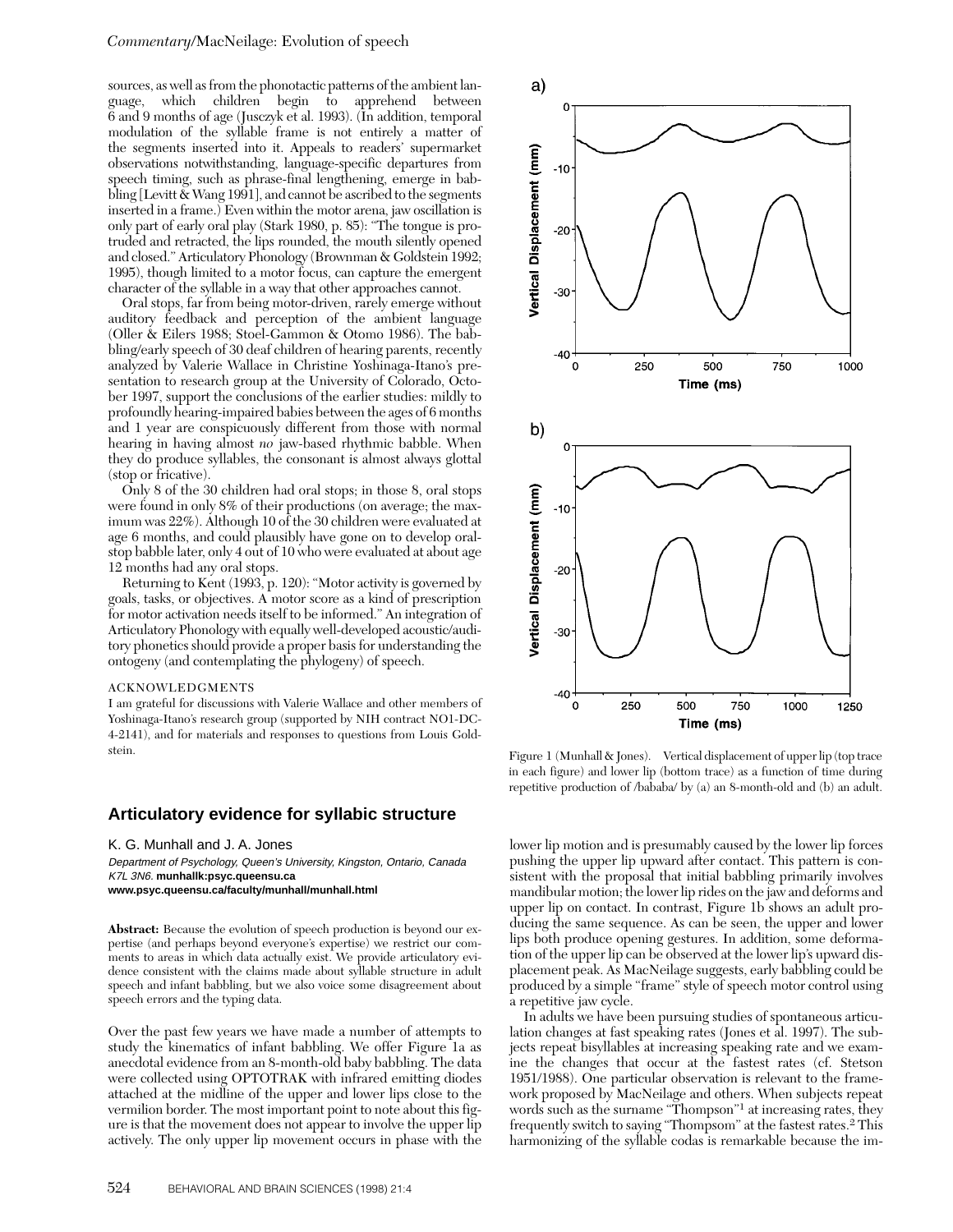

Figure 2 (Munhall & Jones). Vertical displacements of the upper lip (top trace), lower lip (second trace), tongue tip (third trace), and acoustics as a function of time. (Note that an arbitrary reference frame has been used for display purposes.)

mediately surrounding consonants in the series, /s,t/, share place of articulation with /n/. Yet, the /n/switches to a bilabial to be in harmony with the closest coda. We view this phenomenon as strong evidence for the psychological reality of syllabic structure in real-time speech production processes. Figure 2 shows X-ray microbeam data of vertical movement of the upper lip, lower lip, and tongue tip during a trial of "Thompson" repetition at increasing rates. As can be seen, the tongue tip and lips show a transition as the rate increases. The lips spontaneously begin to make a second /m/ within the word at precisely the point in the utterance at which the tongue tip behavior changes. No major changes are noted in the mandible movement.

It is clear that the change observed in our data is influenced by the syllable structure outlined by MacNeilage and by others elsewhere; it is not clear, however, that the best characterization of this transition is a segment switch rather than a place of articulation feature switch. We disagree with MacNeilage's assertion that the speech error data show no evidence for subsegmental patterns. There is considerable evidence that people have difficulty detecting feature-sized errors, and transcription bias is well documented (e.g., Buckingham & Yule 1987; Itoh & Sasanuma 1984; Kent & Rosenbek 1983).

Finally, we would like to comment on MacNeilage's claim about typing and errors. All movements are organized with respect to a number of frames of reference. The coordinate frames for speech include the spatial framework of the vocal tract and we believe, along with MacNeilage, that syllabic structure coordinates are fundamental to articulation. To say that typing does not share these exact coordinate frames should not be controversial. For example, one would not expect vowels and consonants to have privileged status in transcription because these categories are uniquely defined with reference to the vocal tract. The coordinate frames for typing are obviously different and include the spatial layout of the keyboard and the coordination of the fingers and of the two hands with respect to this keyboard space. MacNeilage is right to say that the largest number of typing errors are adjacent keys on the keyboard, but we think he underestimates the number of similar errors in articulation. Momentary sloppiness in speech and subtle distortions in articulation are widespread in speech but are seldom represented in speech error counts and databases. Furthermore, there is structure to errors in typing that does reflect the other coordinates of motor organization of the hands for this task. In a study of mirror-image movements in typing (Munhall & Ostry 1983) we found that sequential mirrorimage movements had longer between-key intervals than the same key typed following a key that was not its mirror-image. In addition, mirror image errors between the hands occurred far more frequently than chance, given the frequency of the letters in English. This was true of data typed on a standard QWERTY keyboard and also of data compiled from typists using a Dvorak keyboard. Thus, the errors were not caused by the statistics of English letter sequences, but were influenced instead by the spatial coordinate system with respect to which typing is organized.

#### ACKNOWLEDGMENT

This work is supported by NSERC and NIH grant DC-00594.

#### **NOTES**

**1.** The "p" in the orthography is irrelevant because the same effect is observed for "Thomson." Both spellings have epenthetic /p/ at the fastest rates

**2.** The reader can replicate this finding by saying "Thompson" at a normal rate and then repeating it. With each repetition say the word faster until the fastest rate is reached. At some point in the sequence, most speakers switch to "Thompsom." As a control, say "Thonson" in the same manner. No switch is observed for this utterance.

## **Content first, frame later**

John J. Ohala

Department of Linguistics, University of California, Berkeley, CA 94720. **ohala@cogsci.berkeley.edu trill.berkeley.edu/users/ohala**

**Abstract:** There is not enough reason to believe that syllables are primary in speech and evolved from the cyclic movements of chewing. There are many differences between chewing and speech and it is equally plausible that what is primary in speech is a succession of auditorily robust modulations of various acoustic parameters (amplitude, periodicity, spectrum, pitch); syllables could have evolved from this.

MacNeilage's idea that chewing might be a precursor to speech is not completely new. It was advocated a half century ago (1951) by Weiss and was the basis for the "voiced chewing" therapy he prescribed for stuttering and other speech pathologies. But except for Froeschels (1951), there seems to have been little support for this idea. MacNeilage has elaborated this notion and taken it much farther, but I do not think the evidence currently available is sufficient to support it.

There is a superficial resemblance between chewing and speech, but in many details the two are quite dissimilar. Chewing necessarily involves a significant lateral movement of the jaw that is irrelevant to and largely absent in speech. Chewing requires no auditory feedback, whereas auditory feedback is essential to speech. Typically during chewing (as distinct from swallowing) the soft palate is lowered for breathing; this is not true for speech, where the soft palate lowers only during nasal sounds like [m] or [n]. It might be claimed that these differences fall under the "modification" part of the Darwinian notion of "descent with modification," but as far as I know there is as yet no rigorous way to constrain evolutionary scenarios of this sort. The problem is analogous to what originally faced etymology, the discipline that traces the evolution of words. Until rigorous methods were established by linguists in the early 19th century, all sorts of fanciful word histories were offered.

In the frame/content theory, the syllable or the opening-closing of the vocal tract is the frame that is evolutionarily primary, and the individual speech sounds or phones are the content fitting in that frame, came later. It is equally possible and plausible, how-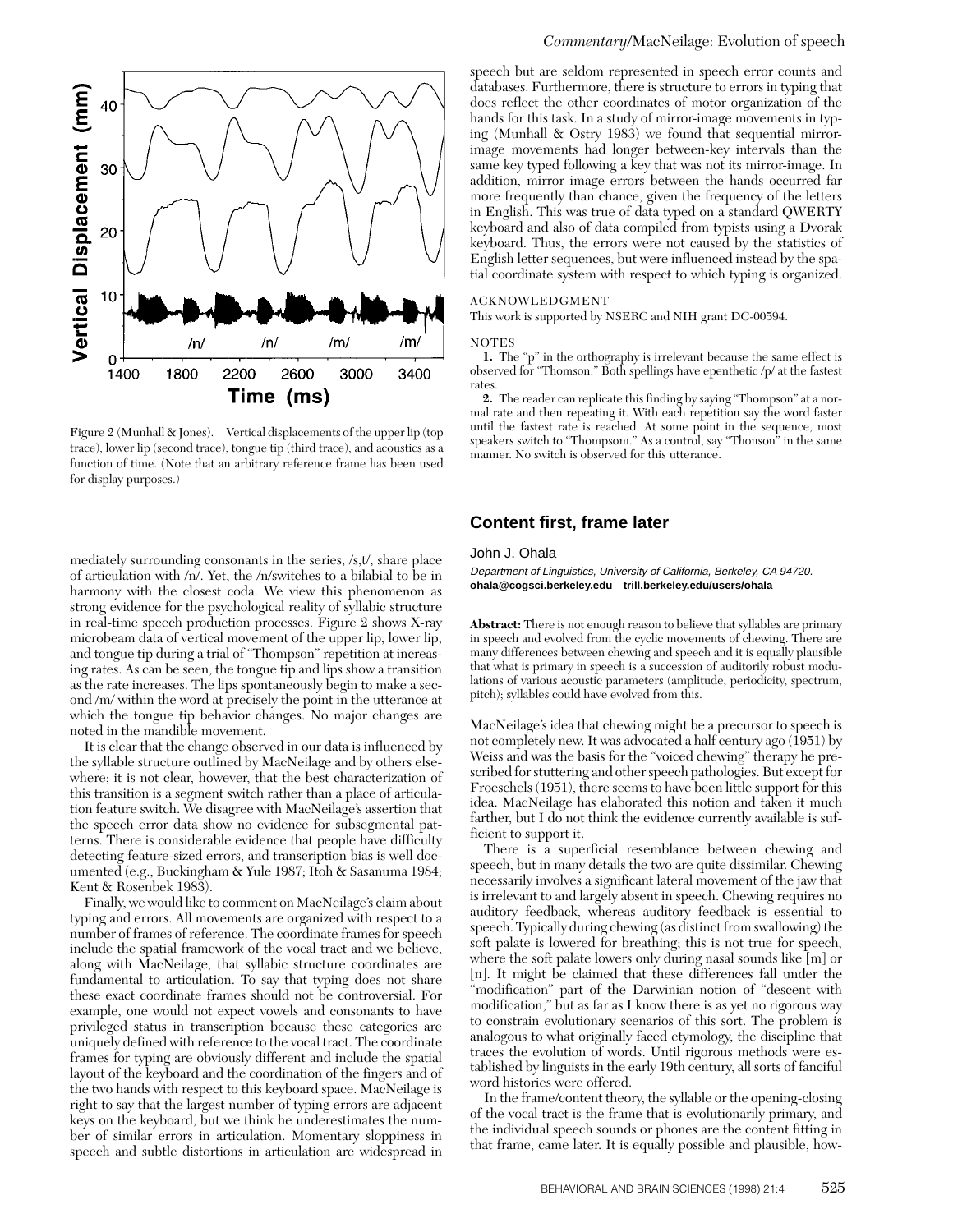#### *Commentary/*MacNeilage: Evolution of speech

ever, to advocate just the opposite: phones were primary and syllables are epiphenomenal developments from them. MacNeilage says that in human speech, "the vocal tract alternates more or less regularly between a relatively open and a relatively closed configuration," (sect. 2.2), but there are many types of syllables where this is not true, notably those with high close vowels such as [i u]. Here the jaw does not open very much and there may be no more mouth opening (and perhaps less) than in some consonants, for example, [j w] (as in the initial sounds in "you" and "we") and the glottal consonants [h] and glottal stop. Many languages, English included, also have some syllabic consonants, such as the second syllable in "button," where there is no mouth opening-closing movement. One could dismiss these as being somehow inconsequential exceptions or modifications of the more basic openclosed cycle, but there is really nothing marginal about such syllables.

What all speech does have, and this includes MacNeilage's example of the word "tomato" (sect. 2.2) as well as "button" and complex syllables like English "strengths," is *sequences of acoustic modulations.* The amplitude, periodicity, spectrum, and pitch are modulated, that is, varied, to create the kinds of differences in sounds that the listener requires (MacNeilage covers this briefly in sect. 5.5). I regard such acoustic modulation as the primary physical characteristic of speech (Ohala 1995; Ohala & Kawasaki-Fukumori 1997). How does the syllable evolve from this?

Imagine that one starts from a closed vocal tract in making, say, the bilabial stop [b]. What can one do from that configuration to make an auditorily detectable modulation? The answer is that one can open one's lips but keep a partial closure in the vocal tract with the tongue touching one side of the hard palate, making, say, a lateral [1]. What then? One can release the lateral closure and open the mouth further to the vowel [a]. With the vocal tract maximally open there are few other opportunities to make another acoustic modulation except by beginning to close the vocal tract, say, to a slight palatal constriction to produce the palatal glide [j]. And so on.

At intermediate degrees of vocal tract closure one has the option of making the next gesture a more open vocal tract (in the oral cavity, the velopharyngeal area, etc.), but from a maximal closure one can move only to a more open tract and from a maximally open one, to a less open one. From this viewpoint what are called "syllables" are just epiphenomenal consequences of the necessity of making a succession of auditorily robust modulations in one or more acoustic parameters. It may be that after the evolution of full, articulate speech, a frame-like function of the syllable was imposed, and this may account for the compelling speech error data and tip-of-the tongue data, but this does not necessarily imply that syllables were there from the start.

One final quibble: MacNeilage states that "infants are born with the ability to phonate, which involves the cooperation between the respiratory and phonatory systems" (sect. 5.2). We would do well not to exaggerate the degree of cooperation between the lungs and the vocal organs in newborns: as is well known, the majority of newborns have cries that include a short inspiratory "coda" to a long expiratory cry (Grau et al. 1995; this is heard as something that sounds a bit like a "hiccup"). This occurs when the vocal cords remain in the phonating configuration while the infant breathes in. This feature eventually disappears and cries are almost entirely superimposed on expirations. The point is that this discoordination between lungs and the vocal organs is present at birth.

#### **Out of the mouths of babes . . . and beaks of birds? A broader interpretation of the frame/content theory for the evolution of speech production**

#### Irene M. Pepperberg

Department of Ecology and Evolutionary Biology and Department of Psychology, Program in Neurosciences, University of Arizona, Tucson, AZ 85721. **impepper@u.arizona.edu**

**Abstract:** Much of the material MacNeilage cites to support his frame/content theory for the evolution of speech production in humans is not unique to mammals. Parallels can be drawn for comparable evolution of vocal flexibility (specifically the reproduction of human speech) in birds. I describe several such parallels and conclude that MacNeilage's hypotheses may have broader application than he envisioned.

MacNeilage presents a fresh approach to a difficult problem. He proposes that mammalian speech production evolved from control systems used in ingestive behavior, with brain function separating into areas responsible for motor control and vocal learning. I do not disagree with MacNeilage, but contend that his hypothesis also applies to birds.

MacNeilage argues (sect. 2.1) that the two-tube vocal tract is unique to hominids; in recent studies (Patterson et al. 1997; Patterson & Pepperberg 1998; Warren et al. 1996), Grey parrots' (*Psittacus erithacus*) production of human vowels and consonants can be explained and modeled only by positing the existence of a two-tube vocal tract. Parrots, too, produce "rapid and highly variegated sound sequences in syllabic packages." Replication/use of human speech is not a natural psittacine behavior; maybe this ability evolved merely for vocal flexibility.

MacNeilage states (sect. 2.2, para. 2) that open/closed alternation of the articulatory system during vocalization is a "defining characteristic" of human speech. In Patterson et al.'s (1997) model of Grey parrot speech, glottal opening/closing, for example, is critical for consonant production. Beak opening/closing also affects speech (Warren et al. 1996).

MacNeilage supports his hypothesis with speech error data (sect. 3.1), in which replacements follow rules. Little information exists on psittacine speech errors; however, English "sound play" of Grey parrots follows comparable rules (Pepperberg et al. 1991, unpublished data): We find progressions like "grey," "grain," "chain," and "cane," but not "achn."

MacNeilage supports a slot/segment hypothesis (sect. 3.2). Very preliminary data on Grey parrots (Neal 1996) suggest similar behavior: at the earliest stages of label acquisition, birds produce only a label's vowels, but they do appear to reserve spaces in timing for missing consonants.

Given MacNeilage's emphasis on syllables, segments, and occasionally phonemes, note that Grey parrots produce *meaningful* minimal pairs (e.g., *tea, pea*): They understand that requesting the former provides a sip of liquid and the latter, a vegetable (Pepperberg 1990).

MacNeilage derives human speech from mammalian ingestive behavior (sect. 4.2); Homberger (1986) suggests that the flexibility of the Grey parrot lingual apparatus, used in vocal production, arose as an ingestive adaptation. The statement (sect. 4.3) about mammalian use of mandibles for manipulating objects is also noteworthy: the clumsiness of parrot claws compared to primate hands for object manipulation, coupled with parrots' abilities to use their beaks and tongues to achieve much of what nonhuman primates accomplish with digits, support speech evolution in parrots even more strongly than in humans.

MacNeilage proposes how ingestive cyclicities might get into the mammalian communicative repertoire (sect. 4.4); one can similarly judge avian juvenile begging calls and motions. Budgerigar (*Melopsittacus undulatus*) begging actually develops into adult contact calls (Brittan-Powell et al. 1997).

MacNeilage notes perceptual benefits of producing varied tran-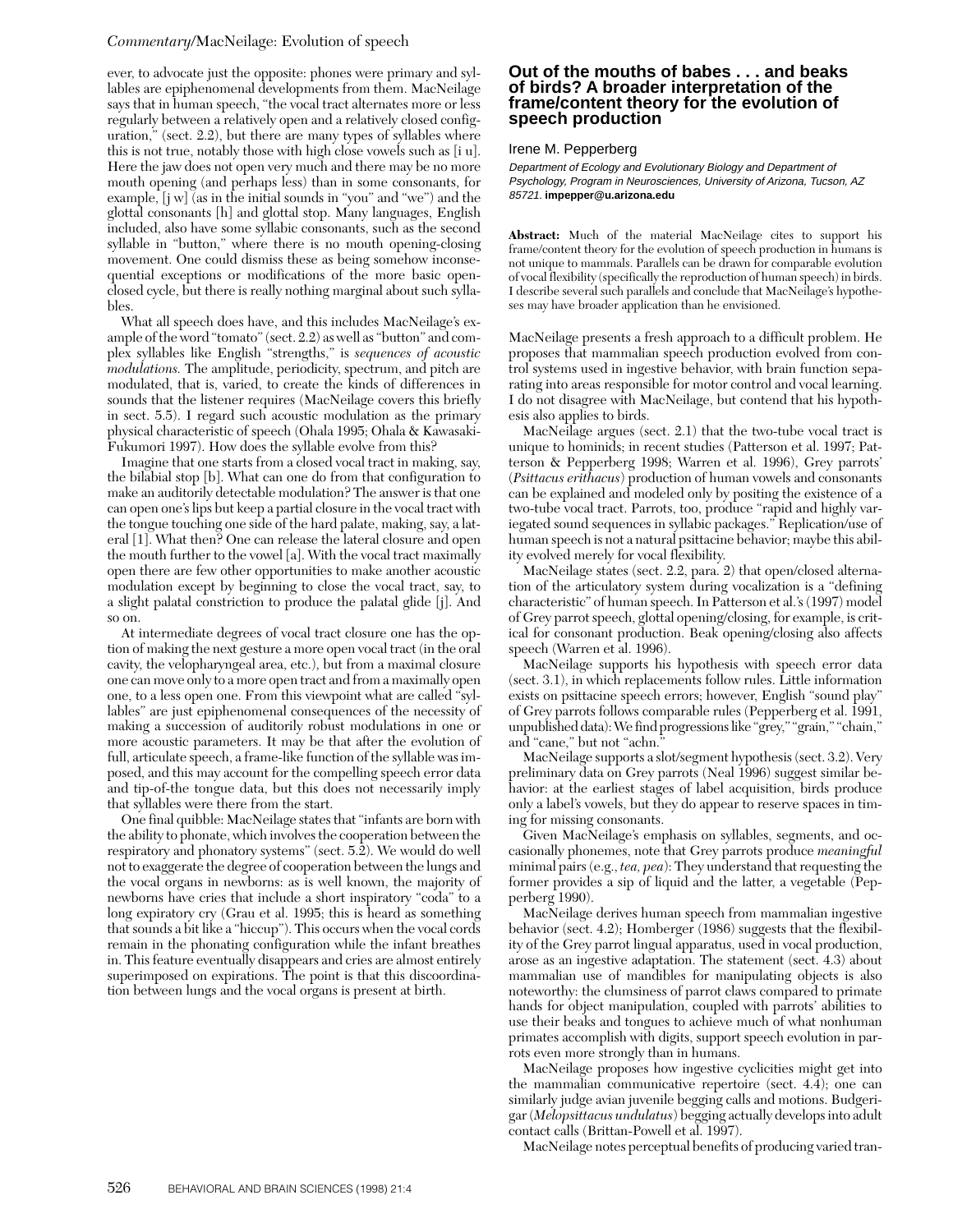sients at high rates (sect. 5.5), and how this consonant-linked capacity could be an important hominid-specific communication development. Note that Grey parrots and budgerigars can also produce *and* distinguish among human consonants (Dooling et al. 1989; 1995; Patterson & Pepperberg 1998).

MacNeilage discusses how brain structures for imitation and motor control seem tied to speech learnability (sect. 6.6). But psittacine imitative capacities and songbirds' abilities to learn vocalizations are correlated with specific brain structures; and avian brain structures responsible for vocal tract control and vocal learning likewise seem integrated (Nottebohm 1980; deVoogd et al. 1993; Durand et al. 1997; Striedter 1994). Physical mimicry may also exist in Grey parrots (e.g., Moore 1992), although the actions described are not novel.

MacNeilage's finale (sect. 7) is most intriguing. At present, avian fMRIs are not possible; other techniques also have drawbacks. Still, experiments may someday determine whether MacNeilage's hypothesis for the evolution of human speech holds for birds. It is interesting that, apropos of MacNeilage's final points on laterality, a parallel may exist with foot-dominance/repertoire-size in Grey parrots (Snyder & Harris 1997).

In sum, *language* may be unique to humans, but *speech capacity* is not: MacNeilage's hypothesis may have implications beyond mammals.

## **On mandibular oscillation as a source of variation in infant vocalizations**

Jörg Peters

Institut für Germanistik, Universität Potsdam, 14415 Potsdam, Germany **jpeters@rz.uni-potsdam.de**

**Abstract:** The target article raises the question of whether transcriptionbased evidence is sufficient to support assumptions relating to patterns of mandibular activity in young children. Studies on the perception of both adult and infant speech indicate that the argument needs to be reexamined on the basis of acoustic and articulatory data.

In recent years, MacNeilage and his colleagues have argued convincingly that there are a number of preferences in the co-occurrence of phonetic segments in infant babbling. These preferences are seen as evidence that phonetic variation in early utterances is primarily caused by variation in mandibular oscillation. The bulk of the evidence advanced in support of this argument has been based on an analysis of perceptual features of babbling. It accordingly seems appropriate to ask whether indirect evidence of this kind is sufficient to support hypotheses relating to patterns of mandibular activity.

The problems inherent in adopting such an approach are well exemplified by hypothesis (5), outlined in section 5.2, in which MacNeilage suggests that there will be relatively more intersyllabic changes in tongue height (vowel height) than in the frontback dimension for vowels. In this case, the preference for changes in vowel height is regarded as evidence that variation in mandibular activity is the primary source of phonetic variation. According to Davis and MacNeilage (1995, p. 1208), this variation consists of changes in the amplitude of mandibular oscillation.

The inference of specific patterns of mandibular oscillation from vowel height is normally based on the assumption that vowel height is determined by the level of the first formant frequency  $(F_1)$ , and that the level of  $F_1$  is itself determined by the amplitude of mandibular oscillation. It would appear, however, that the level of  $F_1$  is less closely linked to vowel height than was once assumed and that this is particularly true of infant vowels. This can be seen most clearly in the phenomenon of overlapping vowel-spaces in the  $F_1$ -dimension (Lieberman 1980). Furthermore, studies of the

perception of adult vowels show that a variety of acoustic features are used to differentiate between vowels according to vowel height, including those relating to fundamental frequency, vowel inherent spectral change, and nasalization (Di Benedetto 1989; 1994; Kingston & Macmillan 1995). The preliminary results of a study by this commentator show that in the case of infant vowels, as well, perceived vowel height may be determined by a combination of acoustic features and not simply by the level of  $F_1$  attained (Peters, in preparation).

Even if the perceived vowel height of infant vowels is to be determined solely on the basis of the level of  $F_1$ , changes in  $F_1$  are not necessarily caused by changes in the amplitude of mandibular oscillation. Fixed-mandible experiments carried out on adults (Lindblom et al. 1979) have shown that variations in  $F_1$  can be achieved even without any movement of the mandible. Moreover, in the case of adults, mandibular movements are regarded as having only a supportive role in the production of speech. Such movements are normally coordinated with movements of the tongue and lips, whereby the contribution of the respective articulatory organs may vary from person to person. Even in the first year of a child's life, there is evidence of basic coordination of articulatory movements. For example, the emergence of rounded vowels suggests that lip movements are being coordinated with movements of the mandible or tongue. In addition, the fact that utterances, which, according to hypothesis (5) are not preferred, did occur in MacNeilage's data, suggests that the infant may nonetheless possess the ability to combine movement of the tongue with movements of the mandible, even if this is not the infant's preferred means of production.

Even considering the other preferences outlined in section 5.2 regarding the segmental composition of babbling utterances, it is not necessarily the case that movements of the mandible are primarily responsible for phonetic variation. Both the preference for a combination of vowels and consonants produced at similar places of articulation (hypotheses 1–2) and the preference for intersyllabic changes in the manner of articulation over place of articulation for consonants (hypothesis 4) could be expected, even if the infant were able to coordinate tongue and mandibular movements to vary the height of the tongue. Furthermore, as far as hypothesis (3) and the assumption of "pure frames" is concerned, it is debatable whether the tensing of the lips that is necessary to produce labial stops such as [b] can be realized solely by means of the upward pressure of the mandible.

In conclusion, the assumption that variations in mandibular movement are primarily responsible for phonetic variation in babbling utterances may well be correct. However, transcriptionbased evidence alone does not enable us to determine the actual extent of the role played by mandibular movement in the production of utterances by the child. It is therefore necessary to re-examine the argument put forward in section 5.2 on the basis of acoustic and articulatory data.

## **What happened to Homo habilis? (Language and mirror neurons)**

#### Giacomo Rizzolatti

Instituto di Fisiologia Umana, Università di Parma, 43100 Parma, Italy. **fisioum@symbolic.pr.it**

**Abstract:** The evolutionary continuity between the prespeech functions of premotor cortex and its new linguistic functions, the main thesis of Mac-Neilage's target article, is confirmed by the recent discovery of "mirror" neurons in monkeys and a corresponding action-observation/actionexecution matching system in humans. Physiological data (and other considerations) appear to indicate, however, that brachiomanual gestures played a greater role in language evolution than MacNeilage would like to admit.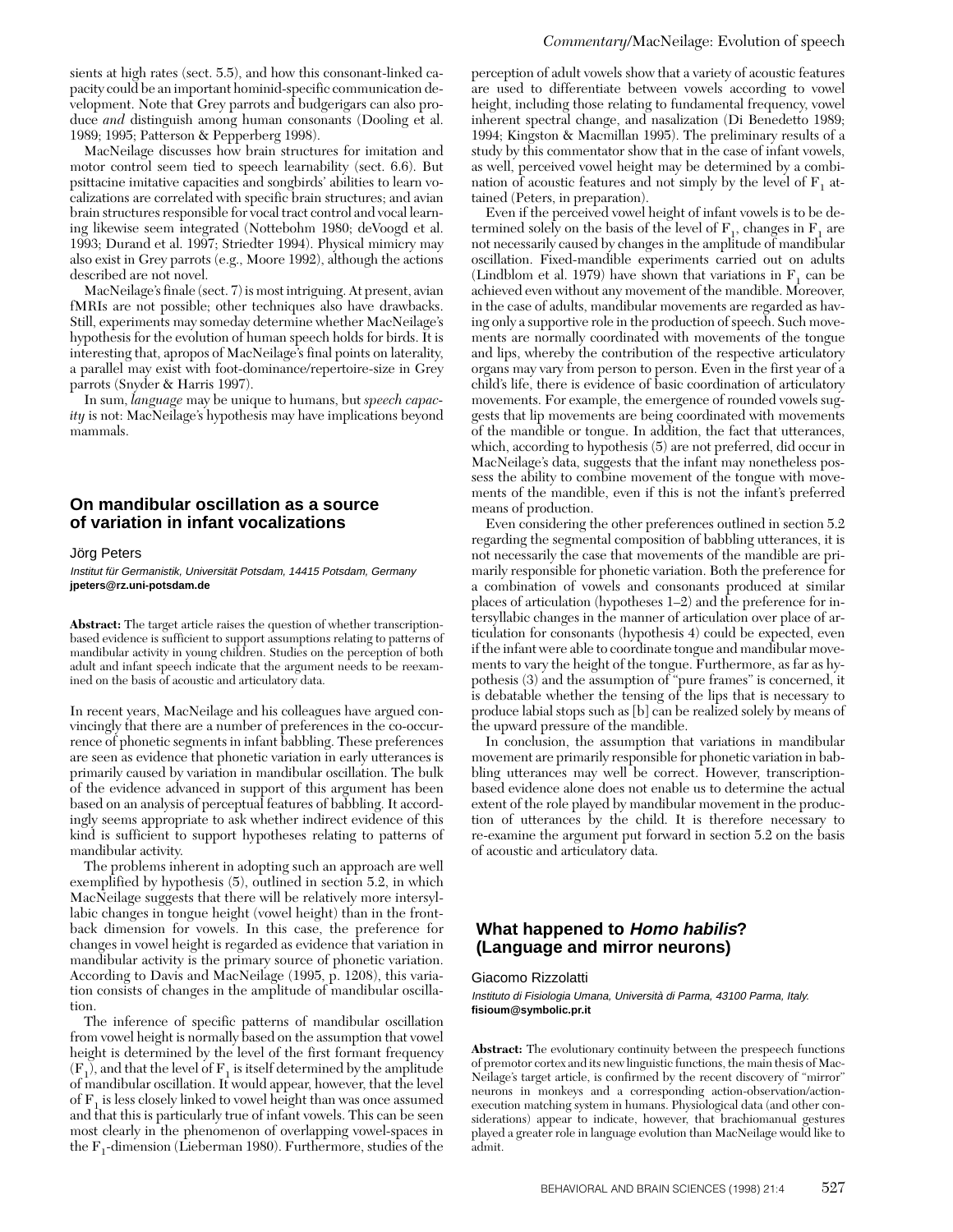#### *Commentary/*MacNeilage: Evolution of speech

I like this target article very much. Having long been involved in the study of the ventral premotor area F5, the probable monkey homologue of Broca's area, I enjoyed seeing the evolutionary continuity between the prespeech functions of premotor cortex and its new linguistic functions being spelled out so persuasively.

Physiological evidence, from "mirror" neurons in particular, clearly supports this continuity. Mirror neurons are a set of F5 neurons that discharge *both* when the monkey performs an action and when it observes another individual performing it (Gallese et al. 1996; Rizzolatti et al. 1996a). Mirror neurons appear to form a system that allows individuals to recognize motor actions made by others by matching them with an internal motor copy (Carey et al. 1997; Rizzolatti et al. 1996a). Transcranial magnetic stimulation (Fadiga et al. 1995) and PET experiments (Decety et al. 1997; Grafton et al. 1996; Rizzolatti et al. 1996b) indicate that a similar mechanism is also present in humans and involves, among other areas, Broca's area.

There is an important point, however, on which I do not agree with MacNeilage: his strong bias against "signed" language and its importance for language evolution (sect. 7.6). Although the main theme of the target article is speech production, and "signed" language might therefore seem to be only a side issue, I do not think it is. The reason will become clear after considering MacNeilage's position and mine on why *Homo habilis* had "speech" areas (Falk 1983; Holloway 1985; Tobias 1987).

According to MacNeilage the presence of a Broca-like area in *Homo habilis* testifies that "the main change from other primate vocalization to human speech has come in the articulatory system" (sect. 6.1). If I interpret his thinking correctly, at a certain evolutionary stage, the cortical medial system, which mediates primate calls, became insufficient for interindividual communication. It therefore "primed" the monkey premotor homologue of Broca's area to assume this role. This area, because of its preexistent connections with the primary motor cortex and subcortical centers, had the anatomical substrate for achieving a refined control of the vocal tract. Thus, a ventral premotor area located on the lateral cortical surface and originally used for nonlinguistic purposes became the motor speech area in *Homo habilis.*

My view is different: the growth in *Homo habilis* of the frontal (Tobias 1987) and temporo-parietal cortical regions (Falk 1983; Holloway 1981) was not caused by an evolutionary pressure for speech production (which in *Homo habilis,* at least judging from its very primitive vocal tract, was very limited; Lieberman 1984), but a consequence of the development of the action-observation/action-execution matching system (mirror system). This system (areas with mirror neurons and areas related to them) is located in monkeys and humans in those cortical regions that developed in *Homo habilis.* A possible hypothesis is, therefore, that these regions evolved because of a greater need to recognize actions in hominids than in nonhuman primates. This need was in turn determined by hominids rapidly growing motor repertoire.

The basic function of the mirror system is that of recognizing actions by others (Carey et al. 1997; Rizzolatti et al. 1996a). Later in evolution, possibly in the transition from *Homo habilis* to *Homo sapiens,* the mirror system started being used for intentional communication (for a discussion of this point, see Rizzolatti & Arbib 1998). Which types of movements were used for this purpose, orofacial or brachiomanual movements? The answer is most likely both. Although the arguments that MacNeilage advances for including orofacial movements in the evolutionary route to speech are convincing, they do not rule out brachiomanual gestures. Against a purely orofacial hypothesis of speech evolution, I see two objections. The first is that in orofacial communication, the exchange of communication is essentially limited to two individuals. The possibility of introducing a third element is very limited. The second objection lies in the fact that the combinatorial properties, which represent among the most important properties of speech, are virtually absent in orofacial communication. In contrast, they are inherent to the brachiomanual system (see Arbib & Rizzolatti 1997; Corballis 1992), in both its intransitive and transitive use (actions directed toward objects).

This scenario, although very sketchy, explains the fact that human centers for language are located on the lateral cortical surface (perisylvian region plus Broca's region) and not medially, as are the call centers in primates. It explains the paradox of *Homo habilis* who, although endowed with an anatomically well developed Broca's area, had a vocal tract that could hardly subserve an elaborated motor control. In addition, the presence of different fields in F5 (and in Broca's area) for orofacial, brachiomanual, and orolaryngeal movements strongly supports the contention that interindividual communication did not evolve from a single motor modality, but resulted from an interplay of facial gestures, brachiomanual gestures, and, finally, sound gestures. (As far as the latter are concerned, it is worth noting the close similarity between the mirror mechanism and that proposed by Liberman & Mattingly [1985] for speech perception.)

In conclusion, I fully agree with MacNeilage that sound communication derived from an evolutionary "tinkering" of the preexistent structures originally developed for ingestive purposes. His frame/content theory is a beautiful example of how a function that, like speech production, appears to be somehow magically unique can be traced back to older and much lower functions. Yet I also think that the pathway from these functions to the new ones was much more tortuous than it appears from the target article. The human capacity to communicate developed from progressive, global evolution of many mirror systems, not just the orofacial one.

## **Ingestive and vocal mechanisms in birds: A parallel?**

#### Jim Scanlan and Lesley Rogers

Division of Neuroscience and Animal Behaviour, School of Biological Sciences, University of New England, Armidale, NSW 2351, Australia. **jscanla2@metz.une.edu.au**

**Abstract:** Parrots prepare for vocalization by a ventro-caudal retraction of the larynx. This laryngeal movement, which "frames" vocal sequences, is similar to a movement used by pigeons as a preparation for suction drinking. The air-pressure events involved in such movements can trigger either suction drinking or vocalization. This suggests a possible evolutionary link between these ingestive and vocal mechanisms.

We would like to draw attention to ingestive mechanisms in birds that, when related to vocal mechanisms, may support a more general application of the "frame/content" theory. Our observations concern movements of the larynx. Although studies of laryngeal movements have concentrated on feeding functions, we have observed comparable movements during vocalization.

X-ray films showing movements of the larynx in an African grey parrot (*Psittacus erithacus;* film courtesy of Professor R.-G. Busnel) and a cross-bred Amazon parrot (*Amazona spp;* film courtesy of Professor G. Du-Boulay) reveal two main kinds of laryngeal movements associated with vocalization: preparatory movements and synchronic movement. Preparatory (or prevocalizing) movements are gross movements of the lingual apparatus that transport the larynx to a vocalizing position; synchronic movements occur during vocalization itself. By far the most common preparatory movement is a ventro-caudal retraction of the larynx. This movement, which is conducted in silence, is always followed by a strong and sudden onset of sound and is similar to the preparatory movement observed in the crowing of roosters by White (1968a) and White and Chubb (1968). In its exclusive connection with the onset of sound, and not with sound modulation within a continuous vocal sequence, this movement may have affinities with the "framing" movements of MacNeilage's theory.

The published studies of laryngeal movements during ingestion (Homberger 1980; White 1968b; Zweers 1982a; 1982b; Zweers et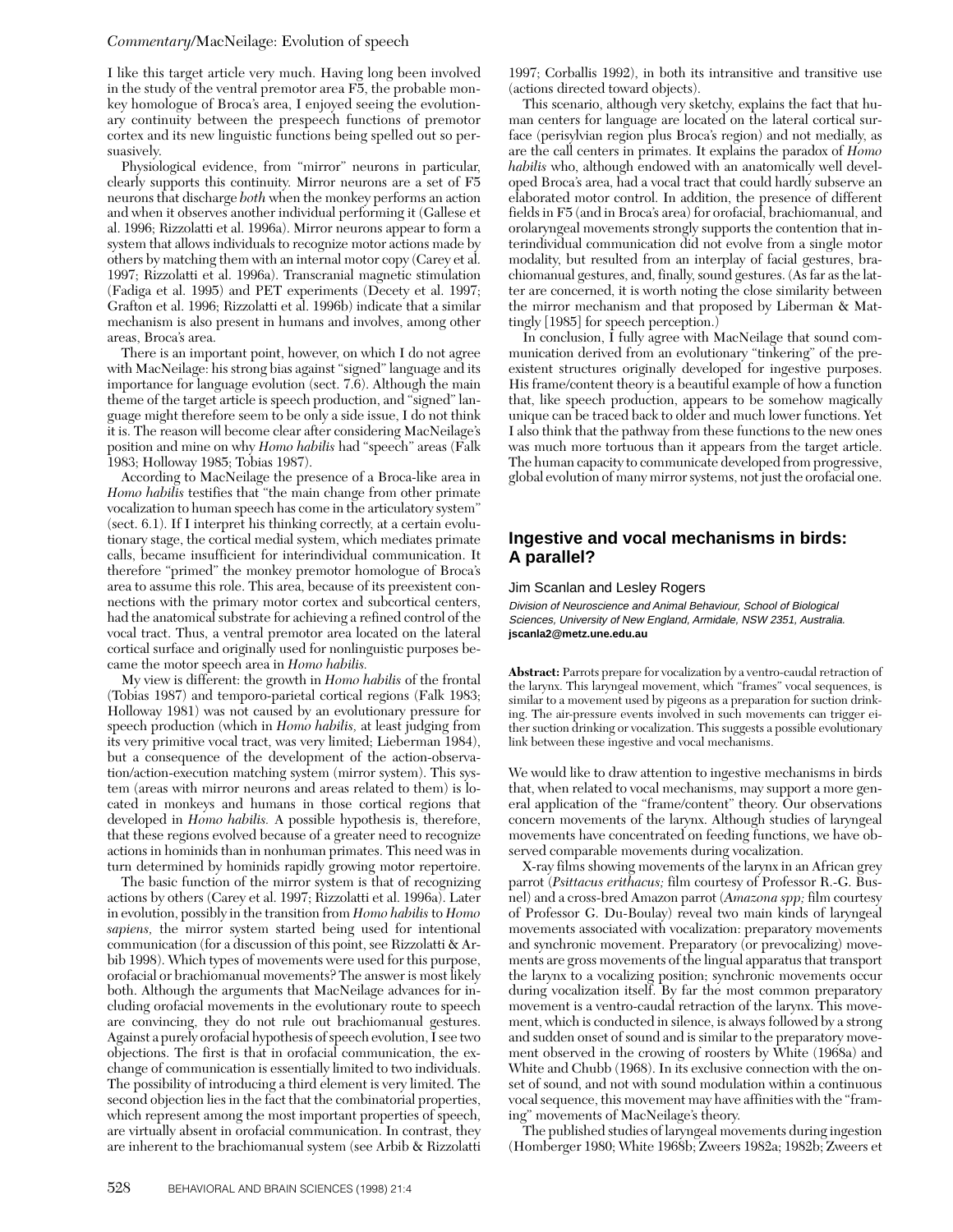al. 1981) reveal a comparable distinction between those that prepare the oral-pharyngeal cavity for taking in liquids or solids (preparatory movements) and those that actively transport food or drink toward the esophagus (synchronic movements). Synchronic movements include rostro-caudal activity, in which the larynx and its papillae act as a "rake" in propelling liquids and solids along the pharyngeal roof. An important preparatory movement, on the other hand, is that observed by Zweers (1982a) during suction drinking in pigeons. This is a caudal movement of the larynx just before the entry of liquid into the pigeon's mouth. There is a strong visual similarity between this preparatory laryngeal movement in pigeons' drinking and the preparatory movement we have observed in the vocalization of parrots. This suggests a possible connection between an ingestive mechanism and a vocal "framing" mechanism, as in MacNeilage's theory.

There could be functional as well as visual similarities between the ingestive and vocalizing movements. Zweers (1982a) explained the preparatory suction-drinking movement, with its consequent caudal and ventral extension of the buccal air space, as functioning to reduce pressure within the buccal cavity, thus forcing liquid into the mouth under atmospheric pressure. Because the glottis is necessarily closed during drinking, its caudal movement in preparation for water-suction must be associated with glottis closure. With the glottis closed, a reduction of supraglottal pressure could produce a significant pressure difference in addition to the intra/extra buccal difference described by Zweers. This is a pressure difference across the laryngeal valve: a pressure difference that – considered in the context of vocalization rather than of drinking – would facilitate a sudden explosive release of subglottal air and thus initiate vocalization.

Current understanding of avian drinking mechanisms does not link suction drinking in pigeons directly with the ladling method used by the Psittacinae (Homberger 1980), and the phylogenetic relationship of the two drinking methods is unclear. However, if there is an evolutionary link between suction drinking and the preparatory laryngeal movement in parrots, the parallel with Mac-Neilage's theory would be further strengthened. It could represent an addition to the list of intriguing analogies between humans and birds in both the phylogeny and the ontogeny of vocalization.

This avian analogy raises the possibility of a more widespread use of ingestion-related mechanisms in vertebrate vocalization. For example, although the target article argues that the chewingarticulation relationship is a uniquely human adaptation, Hauser et al. (1993) have observed systematic movements of the lips, jaw, and teeth during vocalization in rhesus monkeys that can be correlated with consistent changes in formant frequencies (but not in fundamental frequency). This indicates a complex interaction of phonation and articulation comparable to that in speech, and raises the question of a possible phylogenetic relationship between the two vocal systems.

In mammals generally, interaction between ingestive mechanisms and respiratory/vocal functions appears to have been a major influence on the evolution of vocal behaviour: the larynx developed its phonatory function after evolving as a valve to protect the airway during swallowing. A similar interaction in the subsequent (and complementary) development of vocal articulation, such as that proposed in humans by MacNeilage, could thus have phylogenetic ramifications, at least within the primates. Our knowledge of primate vocalizations is still not sufficient to preclude such a possibility.

## **Recent evidence of the involvement of lateral frontal cortex in primate cyclic ingestive movements**

Barry J. Sessle

Faculty of Dentistry, University of Toronto, Toronto, Ontario, Canada M5G 1G6. **barry.sessle@utoronto.ca**

**Abstract:** This commentary focusses on MacNeilage's arguments and evidence that the development of cerebral cortical controls over cyclic ingestive movements has provided substrates for the evolution of speech production. It outlines evidence from experimental approaches using cortical stimulation, inactivation, and single neuron recording in primates that lateral frontal cortical regions are indeed crucial for the generation and guidance of cyclic orofacial movements.

MacNeilage provides some provocative but well-argued proposals on the evolution of speech production. This commentary focuses on the proposition (sects. 4 and 6) that this evolution is associated with the development of cerebral cortical controls over the same central pattern generators (CPGs) that contribute to cyclic ingestive behaviors. MacNeilage refers to certain predictions stemming from the testing of his theory, including the representation of ingestive cyclic movements in different cortical regions (sect. 7.1). Although it is presently unclear to what extent the medial cortical regions mentioned by MacNeilage are involved in these movements, it should be noted that evidence already exists for extensive representations of cyclic orofacial movements in certain parts of the lateral frontal cortex. This cortical region, and in particular the primary motor cortex (MI), has long been known to be involved in the initiation and control of movements. Specifically, in the case of orofacial movements, cortical surface electrical stimulation or intracortical microstimulation (ICMS) of face MI in several mammalian species evokes twitch-like movements of the facial, jaw, tongue, and laryngeal/pharyngeal muscles (see Luschei & Goldberg 1981; Martin & Sessle 1993; Martin et al. 1997).

Mapping with ICMS of monkey face MI reveals extensive facial, tongue, and (to a lesser extent) jaw-opening motor representation; ICMS-evoked jaw-closing movements are extremely sparse, and neither lesions nor inactivation of face MI have much of an effect on biting behavior, although they severely disrupt other trained orofacial movements (see Luschei & Goldberg 1981; Martin & Sessle 1993). Nonetheless, cortically generated, rhythmic jaw-closing and jaw-opening movements do occur. Repetitive electrical stimulation of parts of the anterolateral frontal and lateral pericentral cortex evokes cyclic jaw movements in a number of species, including humans and monkeys (see Huang et al. 1989; Luschei & Goldberg 1981; Martin & Sessle 1993; Martin et al. 1997). These movements resemble mastication and are frequently accompanied by licking, sucking, or swallowing. For example, ICMS evokes rhythmical jaw movements reflecting several different masticatory patterns, as well as swallowing, from four discrete cortical regions: the face MI, the primary face somatosensory cortex (SI), the classical "cortical masticatory area" (CMA) lateral to MI, and a deep CMA located on the inferior face of the frontal operculum. Also of interest to MacNeilage's discussions (sects. 4.3 and 5.2) of ontogenetic and phylogenetic features bearing on speech development is the finding (Iriki et al. 1988) that stimulation of the so-called cortical sucking area (CSA), in the area rostral to CMA, induces rhythmical sucking-like movements in neonatal guinea pigs, whereas the conversion from sucking to mastication during the maturation of feeding may be associated with a shift from CSA to CMA in the cortical projection to brainstem regions involved in cyclic ingestive behaviors.

This documentation of the extensive cortical representation of primate ingestive cyclic movements is supported by findings that trauma, surgical ablation, or reversible inactivation by cold block of those regions from which cyclic ingestive behaviors can be elicited, severely disrupts mastication and swallowing (see Lin et al., in press; Luschei & Goldberg 1981; Martin & Sessle 1993).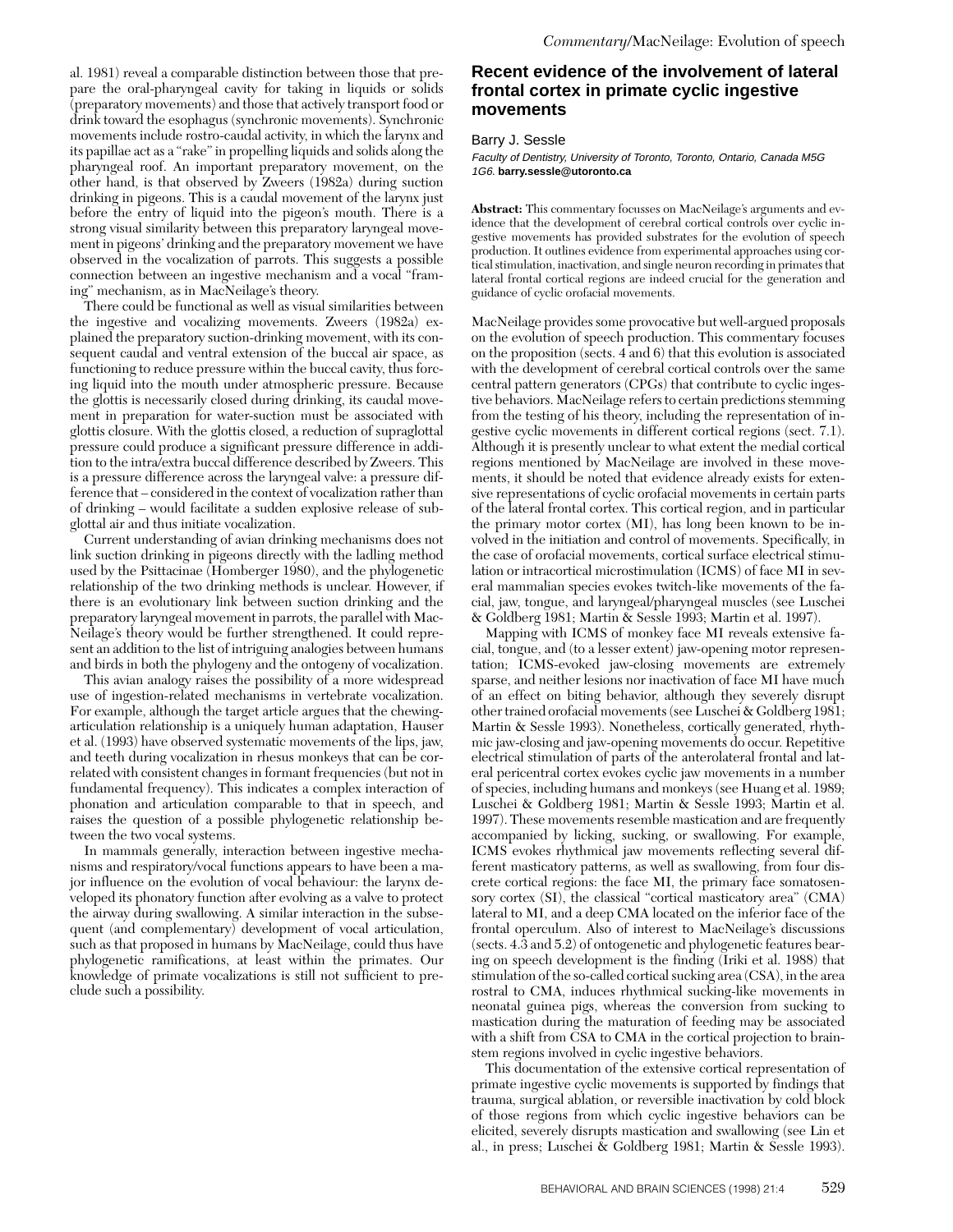#### *Commentary/*MacNeilage: Evolution of speech

Furthermore, the discharge patterns of single neurons recorded in the awake monkey's lateral pericentral cortex, including Brodmann's areas 4 and 6 and the CMA, are related to a variety of orofacial movements. These include trained biting or tongue protrusion behaviors and of particular relevance to MacNeilage's theory and predictions are findings that the discharges of many face MI, SI, and CMA neurons may be related to cyclic ingestive movements associated with licking, mastication, and/or swallowing (e.g., Luschei & Goldberg 1981; Martin et al. 1997; Murray & Sessle 1992b).

It is also notable that face MI and CMA neurons may receive extensive orofacial afferent inputs, with close spatial matching of inputs and outputs especially in face MI. Recent findings indicating that reversible cold block of the monkey's face SI disrupts both trained tongue motor behavior and cyclic ingestive movements associated with chewing and swallowing (e.g., Lin et al. 1997) underscore the importance of these somatosensory inputs and motor effects in cortical mechanisms contributing to the guidance, control, and learning of orofacial movements (Huang et al. 1989; Murray & Sessle 1992b). They support MacNeilage's view (sect. 7.5) of the significance of input-output linkages in the evolution of the control mechanisms underlying speech. Such linkages also bear on his earlier point (sect. 5.2) about human babbling and the development of frame and content. This development occurs at a time when the first teeth erupt (6–7 months of age). The exquisite sensorimotor control properties that dental mechanoreceptors confer on the masticatory system through their brainstem projections and cortical input-output linkages might provide an additional structural and functional framework for rhythmic orofacial movements to develop and provide guidance for the acquisition of articulatory as well as masticatory skills.

Considerable evidence is emerging, therefore, that the primate frontal cortex, including face MI, has evolved to provide important neural mechanisms that serve to initiate and guide not only trained or learned motor behavior, but also cyclic ingestive movements. These findings are consistent with MacNeilage's view that higher control systems have evolved to provide additional control mechanisms above and beyond the brainstem CPGs. The frequently enunciated view that MI plays a major role in controlling an operantly conditioned movement such as a biting task, but defers to the CPGs and plays only a minor role in the control of cyclic movements involving the same muscles, may need reassessment in light of the above-mentioned findings pointing to a significant role of primate MI as well as CMA in cyclic ingestive movements.

#### ACKNOWLEDGMENTS

Studies by the author were supported by Canadian M.R.C. grant MT-4918.

## **An evolutionary model for the learning of language**

#### Jechil S. Sieratzkia and Bencie Wollb

aDana Children's Hospital, Department of Pediatrics, Sackler School of Medicine, Tel Aviv University, Ramat Aviv 69978, Israel; *bDepartment of* Clinical Communication Studies, City University, London EC1V OHB, England **bguest@econ.tau.ac.il; b.woll@city.ac.uk**

**Abstract:** This commentary deals with the relation between human language and nonverbal signals used by nonhuman primates. It suggests that human language could have developed through the interaction of procedural learning with a preexisting system for socio-affective communication. The introduction of "content" into existing "frames" requires a neurobiologically plausible learning mechanism.

Nonverbal aspects of speech have an important place in human language (Ross 1993). Speech melody (prosody) has a crucial signal function beyond the bare informative content of words.

Prosodic modulation is particularly important in early motherinfant interaction, creating a proto-language that is remarkably similar in all cultures (Sieratzki & Woll 1996). Even deaf mothers initially vocalise to their deaf infants, although neither can hear the sound (Woll & Kyle 1989).

It is reasonable to assume that the limited communicative repertoire of nonhuman primates is controlled by both hemispheres, in comparison with the cerebral asymmetry of human language (Hellige 1993). In humans, the nondominant hemisphere controls nonverbal socio-affective aspects of speech ("frames"; Ross 1993), whereas the dominant hemisphere has become specialised for creative verbal content and grammatical organisation in the place of fixed signals ("frames" plus "content"). During hominid evolution, not only a more complex phonation system but also a new analytical and combinatorial learning capacity emerged.

We hypothesise that human language originated from the interaction of existing forms of associative-procedural learning with a preexisting system for the production of socio-affective communication. Procedural learning occurred early in evolution and develops early in human infants (Tulving 1995). Children and young animals are exhilarated by sensorimotor, action-related exploration of their environment. Human toddlers develop an early interest in examining the different shapes of objects. In contrast with nonhuman animals, these first steps lead to a rapidly maturing ability to categorise spatial objects as structural, physical, perceptual entities (Tulving 1995).

This ability has not been observed in preverbal humans (Tulving 1995) and appears to be functionally relevant for the development of language. For example, research on motor-impaired children with spinal muscular atrophy, who show a striking precocity in over-regularisations, suggests that children learn grammatical forms in procedural steps, like objects of spatial learning (Sieratzki & Woll 1998). More generally, language development exhibits the typical characteristics of the learning procedures of early childhood – active exploration, repetitive exercise, internal correction and regularisation, and the generation of rule-governed output mechanisms – combined with reciprocal socio-affective interaction.

Learning has obvious innate constraints. To advance to language, previously existing hominid gestures and vocalisations must have become detached from a framework of preprogrammed reflexive responses and evolved into objects of internal categorisation with linguistic meaning. Reciprocal exchange between able individuals enhanced exponentially the advance of this process. A developing ability became incorporated into expanding neocortical areas: a learning mode developed into a neural module.

It is unclear under what circumstances progress toward the structural organisation of communication began: Did an emerging ability for spatial categorisation open the gates for symbolic manual gestures accompanied by vocalisations, which then evolved into noniconic speech (for a more detailed explanation see the commentary by Woll & Sieratzki)? What does seem certain, however, is that once the first step was taken, the mastery of language was not related to mankind's mastery of the physical environment. Languages found in stone-age cultures are most complex and complete, but dissociated from the level of technological development.

We must therefore regard language as both tool and target of its own development: a perpetual evolutionary dynamic, which, like an environmental condition shaping a biological trait, expanded its own neural basis, and with it learning, memory, and the capacity of the human mind. Language is the bridge early hominids built to become Homo Sapiens.

To compare this development to evolutionary tinkering underestimates the intrinsic dynamic of this process; on the other hand, to imply an instantaneous onset resulting from a single mutation moves the gift of language into the inexplicable realm of divine creation, away from plausible neurobiological theory.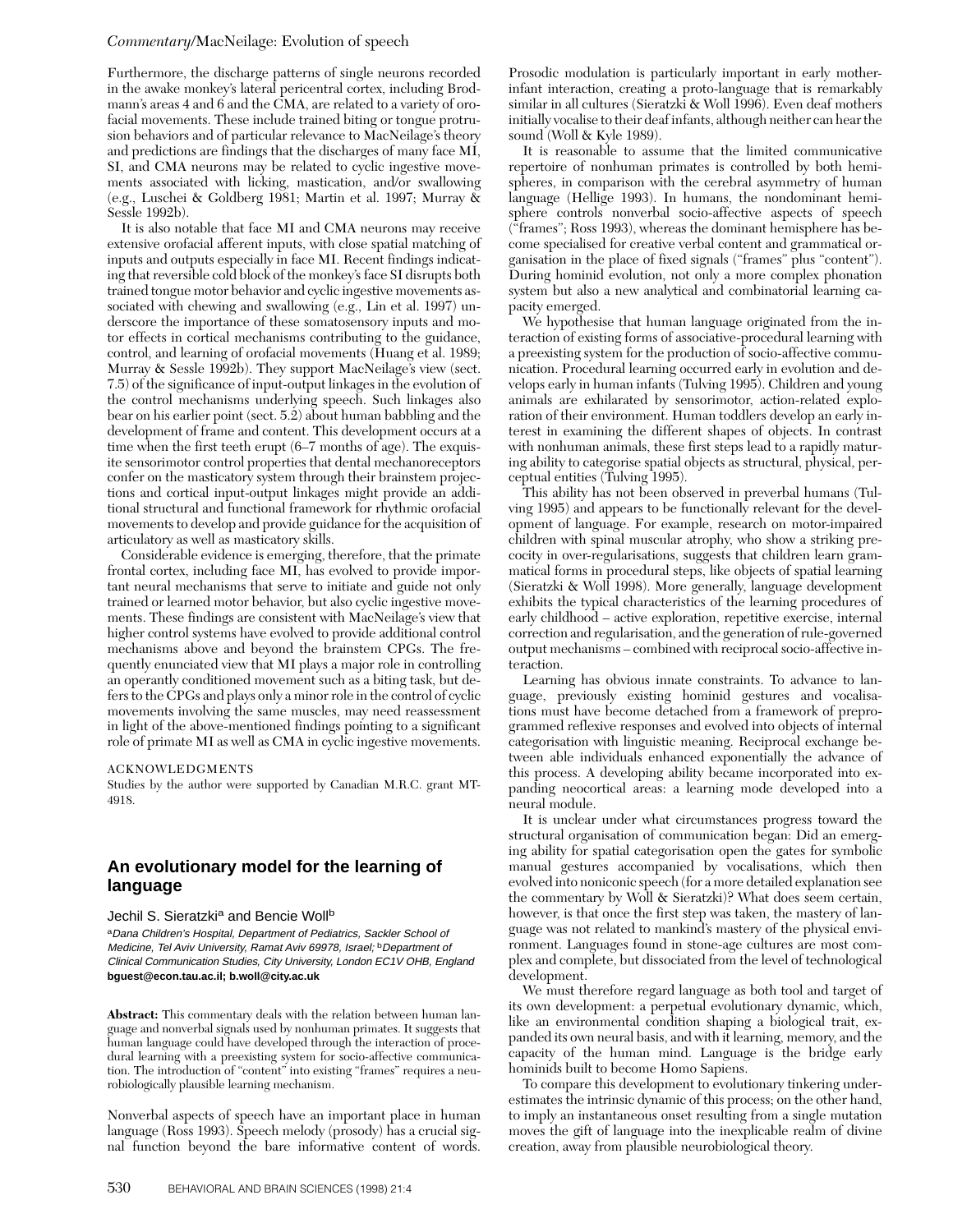## **Brain circuits ancient and modern**

Stephen F. Walker

Centre for Physical and Life Sciences, Birkbeck College, London WC1E 7HX, England. **s.walker@psychology.bbk.ac.uk www.psyc.bbk.ac.uk./staff/sfw.html**

**Abstract:** I support the application of the "evolution as tinkering" idea to vocalization and emphasize that some of the subcortical parts of the brain circuits used for speech organs retain features common to nonprimate mammals, and in some cases to lower vertebrates, pointing up the importance of cortical evolution as suggested by MacNeilage.

No one can disagree that the articulatory organs (tongue, jaws, lips, larynx) are also used in eating. The more peripheral organization of neuromuscular control of these organs (e.g., the functions of the cranial nerves; Hamdy et al. 1997; Lazar et al. 1992) is relatively conservative in vertebrate evolution; hence some aspects of the neural control of speech can be related not only to brain mechanisms common to humans and nonhuman primates, but also to nonprimate and even nonmamalian cross-species comparisons.

There is, for example, a paradox in the fact that a comparison of musculotopic organization of the hypoglossal nucleus in the grassfrog (Sokoloff 1991) and the macaque monkey suggests a high degree of evolutionary conservatism in this part of the control of tongue movement (Sokoloff & Deacon 1992), whereas the use of the tongue in human speech is sufficiently distinctive to have given rise to the theoretical problem for which MacNeilage offers a solution.

It would be consistent with his theme to try to resolve this paradox partly by appealing to a process of corticalization of vocalization, with language evolution seen as the addition of voluntary and learned cortical control of vocal communication to the fixed subcortical or limbic cortical elicitation of innate acoustic signals (Walker 1994). The hypothesis would have to be that voluntary and learned cortical control of eating and some forms of head and limb movement is characteristic of mammals, but that these aspects of neocortical potential only became fully applied to vocalization at some point during specifically human evolution. Modern brain imaging techniques should allow hypotheses about human cortical and subcortical function to be tested (e.g., Urban et al. 1996).

In cats (Zhang et al. 1995) as well as monkeys (Jürgens 1994), much of the muscular coordination required for vocalization is subcortical, involving circuits through the midbrain periaqueductal gray (PAG) and brain-stem nuclei. Davis et al. (1996) have recently proposed that the PAG can be classed as a universal brain site for mammalian voice production, generating respiratory and laryngeal motor patterns for both emotional and involuntary sounds and for human speech and song. Jürgens & Zwirner (1996), however, suggest that the PAG is a relay station for limbic or emotional vocal expression, but not part of the route for neocortical output from facial motor cortex.

There is evidence that control of some kind of oral activity was a very early feature of the functions of mammalian cortex, because multiple somatosensory cortical representation, which includes the orofacial regions, has been demonstrated in monotremes (Krubitzer et al. 1995) and marsupials (Beck et al. 1996). Dual pathways of output from orofacial motor cortex are observed in guinea pigs (Enomoto et al. 1995), and rats have a specialized "jaw, lips, and tongue" region of motor cortex (Ebrahimi et al. 1992). Macaque monkeys can be trained in a variety of tongue-protrusion tasks, and the participation of individual neurons in both sensory and motor cortex in these tasks can be monitored (Lin et al. 1994; Murray & Sessle 1992a). This is consistent with the notion that there is voluntary cortical control of the tongue and lips for ingestive movements in nonhuman primates, but not fine cortical control of the coordination of the articulators in vocalization (Hayes & Nissen 1971). Tongue movements in the above studies appear to be localized in motor cortex separately from jaw movements (Murray & Sessle 1992). It supports MacNeilage's thesis that, within cingulate cortex, recording of single unit activity suggests that some neurons relate to both jaw-opening and vocalization; there are also neurons that specialize in just one of these activities (West & Larson 1995).

How the flexible control of ingestive tongue and jaw movements in primates with fixed patterns of vocalization developed into human speech remains a puzzle, and the suggestion that lipsmacks and teeth chattering provide intermediaries is at least as well supported as the alternative of hand and arm gestures (Wilkins & Wakefield 1995).

## **Echo phonology: Signs of a link between gesture and speech**

#### Bencie Woll<sup>a</sup> and Jechil S. Sieratzki<sup>b</sup>

aDepartment of Clinical Communication Studies, City University, London, EC1V OHB, England; <sup>b</sup>Department of Human Communication Science, University College London, London WC1, England; **b.woll@city.ac.uk; bguestecon.tau.ac.il**

**Abstract:** This commentary supports MacNeilage's dismissal of an evolutionary development from sign language to spoken language but presents evidence of a feature in sign language (echo phonology) that links iconic signs to abstract vocal syllables. These data provide an insight into possible mechanism by which iconic manual gestures accompanied by vocalisation could have provided a route for the evolution of spoken language with its characteristically arbitrary form–meaning relationship.

The recent resurgence of interest in the origin and evolution of language has led to the suggestion that sign languages might represent an earlier stage of human language than spoken languages. Researchers such as Armstrong et al. (1994) have argued that the transition from gesture to sign language preceded the development of spoken language. In contrast, Sieratzki and Woll (1996) and Woll (1996) have argued that although neural plasticity creates the equipotentiality for a child to develop either signed or spoken language, evidence supports the view that (1) for modern Homo Sapiens, spoken language has primacy over sign language, (2) human language developed first in the auditory modality, and (3) sign language as a linguistic system developed after spoken language, an argument in accord with MacNeilage (1987a).

MacNeilage himself, in the target article, rejects his earlier model (1987a) in which manual activity precedes and develops into vocal activity, because of the difficulty of postulating a mechanism for such a transfer to take place. Another reason underlying the rejection of sign language as a precursor of spoken language has been the difficulty of seeing how the largely iconically motivated signs of sign language could have been transformed into the largely arbitrarily motivated words of spoken language. Nevertheless, such a mechanism can be observed in sign language, in what we have called "echo phonology," in a group of oral components found in British Sign Language (BSL), and other sign languages (Lawson 1983; Pimiäa 1990; Schermer 1990; Vogt-Svendsen 1983; Woll 1993).

The term echo phonology is used because the oral movement components found in this group of signs mirror or echo the manual movements. For example, in BSL, abrupt separating of the hands is accompanied by the oral syllable [pa]. We must assume for these examples, as they are not derived from spoken language, that the hands "drive" the mouth, and not the other way around, as in gestures accompanying speech.

These elements are obligatory in citation forms of certain lexical signs, and are neither derived from spoken words nor visually motivated. All examples require the exhalation or inhalation of breath, usually with a change in mouth configuration during the articulation of the sign (rather than static mouth arrangements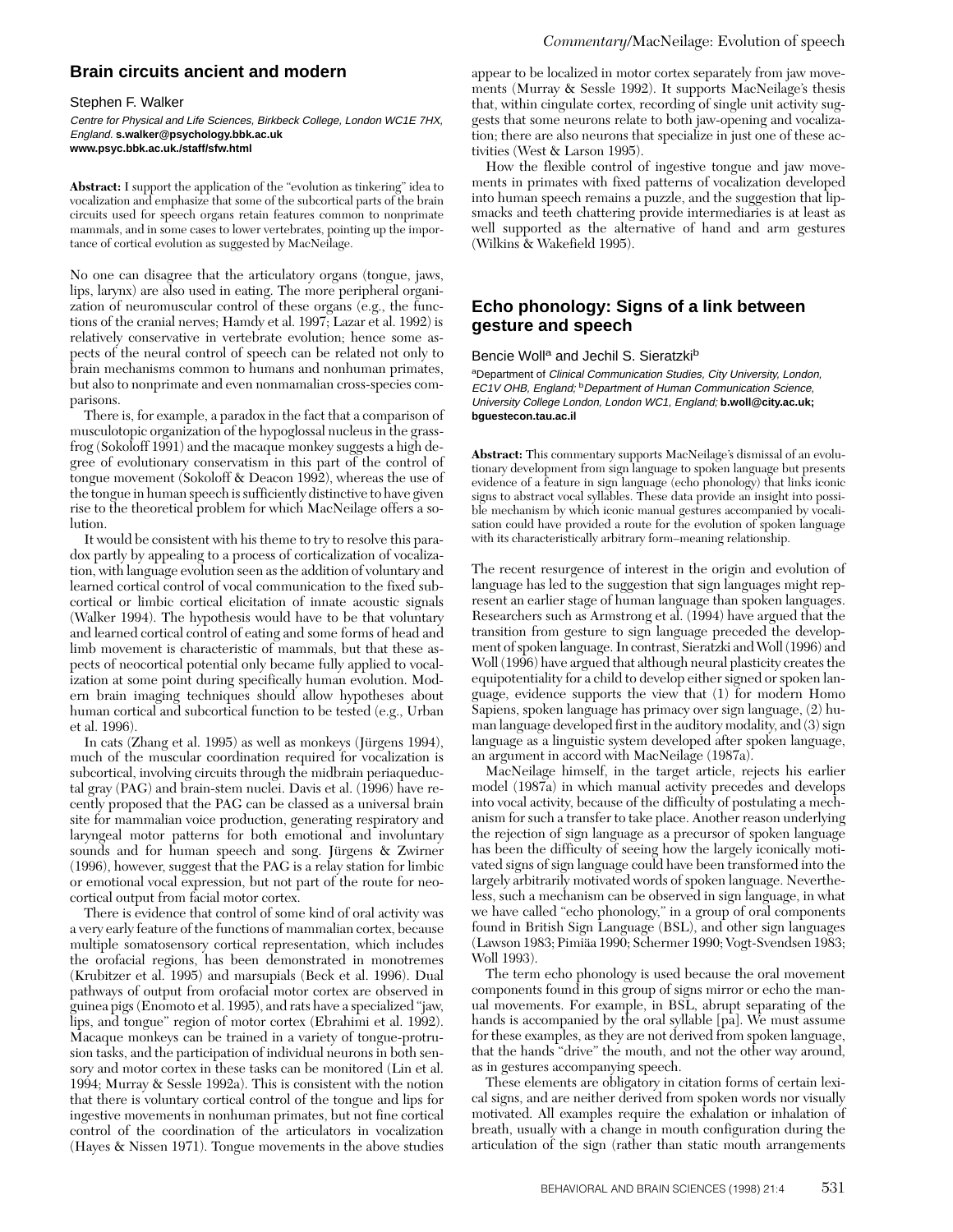#### *Response/*MacNeilage: Evolution of speech

such as "tongue protrusion," which are also found in sign languages, but associated with adverbials). Echo phonology has a structure that can serve to support theories about syllables in the manual component of sign languages and can also provide clues about the possible origins of spoken language phonology.

Syllables identified thus far in BSL include [pa-phonetic] (occurring with separating hands), [ʃʃ] (occurring with finger or hand oscillation), [Ap] (occurring with movements where the hand closes and approaches the body), [Am] (occurring with movements where the active hand contacts the passive hand), and  $[\theta \upsilon p]$ (occurring with closing hands). Where the hands are temporarily occupied, these syllables can occur (and are understood) on their own.

The oral activities in echo phonology are not themselves iconic. It is impossible to reconstruct from the echo syllable [ʃʃ], occurring with the signs *exist, not-yet,* and *substantial,* any common visual motivation, although the manual activities can be interpreted as visually representing the marking of a small area in space, a dismissive side-to-side shaking of the hands, and the description of something of large size, respectively. The only feature common to all three signs is a small oscillating wrist or finger movement, which is echoed in the oral action.

While still wishing to argue that sign language did not precede spoken language, echo phonology data provide an insight into a possible mechanism by which manual gestures, accompanied by vocalisation, could have provided a route for the development of spoken language.

# Author's Response

## **The frame/content view of speech: What survives, what emerges**

#### Peter F. MacNeilage

Department of Psychology, University of Texas at Austin, Austin, TX 78712; **macneilage@mail.utexas.edu**

**Abstract:** There was little disagreement among commentators about whether speech production involves a frame/content mode of organization, but there was some disagreement with the contention that frames evolved from ingestive cyclicities and were mediated via a medial "intrinsic" system.

#### **R1. Introduction**

The theory presented in the target article had two main tenets: (1) Speech has evolved a frame/content mode of organization. (2) The frame component is more associated with a medial "intrinsic" neural system whereas the content component is more associated with a lateral "extrinsic" system. Nobody took explicit issue with the appropriateness of the frame/content dichotomy for modern adult speech production. Nor, with one exception, did anyone take issue with the view that frames precede content in ontogeny. However, there was some dissent from the claim that frames had an ingestive origin. A few commentators were dissatisfied with the allocation of frames to the medial system, and there was even some dissent as to whether the cortical premotor part of the lateral system was of any importance. Surprisingly little attention was given to the possibility of an important role for visual gestural communi-cation in language evolution. However, a number of commentators provided a perspective on the frame/content view by considering vocal-auditory communication in other taxa. These topics will form the main framework of this Response, followed by comments on some remaining issues.

#### **R2. The frame/content mode in modern hominids**

**R2.1. The F/C mode in adult speech.** The lack of an explicit objection to the frame/content characterization of modern speech production would seem to be a very important outcome of the target article. The credit for the survival of this dichotomy goes primarily to the branch of psycholinguistics concerned with speech errors at the phonological level. This outcome gives support to my contention (in sect. 7.2) that "no theory of . . . the organization of speech . . . that does not include the dual components metaphorically labelled frame and content . . . is a viable one."

Levelt & Schiller provide recent evidence regarding the representation of frame information in the mental lexicon, and in the process list a veritable Who's Who of the pioneers in speech error studies (I would add MacKay 1970). Their contention is that in languages such as Dutch and English, which have a dominant stress pattern, lexical items, in addition to having stored representation of number of syllables, have only stored metrical frames when they deviate from the default stress patterns. See Levelt et al. (in press) for a comprehensive view of lexical access with implications for brain imaging studies.

**R2.2. Ontogeny of the F/C mode.** The only objection to the frame/content perspective on modern speech production was directed at speech acquisition. In this realm, without denying **Menn**'s contention that other articulators are also involved, that there are individual differences in speech acquisition patterns, and that there are language-specific influences even on babbling content, Davis and I contend that the syllable-related frame provided by oscillation of the mandible is the primary source of motor variance in babbling and early speech (MacNeilage & Davis 1990a; 1993). More recent evidence for this view will be given later. Menn dismisses our perspective by concluding that "Articulatory phonology . . . though limited to a motor focus, can capture the emergent character of the syllable in a way that other approaches cannot."

There is no substance to this claim, though it is unfortunate that **Menn** did not lay out the supposed basis for it. The unit of articulatory phonology is the "gesture" (Browman & Goldstein 1986). The definition of the gesture is in terms of the formation *and release* of a constriction (emphasis mine), but this definition has not yet been shown to reflect articulatory reality in that these two distinct phases of articulatory movements have not yet been shown to have functional unity. The approach is basically ad hoc in that it begins with observable constrictions and releases in adult speech and then gives them conceptual status by means of reification. To date, nothing analogous to a separable frame component has been identified in articulatory phonology, even though the mandible has been shown to be an independent variable at the adult motor level, in that mandibular depression varies as a function of contrastive stress on a syllable (Erickson et al. 1994). In extending the ad hoc mode of analysis of articulatory phonology to infants, it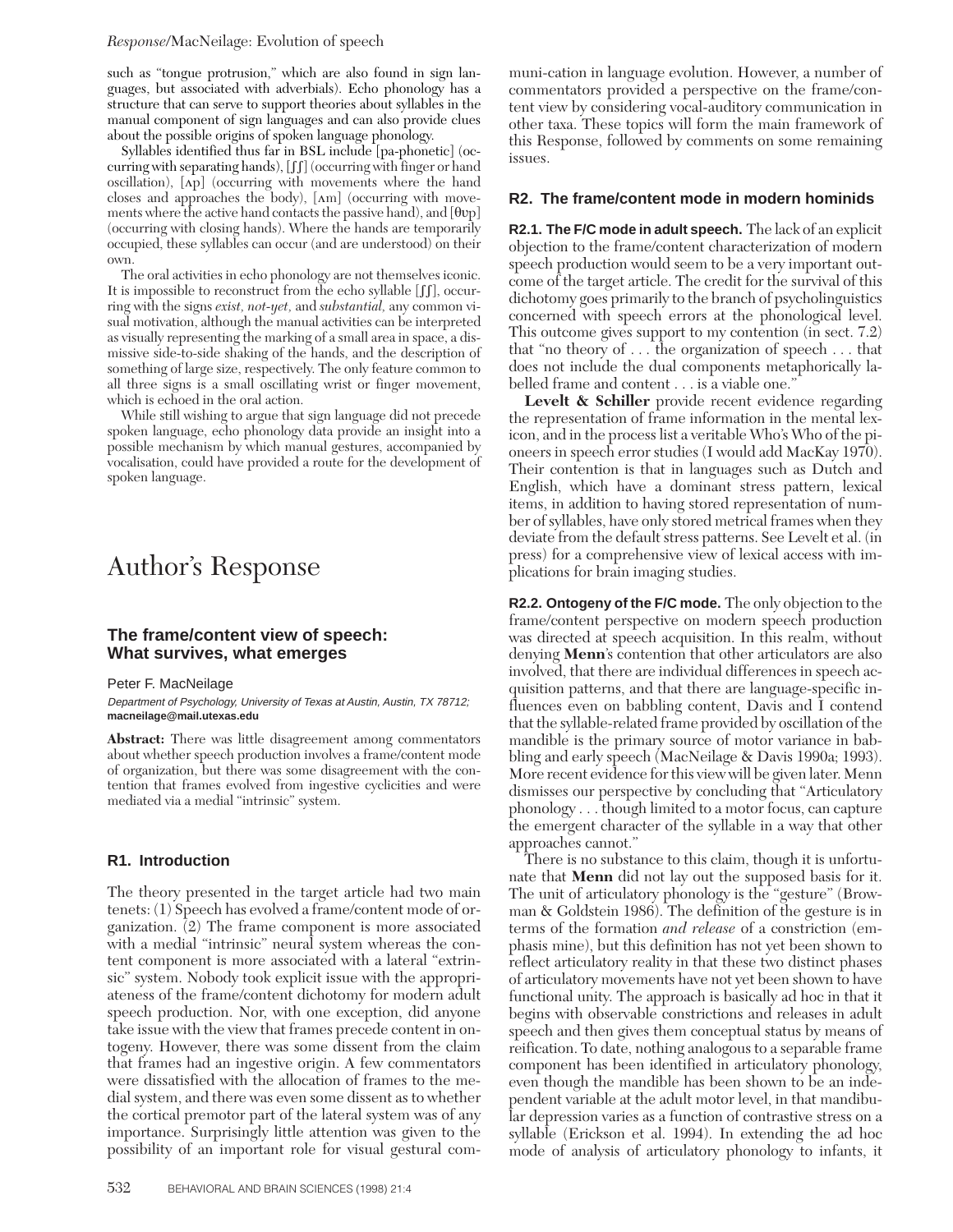would seem that an infant utterance such as [baba] would need to be analyzed primarily as two iterations of a labial gesture followed by a low central tongue gesture, although there is no evidence that the consonantal and vocalic components of this utterance are functionally independent or that the lips or tongue are even activated for these events. **Peters** makes the point that our perception-based claims regarding movements are hypothetical. However, **Munhall & Jones** report that, as we have suggested, there is an absence of independent lip activity in the labial consonants of one babbling subject. There is a further problem. From the ad hoc standpoint, the labial consonant and low central vowel gestures in [bababa] and the coronal and low front gestures in [daedaedae] must be considered to be different. But according to the "frames, then content perspective for speech acquisition, there may be no difference in active movement control during the production of these two utterances. The difference may only result from the adoption of a tongue front position for the latter before it even begins.

In summary, contra **Menn,** the frame/content theory cannot be dismissed without comment as a perspective on speech acquisition and replaced with one which has neither given serious attention to the syllable at the premotor or the motor levels, nor provided a treatment of babbling and early speech that is not simply ad hoc. In fact, as articulatory phonology applies only to the content component of speech, the approach is even less able to characterize babbling and infant speech (where frame influences seem to be dominant) than it can adult speech.

Work done since the target article was submitted provides additional evidence for the view that babbling and early speech are best characterized by frame dominance. The consonant-vowel co-occurrence constraints found in babbling (coronal consonants with front vowels, dorsal consonants with back vowels, and labial consonants with central vowels) have also been found to be present for the most part in the so-called 50-word stage (12–18 months) of early speech of the subjects already studied by Davis and Mac-Neilage (1995) during babbling (MacNeilage et al. 1997). We have also found the same intersyllabic vowel and consonant variegation preferences as in babbling during this stage – consonants vary primarily in manner and vowels primarily in height.

The fact that we have also found these trends in data from first word production in a group of subjects that we did not phonetically transcribe (MacNeilage at al. 1997) should partially allay **McCune**'s concern that we are the only group who have consistently reported these trends to date. In addition, an acoustic study of babbled syllables shows that rather than transcribing in such a way as to favor our hypotheses, we sometimes tend to do the opposite. An analysis of transcribed vowels that did not fit the hypothesis (front vowels with labials and central vowels with coronals) showed that even these vowels tended acoustically towards the predicted trends. Vowels transcribed as central in coronal environments had higher second formants (suggestive of a more front tongue position) than those transcribed as central in labial environments. Conversely, vowels transcribed as front vowels in labial environments had lower second formants than similarly transcribed vowels in coronal environments (Davis & Mac-Neilage 1995). We have virtually no doubt that when databases as large as the ones we have used are studied in

individual subjects, most infants will show these indications of frame dominance.

Although evidence for frame dominance at the motor level in babbling and early speech is extremely strong, this does not necessarily mean that motor factors are more important than perceptual factors in speech acquisition. **Menn** mistakenly attributes this view to me, not noticing that I concluded (sect. 6.4) that "from a perceptual-motor perspective the main change in vocal organization from other primates to humans may be evolution in the LPS of a capacity to *learn* speech." In a mimetic process, as is required for speech acquisition, perception is of course crucial, but it is meaningless without production. At a general level, production and perception must be integral to each other in speech acquisition in modern hominids, and if one is to be considered more important than the other it must be for some specific aspect of the overall process. Menn emphasizes the well-known fact that a normal pattern of babbling does not occur in infants with severe hearing loss. However, my colleagues and I have recently observed that on the infrequent occasions when one such infant produces CV alternations, labial consonants co-occur with central vowels and coronal consonants with front vowels, and this indication of frame dominance is presumably not based on a perceptual analysis of adult CV relationships (McCaffrey et al. 1997). Thus, relatively normal perceptual abilities are crucial to normal babbling development, but at least some aspects of the particular babbling patterns produced may be primarily determined by motor constraints.

**Bloom** adds information relevant to the time course of the ontogeny of frames. She believes that frame-like production may begin as early as three months of age in the form of what she calls "syllabics," a class of utterance with phonation and an open mouth, in which the mouth is "frequently moving" (Bloom 1989, p. 246). The movements involved here may require more scrutiny before being considered precursors to the frames of babbling. Bloom also points out that there have been informal observations of mouth open-close alternations without phonation, as early as three months of age.

## **R3. Evolution of the F/C mode**

The lack of any plausible reason for rejecting the F/C perspective for either modern adult speech or speech ontogeny enhances the legitimacy of the enquiry into its origins. Here the sailing it not so smooth. Of all the commentators, **Lindblom** is most in sympathy with the proposal that the frame provided by mandibular oscillation could have been exapted from ingestive processes and used for communicative purposes. Like me, he is impressed by the unanimous choice of the frame in the world's languages in the presence of so many other articulatory possibilities, and its consequent importance from an explanatory perspective. However, he stresses the fact that simple exaptation is unlikely to be enough, rejecting the view common in linguistics that the advent of some new constraint which was arbitrary relative to function would have been sufficient for speech evolution. Further tinkering into a form most appropriate for new use is also needed, and in the case of speech this must have included adaptation to the fact that speech requires less force from the mandible than ingestive processes.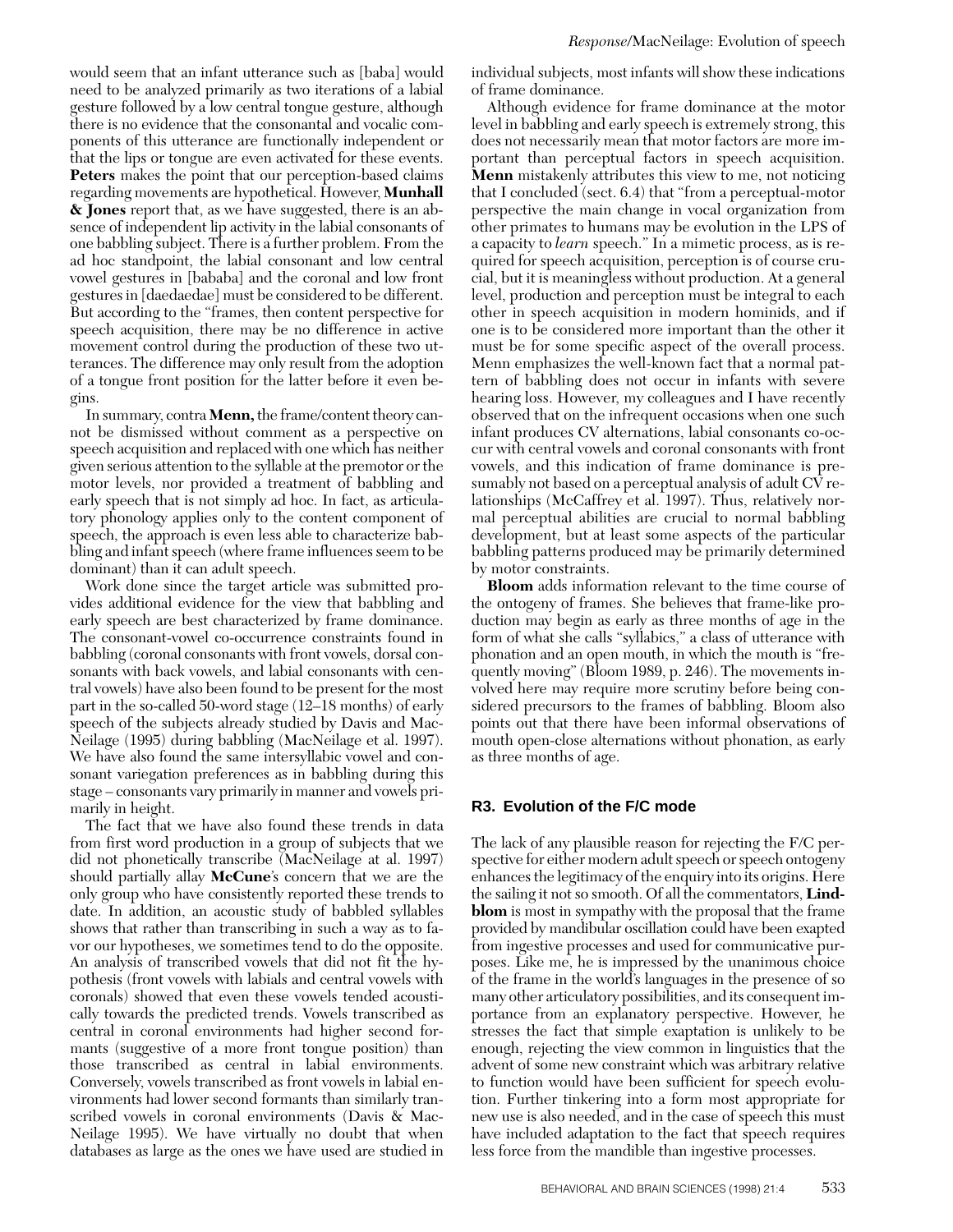#### *Response/*MacNeilage: Evolution of speech

**Lindblom**'s basic thesis has always been that the structure of speech is the result of a continuous tug-of-war between patterns that are compatible with basic motor capabilities, and the demand for a family of perceptually distinctive patterns (e.g., Lindblom 1992). Consequently, in his opinion, perceptual constraints must have played a major role in the tinkering with any basic early motor patterns to produce present day speech structures. Although the target article concentrated on motor factors in speech evolution, this was not done with the intention of minimizing the importance of perceptual factors in the evolutionary process. I have argued that sounds acquired later by infants were probably introduced into languages at a stage beyond evolution of the earliest sound patterns under the impetus of developing increasing perceptual distinctiveness (MacNeilage 1994). Although the frame may have initially been selected for communication primarily for motor reasons, the subsequent elaboration of the content component must have involved strong perceptual motivations.

**Greenberg,** although not denying the possibility of an ingestive origin of the basic syllabic pattern and adopting a sensorimotor perspective, puts considerable emphasis on perceptual factors in the evolution of syllable patterns. For example, he argues that syllables of long duration have perceptually distinctive status. Most generally, he cites evidence from vision, audition, memory, and motor function for a "general sensori-motor and information retrieval integration time constant" of 5–6 cycles per second. However, the fact that sign language production seems to have a sign output rate that is about half this value (Klima & Bellugi 1979) casts doubt of the universality of such a time constant.

**Andrew** suggests an alternative to an ingestive origins scenario buttressed by several interesting facts about mammal and bird calls. Agreeing that jaw movements are controlled by neural mechanisms that first evolved to allow biting, he also suggests that respiratory mechanisms that call for inspiratory opening and expiratory closing of the mouth may also have had a fundamental role in the origin of vocalization. From a single vocalization calling for mouth opening there may have evolved repetitive vocalizations with repetitive mouth openings, without the need for borrowing from cyclical ingestive underpinnings. Andrew believes that a similar sequence of events, though without a respiratory underpinning, might have occurred in primates in the evolution of rhythmic lipsmacking as a form of ritualization from temporally less regular oral grooming movements.

This is an interesting alternative to one that puts the main emphasis on exaptation of the cycle as such, from ingestive movements. My feeling is that the high degree of rhythmicity of the frame cycle in modern infants from the beginning of babbling onwards suggests a fundamental role of the cycle as such in speech evolution. However, the most important thing here is to have these alternatives on the table for further consideration.

**Andrew** also draws attention to the possible evolutionary importance of auditory feedback in the animal's regulation of its own call. **Abry et al.** regard this self regulatory capability as a possible first step in the evolution of the lateral extrinsic system in humans. Andrew takes issue with my conclusion, however, that vocal learning capability is negligible in other primates, citing the positive results obtained by Masataki and Fujita (1989) in a cross-fostering experi-

ment. But as Hauser (1996) points out, "an identical study by Owren and colleagues (1992; 1993) which was ongoing at the time, has failed to provide support for the conclusions reached by Masataki and Fujita" (p. 315). Hauser concludes that "the available data on vocal production provide only weak support for the role of experience in modifying call structure" (p. 315).

**Lieberman** concludes that because dogs bark repetitively but do not have language I must be wrong about the fundamental status of the syllable in human language. Mercifully, **Andrew**'s measured analysis of the status of repetitive vocalizations in other species makes it unnecessary for me to attempt to account for the absence of language in dogs. It also seems unnecessary for me to abandon the view that the syllable is fundamental because **Lieberman, Jürgens***,* and **Ohala** have pointed out that not all modern syllables involve an open-close alternation. It is interesting to note that Lieberman makes no claim for the importance of the emergence of the two-tube vocal tract in response to a target article on the evolution of speech organization. Instead, he even seems to be hinting at its irrelevance by noting that "Acoustic analysis of primate vocalizations . . . shows formant frequency transitions similar to those that convey the consonant-vowel distinctions of human speech."

**Ohala** favors a solely perceptual motivation for the initial evolution of the sound structure of speech, believing that "what are called 'syllables' are just epiphenomenal consequences of the necessity of making a succession of auditorily robust modulations in one or more acoustic parameters." One might ask why the causal burden needs to be heaped on one of the two variables – motor or perceptual – given **Lindblom's** persuasive arguments for their necessary complementarity. Ohala gives an example in which a speaker might start out with a closed vocal tract for a bilabial stop. After this "an auditorily detectable modulation" might be made by opening the tract somewhat to make a lateral such as [1]. If one takes this particular example seriously, one might wonder why a communicating hominid would ever have stop consonants as separate entities because during the closing phase there would be either some low-frequency voicing-related signal for a short time, followed by silence, or silence throughout. The voicing would not contribute place of articulation information and the silence would contribute nothing. As Ohala well knows, most of the information in stop consonants comes from making or breaking them, and so it would seem more plausible to start out with a cyclical maneuver from which the auditory correlates of making and breaking automatically fall out, rather than to construct a sound sequence by beginning from a closing phase that contributes virtually no auditory information.

Maddison and Precoda (1990) made an analysis of patterns of consonant-vowel co-occurrences in five languages in which they evaluated both perceptual and motor motivations for the co-occurrence patterns: (1) They would tend to maximize serial perceptual contrasts, which might be expected from Ohala's origins scenario. (2) They would tend towards patterns that would minimize the articulatory effort of moving from consonant to vowel targets, which would be expected from the F/C perspective. They did not find evidence for either possibility. However a reanalysis of their data combined with the data from another similar study of five different languages by Janson (1986) by Davis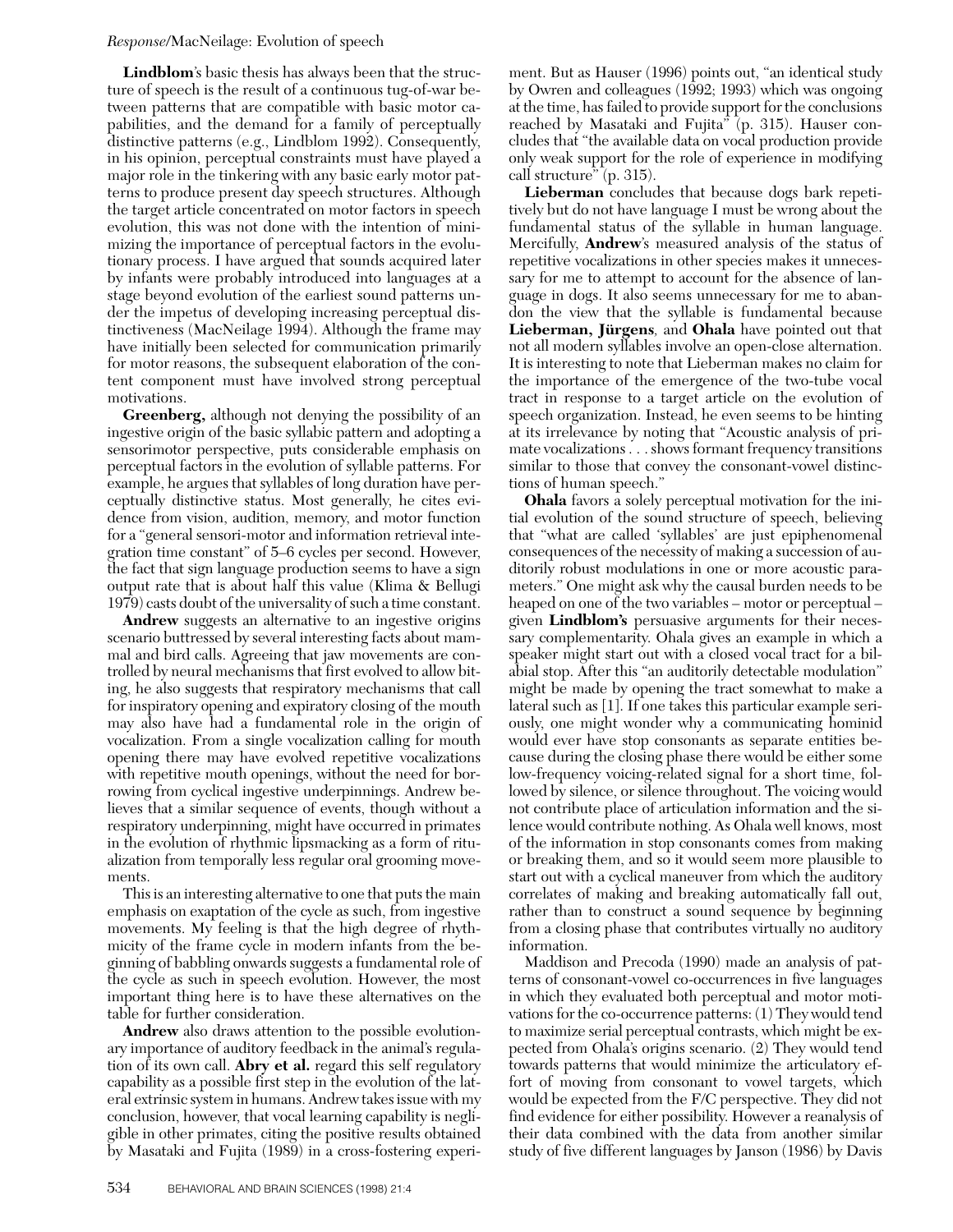and I (MacNeilage & Davis 1993) reported evidence for the second trend. As noted above, CV co-occurrence patterns in babbling and infant speech also favor the second possibility. If the origin of sound sequences was primarily related to perceptual distinctiveness, one would not expect either adult speech or the earliest speechlike behavior to primarily exhibit articulatory compatibility between consonants and the vowels that followed them. And one would not expect such articulatory compatibility to be produced so fluently from the beginning of babbling if first words spoken by hominids resulted from ad hoc attempts to produce sound sequences with serial perceptual contrasts.

## **R4. A medial system for frames and a lateral system for content**

**R4.1. A medial system for frames.** There was more disagreement with the proposition that the frame component of speech is mediated by a medial intrinsic cortical system than with any other aspect of the target article. **Jürgens, Abbs & DePaul,** and **Lund** all strongly disagreed with this contention, concluding that the main cortical locus of both frame and content is probably lateral premotor cortex.

In my view, the fact that electrical stimulation and irritative lesions of the SMA produce rhythmic syllable repetition suggested that the SMA was involved in frame generation in humans. Part of **Jürgens**'s negative conclusions regarding a role for medial cortex in frame generation comes from his (uncontroversial) assumption that electrical stimulation is unlikely to involve normal behavior of an area. But what of the irritative lesion effects that, though also unnatural, are unnatural in a different way. It is necessary to explain why both influences on the SMA have identical effects, in the form of repetitive syllabic vocalizations, and why no such effects are obtained from lateral frontal cortex. Although these findings do not make it possible to say that the SMA is involved in frame representation, it remains possible to say that it is involved in the control of frames, in a way that is different from lateral premotor cortex.

An important clue as to how the SMA is involved in frame control comes from a recent paper by Ziegler et al. (1997) in which they report what is, to my knowledge, the first experimental study of speech in a patient with a medial cortical lesions. This patient suffered an infarct of the left anterior cerebral artery resulting in a primarily subcortical lesion which disconnected the SMA from lateral frontal cortex. Technically then, the patient could be described as a transcortical motor aphasic. This patient showed a considerable increase in speech onset latencies as a function of the number of syllables in the word to be produced from memory, most obvious when the words was a pseudoword. In contrast, intersyllable intervals during word production did not increase with number of syllables. In addition the segmental complexity of the words was not a factor in production in the way it typically would have been in a patient with a lateral premotor lesion. Ziegler et al. concluded that the role of the SMA may be in the stage of downloading of the plan for utterance syllabification.

A surprising thing about **Jürgens**'s commentary was that even though he has been most responsible for showing that the medial cortex is the main cortical control center for control of vocal communication in nonhuman primates, he

gives it no role in speech, apparently concluding that evolution of speech involves only the emergence of articulatory control in lateral cortex. In the target article, I regarded such a step as saltational and was at pains to show that medial cortex did not lose a role in vocal communication with the evolution of speech. Another surprising aspect of Jürgens's commentary is his conclusion that the sharing of muscles, motoneurons, and motorcortical areas by speech and mastication is "trivial." This is tantamount to concluding that descent with modification is a trivial concept. In contrast to this biologically unorthodox stance, **Walker** provides a number of examples of the extreme conservatism of vertebrate motor evolution and emphasizes the importance of recognizing this conservatism in the construction of explanatory accounts.

**Jürgens** also purports to provide evidence that the brain stem pattern generator for mastication is unlikely to be used for speech. He reports that electrical stimulation of this pattern generator during the production of "cackling" calls in squirrel monkeys had no effects, even through such calls have a 10 Hz rhythm "with involvement of supralaryngeal muscle activity in the rhythm of the repetition rate." However inspection of spectrograms of such calls in papers by Winter et al. (1966), Schott (1975), and Jürgens (1979a) shows no obvious evidence for supralaryngeal modulation. The rhythmic component shows a harmonic structure suggesting a laryngeal source. Nevertheless Jürgens has identified a means of testing one aspect of the frame/content theory. If electrical stimulation of this region did not disturb the production of primate communicative gestures characterized by mandibular cyclicity, this would be major counterevidence to the theory.

In **Jürgens**'s opinion, the contrast between the absence of disturbances of speech rhythm following medial damage and the presence of such disturbance following lateral frontal damage is further evidence against a medial frame component. I am not aware of any quantitative data directly bearing on rhythmic disturbances in medial cortex. But Ziegler et al.'s finding that intersyllable interval did not vary with number of syllables in the word in their patient suggests that within-word rhythmic organization may be preserved in medial patients. Perhaps it depends on what one means by rhythm. It is well known (and Ziegler et al. noted this in their patient) that the speech of medial patients is marked by hesitations and word repetitions. These phenomena suggest that the downloading deficit Ziegler et al. claim to be present in medial patients has its main effect on spontaneous speech – a rhythmic effect – at the interword level. The equivalent of longer onset latencies for words with more syllables in single word production might be the interword hesitations that occur in spontaneous speech.

Contrary to **Jürgens**'s belief, Roland et al.'s (1980) paradigm involving repetitive finger movement, which yielded no SMA activity is not a manual parallel to reiterant speech. As I pointed out, in addition to multiple syllable production, reiterant speech also involves placement of stresses on the correct syllables of the words being simulated, which would, in turn, involve keeping track of the number of syllables in each word. To achieve this result, a speaker would presumably have to activate the downloading capacity suggested for the SMA by Ziegler et al. As **Abry et al.** point out, Murphy et al. (1997) have shown a dissociation between PET responses in medial but not lateral cortex associated with respiratory and phonatory aspects of speech,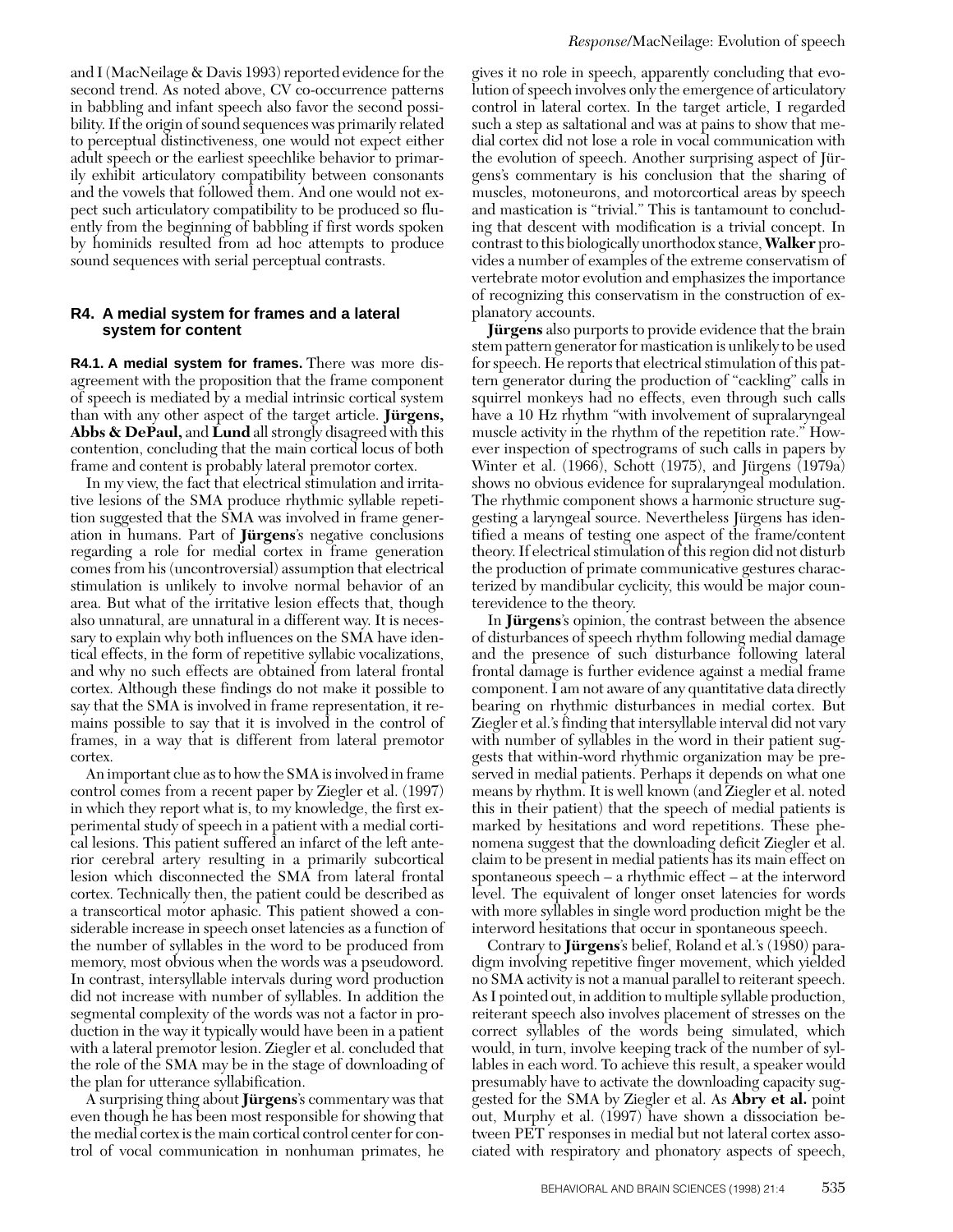and in lateral but not medial cortex associated with articulation. This result is obviously not consistent with Jürgens's claim of the lack of a role of medial cortex in modern speech production.

**Jürgens** and **Ohala** note differences in the role of the mandible in chewing and speech, and consider them counterexamples to the theory. Such differences are not necessarily damaging to the claim that the syllable cycle evolved from the ingestive cycle. As **Lindblom** notes, any borrowing of the ingestive cycles for speech purposes must have have been followed by shaping in terms of the needs of the new adaptation. Nevertheless, it would be useful to understand why the observed differences between the operating characteristics of two systems exist.

**Abbs & DePaul** conclude that I have fatally oversimplified my treatment of both the medial and lateral motor cortical fields. They raise a crucial issue. My task was to try to put together an enormous body of diverse information, not only on normal primate vocal communication and its ontogeny and phylogeny but also on comparative neurobiology: information of a tidy sort in the case of nonhuman invasive procedures, but of a rather untidy sort when human neuropathology was involved. Did I fail where the question of the intrinsic and extrinsic systems was involved? My response is oversimplified? Yes, necessarily: fatally oversimplified? No. Abbs & DePaul allow themselves the luxury of focussing primarily on the results of invasive studies of nonhuman primates, and in this context, interpretations based on human neuropathology are certainly crude, but necessary for any full story to emerge.

**Abbs & DePaul** take the syllabic vocalization that results from electrical stimulation in epileptic patients to be a residual of primitive vocalization in monkeys and human infants, thus supporting my thesis of a phylogenetic and ontogenetic role of this region, but denying its importance in adult speech. But the results of Ziegler et al. suggest a continuing role of the SMA in adults in the form of a downloading capacity. More generally in a summary of a recent workship on SMA function, the group concluded that the relative roles of the medial and lateral systems are very much like those that originally suggested by Goldberg (1985): "the lateral PMC may be more concerned with stimulus-triggered movements . . . while the SMA may be more involved in self-paced or internally generated movements." (Luders 1996, p. 485) Goldberg himself, in his commentary (**Goldberg & Brooks**) voiced no objection to my suggested role of the two systems in speech.

**Lund,** like **Jürgens** and **Abbs & DePaul,** sees no necessity for a role of medial cortex in speech on the grounds that cortical control of mandibular oscillation exists in the lateral cortex. As in the case of Jürgens's analysis, this conclusion begs the question of how ancestors with cortical control of vocalization that was primarily medial, evolved into modern hominds with primarily lateral control of speech. It also ignores the evidence for a continuing role of medial cortex in present day human speech. It may be worthwhile in this context to add the conclusion of Penfield and Roberts (1959) regarding the relevance of the SMA to language derived from their electrical stimulation studies: "So far as can be determined, there is no difference between the effects of electrical current when applied to the dominant Broca's Area, supplementary motor area, or parietotemporal region (Wernicke's Area) as regards the various alterations in speech" (p. 136).

**Abry et al.**seem to have unearthed an insuperable problem for the three commentators who conclude that both frame and content are controlled in lateral premotor cortex – **Abbs & DePaul, Jürgens,** and **Lund.** They refer to the work of Poeck et al. (1984), who distinguish two classes of global aphasics, the classical type with negligible comprehension or production of language and another type otherwise similar, but capable of uttering a single repeated syllable form, much as Broca's famous patient repeated "tantantan." As global aphasia is associated with relatively complete destruction of the perisylvian cortex of the left hemisphere, the subgroup who produced syllabic sequences could not be producing their simple frames under control of left lateral premotor cortex.

Although localization evidence in this study did not allow a distinction between these two groups of aphasics in terms of regions damaged versus regions spared, the existence of global aphasics with syllable repetition capacity provides additional evidence for the existence of a basic framerelated cyclical component as a distinct entity in the modern hominid brain. As **Levelt & Schiller** note, a "core point" of the F/C theory is that "there is a basic syllable cycle in the speech production system. That basic syllable cycle can run without the retrieval of stored syllable frames." This conclusion is of particular relevance to the connectionist modelling approach to speech error data discussed by **Harley.** Even if connectionist models can account for speech error data without using a frame-content distinction, as Harley claims, evidence that basic syllable repetition results from electrical stimulation and irritative lesions affecting the SMA, and is produced by some global aphasics, suggests that the concept of frame is necessary for the understanding of speech production.

In summary, three commentators deny the medial cortex a role in the frame component of the F/C theory. This claim cannot be sustained. The precise role of the medial system in speech may be one of a buffer, downloading framerelated information in the transitional phase between lexical access and movement control. More generally, the frame cycle itself seems to have neurological reality as an independent entity in modern hominids, a reality not crucially dependent on lateral premotor cortex.

A footnote: the comment of **Ghazanfar & Katz** that the neurobiology of the target article has a piecemeal quality to it is well taken. The same piecemeal quality remains present in this response. It must be conceded that I am talking about distributed systems and it is an oversimplification to talk in terms of single specific regions being solely responsible for particular functions. A better generalization, though still not ideal, is that one region is more responsible for some function than other parts of the system.

**R4.2. A lateral system for content.** There was less dissent regarding the suggested role of the lateral cortical system, than for the medial system in the F/C dichotomy, which is perhaps not surprising because this suggestion is more in line with the traditional view of neural organization for speech. On the positive side, strong support for the contention that different parts of lateral frontal cortex are involved in the control of cyclical mandibular movements associated with ingestion in monkeys and in humans is provided by **Sessle.** He even suggests a possible relation between the course of development of dental mechanoreceptors and the onset of babbling at around 6 or 7 months of age.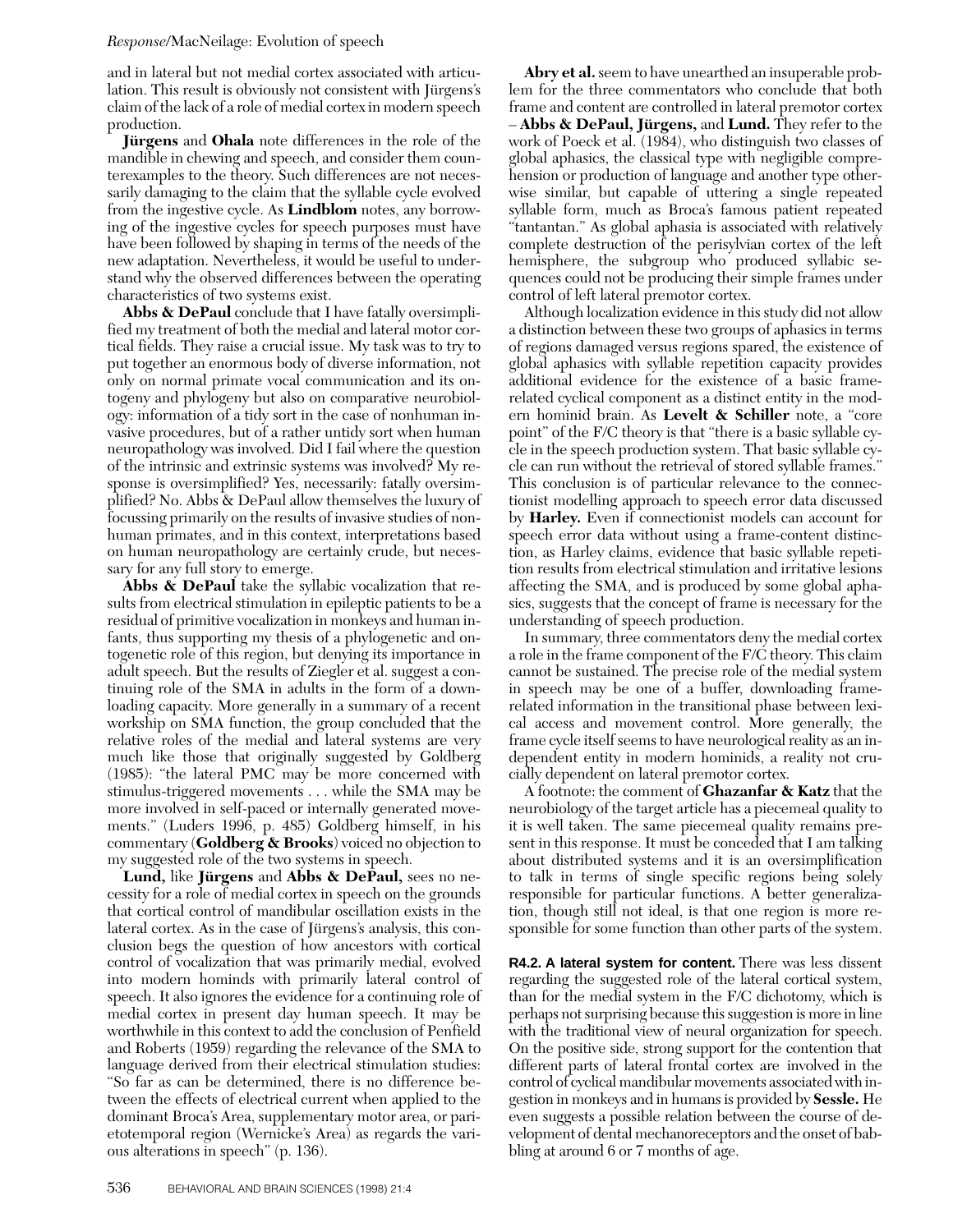Beyond this, even though **Sessle** does not make specific suggestions as to the role of the lateral frontal cortex in the phylogeny of speech production, he is highly sympathetic to the proposal that it played an important role. **Lund** also finds this suggestion plausible. The fact that the two commentators most involved in the neurophysiology of posterior lateral frontal cortex both find the hypothesis regarding the phylogeny of this region for speech purposes plausible is encouraging.

In contrast, **Abry et al.** and **Lieberman** see little reason to implicate lateral premotor cortex in speech evolution. It is well known that small lesions in this region tend to have little effect on speech production (e.g., Mohr 1976). However, there is some consensus that somewhat larger lesions in this territory, though not necessarily involving primary cortex or prefrontal cortex typically impair speech production (Brown 1979; Galaburda 1982). In addition, the typical involvement of this area in imaging studies of speech production (see the target article, Fig. 2) and the strong connections of the area with temporoparietal cortex (Deacon 1992) are further reasons to believe it has an important role in speech production.

## **R5. Evolution of vocal communication in other taxa**

One useful role of the target article is to provide a basis for comparison of speech with vocal communication in other major taxa. **Scanlan & Rogers** and **Pepperberg** raise some interesting questions regarding the relation between vocal communication in birds and humans. Scanlan & Rogers suggest that, as in speech, there may have been an ingestive origin of one aspect of vocalization in parrots. They describe a prevocal ventro-caudad retraction of the larynx which is similar to a movement made in preparation for suction drinking. This appears to be an elegant piece of tinkering, where the animal takes advantage of the necessary complement of the intraoral pressure decrease that facilitates suction drinking – a sublaryngeal pressure increase facilitating a burst of vocal action.

**Scanlan & Rogers** also suggest a more general case of ingestive origins of vocal communication with their claim that the larynx itself first evolved to protect the airway during swallowing. As in humans, the possibility that vocal communication in birds developed, at least in part, from ingestion-related capabilities seems a plausible one.

**Pepperberg** presents a "me too" thesis regarding the speechlike capabilities that have been learned by her African Grey parrot. She claims that the assumption of a two-tubed vocal tract is necessary to account for sound production in parrots. She notes the presence of both glottal opening-closing alternations, and beak opening-closing alternations. She notes a kind of sound play which seems to imply the presence of word-level frames, in that birds systematically vary one sound in a word while leaving the rest of the word constant. She points out that parrots produce the acoustic transients associated with closure for consonants which are considered to play an important role in speech perception. She also notes a possible parallel in other birds to the proposed primate progression from lip movements of grooming in monkeys to communicative lipsmacks, in the form of expectant mouth openings of infant birds developing into begging calls.

Much has been made of the analogy between birds and humans in their possession of a vocal learning capacity. The capabilities of **Pepperberg**'s parrot certainly seem to raise a problem for the concept of universal grammar, which includes the assumption of a unique innate human phonological component underlying vocal communication. Parrots seem to do very well in learning to produce speechlike utterances in the absence of any such endowment.

**Pepperberg** concludes that "MacNeilages's hypothesis may have implications beyond mammals." The core of my hypothesis is that a syllabic frame evolved from ingestive cyclicities to serve speech. In the commentaries on birds, the frame concept was invoked metaphorically to describe the ventro-caudal movement noted by **Scanlan & Rogers** and the manipulation of segments in an otherwise intact word in the word play noted by Pepperberg. In both cases the term was used to denote similarities between the phenomena being described and the frame posited in the F/C theory. However, the frame of Scanlan & Rogers is dissimilar to the frame of F/C theory in that it does not serve as a receptacle for sounds. In the case of Pepperberg's frame, we do not know whether frame-related information has independent status in the production of parrot words in the way it apparently has in speech production. The sound substitutions of parrot word play, also sometimes seen in infants, could be produced without there being a frame structure for words in the sense that the term has been used in the target article.

One problem that I assume exists for the study of birds is that, unlike the case in humans who have many living relatives similar to their ancestral forms, there are no existing forms that are similar to ancestral forms of birds being studied. Consequently the phylogeny of bird vocalization is somewhat more difficult to address than that of speech, and therefore difficult to compare with speech.

## **R6. The manual alternative for language evolution**

**Rizzolatti** suggests a new and important means whereby elements of a manual gestural sign language might have evolved. The theory takes as a point of departure his discovery of "mirror neurons" in lateral premotor cortex – "neurons that discharge *both* when the monkey performs an action and when it observes another monkey performing it." The basic idea is that such neurons could potentiate signal production in the form of acts that would be icons for concepts that the animal had in mind. A great merit of his proposal is that it involves a natural way of linking entities in the signal to the concepts that they stand for, especially in the realm of verbs. I do not see any equally good alternative for making this linkage in the vocal-auditory modality. I doubt whether any highly elaborated manual precursor to spoken language ever evolved because of the difficulty of accounting for its ultimate displacement by spoken language. The ultimate ascendency of spoken language would seem to require the existence of a set of manual-vocal equivalences, the manual components of which ultimately die out. Although they agree that there never was a fully fledged manual language, **Woll & Sieratzki** present, in the form of "echo phonology" a number of specific manual-vocal equivalencies that occur in modern day sign languages, which therefore might have served as manual-vocal equivalences in evolution. The number of these that involve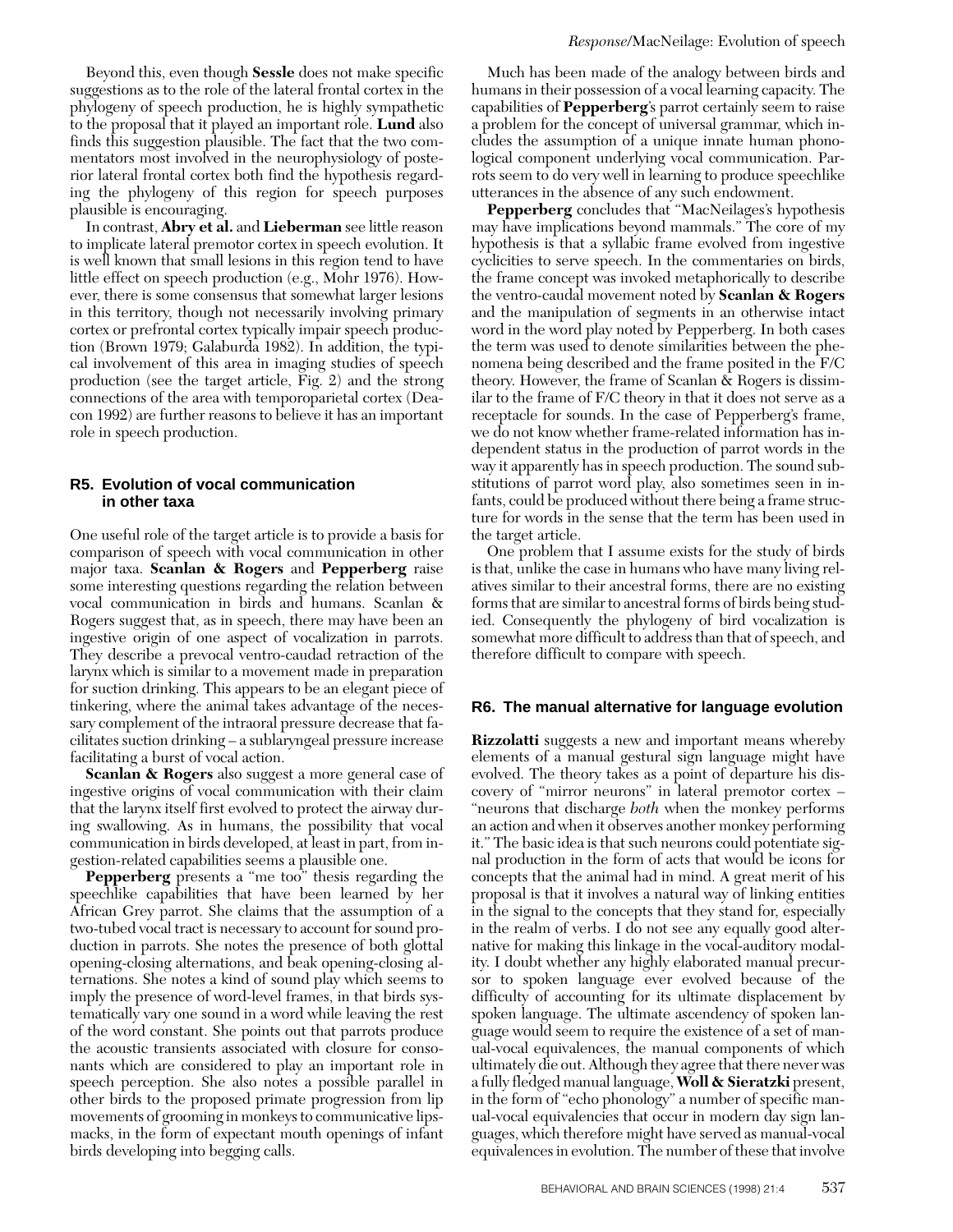labial consonant ([p], [m]) is of particular interest, considering that frames with labials ("pure frames") are considered to be the simplest frames in the F/C theory.

#### **R7. Broader implications**

**Goldberg & Brooks** see a role for frames, as aspects of the dynamics of speech action, in the more general context of the dynamics of the internal language processes associated with the production of an utterance as a whole. This would certainly be consistent with the loss of utterance-level fluency in patients with medial lesions. However there is presumably nothing essential in mandibular oscillation as such in the mediation of this outcome, as fluent users of sign language seem to be as good as speakers at achieving overall utterance integration during language production.

**Carstairs-McCarthy** suggests that the syllable frame might be a literal precursor to a syntactic frame for the sentence. I am sympathetic to this possibility as an alternative to the de novo scenario for syntactic evolution favored by Chomsky and many other formal linguists. One important role of the syllable frame from an evolutionary perspective is that it involves the evolution of abstract status of the syllable-internal components of the frame – onset, nucleus, coda – by means of descent with modification of the concrete action of mandibular oscillation. A similar move is necessary in a neoDarwinian context, in order to get abstract syntactic entities from concrete ones in evolution. Although I am sympathetic with Carstairs-McCarthy's proposal because of its specificity and its adherence to a descent with modification paradigm, it is beyond my capabilities to evaluate it in detail.

The suggestion that human language could have developed through the interaction of procedural learning with a pre-existing system for production of socio-affective communication was presented by **Sieratzki & Woll.** This proposal, while plausible as part of an account of language evolution, has no implications for the question at issue here, which is how the organization of speech evolved.

**Buckingham** appropriately places the target article in a philosophical tradition of embodiment, with its roots in the work of David Hartley (1749) and Broca (1861), among others. And, as in the target article, I would emphasize the contrast between this perspective and the essentialist, or what Lakoff (1987) calls the objectivist perspective, with a lineage that includes Plato, Descartes, and Chomsky. This particular dog did not bark in the peer commentaries.

#### ACKNOWLEDGMENT

This paper was prepared with support from research grant No. HD-27733 from the Public Health Service.

## References

#### **[Note: The letters 'a' and 'r' before the author's initials refer to the target article and response article references, respectively.]**

- Abbs, J. (1986) Invariance and variability in speech production: A distinction between linguistic intent and its neuromotor implementation. In: *Invariance and variability in speech processes,* ed. J. Perkell & D. Klatt. Erlbaum. [JHA]
- Abbs, J. & Gracco, V. (1984) Control of complex motor gestures: Orofacial muscle responses to load perturbation of the lip during speech. *Journal of Neurophysiology 5*1:705–23. [JHA]
- Abbs, J. & Rosenbek, J. (1985) Some motor control perspectives on apraxia of speech and dysarthria. In: *Recent advances in speech disorders,* ed. J. Costello. College Hill Press. [JHA]
- Abbs, J. & Welt, C. (1985) Structure and function of the lateral precentral cortex: Significance for speech motor control. In: *Recent advances in speech science,* ed. R. Daniloff. College Hill Press. [JHA]
- Abry, C. (1997) *From speech to speech. . . . Or, from the vocal Self to the narrative Other in a "theory of mind."* Doctoral d'Etat des Lettres et Sciences Humaines, Grenoble-Stendhal. [CA]
- Aich, H., Moos-Heilen, R. & Zimmerman, E. (1990) Vocalization of adult gelada baboons (*Theropithecus gelada)*: Acoustic structure and behavioral context. *Folia Primatologica* 55:109–32. [aPFM]
- Alexander, G. E. & Crutcher, M. D. (1990) Preparation for movement: Neural representations of intended direction in three motor areas of the monkey. *Journal of Neurophysiology* 64:133–50. [JHA]
- Alexander, M. P., Naeser, M. A. & Palumbo, C. L. (1987) Correlations of subcortical CT lesion sites and aphasia profiles. *Brain* 110:961–91. [PL]
- Anderson, S. (1981) Why phonology isn't natural. *Linguistic Inquiry* 12:493–539. [aPFM]
- Andrew, R. J. (1963) The origins and evolution of the calls and facial expressions of the primates. *Behavior 2*0:1–109. [RJA]
	- (1964) Vocalization in chicks and the concept of "stimulus contrast." *Animal Behaviour* 12:64–76. [RJA]
- (1976) Use of formants in the grunts of baboons and other nonhuman primates. *Annals of the New York Academy of Sciences* 280:673–93. [aPFM]
- Arai, T. & Greenberg, S. (1997) The temporal properties of spoken Japanese are similar to those of English. In: *Proceedings of Eurospeech, Rhodes, Greece, vol. 2,* pp.1011–14. [SG]
- Arbib, M. A. & Rizzolatti, G. (1997) Neural expectations: A possible evolutionary path from manual skill to language. *Communication and Cognition 2*9:393–424. [GR]
- Armstrong, D., Stokoe, W. C. & Wilcox, S. (1994) *Gesture and the nature of language.* Cambridge University Press. [BW]
- Baddeley, A. D. (1986) *Working memory.* Clarendon Press. [aPFM] (1995) Working memory. In: *Principles of neuroscience,* ed. M. S. Gazzaniga. MIT Press. [aPFM]
- Barlowe, S. M. & Farley, W. H. (1989) Neurophysiology of speech. In: *Neural bases of speech, hearing and language,* ed. D. P. Kuehn, M. L. Lemme & J. M. Baumgartner. College Hill Press. [LM]
- Beaumont, S. L. & Bloom, K. (1993) Adults' attributions of intentionality to vocalizing infants. *First Language* 13:325–47. [KB]
- Beck, P. D., Pospichal, M. W. & Kaas, J. H. (1996) Topography, architecture, and connections of somatosensory cortex in opossums - evidence for 5 somatosensory areas. *Journal of Comparative Neurology 3*66:109–33. [SFW]
- Beevor, C. E. & Horsley, V. (1894) A further minute analysis by electrical stimulation of the so-called motor region (facial area) of the cortex cerebri in the monkey (*Macacus sinicus)*. *Philosophical Transactions of the Royal Society of London B* 185:30–81. [JPL]
- Bemer, F. (1923) Physiologie nerveuse de la mastication chez le char et le lapin. Réflexes de mastication. Réponses masticatrices corticales et centre cortical du gôut. *Archives Internationales de Physiologie et Biochimie* 21:308–52. [JPL]
- Blinkov, S. M. & Glezer, I. I. (1968) *The human brain in figures and tables.* Plenum Press. [AAG]
- Bloom, K. (1988) Quality of adult vocalizations affects the quality of infant vocalisations. *Journal of Child Language* 15:469–80. [KB]
- (1989) Duration of early vocal sounds. *Infant Behavior and Development* 12:245–50. [rPFM]
- (1993) Infant voice and mouth movements affect adult attributions. *Journal of Language and Social Psychology* 12:269–87. [KB]
- Bloom, K., D'Odorico, L. & Beaumont, S. (1993) Adult preferences for syllable vocalizations: Generalizations to parity and native language. *Infant Behavior and Development* 16:109–20. [KB]
- Bloom, K. & Lo, E. (1990) Adult perceptions of vocalizing infants. *Infant Behavior and Development* 13:209–19. [KB]
- Bloom, K. & Masataki, N. (1996) Japanese and Canadian impressions of vocalizing infants. *International Journal of Behavioral Development* 19:89–99. [KB]
- Bloom, K., Russell, A. & Wassenberg, K. (1987) Turn taking affects the quality of infant vocalizations. *Journal of Child Language* 14:211–27. [KB]
- Blumstein, S. E., Baker, H. & Goodglass, H. (1977) Phonological factors in auditory comprehension in aphasia. *Neuropsychologia* 15:19–30. [aPFM]
- Bouabana, S. & Maeda, S. (1998) Multipulse LPC modeling of articulatory movements. *Speech Communication* (in press). [SG]
- Bouillaud, J. B (1825) Recherches cliniques propres a demonstrer que la perte de la parole correspond à la lesion des lobles anterieurs du cerveau. Et a confirmer l'opinion de M. Gall aur le seige de l'orange du language articule. *Archives Generales de Medecine* 8:25–45. [HWB]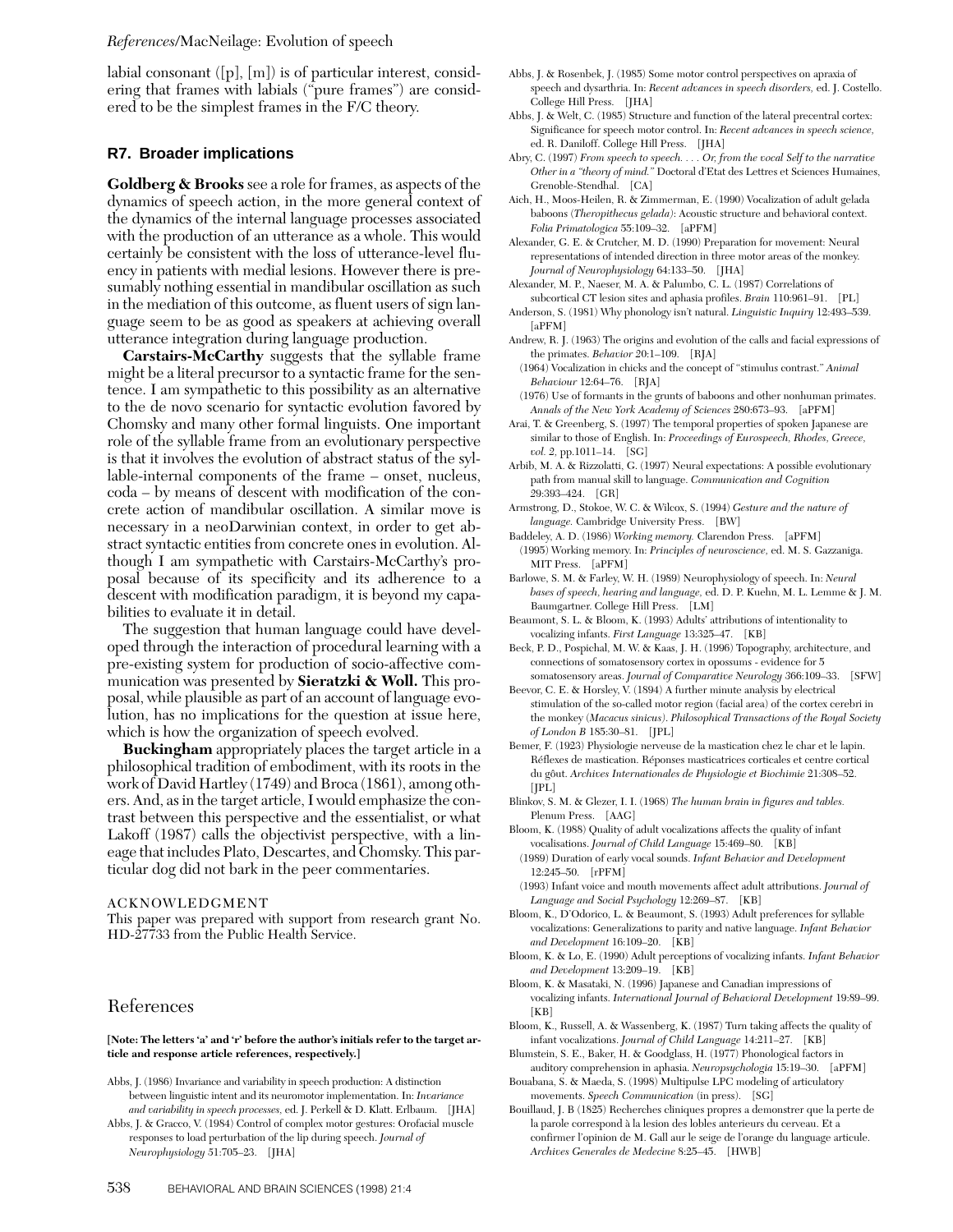Brittan-Powell, E. F., Dooling, R. J. & Farabaugh, S. M. (1997) Vocal development in budgerigars (*Melopsittacus undulatus)* contact calls. *Journal of Comparative Psychology* 111:226–41. [IMP]

Broad, D. J. (1973) Phonation. In: *Normal aspects of speech, hearing and language,* ed. F. D. Minifie, T. J. Hixon & F. Williams. Prentice-Hall. [aPFM]

Broca, P (1861/1960) Remarks on the seat of the faculty of articulate language, followed by an observation of aphemia. In: *Some papers on the cerebral cortex,* ed. G. von Bonin. C. C. Thomas. [HWB, rPFM]

Browman, C. P. & Goldstein, L. (1986) Toward an articulatory phonology. In: *Phonology Yearbook 3.* Cambridge University Press. [arPFM]

(1992) Articulatory phonology: An overview. *Phonetica* 49:155–80. [LMe] (1995) Gestural syllable position effects in American English. In: *Producing speech: Contemporary issues,* ed. F. Bell-Berti & L. J. Raphael. AIP Press. [LMe]

Brown, J. W. (1979) Language representation in the brain. In: *Neurobiology of social communication in primates,* ed. H. D. Steklis & M. J. Raleigh. Academic Press. [rPFM]

Buckingham, H. & Yule, G. (1987) Phonemic false evaluation: Theoretical and clinical aspects. *Clinical Linguistics and Phonetics* 1:113–25. [KGM]

Carey, D. P., Perrett, D. J. & Oram, M. W. (1997) Recognizing, understanding and reproducing action. In: *Handbook of neuropsychology, vol. 11,* ed. F. Boller & J. Grafman. Elsevier. [GR]

Carré, R., Lindblom, B. & MacNeilage, P. F. (1995) Acoustic factors in the evolution of the vocal tract. (Translation) *C. R. Academie des Sciences Paris*  t 320, Series IIb, 471–76. [aPFM]

Carstairs-McCarthy, A. (1998) Synonymy avoidance, phonology and the origin of syntax. In: *Approaches to the evolution of language: Social and cognitive bases,* ed. J. R. Hurford, M. Studdert-Kennedy & C. Knight. Cambridge University Press. [AC- M]

(forthcoming) *The origins of complex language: An inquiry into the evolutionary beginnings of sentences, syllables and truth.* Oxford University Press. [AC-M]

Chauvel, P. C. (1976) *Les stimulations de l'aire motrice supplementaire chez l'homme.* Theses, Unversité de Rennes. [aPFM]

Chomsky, N. (1986) *Knowledge of language: Its nature, origin, and use.* Praeger. [aPFM]

(1988) *Language and problems of knowledge: The Managua lectures.* MIT Press. [aPFM]

Chomsky N. & Halle, M. (1968) *The sound pattern of English.* Harper and Row. [aPFM]

Cohen, A. H. (1988) Evolution of the vertebrate central pattern generator for locomotion. In: *Neural control of rhythmic movements,* ed. A. Cohen, S. Rossignol & S. Grillner. Wiley. [aPFM]

Corballis, M. C. (1992) On the evolution of language and generativity. *Cognition* 44:197–226. [GR]

Damasio, A. (1985) Understanding the mind's will. *Behavioral and Brain Sciences* 8:589. [JHA]

Damasio, A. & Damasio, H. (1992) Brain and language. *Scientific American* 267:63–71. [aPFM]

Damasio, A. R. & Geschwind, N. (1984) The neural basis of language. *Annual Review of Neuroscience* 7:127–47. [aPFM]

Darley, F. L., Aronson, A. E. & Brown, J. R. (1975) *Motor speech disorders.* Saunders. [UI]

Darwin, C. (1959) *The origin of species.* John Murray. [aPFM]

(1871) *The descent of man.* Great Books, Encyclopedia Britannica. [aPFM] Davis, B. L. & MacNeilage, P. F. (1995) The articulatory basis of babbling. *Journal of Speech and Hearing Research* 38:1199–211. [LM, arPFM, JP]

Davis, P. J., Zhang, S. P., Winkworth, A. & Bandler, R. (1996) Neural control of vocalization: Respiratory and emotional influences. *Journal of Voice* 10:23–38. [SFW]

Day, L. B. & MacNeilage, P. F. (1996) Postural asymmetries and language lateralization in humans (*Homo sapiens)*. *Journal of Comparative Psychology* 110:86–96. [aPFM]

Deacon, T. W. (1992) The neural circuits underlying primate calls and human language. In: *Language origin: A multidisciplinary approach,* ed. J. Wind, B. Chiarelli, B. Bichakjian & A. Nocentini. Kluwer. [arPFM]

Decety, J., Grèzes, J., Costes, N., Perani, D., Jeannerod, M., Procyk, E., Grassi, F. & Fazio, F. (1997) Brain activity during observation of actions. Influence of action content and subject's strategy. *Brain* 120:1763–77. [GR]

Deiber, M., Passingham, R., Colebatch, J., Friston, K., Nixon, P. & Frackowiak, R. (1991) Cortical areas and the selection of movement: A study with positron emission tomography. *Experimental Brain Research 8*4:393–402. [JHA]

De Jong, K., Beckman, M. E. & Edwards, J. (1993) The interplay between prosodic structure and coarticulation. *Language and Speech* 36:197–212. [LMe]

Dell, G. S. (1986) A spreading-activation theory of retrieval in sentence production. *Psychological Review* 93:283–321. [GG, TAH, aPFM] (1988) The retrieval of phonological forms in production: Tests of predictions from a connectionist model. *Journal of Memory and Language* 27:124–42. [WIML]

Dell, G. S., Juliano, C. & Govindjee, A. (1993) Structure and content in language production: A theory of frame constraints in phonological speech errors. *Cognitive Science 1*7:149–95. [TAH]

Demonet, J-F., Chollet, F., Ramsay, S., Cardebat, D., Nespoulous, J-L., Wise, R., Rascol, A. & Frackowiak, R. S. J. (1992) The anatomy of phonological and semantic processing in normal subjects. *Brain* 115:1753–68. [aPFM]

Demonet, J. F., Wise, R. & Frackowiak, R. S. J. (1993) Language functions explored in normal subjects by positron emission tomography: A critical review. *Human Brain Mapping* 1:39–47. [aPFM]

Dettmers, C., Fink, G., Lemon, R., Stephan, K., Passingham, R. Silbersweig, D., Holmes, A., Ridding, M., Brooks, D. & Frackowiak, R. (1995) Relation between cerebral activity and force in the motor areas of the human brain. *Journal of Neurophysiology* 74(2):802–15. [JHA]

De Voogd, T. J., Krebs, J. R., Healy, S. D. & Purvis, A. (1993) Relations between song repertoire size and the volume of brain nuclei related to song: Comparative evolutionary analysis among oscine birds. *Proceedings of the Royal Society, London, B* 254:75–82. [IMP]

Di Benedetto, M.-G. (1989) Frequency and time variations of the first formant: Properties relevant to the perception of vowel height. *Journal of the Acoustical Society of America 8*6:67–77. [JP]

(1994) Acoustic and perceptual evidence of a complex relation between  $F_1$  and F0 in determining vowel height. *Journal of Phonetics* 22:205–24. [JP]

Dick, J. P. R., Cantello, R., Buruma, O., Gioux, M., Benecke, R., Day, B. L. et al. (1987) The Bereitschaftspotential, L-DOPA, and Parkinson's disease. *Electroencephalography and Clinical Neurophysiology* 66:263–74.  $[GG]$ 

Dinner, D. S. & Luders, H. O. (1995) Human supplementary sensorimotor area: Electrical stimulation and movement-related potential studies. In: *Epilepsy and the functional anatomy of the frontal lobe,* ed. H. H. Jasper, S. Riggio & P. S. Goldman-Rakic. Raven Press. [aPFM]

Dinner, D. S., Luders, H., Morris, H., Wylie, E. & Kramer, R. (1987) Human supplementary motor area (SMA): Electrical stimulation study. *Epilepsia 2*8:619. [JHA]

Donald, M. (1991) *Origins of the modern mind: Three stages in the evolution of culture and cognition.* Harvard University Press. [aPFM]

Dooling, R. J., Best, C. T. & Brown, S. D. (1995) Discrimination of synthetic fullformant and sinewave /ra-la/ continua by budgerigars (*Melopsittacus undulatus)* and zebra finches (*Taeniopygia guttata)*. *Journal of the Acoustical Society of America* 97:1839–46. [IMP]

Dooling, R. J., Okanoya, K. & Brown, S. D. (1989) Speech perception by budgerigars (*Melopsittacus undulatus)*: The voiced-voiceless distinction. *Perception and Psychophysics* 46:65–71. [IMP]

Dressnandt, J. & Jürgens, U. (1992) Brain stimulation-induced changes of phonation in the squirrel monkey. *Experimental Brain Research 8*9:549–59.  $[U]$ 

Dunbar, R. I. M. & Dunbar, P. (1975) Social dynamics of gelada baboons. In: *Contributions to primatology, vol. 6.* Karger. [aPFM]

Durand, S. E., Heaton, J. T., Amateau, S. K. & Brauth, S. E. (1997) Vocal control pathways through the anterior forebrain of a parrot (*Melopsittacus undulatus)*. *Journal of Comparative Neurology 3*77:179–206. [IMP]

Ebrahimi, A., Pochet, R. & Roger, M. (1992) Topographical organization of the projections from physiologically identified areas of the motor cortex to the striatum in the rat. *Neuroscience Research* 14:39–60. [SFW]

Eccles, J. C. (1982) The initiation of voluntary movements by the supplementary motor area. *Archiv für Psychiatrie und Nervenkrankheiten* 231:423–41. [UI, aPFM]

Eddins, D. A. & Green, D. M. (1995) Temporal integration and temporal resolution. In: *Hearing. Handbook of perception and cognition, 2nd edition,* ed. B. C. J. Moore. Academic Press. [SG]

Elias, L. J. & Bryden, M. P. (1997) Footedness is a better predictor of language lateralization than handedness. *Laterality* 3:41–52 [aPFM]

Elman, J. L. (1990) Finding structure in time. *Cognitive Science* 14:213–52. [TAH]

Enomoto, S., Kohase, H. & Nakamura, Y. (1995) Dual brain-stem projection from the cortical masticatory area in guinea-pig. *Neuroreport* 6:1573–77. [SFW]

Erickson, D., Lenzo, K. & Fujimura, O. (1994) Manifestations of contrastive emphasis in jaw movement. *Journal of the Acoustical Society of America* 95:2822. [rPFM]

Erickson, T. C. & Woolsey, C. N. (1951) Observations on the supplementary motor area of man. *Transactions of the American Neurological Association* 76:50–52. [aPFM]

Evarts, E. V. (1982) Analogies between central motor programs for speech and for limb movements. In: *Speech motor control,* ed. S. Grillner, B. Lindblom, J. Lubker & A. Persson. Pergamon Press. [LM]

Fadiga, L., Fogassi, L., Pavesi, G. & Rizzolatti, G. (1995) Motor facilitation during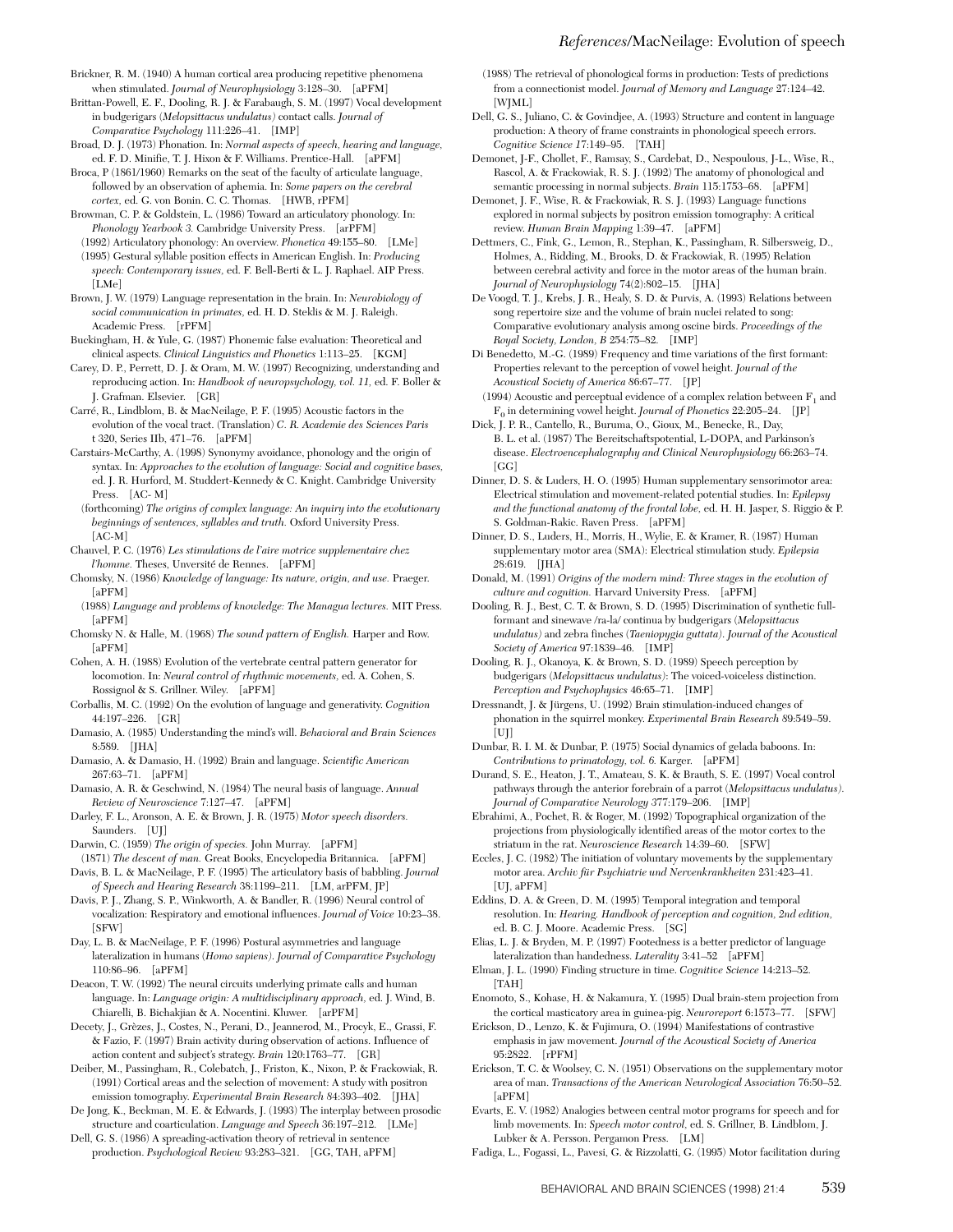#### *References/*MacNeilage: Evolution of speech

action observation: A magnetic stimulation study. *Journal of Neurophysiology* 73:2608–11. [GR]

Falk, D. (1983) Cerebral cortices of East African early hominids. *Science* 222:1072–74. [GR]

Fant, C. G. M. (1960) *Acoustic theory of speech production.* Mouton. [aPFM]

Fiez, J. A., Raichle, M. E., Tallal, P. A. & Petersen, S. E. (1993) Activation of a left frontal area near Broca's areas during auditory detection and phonological access tasks. *Journal of Cerebral Blood Flow and Metabolism 1*3 (suppl. 1):S519. [aPFM]

Fink, G., Frackowiak, R., Pietrzyk, U. & Passingham, R. (1996) Multiple nonprimary motor areas in the human cortex. *Journal of Neurophysiology* 77:2164–74. [JHA]

Foerster, O. (1931) The cerebral cortex in man. *Lancet 2*21:309–12. [JHA] (1936a) The motor cortex in man in the light of Hughlings Jackson's doctrines. *Brain* 59:135–59. [aPFM]

- (1936b) Motorische Felder und Bahnen. In: *Handbuch der Neurobiologie, Band IV,* ed. O. Bumke & O. Foerster. Springer. [UJ]
- Fox, P. T. (1995) Broca's area: Motor encoding in somatic space. *Behavioral and Brain Sciences* 18:344–45. [aPFM]

Fox, P. T., Ingram, R., Ingram, J., Hirsch, T., Hunter-Downs, J., Martin, C., Jerabek, P., Glass, T. & Lancaster, J. (1996) A PET study of the neural system of stuttering. *Nature 3*82:158–62. [JHA]

Fox, P. T., Mikiten, S., Davis, G. & Lancaster, J. L. (1995) Brainmap: A database of human functional brain mapping. In: *Advances in functional neuroimaging: Technical foundations,* ed. R. W. Thatcher, M. Hallet & T. Zeffiro. Academic Press. [aPFM]

Freedman, M., Alexander, M. P. & Naeser, M. A. (1984) Anatomic basis of transcortical motor aphasia. *Neurology* 34:409–17. [aPFM]

Fried, I. (1996) Electrical stimulation of the supplementary sensorimotor area. In: *Advances in neurology, vol. 70: Supplementary motor area,* ed. H. Luders. Lippincott-Raven. [JHA]

Fried, I., Katz, A., McCarthy, G., Sass, K., Williamson, P., Spenser, S. & Spenser, D. (1991) Functional organization of human supplementary motor cortex studied by electrical stimulation. *Journal of Neuroscience* 11:3656–66. [JHA]

- Frith, C. D. (1992) *The cognitive neuropsychology of schizophrenia.* Erlbaum.  $[CA]$
- Frith, C. D., Friston, K. J., Liddle, P. F. & Frackowiak, R. S. J. (1991) A PET study of word finding. *Neuropsychologia 2*9:1137–48. [aPFM]
- Froeschels, E. (1951) Chewing method as therapy. *Archives of Otolaryngology* 56:427–34. [JJO]
- Fromkin, V. A. (1971) The non-anomalous nature of anomalous utterances. *Language* 47:27–52. [WJML]
- Fromkin, V. A., ed. (1973) *Speech errors as linguistic evidence.* Mouton. [aPFM]

Galaburda, A. M. (1982) Histology, architectonics and asymmetry of language areas. In: *Neural models of language processes,* ed. M. A. Arbib, D. Caplan & J. Marshall. Academic Press. [rPFM]

Galaburda, A. M. & Pandya, D. (1982) Role of architectonics and connections in the study of primate brain evolution. In: *Primate brain evolution,* ed. E. Armstrong & D. Falk. Plenum Press. [JHA]

Gallese, V., Fadiga, L., Fogassi, L. & Rizzolatti, G. (1996) Action recognition in the premotor cortex. *Brain 1*19:593–609. [GR]

Garrett, M. F. (1975) The analysis of sentence production. In: *The psychology of learning and motivation, vol. 9,* ed. G. H. Bower. Academic Press. [TAH, WIML]

(1988) Processes in language production. In: *Linguistics: The Cambridge survey, vol. III: Language: Psychological and biological aspects,* ed. F. J. Newmeyer. Cambridge University Press. [AC-M, aPFM]

Gentilucci, M., Fogassi, L., Luppino, G., Matelli, M., Camarda, R. & Rizzolatti, G. (1988) Functional organization of inferior area 6 in the macaque monkey. I. Somatotopy and the control of proximal movements. *Experimental Brain Research* 71:475–90. [aPFM]

Geschwind, N., Quadfassel, F. A. & Segarra, J. (1968) Isolation of the speech area. *Neuropsychologia* 6:327–40. [aPFM]

Glenberg, A. M. (1997) What memory is for. *Behavioral and Brain Sciences* 20:1–55. [HWB]

Godfrey, J. J., Holliman, E. C. & McDaniel, J. (1992) SWTCHBOARD: Telephone speech corpus for research and development. In: *ICASSP-92 IEEE International Conference on Acoustics, Speech and Signal Processing, vol. 1,* pp. 517–20. [SG]

Goldberg, G. (1985) Supplementary motor area structure and function: Review and hypothesis. *Behavioral and Brain Sciences* 8:567–616. [arPFM]

(1992) Premotor systems, attention to action and behavioral choice. In: *Neurobiology of motor program selection,* ed. J. Kein, C. R. McCrohan & W. Winlow. Pergamon Press. [aPFM]

Gottschalk, M., Lemon, R. & Kuypers, H. (1983) Afferent and efferent connections of the postarcuate region of the monkey cerebral cortex. *Society for Neuroscience Abstracts* 9:490. [JHA]

Gould, S. J. (1977) *Ontogeny and phylogeny.* Bellknap. [aPFM] Gracco, V. & Abbs, J. (1989) Sensorimotor characteristics of speech motor sequences. *Experimental Brain Research* 75:586–98. [JHA]

Grafton, S. T., Arbib, M. A., Fadiga, L. & Rizzolatti, G. (1996) Localization of grasp representation in humans by PET: 2. Observation compared with imagination. *Experimental Brain Research* 112:103–11. [GR] Granit, R. (1977) *The purposive brain.* MIT Press. [BL]

Grau, S. M., Robb, M. P. & Cacace, A. T. (1995) Acoustic correlates of inspiratory phonation during infant cry. *Journal of Speech and Hearing Research* 38:373–81. [JJO]

Green, S. (1975) Variations of vocal pattern with social situation in the Japanese monkey (*Macaca fuscata)*: A field study. In: *Primate behavior, vol. 4: Developments in field and laboratory research,* ed. L. A. Rosenblum. Academy Press. [aPFM]

Greenberg, S. (1996) Understanding speech understanding - towards a unified theory of speech perception. In: *Proceedings of the ESCA Tutorial and Advanced Research Workshop on the Auditory Basis of Speech Perception, Keele, England,* pp. 1–8. [SG]

(1997) On the origins of speech intelligibility in the real world. In: *Proceedings of the ESCA Workshop on Robust Speech Recognition for Unknown Communication Channels, Pont-à-Mousson, France,* pp. 23–32. [SG]

Greenberg, S., Hollenback, J. & Ellis, D. (1996) Insights into spoken language gleaned from phonetic transcription of the Switchboard corpus. In: *Proceedings of the Fourth International Conference on Spoken Language (ICSLP), Philadelphia,* pp. S24–27. [SG]

Greenberg, S. & Kingsbury, B. (1997) The modulation spectrogram: In pursuit of an invariant representation of speech. In: *ICASSP-97 IEEE International Conference on Acoustics, Speech and Signal Processing, Munich, vol. 3,* pp. 1647–50. [SG]

- Grillner, S. (1985) Neurological basis of rhythmic motor acts in vertebrates. *Science* 228:143–49. [JPL]
- Grudin, J. (1981) The organization of serial order in typing. Unpublished doctoral dissertation, University of California at San Diego. [aPFM]

Haeckel, E. (1896) *The evolution of man, Vol. 1.* D. Appleton. [aPFM]

Hall, W. S., Brauth, S. E. & Heaton, J. T. (1994) Comparison of the effects of lesions in nucleus basalis and Field L on vocal learning in the budgerigar. *Brain Behavior and Evolution 4*4:133–48. [RJA]

- Hamdy, S., Aziz, Q., Rothwell, J. C., Hobson, A., Barlow, J. & Thompson, D. G. (1997) Cranial nerve modulation of human cortical swallowing motor pathways. *American Journal of Physiology - Gastrointestinal and Liver Physiology* 35:G802-G808. [SFW]
- Harley, T. A. (1993) Phonological activation of semantic competitors during lexical access in speech production. *Language and Cognitive Processes* 8:291–309. [TAH]

Harley, T. A. & MacAndrew, S. B. G. (1995) Interactive models of lexicalisation: Some constraints from speech error, picture naming, and neuropsychological data. In: *Connectionist models of memory and language,* ed. J. P. Levy, D. Bairaktaris, J. A. Bullinaria & P. Cairns. UCL Press. [TAH]

Hartley, D. (1749) *Observations on man, his frame, his duty, and his expectations.* Reprinted 1976, Scholar's Fascimiles and Reprints. [HWB, rPFM]

Hauser, M. D. (1996) *The evolution of communication.* MIT Press. [rPFM] Hauser, M. D., Evans, C. S. & Marler, P. (1993) The role of articulation in the production of rhesus monkey, *Macaca mulatta,* vocalizations. *Animal Behaviour* 45:423–33. [AAG, JS]

Hawkins, S. (1984) On the development of motor control in speech: Evidence from studies of temporal coordination. In: *Speech and language: Advances in basic research and practice, 11,* ed. N. J. Lass. Academic Press. [LMe]

Hayes, K. J. & Nissen, C. H. (1971) Higher mental functions of a home-raised chimpanzee. In: *Behaviour of nonhuman primates, vol. 4,* ed. A. M. Schrier & F. Stollnitz. Academic Press. [SFW]

He, S., Dum, R. & Strick, P. (1995) Topographic organization of corticospinal projections from the frontal lobe: Motor areas on the medial surface of the hemisphere. *Journal of Neuroscience* 15:3284–306. [JHA]

Hellige, J. B. (1993) *Hemispheric asymmetry: What's right and what's left.* Harvard University Press. [JSS]

Hixon, T. J. (1973) Respiratory function in speech. In: *Normal aspects of speech, hearing and language,* ed. F. D. Minifie, T. J. Hixon & F. Williams. Prentice-Hall. [aPFM]

Hofsten, C. von. (1984) Developmental changes in the organization of prereaching movements. *Developmental Psychology* 20:378–88. [aPFM]

(1986) The early development of the manual system. In: *Precursors to infant speech,* ed. B. Lindblom & R. Zetterstrom. Stockton Press. [aPFM]

Holloway, R. L. (1985) The past, present, and future significance of the lunate sulcus in early hominid evolution. In: *Hominid evolution: Past, present, and future,* ed. P. V. Tobias. Liss. [GR]

Homberger, D. G. (1980) Funktionell-morphologische Untersuchungen zur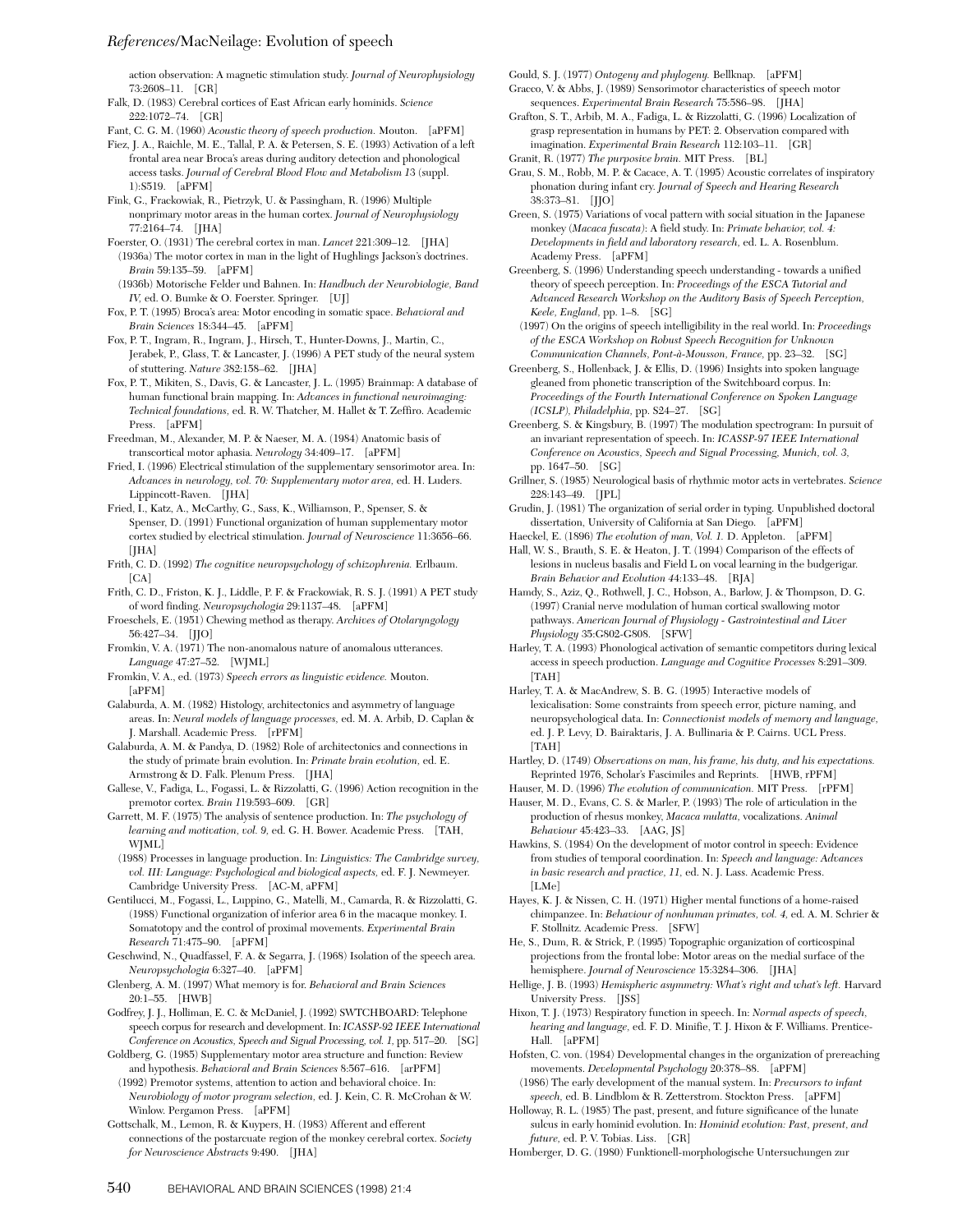Radiation der ernahrungs-und Trinkmethoden der Papageien. *Bonner Zoologische Monographien* 13 [JS]

- (1986) *The lingual apparatus of the African grey parrot,* Psittacus erithacus Linne *(Aves: Psittacidae) description and theoretical mechanical analysis. Ornithological Monographs, No. 39.* The American Ornithologists' Union. [IMP]
- Huang, C.-S., Hiraba, H., Murray, G. M. & Sessle, B. J. (1989) Topographical distribution and functional properties of cortically-induced rhythmical jaw movements in the monkey (*Macaca fascicularis)*. *Journal of Neurophysiology* 61:635–50. [AAG, JPL, BJS]
- Huard, H., Lund, J. P. & Dubuc, R. (1995) A study of trigeminal premotor neurons in lampreys. *Society for Neuroscience Abstracts* 21:142. [JPL]
- Humphrey, N. (1986) *The inner eye.* Faber & Faber. [BL]

Hura, S. L., Lindblom, B. & Diehl, R. L. (1994) On the role of perception in shaping phonological assimilation rules. *Language and Speech 3*5:59–72. [aPFM]

Huxley, T. H. (1917) *Methods and results: Essays.* Appleton and Co. [aPFM]

Iriki, A., Nozaki, S. & Nakamura, Y. (1988) Feeding behavior in mammals: Corticobulbar projection is recognized during conversion from sucking to chewing. *Developmental Brain Research* 44:189–96. [BJS]

- Itoh, M. & Sasanuma, S. (1984) Articulatory movements in apraxia of speech. In: *Apraxia of speech: Physiology, acoustics, linguistics, and management,* ed. J. Rosenbek, M. McNeil & A. Aronson. College Hill Press. [KGM]
- Jackendoff, R. (1977) *X syntax: A study of phrase structure.* MIT Press. [AC-M] Jacob, F. (1977) Evolution and tinkering. *Science* 196:1161–66. [aPFM]
- Jahanshahi, M., Jenkins, I. H., Brown, R. G., Marsden, C. D., Passingham, R. E. & Brooks, D. J. (1995) Self-initiated versus externally-triggered movements. I. An investigation using measurement of regional cerebral blood flow with PET and movement-related potentials in normal and Parkinson's disease subjects. *Brain* 118:913–33. [GG]
- Jakobson, R. (1940) Kindersprache, Aphasie und allgemeine Lautgesetze. In: *Selected writings.* Mouton.
- (1968) *Child language, aphasia, and phonological universals,* trans. A. R. Keiler. Mouton. [PL, aPFM]
- Jakobson, R., Fant, C. G. M. & Halle, M. (1951) *Preliminaries to speech analysis.* MIT Press. [aPFM]
- Janson, T. (1986) Cross-linguistic trends in CV sequences. *Phonology Yearbook* 3:179–96. [rPFM]
- John, E. R. (1967) *Mechanisms of learning and memory.* Academic Press. [SG] Jonas, S. (1981) The supplementary motor region and speech emission. *Journal of Communication Disorders* 14:349–73. [aPFM]
- Jones, J. A., Purdy, K. & Munhall, K. G. (1997) Constraints on syllable structure in speech. Paper presented at the meetings of the Acoustical Society of America, San Diego. [KGM]
- Jones, S. S. (1996) Imitation or exploration? Young infants matching of adults' oral gestures. *Child Development* 67:1952–69. [KB]
- Jürgens, U. (1976) Reinforcing concomitants of electrically elicited vocalizations. *Experimental Brain Research* 26:203–14. [JHA]
- (1979a) Neural control of vocalization in non-human primates. In: *Neurobiology of social communication in primates,* ed. H. D. Steklis & M. J. Raleigh. Academic Press. [JHA, arPFM]
- (1979b) Vocalization as an emotional indicator. A neuroethological study in the squirrel monkey. *Behaviour* 69:88–117. [JHA, UJ]
- (1987) Primate communication: Signalling, vocalization. In: *Encyclopedia of Neuroscience,* ed. G. Adelman. Birkhauser. [aPFM]
- (1992) On the neurobiology of vocal communication. In: *Nonverbal vocal communication: Comparative and developmental approaches,* ed. M. Papousek, H. Papousek & U. Jürgens. Cambridge University Press. [CA]
- (1994) The role of the periaqueductal grey in vocal behaviour. *Behavioural Brain Research* 62:107–17. [SFW]
- (1995) Neuronal control of vocal production in human and non-human primates. In: *Current topics in primate vocal communication,* ed. E. Zimmerman, J. D. Newman & U. Jurgens. Plenum Press. [aPFM]
- Jürgens, U., Kirzinger, A. & von Cramon, D. (1982) The effect of deep-reaching lesions in the cortical face area on phonation: A combined case report and experimental monkey study. *Cortex* 18:125–40. [aPFM]
- Jusczyk, P. W., Friederici, A. D., Wessels, J. M., Svenkerud, V. Y. & Jusczyk, A. M. (1993) Infants' sensitivity to the sound patterns of native language words. *Journal of Memory and Language* 32:402–20. [LMe]
- Kaye, J., Lowenstamm, J. & Vergnaud, J.-R. (1990) Constituent structure and government in phonology. *Phonology* 7:193–231. [Ac-M]
- Keizer, K. & Kuypers, H. (1989) Distribution of corticospinal neurons with collaterals to the lower brain stem nuclei reticular formation in monkey (*Macaca fascicularis)*. *Experimental Brain Research* 74:311–18. [JHA]
- Kelso, J. A. S., Tuller, B., V-Bateson, E. & Fowler, C. A. (1984) Functionally specific articulatory cooperation following jaw perturbations during speech: Evidence for coordinative structures. *Journal of Experimental Psychology: Human Perception and Performance* 10:812–32. [AAG]
- Kent, R. D. (1981) Articulatory-acoustic perspectives on speech development. In: *Language behavior in infancy and early childhood,* ed. R. E. Stark. Elsevier-North Holland. [KB]
- (1993) Infants and speech: Seeking patterns. *Journal of Phonetics* 21:117–23. [LMe]
- Kent, R. & Rosenbek, J. (1983) Acoustic patterns of apraxia of speech. *Journal of Speech and Hearing Research* 26:231–48. [KGM]
- Kim, J. H. S., Relkin, N. R., Lee, K.-M. & Hirsch, J. (1997) Distinct cortical areas associated with native and second languages. *Nature 3*88:171–74. [CA]
- Kingston, J. & Macmillan, N. A. (1995) Integrality of nasalization and F1 in vowels in isolation and before oral and nasal consonants: A detection-theoretic application of the Garner paradigm. *Journal of the Acoustical Society of America* 97:1261–85. [JP]
- Kirzinger, A. & Jürgens, U. (1982) Cortical lesion effects and vocalization in the squirrel monkey. *Brain Research* 233:299–315. [JHA]
- (1994) Role of extralaryngeal muscles in phonation of subhuman primates. *Journal of Comparative Physiology A* 175:215–22. [UJ]
- Klima, E. & Bellugi, U. (1979) *The signs of language.* Harvard University Press. [rPFM]
- Kolk, H. H. J. (1995) A time-based approach to agrammatic production. *Brain and Language* 50:282–303. [GG]
- Kolk, H. H. J. & van Grunsven, M. F. (1985) Agrammatism as a variable phenomenon. *Cognitive Neuropsychology* 2:347–84. [GG]
- Kozhevnikov, V. A. & Chistovich, L., eds. (1965) *Speech: Articulation and perception.* Clearing House for Federal, Scientific and Technical Information, JPRS, 30:543. [aPFM]
- Krubitzer, L., Manger, P., Pettigrew, J. & Calford, M. (1995) Organization of somatosensory cortex in monotremes - in search of the prototypical plan. *Journal of Cognitive Neurology* 351:261–306. [SFW]
- Kuhl, P. K. & Meltzoff, A. N. (1982) The bimodal perception of speech in infancy. *Science* 218:1138–41. [aPFM]
- Kurata, K. & Wise, S. P. (1988) Premotor and supplementary motor cortex in rhesus monkeys: Neuronal activity during externally- and internally-instructed motor tasks. *Experimental Brain Research* 72:237–48. [AAG]
- Kypers, H. G. J. M. (1958) Some projections from the pericentral cortex to the pons and lower brain stem in the monkey and chimpanzee. *Journal of Comparative Neurology* 100:221–55. [JPL]
- Lakoff, G. (1987) *Women, fire and dangerous things: What categories reveal about the mind.* The University of Chicago Press. [arPFM]
- (1988) Smolensky, semantics, and the sensorimotor system. *Behavioral and Brain Sciences* 11:39–40. [HWB]
- Lancaster, J. (1973) *Primate behavior and the emergence of human culture.* Holt, Rinehart Winston. [aPFM]
- Lang, W., Obrig, H., Lindinger, G., Cheyne, D. & Deecke, L. (1990) Supplementary motor area activation while tapping bimanually different rhythms in musicians. *Experimental Brain Research* 79:504–14. [GG]
- Lashley, K. S. (1951) The problem of serial order in behavior. In: *Cerebral mechanisms in behavior: The Hixon symposium,* ed. L. A. Jeffress. Wiley. [aPFM]
- Lawson, L. (1983) Multi-channel signs. In: *Language in sign,* ed. J. G. Kyle & B. Woll. Croom Helm. [BW]
- Lazar, G., Szabo, T., Libouban, S., Ravailleveron, M., Toth, B. & Brandle, K. (1992) Central projections and motor nuclei of the facial, glossopharyngeal, and vagus nerves in the mormyrid fish gnathonemus petersii. *Journal of Comparative Neurology* 325:343–58. [SFW]
- LeBlanc, P. (1992) Language localization with activation PET scanning. *Journal of Neurosurgery* 31:369–73. [aPFM]
- LeMay, M. & Geschwind, N. (1976) Hemispheric differences in the brains of great apes. *Brain, Behavior and Evolution* 11:48–52. [JHA]
- Lenneberg, E. (1967) *Biological foundations of language.* Wiley. [JHA]
- Levelt, W. J. M. (1989) *Speaking: From intention to articulation.* MIT Press. [WJML, aPFM]
- (1992) Accessing words in speech production: Stages, processes and representations. *Cognition* 42:1–22. [WJML, aPFM]
- Levelt, W. J. M., Roelofs, A. & Meyer, A. S. (in press) A theory of lexical access in speech production. *Behavioral and Brain Sciences 2*2(1). [WJML, rPFM]
- Levin, J. (1985) A metrical theory of syllabicity. Unpublished Ph. D. dissertation, MIT. [AC-M]
- Levitt, A. G. & Wang, Q. (1991) Evidence for language-specific rhythmic influences in the reduplicative babbling of French- and English-learning infants. *Language and Speech* 34:235–49. [LMe]
- Liberman, A. M. & Mattingly, I. G. (1985) The motor theory of speech perception revised. *Cognition* 21:1–36. [aPFM, GR]
- Lichtheim, L. (1885) On aphasia. *Brain* 7:433–84. [PL]
- Lieberman, P. (1968) Primate vocalizations and human linguistic ability. *Journal of the Acoustical Society of America 4*4:1157–64. [PL]
- (1980) On the development of vowel production in young children. In: *Child phonology. Vol. 1: Production,* ed. G. H. Yeni-Komshian, J. F. Kavanagh & C. A. Ferguson. Academic Press. [JP]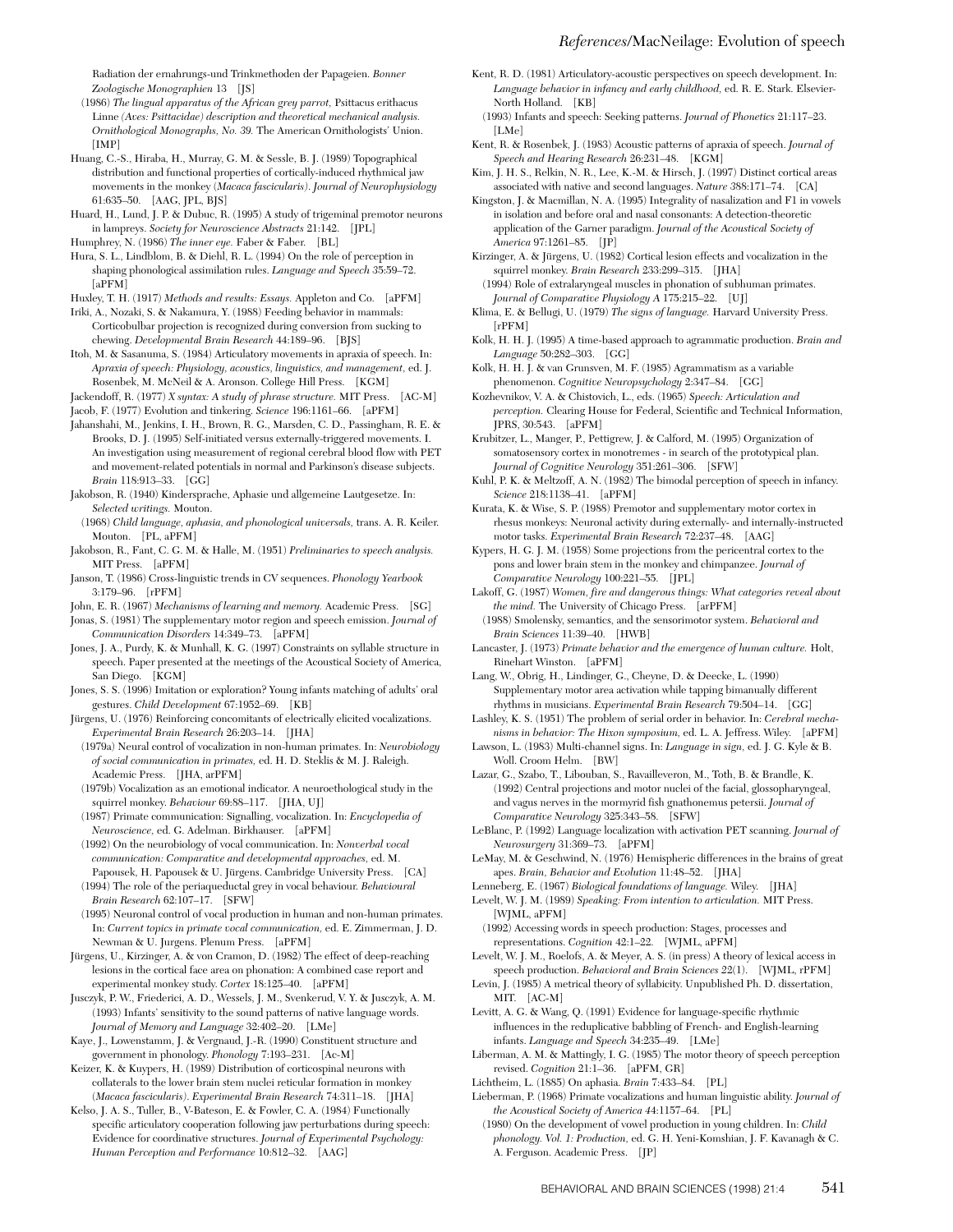#### *References/*MacNeilage: Evolution of speech

- (1984) *The biology and evolution of language.* Harvard University Press. [aPFM, GR]
- (1994) Biologically bound behavior, free-will, and human evolution. In: *Conflict and cooperation in nature,* ed. J. I. Casti. Wiley. [PL]
- (1995) What primate calls can tell us about human evolution. In: *Current topics in primate vocal communication,* ed. E. Zimmermann, J. D. Newman & U. Jürgens. Plenum Press. [PL]
- (1998) *Eve spoke: Human language and human evolution.* Norton. [PL] (in press) *The functional language system of the human brain: Its nature and evolution.* Harvard University Press. [PL]
- Lieberman, P., Kako, E. T., Friedman, J., Tajchman, G., Feldman, L. S. & Jiminez, E. B. (1992) Speech production, syntax comprehension, and cognitive deficits in Parkinson's disease. *Brain and Language* 43:169–89. [PL]
- Lim, S., Dinner, D., Pillay, P., Luders, H., Morris, H., Klein, G., Wylie, E. & Awad, I. (1994) Functional anatomy of the human supplementary sensorimotor area: Results of extraoperative electrical stimulation. *Electroencephalography and Clinical Neurophysiology* 91:179–93. [JHA]
- Lin, L.-D., Murray, G. M. & Sessle, B. J. (1994) Functional-properties of single neurons in the primate face primary somatosensory cortex. 2. Relations with different directions of trained tongue protrusion. *Journal of Neurophysiology* 71:2391–400. [SFW]
- (in press) Effects on primate mastication of reversible inactivation by cooling of the face primary somatosensory cortex. *Archives of Oral Biology.* [BJS]
- Lindblom, B. (1992) Phonological units as adaptive emergents of lexical development. In: *Phonological development: Models, research, implications,* ed. C. A. Ferguson, L. Menn & C. Stoel-Gammon. York Press. [rPFM]
- Lindblom, B., Lubker, J. & Gay, T. (1979) Formant frequencies of some fixedmandible vowels and a model of speech motor programming by predictive simulation. *Journal of Phonetics* 7:147–61. [JP]
- Lindblom, B. & Maddieson, I. (1988) Phonetic universals in consonant systems. In: *Language, speech and mind,* ed. L. M. Hyman & C. N. Li. Routledge. [aPFM]

Locke, J. (1983) *Phonological acquisition and change.* Academic Press. [aPFM]

Locke, J. L, Bekken, K. E., McMinn-Larson, L. & Wein, D. (1995) Emergent control of manual and vocal-motor activity in relation to the development of speech. *Brain and Language* 51:498–508. [GG]

Lu, M., Preston, J. & Strick, P. (1994) Interconnections between prefrontal cortex and premotor areas in the frontal lobe. *Journal of Comparative Neurology 3*41:375–92. [JHA]

Luders, H. O. (1996) Functions of the supplementary motor area: Summary of a workshop. In: *Advances in neurology, vol. 70: Supplementary sensorimotor area,* ed. H. O. Luders. Lippincott-Raven. [rPFM]

Luders, H. O., Lesser, R., Dinner, D., Morris, H., Wylie, E. & Godoy, J. (1988) Localization of cortical function: New information from extraoperative monitoring of patients with epilepsy. *Epilepsia* 29(suppl. 2):S56-S65. [JHA]

Lund, J. P. (1991) Mastication and its control by the brainstem. *Critical Reviews in Oral Biology and Medicine* 2:33–64. [JPL]

Lund, J. P. & Enomoto, S. (1988) The generation of mastication by the central nervous system. In: *Neural control of rhythmic movements,* ed. A. Cohen, S. Rossignol & S. Grillner. Wiley. [aPFM]

Lund, J. P. & Lamarre, Y. (1974) Activity of neurons in the lower precentral cortex during voluntary and rhythmic jaw movements in the monkey. *Experimental Brain Research 1*9:282–89. [JHA, JPL]

Lund, J. P., Sasamoto, K., Murakami, T. & Olsson, K. Å. (1984) Analysis of rhythmical movements produced by electrical stimulation of the motorsensory cortex of rabbits. *Journal of Neurophysiology* 52:1014–29. [JPL]

Luppino, G., Matelli, M., Camarda, R., Gallese, V. & Rizzolatti, G. (1991) Multiple representations of body movements in mesial area 6 and the adjacent cingulate cortex; an intra-cortical microstimulation study. *Journal of Comparative Neurology* 311:463–82. [JHA]

Luppino, G., Matelli, M., Camarda, R. & Rizzolatti, G. (1993) Cortical connections of area F3 (SMA proper) and area F6 (Pre-SMA) in the macaque monkey. *Journal of Comparative Neurology* 338:114–40. [JHA, AAG]

Luschei, E. S. & Goldberg, L. J. (1981) Neural mechanisms of mandibular control: Mastication and voluntary biting. In: *Handbook of physiology: The nervous system, vol. 2.* American Physiological Society. [aPFM, BJS]

Luschei, E. S. & Goodwin, G. (1975) Role of monkey precentral cortex in control of voluntary jaw movements. *Journal of Neurophysiology* 38:146–57. [JHA]

Lynch, M. P., Oller, D. K., Steffens, M. L. & Buder, E. H. (1995) Phrasing in prelinguistic vocalizations. *Developmental Psychobiology* 28:3–25. [KB]

MacKay, D. G. (1970) Spoonerisms: The structure of errors in the serial order of speech. *Neuropsychologia 8*:323–50. [rPFM]

Maclean, P. D. (1982) On the origin and progressive evolution of the triune brain. In: *Primate brain evolution: Methods and concepts,* ed. E. Armstrong and D. Falk. Plenum. [aPFM]

MacNeilage, P. F. (1964) Typing errors as clues to serial ordering mechanisms in language behavior. *Language and Speech* 7:144–59. [aPFM]

(1973) Central processes controlling speech production during sleep and

- (1982) Speech production mechanisms in aphasia. In: *Speech motor control,* ed. S. Grillner, B. Lindblom, J. Lubker & A. Persson. Pergamon. [aPFM]
- (1985) Serial ordering errors in speech and typing. In: *Phonetic linguistics,* ed. V. A. Fromkin. Academic Press. [aPFM]
- (1986) Bimanual coordination and the beginnings of speech. In: *Precursors to early speech,* ed. B. Lindblom & R. Zetterstrom. Stockton Press. [aPFM]

(1987a) The evolution of hemispheric specialization for manual function and language. In: *Higher brain functions: Explorations of the brain's emergent properties,* ed. S. P. Wise. Wiley. [aPFM, BW]

- (1987b) Speech: Motor control. In: *Encyclopedia of neuroscience,* ed. G. A. Adelman. Birkhauser. [aPFM]
- (1989) Grasping in modern primates: The evolutionary context. In: *Vision and action: The control of grasping,* ed. M. A. Goodale. Ablex. [aPFM]
- (1990) The gesture as a unit in speech perception theories. In: *Modularity and the motor theory,* ed. I. G. Mattingly & M. G. Studdert-Kennedy. Erlbaum. [aPFM]
- (1991a) Articulatory phonetics. In: *Oxford international encyclopedia of linguistics,* ed. W. Bright. Oxford University Press. [aPFM]
- (1991b) The "postural origins" theory of primate neurobiological asymmetries. In: *Biological and behavioral determinants of language,* ed. N. A. Krasnegor, D. M. Rumbaugh, R. L. Schiefelbusch & M. G. Studdert-Kennedy. Erlbaum. [aPFM]
- (1992) Evolution and lateralization of the two great primate action systems. In: *Language origin: A multidisciplinary approach,* ed. J. Wind, .B. Chiarelli, B. Bichakjian & A. Nocentini. Kluwer. [aPFM]
- (1994) Prolegomena to a theory of the sound pattern of the first language. *Phonetica* 51:184–94. [arPFM]

(1998a) Evolution of the mechanism of language output: Comparative neurobiology of vocal and manual communication. In: *Approaches to the evolution of language: Social and cognitive bases,* ed. J. R. Hurford, C. Knight & M. G. Studdert-Kennedy. Cambridge University Press. [aPFM, BW]

- (1998b) Towards a unified view of cerebral hemispheric specializations in vertebrates. In: *Comparative neuropsychology,* ed. A. D. Milner. Oxford University Press (in press). [aPFM]
- MacNeilage, P. F. & Davis, B. L. (1990a) Acquisition of speech production: Frames then content. In: *Attention and performance XIII: Motor representation and control,* ed. M. Jeannerod. Erlbaum. [rPFM]
- (1990b) Acquisition of speech production: The achievement of segmental independence. In: *Speech production and speech modeling,* ed. W. J. Hardcastle & A. Marchal. Kluwer. [rPFM]
- (1993) Motor explanations of babbling and early speech patterns. In: *Developmental neurocognition: Speech and face processing in the first year of life,* ed. B. Boysson-Bardies, S. de Schonen, P. Jusczyk, P. F. MacNeilage & J. Morton. Kluwer. [rPFM]
- (1996) From babbling to first words: Phonetic patterns. *Proceedings of the first ECA tutorial and research workshop on speech production modelling. Autrans, France,* pp. 155–57. [aPFM]

MacNeilage, P. F., Davis, B. L. & Matyear, C. L. (1997) Babbling and first words: Phonetic similarities and differences. *Speech Communication* 22:269–77. [rPFM]

MacNeilage, P. F., Studdert-Kennedy, M. G. & Lindblom, B. (1984) Functional precursors to language and its lateralization. *American Journal of Physiology R* (*Regulatory Integrative and Comparative Physiology* 15) 246:912–15. [aPFM]

- (1985) Planning and production of speech: An overview. In: *Planning and production of speech in normally hearing and deaf people,* ed. J.. Lauter. ASHA Reports. [aPFM]
- (1987) Primate handedness reconsidered. *Behavioral and Brain Sciences* 10:247–63. [aPFM]
- Maddison, I. & Precoda, K. (1990) Syllable structure and phonetic models. *Phonology* 9:45–60. [rPFM]
- Maeda, S. & Boë, L.-J. (1997) Modèlization de la croissance du conduit vocal. *La voyelle dans tous ses états.* Nantes. [CA]
- Maki, S. (1990) An experimental approach to the postural origins theory of neurobiological asymmetries in primates. Unpublished Ph. D. dissertation, University of Texas at Austin. [aPFM]
- Malmberg, B. (1960) *Kort lärobok i fonetik.* Gleerups. [BL]
- Marder, E. & Calabrese, R. L. (1996) Principles of rhythmic motor pattern generation. *Physiological Reviews* 76:687–717. [AAG]
- Marler, P. (1977) The structure of animal communication sounds. In: *Recognition of complex acoustic signals,* ed. T. H. Bullock. Dahlem Konferenzen. [aPFM]

Marsden, C., Deeke, L., Freund, H., Hallet, M., Passingham, R., Shibaski, H., Tanji, J. & Wiesendanger, M. (1996) The functions of the supplementary motor area. In: *Advances in neurology, vol. 70: Supplementary motor area,* ed. H. Luders. Lippincott-Raven. [JHA]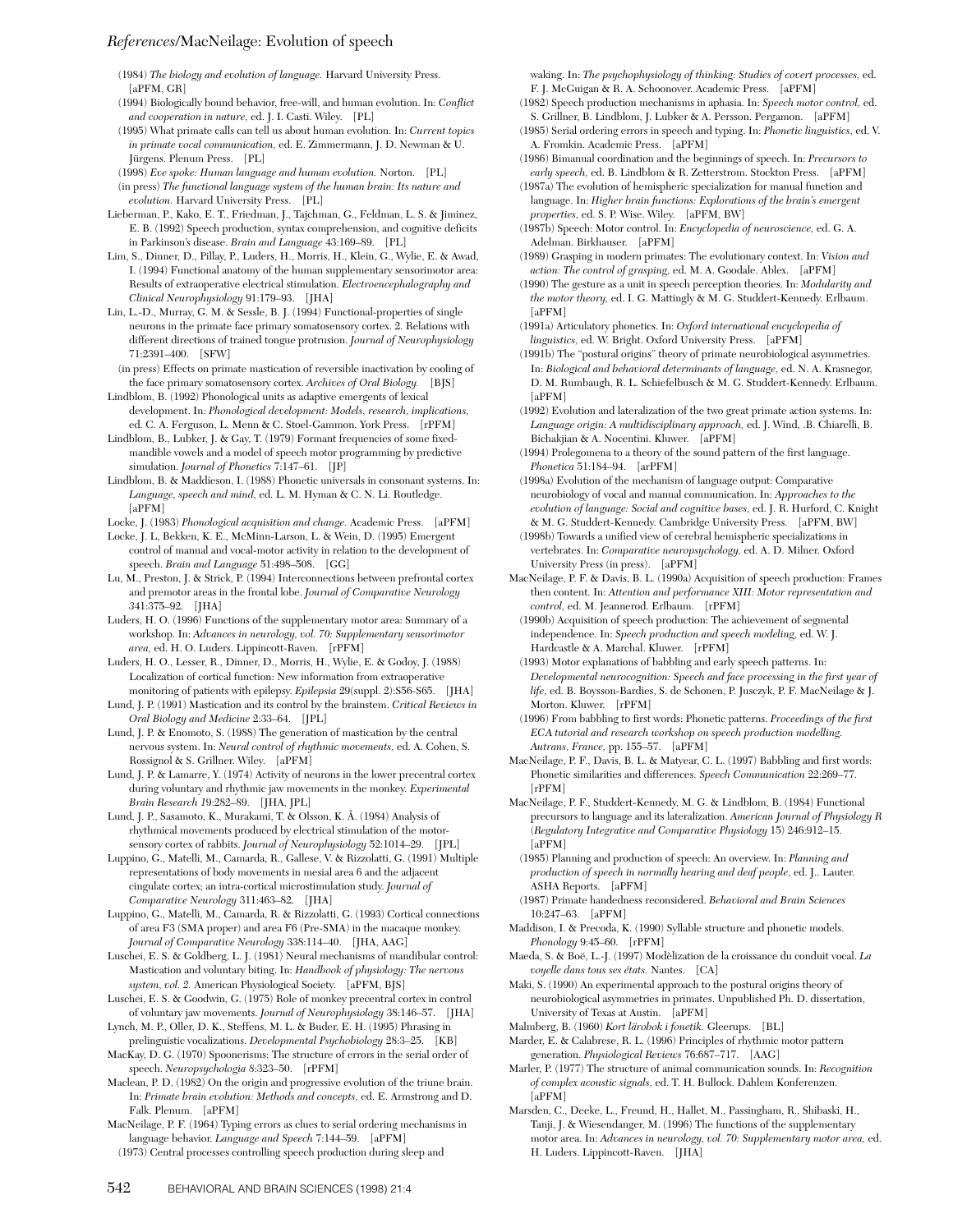Martin, N., Dell, G. S., Saffran, E. M. & Schwartz, M. F. (1994) Origins of paraphasias in deep dysphasia: Testing the consequences of a decay impairment to an interactive spreading activation model of lexical retrieval. *Brain and Language* 47:609–60. [GG]

Martin, R. E., Murray, G. M., Kemppainen, P., Masuda, Y. & Sessle, B. J. (1997) Functional properties of neurons in the primate tongue primary motor cortex during swallowing. *Journal of Neurophysiology* 78:1516–30. [BJS]

Martin, R. E., Murray, G. M. & Sessle, B. J. (1995) Cerebral cortical control of primate orofacial movements: Role of face motor cortex in trained and semiautomatic motor behaviors. In: *Alpha and gamma motor systems,* ed. A. Taylor, M. Gladden & R. Durbaba. Plenum Press. [AAG]

Martin, R. E. & Sessle, B. J. (1993) The role of the cerebral cortex in swallowing. *Dysphagia* 8:195–202. [BJS]

Masataka, N. & Bloom, K. (1994) Acoustic properties that determine adults' preferences for 3-month-old infant vocalizations. *Infant Behavior and Development* 17:461–64. [KB]

Masataka, N. & Fujita, K. (1989) Vocal learning of Japanese and rhesus monkeys. *Behaviour* 109:191–99. [RJA, rPFM]

Matelli, M., Camarda, R., Glickstein, M. & Rizzolatti, G. (1986) Afferent and efferent projections of the inferior area 6 in the macaque monkey. *Journal of Comparative Neurology* 251:281–98. [AAG]

Matelli, M., Luppino, G. & Rizzolatti, G. (1991) Architecture of superior and mesial area 6 and adjacent cingulate cortex. *Journal of Comparative Neurology* 311:445–62. [JHA]

Matsuzaka, Y., Aizawa, H. & Tanji, J. (1992) A motor area rostral to the supplementary motor areas (pre-supplementary area) in the monkey: Neuronal activity during a learned motor task. *Journal of Neurophysiology* 68:653–62. [JHA]

Mayr, E. (1982) *The growth of biological thought.* Bellknap. [aPFM]

McCaffrey, H. L., Davis, B. L. & MacNeilage, P. F. (1997) Babbling and words before and after early cochlear implant: A case study. Paper presented at the Annual Meeting of the American Speech, Language and Hearing Association, Boston MA., November, 1997. [rPFM]

McCune, L. & Vihman, M. M. (1987) Vocal motor schemes. *Papers and Reports in Child Language Development* 26:72–79. [LM] (1997) A critical role for phonetic development in the transition to reference (submitted). [LM]

McCune, L., Vihman, M. M., Roug-Hellechius, L., Delery, D. B. & Gogate, L. (1996) Grunt communication in human infants. *Journal of Comparative Psychology* 110:27–37. [LM]

McFarland, D. H. & Lund, J. P. (1995) Modification of mastication and respiration during swallowing in the adult human. *Journal of Neurophysiology* 74:1509–17. [JPL]

Medicus, G. (1992) The inapplicability of the biogenetic rule to behavioral development. *Human Development* 35:1–8. [aPFM]

Meier, R. P., McGarvin, L., Zakia, R. A. E. & Willerman, R. (1997) Silent mandibular oscillations in vocal babbling. *Phonetica* 54:153–71. [KB, aPFM]

Meijers, L. M. & Eijkman, E. G. (1974) The motor system in simple reaction time experiments. *Acta Psychologica* 38:367–77. [SG]

Meringer, R. & Mayer, K. (1895) *Versprechen und Verlesen. Eine psychologischlinguistische Studie.* Göschen'sche Verlagsbuchhandlung. New edition with an introductory essay by A. Cutler & D. A. Fay (1978). John Benjamins. [WJML]

Mesulam, M. M. (1990) Large-scale neurocognitive networks and distributed processing for attention, language, and memory. *Annals of Neurology* 28:597–613. [PL]

Mills, D. L., Coffey-Corina, S. & Neville, H. J. (1994) Variability in cerebral organization during primary language acquisition. In: *Human behavior and the developing brain,* ed. G. Dawson & K. W. Fischer. Guilford Press. [LM]

Mohr, J. P. (1976) Broca's area and Broca's aphasia. In: *Studies in neurolinguistics, vol. 1.,* ed. H. Whitaker & H. A. Whitaker. Academic Press. [rPFM]

Moore, B. R. (1992) Avian movement imitation and a new form of mimicry: Tracing the evolution of a complex form of learning. *Behaviour* 122:231–63. [IMP]

Morgane, P. J., Jacobs, M. S. & Galaburda, A. M. (1985) Conservative features of neocortical evolution in the dolphin brain. *Brain, Behavior and Evolution* 26:176–84. [GG]

Muakkassa, K. & Strick, P. (1979) Frontal lobe inputs to the primate motor cortex: Evidence for four somatotopically organized "pre-motor" areas. *Brain Research* 177:176–82. [JHA]

Muller, J. (1848) *The physiology of the senses, voice and muscular motion with the mental faculties,* trans. W. Baly. Walton and Maberly. [PL]

Müller-Preuss, P. (1983) Inhibition of auditory neurones during phonation: Evidence of feed-forward mechanisms in brain processes controlling audiovocal behaviour. In: *Advances in vertebrate neuroethology,* ed. J. P. Ewart, R. R. Capranica & J. P. Ingle. NATO ASI Series. [CA]

Munhall, K. G. & Ostry, D. J. (1983) Mirror-image movements in typing. In:

*Cognitive aspects of skilled typewriting,* ed. W. E. Cooper. Springer-Verlag. [KGM]

Murphy, K., Corfield, D. R., Fink, G. R., Wise, R. J. S., Guz, A. & Adams, L. (1997) Neural mechanisms associated with the control of speech in man. *NeuroImage* 5(4):S253. [CA, rPFM]

Murray, G. M. & Sessle, B. J. (1992a) Functional properties of single neurons in the face primary motor cortex of the primate. 1. Input and output features of tongue motor cortex. *Journal of Neurophysiology 6*7:747–58. [SFW]

(1992b) Functional properties of single neurons in the face primary motor cortex of the primate. 2. Relations with trained orofacial motor behavior. *Journal of Neurophysiology* 67:759–74. [BJS]

Mushiake, H., Inase, M. & Tanji, J. (1991) Neuronal activity in the primate premotor, supplementary motor, and precentral motor cortex during visuallyguided and internally determined sequential movements. *Journal of Neurophysiology* 66:705–18. [AAG]

Myers, R. E. (1976) Comparative neurology of vocalization and speech: Proof of a dichotomy. *Annals of the New York Academy of Sciences* 280:745–57. [aPFM]

Naeser, M. A., Alexander, M. P., Helms-Estabrooks, N., Levine, H. L., Laughlin, S. A. & Geschwind, N. (1982) Aphasia with predominantly subcortical lesion sites; description of three capsular/putaminal aphasia syndromes. *Archives of Neurology* 39:2–14. [PL]

Nakamura, Y. & Katakura, N. (1995) Generation of masticatory rhythm in the brainstem. *Neuroscience Research 2*3:1–20. [UJ]

Napier, J. R. (1962) The evolution of the hand. *Scientific American* 207:56–62. [aPFM]

Natsopoulos, D., Grouios, G., Bostantzopoulou, S., Mentenopoulos, G., Katsarou, Z. & Logothetis, J. (1993) Algorithmic and heuristic strategies in comprehension of complement clauses by patients with Parkinson's disease. *Neuropsychologia* 31:951–64. [PL]

Negus, V. E. (1949) *The comparative anatomy and physiology of the larynx.* Hafner. [aPFM]

Nespoulous, J-L., Lecours, A. R., Lafond, D. & Joanette, Y. (1985) Jargonagraphia with(out) jargonaphasia. Paper presented at the BABBLE conference, Niagara Falls, March 1985. [aPFM]

Netsell, R. (1981) The acquisition of speech motor control: A perspective with directions for research. In: *Language behavior in infancy and early childhood,* ed. R. E. Stark. Elsevier-North Holland. [KB]

Nicolelis, M. A. L., Baccala, L. A., Lin, R. C. S. & Chapin, J. K. (1995) Sensorimotor encoding by synchronous neural ensemble activity at multiple levels of the somatosensory system. *Science* 268:1353–58. [AAG]

Nicolelis, M. A. L., Ghazanfar, A. A., Faggin, B. M., Votaw, S. & Oliveira, L. M. O. (1997) Reconstructing the engram: Simultaneous, multisite, many single neuron recordings. *Neuron 1*8:529–37. [AAG]

Nieuwenhuys, R. (1972) Topographical analysis of the brain stem of the lamprey *Lampetra fluviulis. Journal of Comparative Neurology* 145:165–78. [JPL]

Nittrouer, S., Studdert-Kennedy, M. G. & McGowan, R. S. (1989) The emergence of phonetic segments. Evidence from the spectral structure of fricative-vowel syllables spoken by children and adults. *Journal of Speech and Hearing Research* 32:120–32. [aPFM]

Norman, D. A. & Rumelhart, D. E. (1983) Studies of typing from the LNR research group. In: *Cognitive aspects of skilled typewriting,* ed. W. E. Cooper. Springer-Verlag. [aPFM]

Nottebohm, F. (1980) Brain pathways for vocal learning in birds: A review of the first ten years. *Progress in Psychobiology and Physiological Psychology* 9:85–124. [IMP]

Ohala, J. J. (1978) Phonological notations as models. In: *Proceedings of the Twelfth International Congress of Linguists, Innsbruck,* ed. W. U. Dressler & W. Meid. Institut für Sprachwissenschaft der Universitat Innsbruck. [aPFM]

Ohala, J. J. (1995) Speech perception is hearing sounds, not tongues. *Journal of the Acoustical Society of America* 99:1718–25. [JJO]

Ohala, J. J. & Kawasaki-Fukumori, H. (1997) Alternatives to the sonority hierarchy for explaining segmental sequential constraints. In: *Language and its ecology: Essays in memory of Einar Haugen,* ed. S. Eliasson & E. H. Jahr. Mouton de Gruyter. [JJO]

Ojemann, G. (1983) Brain organization for language from the perspective of electrical stimulation mapping. *Behavioral and Brain Sciences* 6:189–230. [aPFM]

Oller, D. K. & Eilers, R. E. (1988) The role of audition in infant babbling. *Child Development* 59:441–49. [LMe]

Orgogozo, J. M. & Larsen, B. (1979) Activation of the supplementary motor area during voluntary movement in man suggests it works as a supramotor area. *Science* 206:847–50. [aPFM]

Owren, M. J., Dieter, J. A., Seyfarth, R. M. & Cheney, D. L. (1992) "Food" calls produced by adult female rhesus (*Macaca mulatta)* and Japanese (*M. fuscata)* macaques, their normally reared offspring, and offspring cross-fostered between species. *Behaviour* 120:218–31. [rPFM]

(1993) Vocalizations of rhesus (*Macaca mulatta)* and Japanese (*M. fuscata)*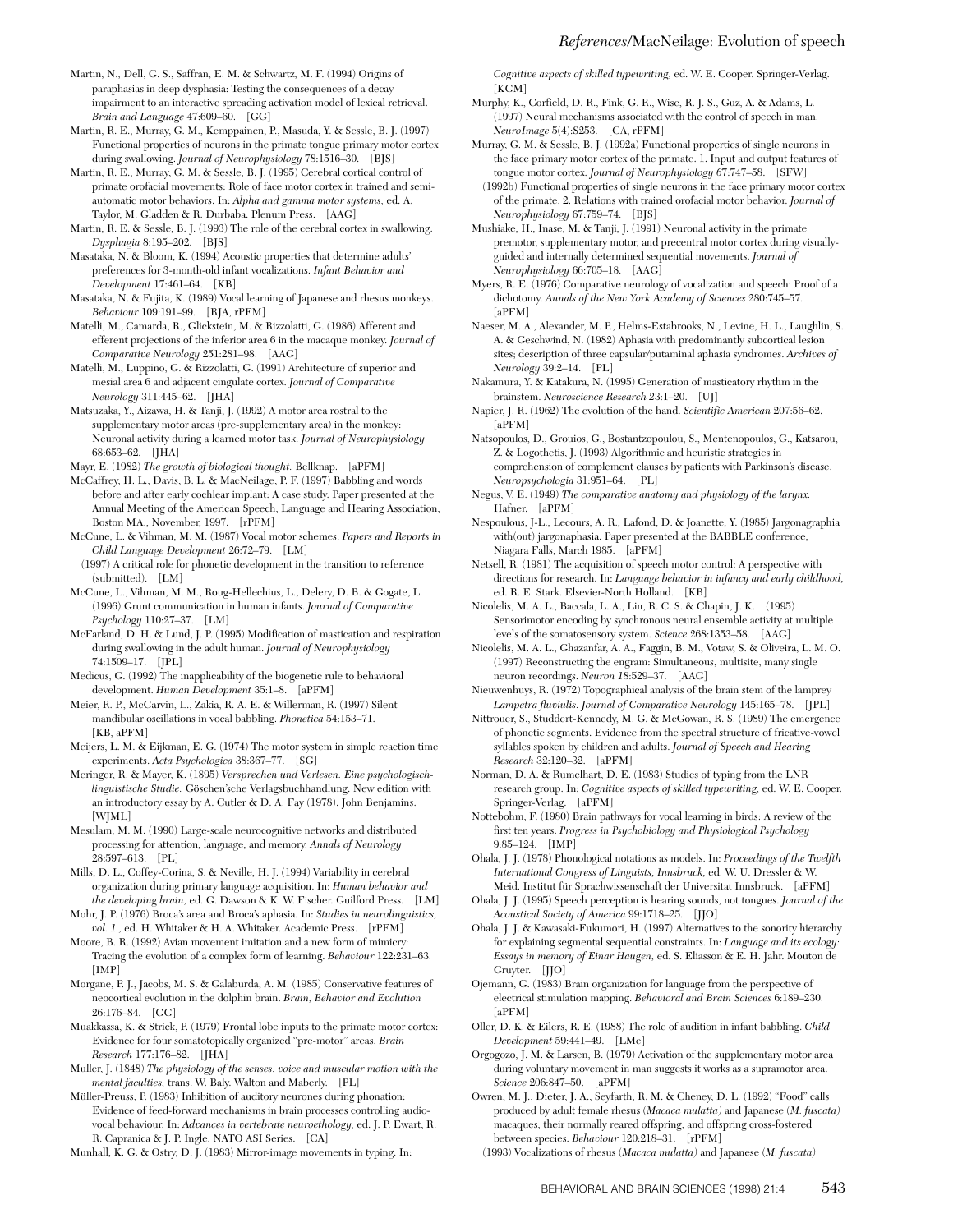#### *References/*MacNeilage: Evolution of speech

macaques cross-fostered between species show evidence of only limited modification. *Developmental Psychobiology 2*6:389–406. [rPFM]

Pandya, D. (1987) Association cortex. In: *The encyclopedia of neuroscience,* ed. G. Adelman. Birkhauser [aPFM]

Pardo, J. & Fox, P. (1993) Preoperative assessment of the cerebral hemisphere dominance for language with CBF PET. *Human Brain Mapping* 1:57–68. [JHA]

Passingham, R. E. (1987) Two cortical systems for directing movement. In: *Ciba Foundation Symposium No. 132,* ed. G. Bock, M. O'Connor & J. Marsh. Wiley. [aPFM]

Pastor, M. A., Artieda, J., Jahanshahi, M. & Obeso, J. A. (1992) Time estimation and reproduction is abnormal in Parkinson's disease. *Brain 1*15:211–25. [GG]

Patterson, D. K. & Pepperberg, I. M. (1998, in press) Acoustic and articulatory correlates of stop consonants in a parrot and a human subject. *Journal of the Acoustical Society of America* 103. [IMP]

Patterson, D. K., Pepperberg, I. M., Story, B. H. & Hoffman, E. (1997) How parrots talk: Insights based on CT scans, image processing, and mathematical models. In: *SPIE Proceedings, vol. 3033,* ed. E. Hoffman. International Society for Optical Engineering. [IMP]

Paulesu, E., Frith, C. D. & Frackowiak, R. S. J. (1993) The neural correlates of the component of working memory. *Nature* 362:342–44. [aPFM]

Paus, T., Petrides, M., Evans, A. C. & Meyer, E. (1993) The role of the human anterior cingulate cortex in the control of oculomotor, manual and speech responses: A positron emission tomography study. *Journal of Neurophysiology* 70:453–69. [aPFM]

Pearson, K. (1987) Central pattern generation: A concept under scrutiny. In: *Advances in physiological research,* ed. H. McLennen. Plenum Press. [AAG]

Pellegrino, G., Fadiga, L., Fogassi, L., Gallese, V. & Rizzolatti, G. (1992) Understanding motor events: A neurophysiological study. *Experimental Brain Research* 91:176–80. [aPFM]

Penfield, W. & Jasper, H. (1954) *Epilepsy and the functional anatomy of the human brain.* Little Brown. [aPFM]

Penfield, W. & Roberts, L. (1959) *Speech and brain mechanisms.* Princeton University Press. [arPFM]

Penfield, W. & Welch, K. (1951) The supplementary motor area of the cerebral cortex: A clinical and experimental study. *A. M. A. Archives of Neurology and Psychiatry* 66:289–317. [aPFM]

Pepperberg, I. M. (1990) Some cognitive capacities of an African Grey parrot. In: *Advances in the study of behavior, vol. 19,* ed. P. J. B. Slater, J. S. Rosenblatt & C. Beer. Academic Press. [IMP]

Pepperberg, I, M., Brese, K. J. & Harris, B. J. (1991) Solitary sound play during acquisition of English vocalizations by an African Grey parrot (*Psittacus erithacus)*: Possible parallels with children's monologue speech. *Applied Psycholinguistics* 12:151–78. [IMP]

Peters, J. (in preparation) Acoustic determinants of the perception of infant vowels.  $[IP]$ 

Petersen, M., Beeche, M., Zoloth, S., Moody, D. & Stebbins, W. (1978) Neural lateralization of species-specific vocalizations by Japanese macaques (*Macaca fuscata)*. *Science* 202:324–26. [JHA]

Petersen, S. E., Fox, P. T., Posner, M. I., Mintum, M. & Raichle, M. E. (1988) Positron emission tomographic studies of the cortical anatomy of single word processing. *Nature* 331:585–89. [aPFM]

(1989) Positron emission tomographic studies of the processing of single words. *Journal of Cognitive Neuroscience* 1(2):153–70. [JHA]

Petitto, L. & Marentette, P. (1991) Babbling in the manual mode: Evidence for the ontogeny of language. *Science* 251:1493–96. [aPFM]

Petropoulos, D., Lund, J. P. & Dubuc, R. (1997) The neural correlate of fictive feeding in lampreys. *Society for Neuroscience Abstracts 2*3:206. [JPL]

Picard, N. & Strick, P. (1997) Activation of the medial wall during remembered sequences of reaching movements in monkeys. *Journal of Neurophysiology* 77:2197–2201. [JHA, JPL]

Pickett, E. R., Kuniholm, Protopapas, A., Friedman, J. & Lieberman, P. (1998) Selective speech motor, syntax and cognitive deficits associated with bilateral damage to the head of the caudate nucleus and the putamen. A single case study. *Neuropsychologia* 36:173–88 [PL]

Pimiäa, P. (1990) Semantic features of some mouth patterns in Finnish Sign Language. In: *Current trends in European sign language research,* ed. S. Prillwitz & T. Vollhaber. Signum Press. [BW]

Pinker, S. & Bloom, P. (1990) Natural language and natural selection. *Behavioral and Brain Sciences* 13:707–84. [PL, aPFM]

Ploog, D. (1992) The evolution of vocal communication. In: *Nonverbal vocal communication: Comparative and developmental approaches,* ed. M. Papousek, H. Papousek and U. Jürgens. Cambridge University Press. [CA]

Poeck, K., de Bleser, R. & Graf von Keyserlingk, D. (1984) Neurolinguistic status and localization of lesion in aphasic patients with exclusively consonant-vowel recurring utterances. *Brain 1*07:199–217. [CA, rPFM]

Poizner, H., Klima, E. & Bellugi, U. (1987) *What the hands reveal about the brain.* MIT Press. [aPFM]

Porter, R. J. & Castellanos, F. X. (1980) Speech production measures of speech perception: Rapid shadowing of VCV syllables. *Journal of the Acoustical Society of America* 67:1349–56. [aPFM]

Posner, M. I., Petersen, S. E., Fox, P. T. & Raichle, M. E. (1988) Localization of cognitive operations in the human brain. *Science* 240:1627–31. [aPFM]

Premack, D. (1976) Language and intelligence in ape and man. *American Scientist* 64:674–93. [JHA]

(1986) *Gavagai!* MIT Press. [aPFM]

Price, C., Wise, R., Howard, D., Patterson, K., Watson, K. & Frackowiak, R. S. J. (1993) The brain regions involved in the recognition of visually presented words. *Journal of Cerebral Blood Flow and Mechanism* 13(suppl. 1):S501. [aPFM]

Redican, W. K. (1975) Facial expressions in nonhuman primates. In: *Primate behavior: Developments in field and laboratory research, vol. 4,* ed. L. A. Rosenblum. Academic Press. [aPFM]

Regan, D. & Tyler, C. W. (1971) Temporal summation and its limit for wavelength changes: An analog of Bloch's law for color vision. *Journal of the Optical Society of America* 61:1414–21. [SG]

Rizzolatti, G. & Arbib, M. A. (1998) Language in a grip. *Trends in Neurosciences* (in press). [GR]

Rizzolatti, G., Camarda, R., Fogassi, L., Gentilucci, M., Luppino, G. & Matelli, M. (1988) Functional organization of inferior area 6 in the macaque monkey II. Area F5 and the control of distal movements. *Experimental Brain Research* 71:491–507. [aPFM]

Rizzolatti, G., Fadiga, L., Gallese, V. & Fogassi, L. (1996a) Premotor cortex and the recognition of motor action. *Cognitive Brain Research* 3:131–41.  $[CA]$ 

Rizzolatti, G., Fadiga, L., Matelli, M., Bettinardi, V., Paulesu, E., Perani, D. & Fazio, F. (1996b) Localization of grasp representation in humans by positron emission tomography: 1. Observation versus execution. *Experimental Brain Research* 111:246–52. [GR]

Rizzolatti, G., Luppino, G. & Matelli, M. (1996c) The classic supplementary motor area 1 is formed by two independent areas. In: *Advances in neurology, vol. 70: Supplementary motor area,* ed. H. Luders. Lippincott-Raven. [JHA]

Rizzolatti, G., Matelli, M. & Pavesi, G. (1983) Deficits in attention and movement following the removal of postarcuate (area 6) and prearcuate (area 8) cortex in macaque monkeys. *Brain* 106:655–73. [aPFM]

Robinson, B. W. (1976) Limbic influences on human speech. *Annals of the New York Academy of Sciences* 280:761–71. [aPFM]

Robinson, J. G. (1979) An analysis of the organization of vocal communication in the titi monkey (*Callicebus moloch)*. *Zeitschrift fur Tierpsychologie* 49:381–405. [aPFM]

Roelofs, A. & Meyer, A. S. (in press) Metrical structure in planning the production of spoken words. *Journal of Experimental Psychology: Learning, Memory, and Cognition.* [WJML]

Rohrbaugh, J. W., Donchin, E. & Eriksen, C. W. (1974) Decision making and the P300 component of the cortical evoked response. *Perception and Psychophysics* 15:368–74. [SG]

Roland, P. (1993) *Brain activation.* Wiley-Liss. [aPFM]

Roland, P. E., Larsen, B., Lassen, N. A. & Skinhoj, E. (1980) Supplementary motor area and other cortical areas in organization of voluntary movements in man. *Journal of Neurophysiology* 43:118–36. [UJ, rPFM]

Ross, E. D. (1993) Nonverbal aspects of language. *Neurological Clinics* 11:9–23. [JSS]

Rossignol, S., Lund, J. P. & Drew, T. (1988) The role of sensory inputs in regulating patterns of rhythmical movements in higher vertebrates: A comparison between locomotion, respiration and mastication. In: *Neural control of rhythmic movements in vertebrates,* ed. A. Cohen, S. Rossignol & S. Grillner. Wiley. [aPFM]

Rubens, A. B. (1975) Aphasia with infarction in the territory of the anterior cerebral artery. *Cortex 1*1:239–50. [UJ]

Rumelhart, D. E. & Norman, D. A. (1982) Simulating a skilled typist: A study of skilled cognitive-motor performance. *Cognitive Science* 6:1–36. [aPFM] Russell, B. (1905) On denoting. *Mind 1*4:479–93. [AC-M]

Ryle, G. (1960) Letters and syllables in Plato. *Philosophical Review* 69:431–51. [AC-M]

Scheibel, A. B. (1993) Dendritic structure and language development. In: *NATO ASI Series: D. Developmental neurocognition: Speech and face processing in the first year of life,* ed. B. de Boysson-Bardies, S. de Schonen, Jusczyk, P. F. MacNeilage & J. Morton. Kluwer. [LM]

Schermer, T. (1990) *In search of a language: Influences from spoken Dutch on Sign Language of the Netherlands.* Eburon. [BW]

Schiller, N. O., Meyer, A. S., Baayen, R. H. & Levelt, W. J. M. (1996) A comparison of lexeme and speech syllables in Dutch. *Journal of Quantitative Linguistics* 3:8–28. [WJML]

Schiller, N. O., Meyer, A. S. & Levelt, W. J. M. (1997) The syllabic structure of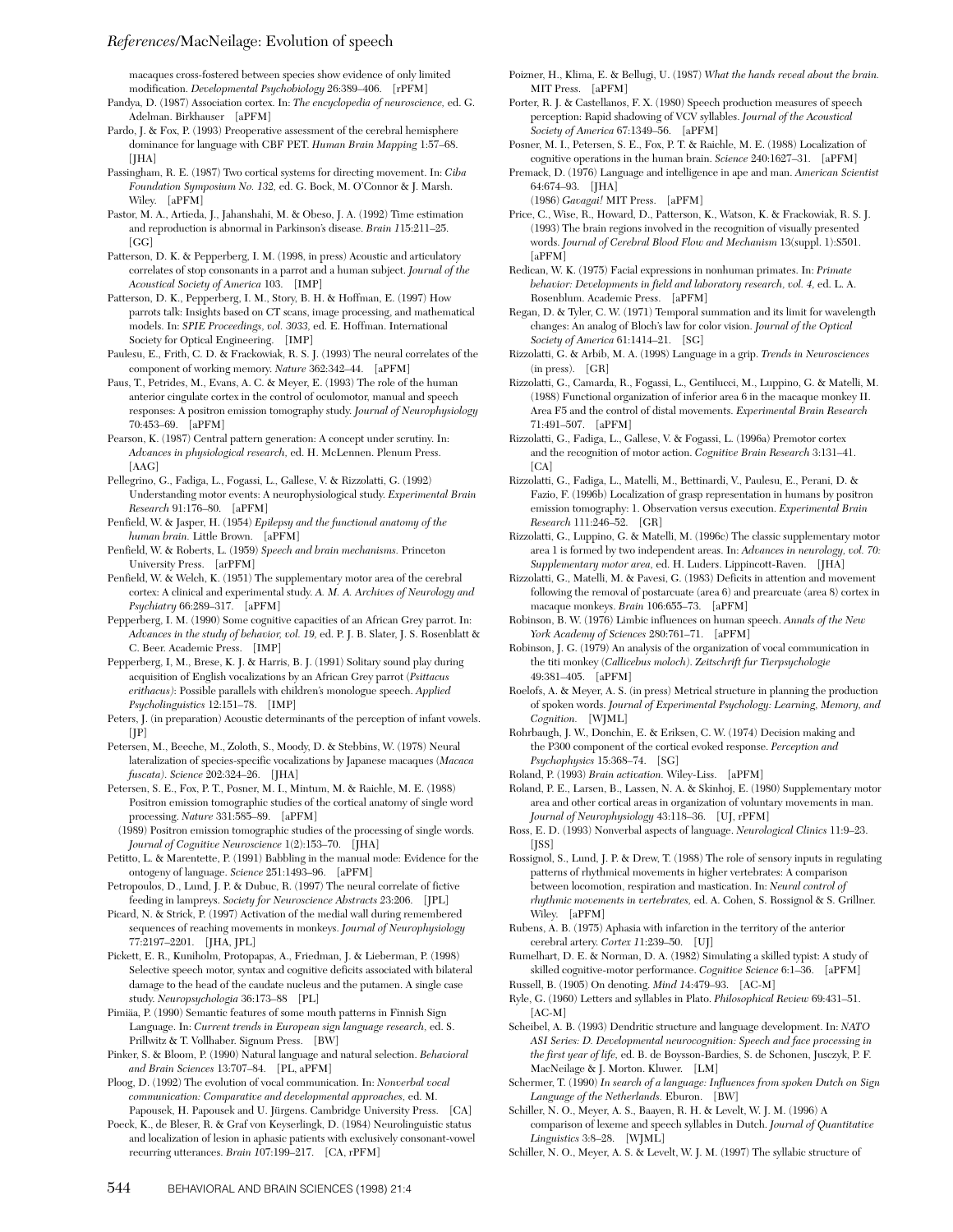spoken words: Evidence from the syllabification of intervocalic consonants. *Language and Speech* 40:103–40. [WJML]

- Schott, D. (1975) Quantitative analysis of the vocal repertoire of squirrel monkeys (*Saimiri sciureus)*. *Zeitschrift fur Tierpsychologie* 38:225–50. [rPFM]
- Schreiner, C. E. & Urbas, J. V. (1988) Representation of amplitude modulation in the auditory cortex of the cat. I. The anterior auditory field (AAF). *Hearing Research* 21:227–41. [SG]
- Schwartz, M F., Saffran, E. M., Bloch, D. E. & Dell, G. S. (1994) Disordered speech production in aphasic and normal speakers. *Brain and Language* 47:52–88. [GG]
- Schwarz, G. & Lund, J. P. (1995) Modification of rhythmical jaw movements by noxious pressure applied to the zygoma in decerebrate rabbits. *Pain* 63:151–61. [JPL]
- Searleman, A. (1980) Subject variables and cerebral organization for language. *Cortex* 16:239–54. [aPFM]
- Sergent, J., Zuck, E., Levesque, M. & Macdonald, B. (1992) Positron emission tomography study of letter and object processing: Empirical findings and methodological considerations. *Cerebral Cortex* 2:68–80. [aPFM]
- Shallice, T. (1988) *From neuropsychology to mental structure.* Cambridge University Press. [aPFM]
- Shattuck-Hufnagel, S. (1979) Speech errors as evidence for a serial ordering mechanism in sentence production. In: *Sentence processing: Psycholinguistic studies presented to Merrill Garrett,* ed. W. E. Cooper & E. C. T. Walker. Erlbaum. [WJML, aPFM]
- (1980) Serial ordering limits for speech production: Segments or other syllabic subunits. *Journal of the Acoustical Society of America* 68(suppl. 1):S32. [aPFM]
- Shattuck-Hufnagel, S. & Klatt, D. H. (1979) The limited use of distinctive features and markedness in speech production: Evidence from speech error data. *Journal of Verbal Learning and Verbal Behavior* 18:41–55. [aPFM]
- Sieratzki, J. S. & Woll, B. (1996) Why do mothers cradle babies on their left? *The Lancet* 347(9017):746–48. [JSS]
- (1998, in press) Toddling into language. Precocious language development in children with Spinal Muscular Atrophy. In: *Proceedings of the 22nd Annual Boston University Conference on Language Development, vol. 2.* Cascadilla Press. [JSS]
- Smith, C., Browman, C., McGowan, R. & Kay, B. (1993) Extracting dynamic parameters from speech movement data. *Journal of the Acoustical Society of America* 93:1580–88. [SG]
- Snowdon, C., Brown, C. & Petersen, M. (1982) *Primate communication.* Cambridge University Press. [JHA]
- Snyder, P. J. & Harris, L. J. (1997) Lexicon size and its relation to foot preference in the African Grey parrot (*Psittacus erithacus)*. *Neuropsychologia* 35:919–26. [IMP]
- Sokoloff, A. J. (1991) Musculotopic organization of the hypoglossal nucleus in the grass frog, *rana-pipiens. Journal of Comparative Neurology* 308:505–12. [SFW]
- Sokoloff, A. J. & Deacon, T. W. (1992) Musculotopic organization of the hypoglossal nucleus in the cynomolgus monkey, *macaca-fascicularis. Journal of Comparative Neurology 3*24:81–93. [SFW]
- Stark, R. E. (1980) Stages of speech development in the first year of life. In: *Phonological development: I. Production,* ed. G. Yeni-Komshian, J. Kavanagh & C. A. Ferguson. Academic Press. [LMe]
- Stengel, E. & Lodge-Patch, I. C. (1955) "Central" aphasia associated with parietal symptoms. *Brain* 78:401–16. [aPFM]
- Stetson, R. H. (1951/1988) *Motor phonetics.* College Hill Press. [KGM] Stevens, K. N. (1989) On the quantal nature of speech. *Journal of Phonetics*
- 17:3–46. [aPFM] Stoel-Gammon, C. & Otomo, K. (1986) Babbling development of hearing-
- impaired and normally-hearing subjects. *Journal of Speech and Hearing Disorders 5*1:33–41. [LMe]
- Strawson, P. F. (1950) On referring. *Mind* 54:320–44. [AC-M]
- Striedter, G. (1994) The vocal control pathways in budgerigars differ from those in songbirds. *Journal of Comparative Neurology* 343:35–56. [IMP]
- Stuss, D. T. & Benson, D. F. (1986) *The frontal lobes.* Raven Press. [PL, aPFM] Sutton, D., Larson, C. & Lindeman, R. (1974) Neocortical and limbic lesion effects
- on primate phonation. *Brain Research* 16:61–75. [JHA, CA]
- Talairach, J. & Tournoux, P. (1988) *Co-planar stereotaxic atlas of the human brain. 3 dimensional system. An approach to cerebral imaging.* Translated by Mark Rayport. Thieme Medical Publishers Inc. [aPFM]
- Tanji, J. (1994) The supplementary motor area in the cerebral cortex. *Neuroscience Research 1*9:251–68. [JHA]
- Tanji, J., Shima, Y., Matsuzaka, Y. & Halsband, U. (1995) Neuronal activity in the supplementary, presupplementary, and premotor cortex of monkey. In: *Functions of the cortico-basal ganglia loop,* ed. M. Kimura & A. M. Graybiel. Springer. [aPFM]
- Taylor, J. R. (1996) *Possessives in English: An exploration in cognitive grammar.* Clarendon Press. [AC-M]
- Thelen, E. (1981) Rhythmical behavior in infancy: An ethological perspective. *Developmental Psychology* 17:237–57. [aPFM, LM]
- (1991) Motor aspects of emergent speech: A dynamic approach. In: *Biobehavioral foundations of language,* ed. N. Krasnegor. Erlbaum. [AAG]
- Tobias, P. V. (1987) The brain of *homo habilis:* A new level of organization in cerebral evolution. *Journal of Human Evolution* 16:741–61. [aPFM]
- Tulving, E. (1995) Organization of memory: Quo vadis? In: *The cognitive neurosciences,* ed. M. S. Gazzaniga. MIT Press. [JSS]
- Urban, P. P., Hopf, H. C., Connemann, B., Hundemer, H. P. & Koehler, J. (1996) The course of cortico-hypoglossal projections in the human brain-stem: Functional testing using trancranial magnetic stimulation. *Brain* 119:1031–38. [SFW]
- Vihman, M. (1992) Early syllables and the construction of phonology. In: *Phonological development: Models, research, implications,* ed. C. A. Ferguson, L. Menn & C. Stoel-Gammon. York Press. [LM]
- Vihman, M. M. & Velleman, S. (1989) Phonological reorganization: A case study. *Language and Speech* 32:149–70. [LM]
- Vihman, M. M. (1993) Vocal motor schemes, variation, and the productionperception link. *Journal of Phonetics* 21:163–69. [LMe]
- Vihman, M. M., Velleman, S. & McCune, L. (1994) How abstract is child psychology? In: *First and second language phonology,* ed. M. Yavas. Singular Publishing Group. [LM]
- Vogt-Svendsen, M. (1983) Lip movements in Norwegian Sign Language. In: *Language in sign,* ed. J. G. Kyle & B. Woll. Croom Helm. [BW]
- Vousden, J. L., Brown, G. D. A. & Harley, T. A. (1997) Serial control of phonology in speech production: A hierarchical model. Manuscript to be submitted for publication. [TAH]
- Walker, A. & Green, H. (1938) Electrical excitability of the motor face area: A comparative study in primates. *Journal of Neurophysiology* 1:152–65. [JHA]
- Walker, S. F. (1994) Animal communication. In: *The encyclopedia of language and linguistics, vol. 4,* ed. R. E. Asher & J. M. Y. Simpson. Pergamon. [SFW]
- Warren, D. K., Patterson, D. K. & Pepperberg, I. M. (1996) Mechanisms of American English vowel production in a Grey parrot (*Psittacus erithacus)*. *Auk 1*13:41–58. [IMP]
- Watson, C. (1975) The role of the precentral gyrus in the control of facial movements in *Macaca mulatta.* Unpublished Ph. D. dissertation, University of Chicago. [JHA]
- Watson, R. T., Fleet, W. S., Gonzales-Rothi, L. & Heilman, K. M. (1986) Apraxia and the supplementary motor area. *Archives of Neurology* 43:787–92. [aPFM]
- Weiss, D. A. (1951) Chewing and the origin of speech. In: *The chewing approach in speech and voice therapy,* ed. D. A. Weiss & H. H. Beebe. Karger. [JJO]
- West, R. A. & Larson, C. R. (1995) Neurons of the anterior mesial cortex related to faciovocal activity in the awake monkey. *Journal of Neurophysiology* 74:1856–69. [SFW]
- Westberg, K-G., Olsson, K. Å., Lund, J. P. & Clavelou, P. (1995) Premotor neurons in the oral nucleus of the spinal trigeminal tract: Functional characteristics. In: *Brain and oral functions,* ed. T. Morimoto, T. Matsuya & T. Takada. Elsevier. [JPL]
- White, S. S. (1968a) Movements of the larynx during crowing in the domestic cock. *Journal of Anatomy 1*03:390–92. [JS]
	- (1968b) Mechanisms involved in deglutition in *Gallus domesticus. Journal of Anatomy* 104:177. [JS]
- White, S. S. & Chubb, J. C. (1968) The muscles and movements of the larynx of Gallus domesticus. *Journal of Anatomy 1*02:575. [JS]
- Wilkins, W. K. & Wakefield, J. (1995) Brain evolution and neurolinguistic preconditions. *Behavioral and Brain Sciences* 18:161–226. [SFW]
- Winter, P., Ploog, D. & Latta, J. (1966) Vocal repertoire of the squirrel monkey (*Saimiri sciureus)*, its analysis and significance. *Experimental Brain Research* 1:359:84. [rPFM]
- Wise, R. J., Chollet, F., Hadar, U., Friston, K., Hoffner, E. & Frackowiak, R. (1991) Distribution of cortical neural networks involved in word comprehension and word retrieval. *Brain 1*14:1803–17. [aPFM]
- Wise, S., Fried, I., Oliver, A., Paus, T., Rizzolatti, G. & Zilles, K. (1996) Workshop on the anatomic definition and boundaries of the supplementary sensorimotor area. In: *Advances in neurology, vol. 70: Supplementary motor area,* ed. H. Luders. Lippincott-Raven. [JHA]
- Wolff, P. H. (1967) The role of biological rhythms in psychological development. *Bulletin of the Menninger Clinic* 31:197–218. [aPFM]
- (1968) Stereotypic behavior and development. *Canadian Psychologist* 9:474–83. [aPFM]
- Woll, B. (1993) The oral component in sign languages: Sonority of mouth and hand. Paper presented at the Amsterdam Workshop on the Phonology and Morphology of Sign Language. [BW]
- (1996) Do sign languages tell us anything about the origins of human language? Paper presented at the Evolution of Human Language Conference, University of Edinburgh, April 1996. [BW]
- Woll, B. & Kyle, J. G. (1989) Communication and language development in children of deaf parents. In: *The social and cognitive aspects of normal and*